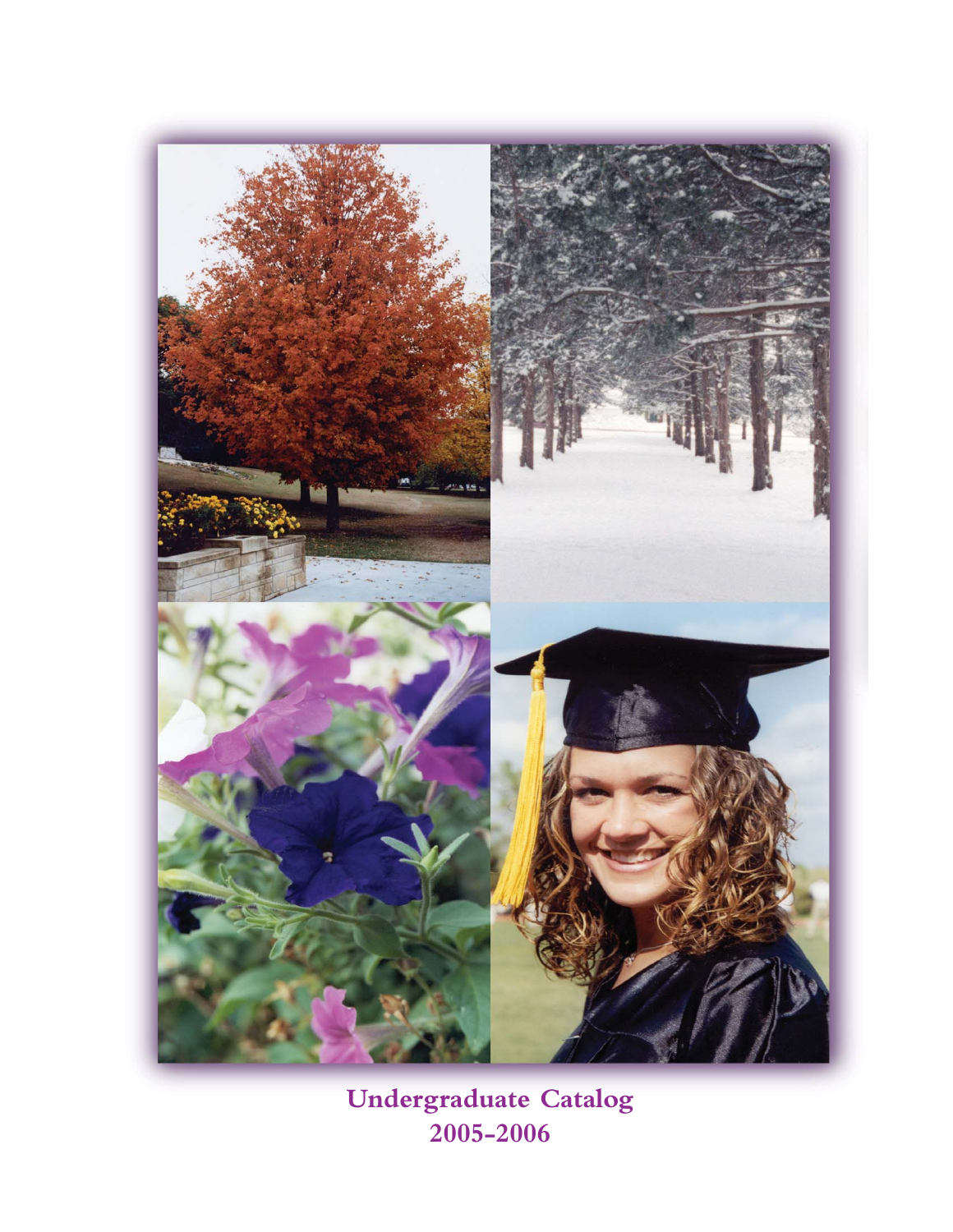# **Southwestern College**

**Catalog for 2005/2006 Southwestern College Winfield, Kansas 67156-2499 (620) 229-6000 www.sckans.edu**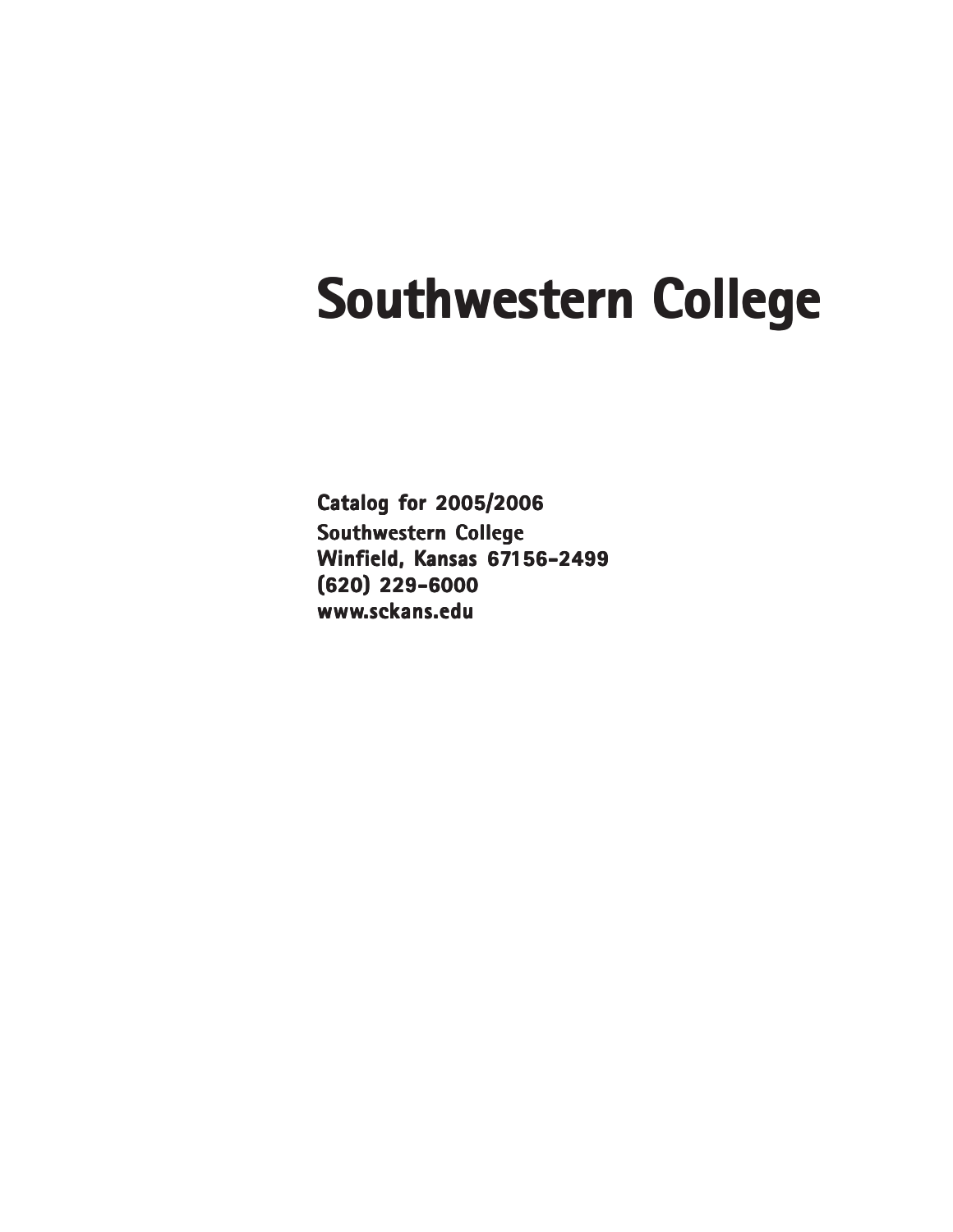## **Table of Contents**

| This catalog contains information and announcements about the program of Southwestern |
|---------------------------------------------------------------------------------------|

This catalog contains information and announcements about the program of Southwestern College. It does not constitute a contract.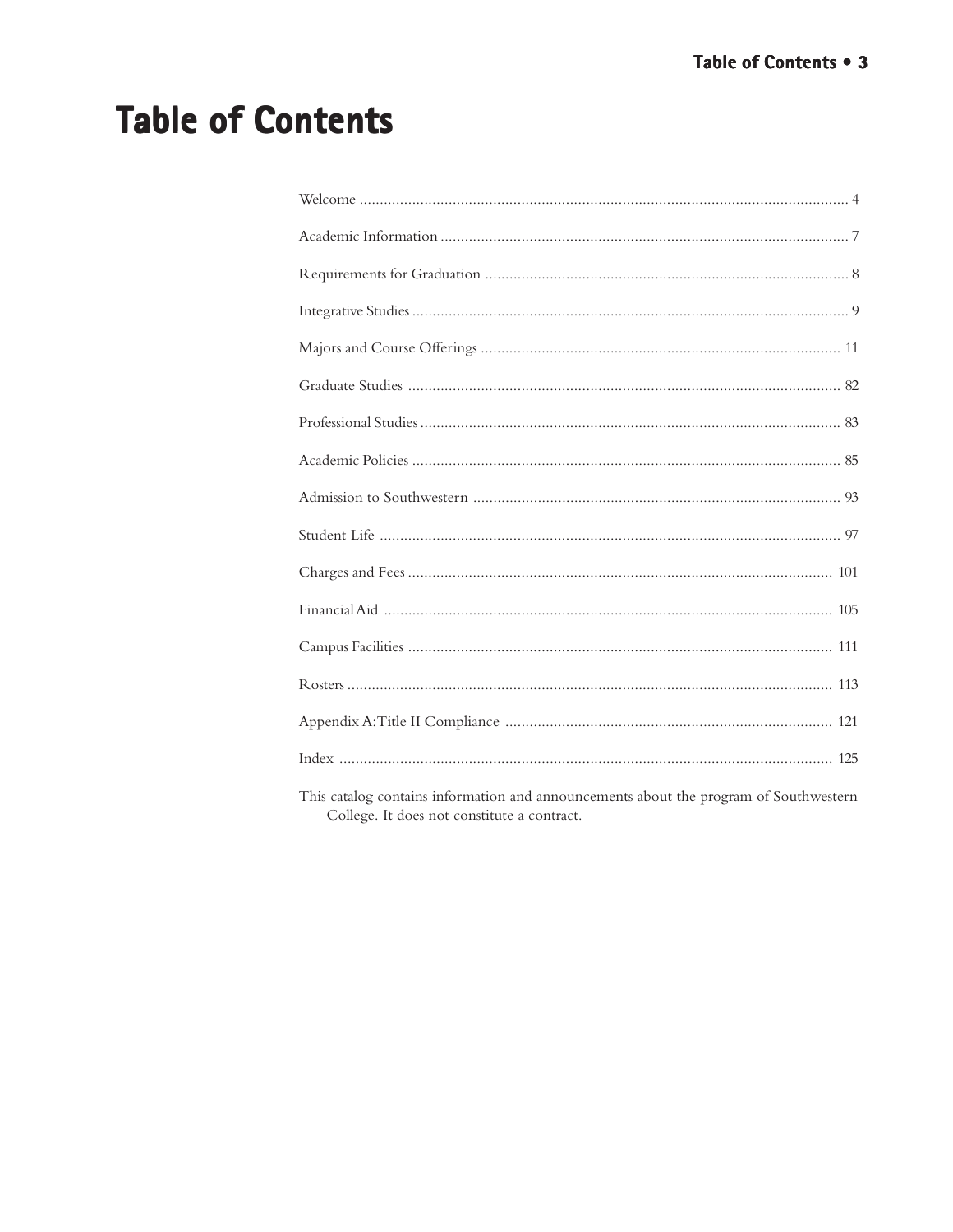## <span id="page-3-0"></span>**Welcome to Southwestern**

### **Our Vision**

- *Southwestern College in Winfield, Kansas,*
	- *is a learning community*
	- *dedicated to*
		- *—intellectual growth and*
		- *career preparation,*
		- *—individual development and Christian values,*
		- *—lifetime learning and*
		- *responsible citizenship, and*
		- *—leadership through service*
			- *in a world without boundaries.*

## **The Vision Interpreted**

Southwestern College in Winfield, Kansas, is a learning community. . .

- challenging each person to search for truth through consistent discipline of the mind. • stimulating habits of careful reading and listening, clear speaking and writing, critical
- analysis and creative synthesis, individual thought and collaborative action.

• promoting rigorous intellectual competency within the context of vital interpersonal relationships.

Dedicated to intellectual growth and career preparation. . .

• emphasizing a broadly-based, value-centered liberal arts curriculum as the core of intellectual life, professional development and personal growth.

• integrating the core curriculum with career planning and preparation for a lifetime of service.

• building academic excellence and leadership potential.

Dedicated to individual development and Christian values. . .

• challenging each person to creative self-expression, aesthetic appreciation, freedom of thought, and responsible action.

• inviting students to explore ultimate reality; honoring the spiritual nature of human existence; affirming Christian values as central to an ethical, caring and inclusive community life.

• defining its historic commitment to community, freedom and diversity within a covenant relationship to the Kansas West Conference of the United Methodist Church.

Dedicated to lifetime learning and responsible citizenship. . .

• promoting responsible citizenship through active learning, professional growth and volunteer service.

- building wholeness, health and athletic abilities for lifetime physical fitness.
- encouraging lifelong intellectual and personal growth.
- Dedicated to leadership through service in a world without boundaries. . .
- fostering opportunities for service in personal, family and professional life.

• recognizing the inherent worth of each person, the need for personal and social responsibility, the interdependence of all peoples, and the requirements of the age for justice and responsible living on the earth.

• inviting graduates to accept leadership roles in the emerging global community.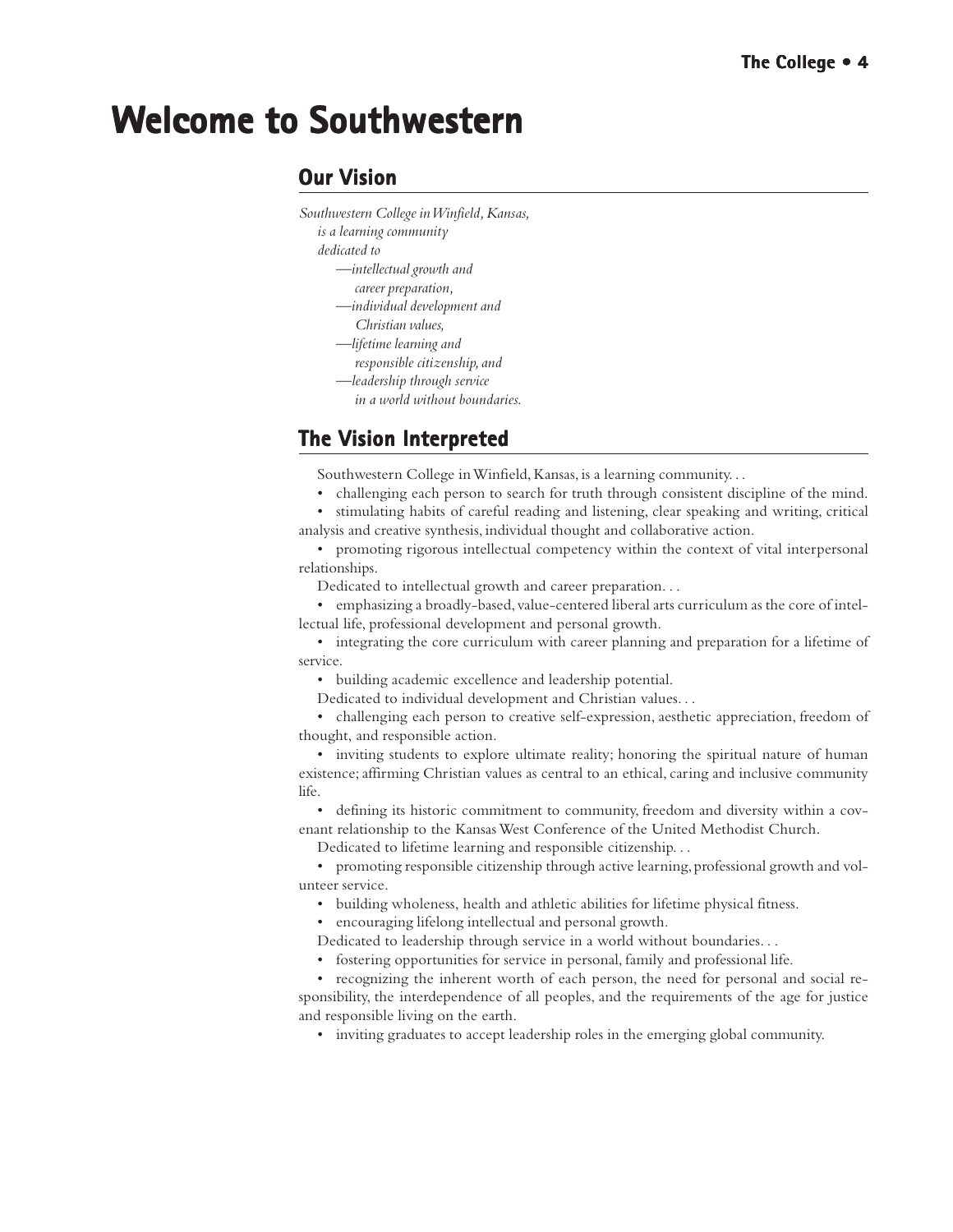### **The Mission of Southwestern College The Mission of Southwestern College**

Southwestern College is a private institution of higher education directed by a Board of Trustees and related historically and by covenant to the Kansas West Conference of the United Methodist Church. Founded in 1885, it offers bachelor's and master's degrees.

Southwestern College:

Sets standards for admission that expect the successful completion of specific pre-college requirements.

Requires students to participate in an integrative studies program that is congruent with the liberal arts: oral and written communication skills; creativity; wellness; historical, cultural, and environmental understandings.

Welcomes students who have begun their studies at other colleges or universities and sets policy to let those credits transfer readily to Southwestern.

Offers programs leading to baccalaureate degrees that serve as foundations to professional development, graduate study, and certification in selected areas.

Offers specific programs for degree completion, and encourages those employed full time to continue their learning.

Offers programs for the emerging learning society that stress enrichment, enhancement, and personal growth.

Invites students to live in its residential community and participate in activities that enhance development of interpersonal relations and leadership potential.

Challenges students to take responsibility for the future of society, and affirms the role of individual Christians in shaping a world that preserves honesty and integrity and nurtures communities of service and care.

Operates solely within the limits of income from tuition and fees and financial gifts from alumni and friends.

#### **History**

Southwestern College was chartered June 19, 1885, by the Methodists of Kansas as "an institution of learning of full collegiate powers." It opened its doors for forty-three students on September 7, 1886. The first name of the college was "The Southwest Kansas Conference College"; the name "The Southwestern College'' was adopted November 5, 1908.

Always strong in the arts, the music program was augmented by the merger, in 1926, of the Winfield College of Music with the college.

The campus facilities were seriously affected in 1950 by a fire which destroyed the interior of the administration building. The reconstruction of this building and the subsequent erection of new academic facilities has provided the college with a modern campus to support its program.

A graduate program in education, begun in 1986, lets students earn a master of education degree or elect to take courses for professional or personal development. A graduate program in business, begun in 2000, offers the master of business administration degree.

Major steps were taken in 1994 to develop a professional studies program with the opening of a center in downtown Winfield. During 1996-98, two additional centers were opened in the city of Wichita.

Southwestern is a liberal arts college of approximately 1,400 students and 50 full-time teaching faculty members. It offers multiple programs on campus and selected programs for working adults through its professional studies centers and through SC Online.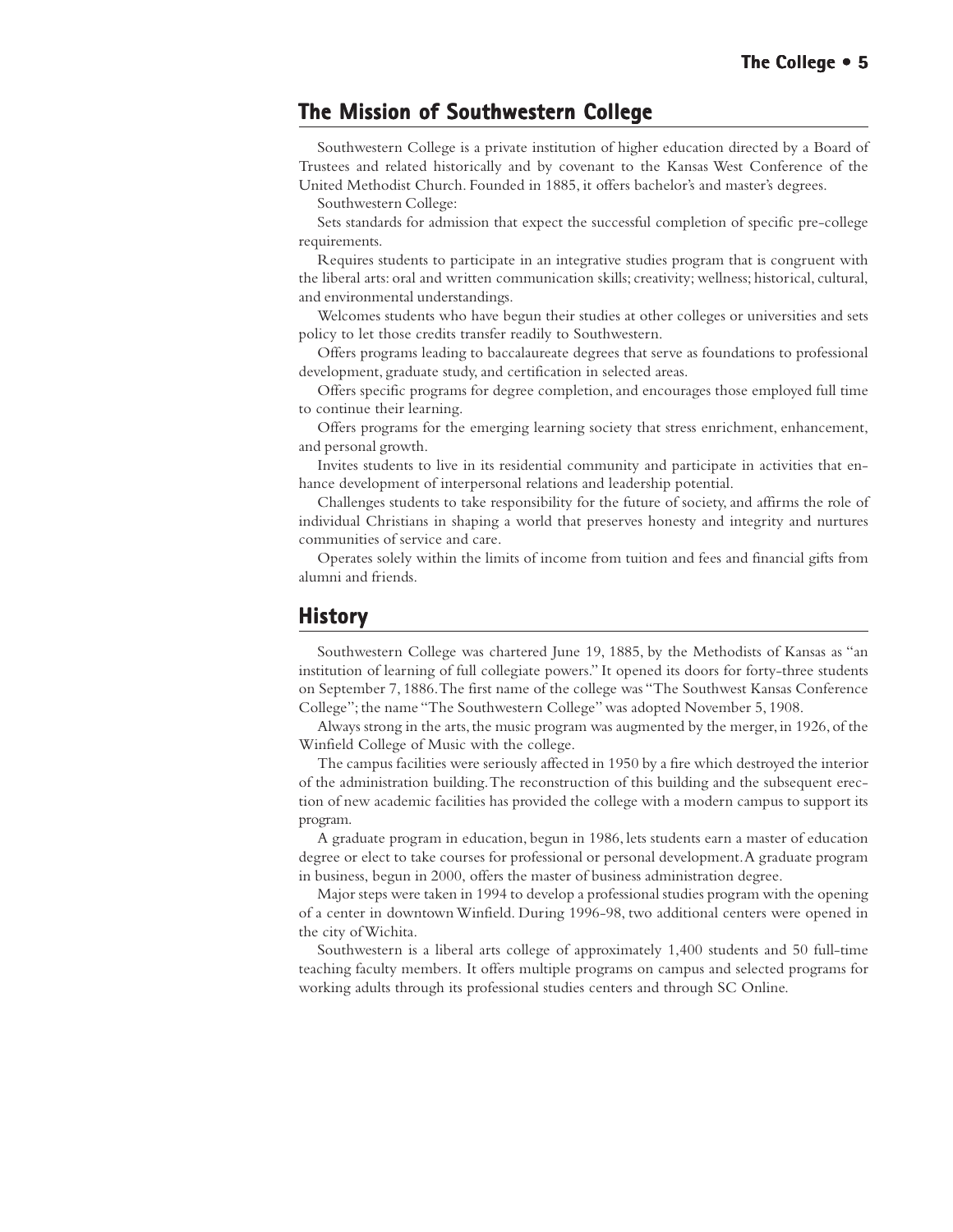### **Accreditation**

Southwestern College is accredited by The Higher Learning Commission and is a member of the North Central Association, www.ncahigherlearning commission.org, phone (312) 263- 0456.

It is further accredited by the University Senate of the United Methodist Church, the Commission on Collegiate Nursing Education and the Kansas State Board of Nursing (nursing), the National Association for the Education of Young Children (early childhood education), the National Association of Schools of Music (music), and the National Council for Accreditation of Teacher Education and the Kansas State Department of Education (teacher education program). Southwestern students find credits taken here fully accepted in undergraduate and graduate schools across the nation.

## **Title II Compliance**

Southwestern College is in compliance with federal regulations on disbursement of Title II information. Full information is provided in Appendix A.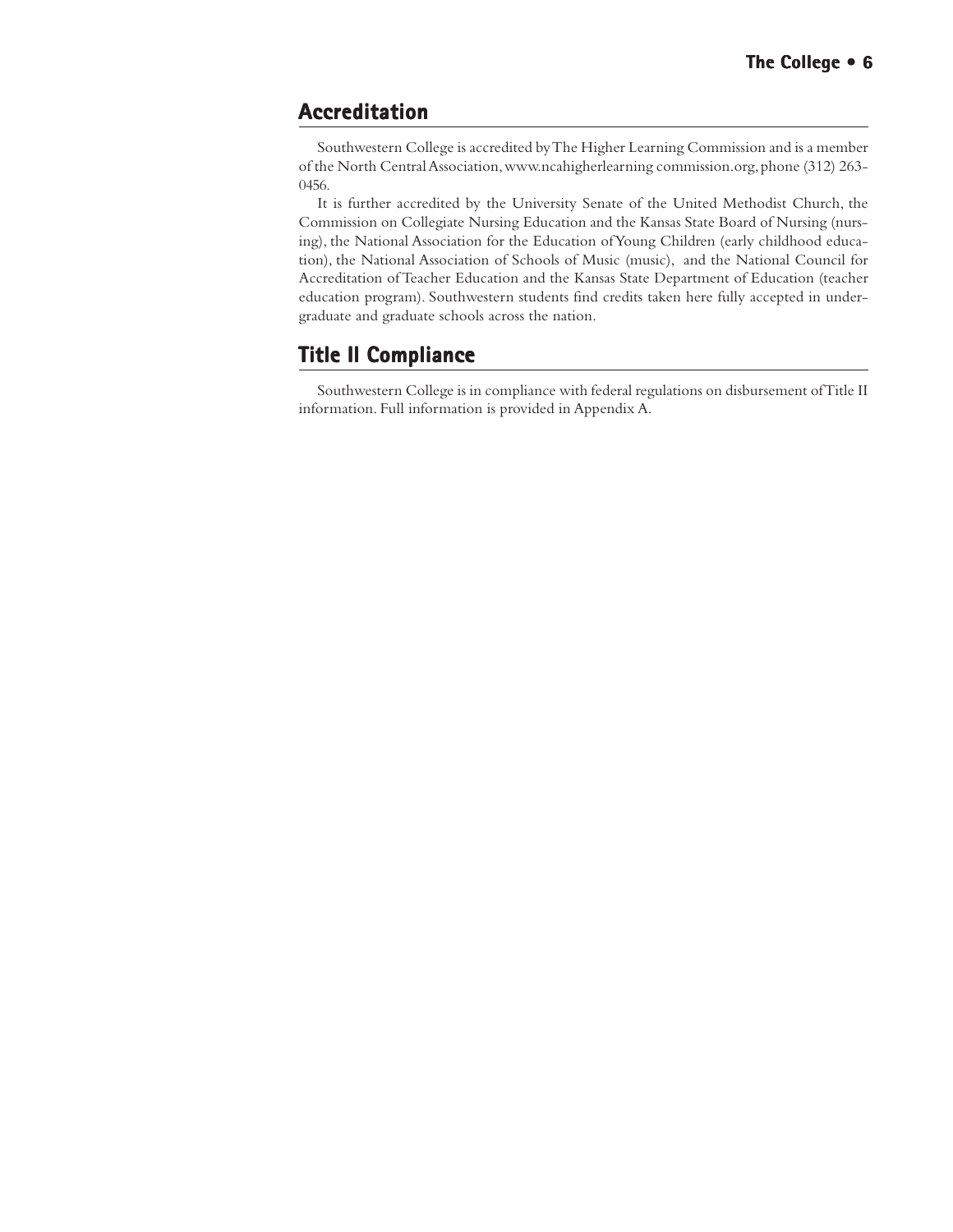## <span id="page-6-0"></span>**Academic Information Academic Information**

## **Degrees Offered**

Southwestern College confers the following degrees: B.A., Bachelor of Arts B.G.S., Bachelor of General Studies B.Mus., Bachelor of Music B. Phil., Bachelor of Philosophy B.S., Bachelor of Science B.S.N., Bachelor of Science in Nursing MBA, Master of Business Administration M.Ed., Master of Education M.S. In Leadership

Students seeking a degree must fulfill all requirements as listed in this catalog. A second degree requires a minimum of 30 additional semester hours of credit.

#### **Selection of Catalog**

In most cases, students will meet graduation requirements stated in the catalog under which they first enter Southwestern College. When graduation requirements change, students may adhere to the ones listed in the catalog under which they first entered, or they may optionally select the newer catalog and follow those requirements. In either case, integrative studies and major requirements must both be met from the same catalog. Students who leave Southwestern but re-enroll having missed no more than two terms (counting fall, spring, and summer as terms) may follow the catalog under which they were previously enrolled.

#### **Declaration of Major Major**

Freshmen may declare majors if they wish, or work within the general curriculum. During the sophomore year, all students are encouraged to declare a major. (Declaration of a major is made at the registrar's office.)

#### **Declaration of Minor**

Students may declare minors in certain disciplines. For specific requirements and procedures students should see the appropriate discipline listing in this catalog or should contact faculty in the discipline.

#### **Changing Majors Changing**

A student who changes majors must assume the responsibility for any extra credits that may be involved in meeting the requirements of the new major.

## **Academic Advising**

Academic advising is an important part of the educational process at Southwestern.

#### **Advising for Freshmen**

Freshmen are assigned a general advisor who will assist the student in the transition to college life. The student will have an ongoing relationship with the general advisor, meeting during orientation, course selection, selected social events, and various other times throughout the freshman year. Transfer students who enter with fewer than 24 hours participate in the same advising program.

#### **Advising After the Freshman Year**

During the sophomore year, the student selects a major advisor to assist with course selection and other matters for the remainder of the student's educational experience at Southwestern.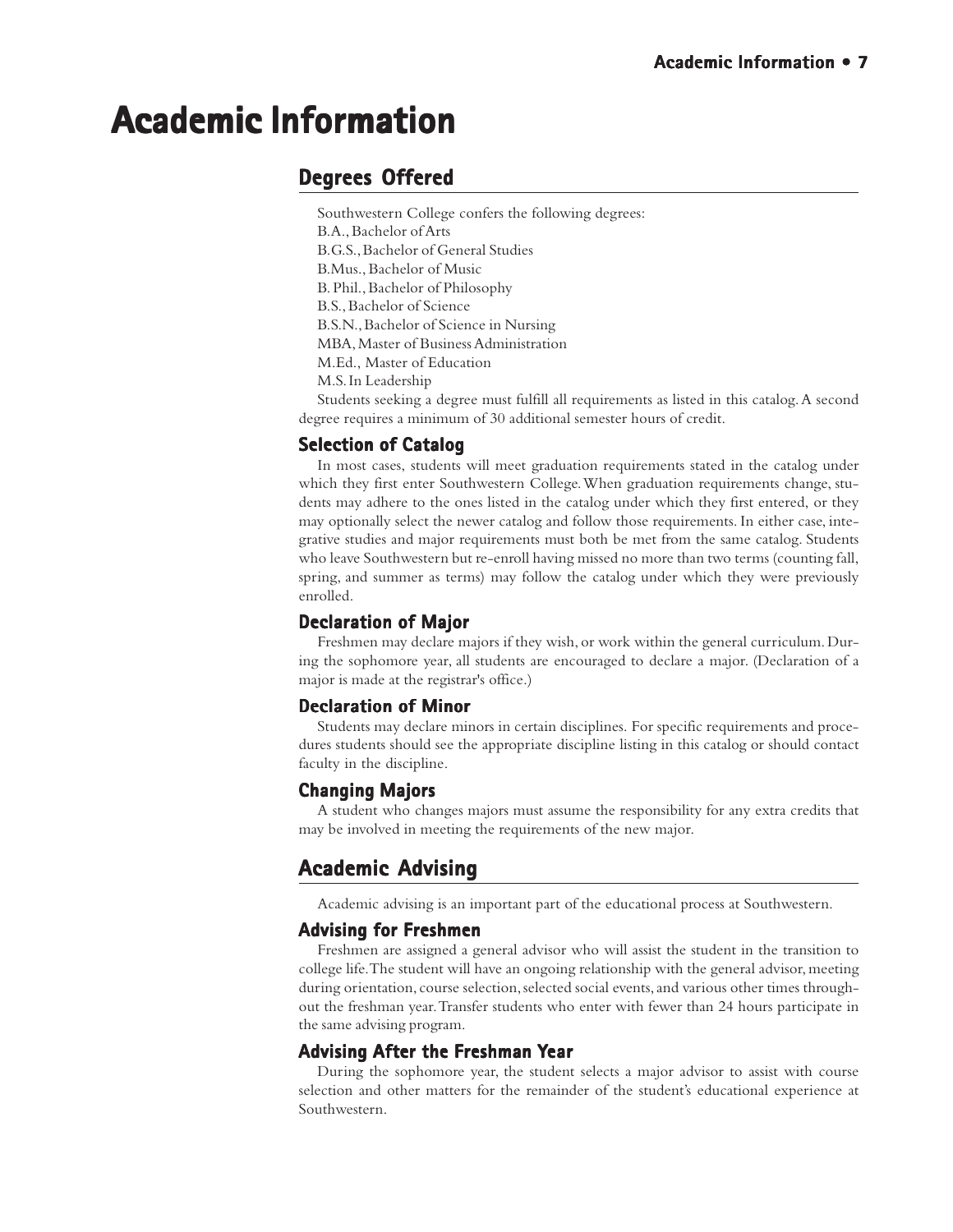## <span id="page-7-0"></span>**Requirements for Graduation Requirements for Graduation**

### **Degree Requirements**

These are the requirements for a degree:

1. Complete the specific course requirements for a major field of study together with required cognate courses, with a minimum grade point average of 2.00 (C) in those courses required by each major, minor, or secondary licensure to be granted.

- 2. Complete the integrative studies requirements.
- 3. Complete a minimum of 124 credit hours.
- 4. Have an overall grade point average of 2.0 (C average).
- 5. Have Southwestern College course credit of at least 30 credit hours.
- 6. Have taken 15 of the last 30 course credit hours at Southwestern (waived for profes-
- sional studies learners who are active duty military personnel under an SOC agreement).
	- 7. Be elected to the respective degree by the faculty and by the Board of Trustees.

## **Degree Requirements for Transfer Students**

1. Complete all items listed above.

2. Regardless of grade points earned at other institutions, have at least a C average for all work taken at Southwestern College.

3. For students transferring from two-year colleges, complete a minimum of 60 hours at a baccalaureate-degree-granting institution.

4. Accept the judgment of school administrators in substituting transfer credits for courses in the Southwestern catalog.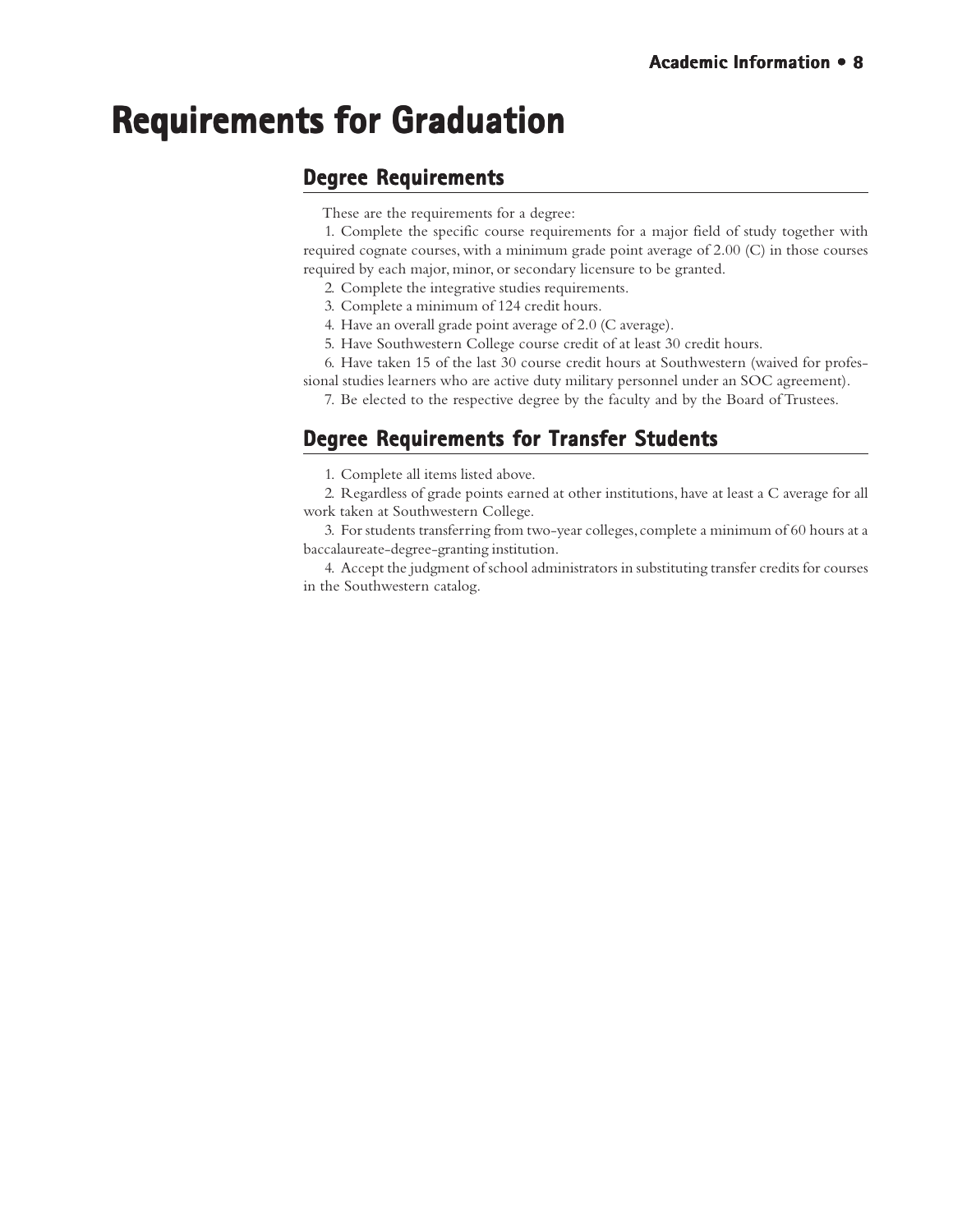## <span id="page-8-0"></span>**Integrative Studies Integrative Studies**

The general education component at Southwestern College is identified as the integrative studies program. This program is designed to move students toward outcomes which flow from the mission of Southwestern College. The mission statement places a strong emphasis on liberal arts, professional development, and personal growth. The integrative studies program is so named because Southwestern values an integrative approach to learning. We believe in synthesis rather than fragmentation, in community rather than alienation, and in the quest to discover unity while learning to appreciate our global diversity.

The integrative studies program is composed of 33 credit hours. Nine credit hours are required each semester of the first year of college work, and six credit hours each semester of the second year. Three credit hours are taken during the senior year. In addition, student development is enhanced as students participate in service and leadership activities.

All integrative studies courses are identified with the LAS prefix (for Liberal Arts and Sciences).

#### **Goals of the Integrative Studies Program**

1. Explore multiple ways of knowing to provide a foundation for intellectual curiosity and life-long learning.

2. Strengthen mathematical skills and the communication skills of listening, speaking, reading and writing.

3. Enhance the ability to integrate knowledge, to think critically, to solve problems, and to clarify spiritual and ethical values.

4. Increase understanding of diverse cultures and the potential for servant leadership and service to the global community.

5. Develop skills and attitudes which promote optimal health and well being of the total person.

6. Develop a reverence for the earth.

### **Integrative Studies Requirements Integrative Studies Requirements**

Full-time students must follow the plan below. Part-time students must complete all requirements for one year before beginning requirements for the next year.

#### **Freshman Year, First Semester**

Required:

110 Writing Across the Disciplines

Select Two:

130 Ancient Civilizations

150 Creativity

- 165 Computer, Brain, and Society
- 180 Planet Earth

#### **Freshman Year, Second Semester**

Required:

120 Research Across the Disciplines Select Two:

- 140 Modern Civilizations
- 160 Applied Creativity
- 170 Atom and Cosmos
- 185 Mind, Body, Universe

#### **Sophomore Year, First Semester**

Select two from 200 level LAS course

#### **Sophomore Year, Second Semester**

Select two from 200 level LAS course

#### **Senior Year**

Required:

499 Responsibility for the Future All courses are three credit hours.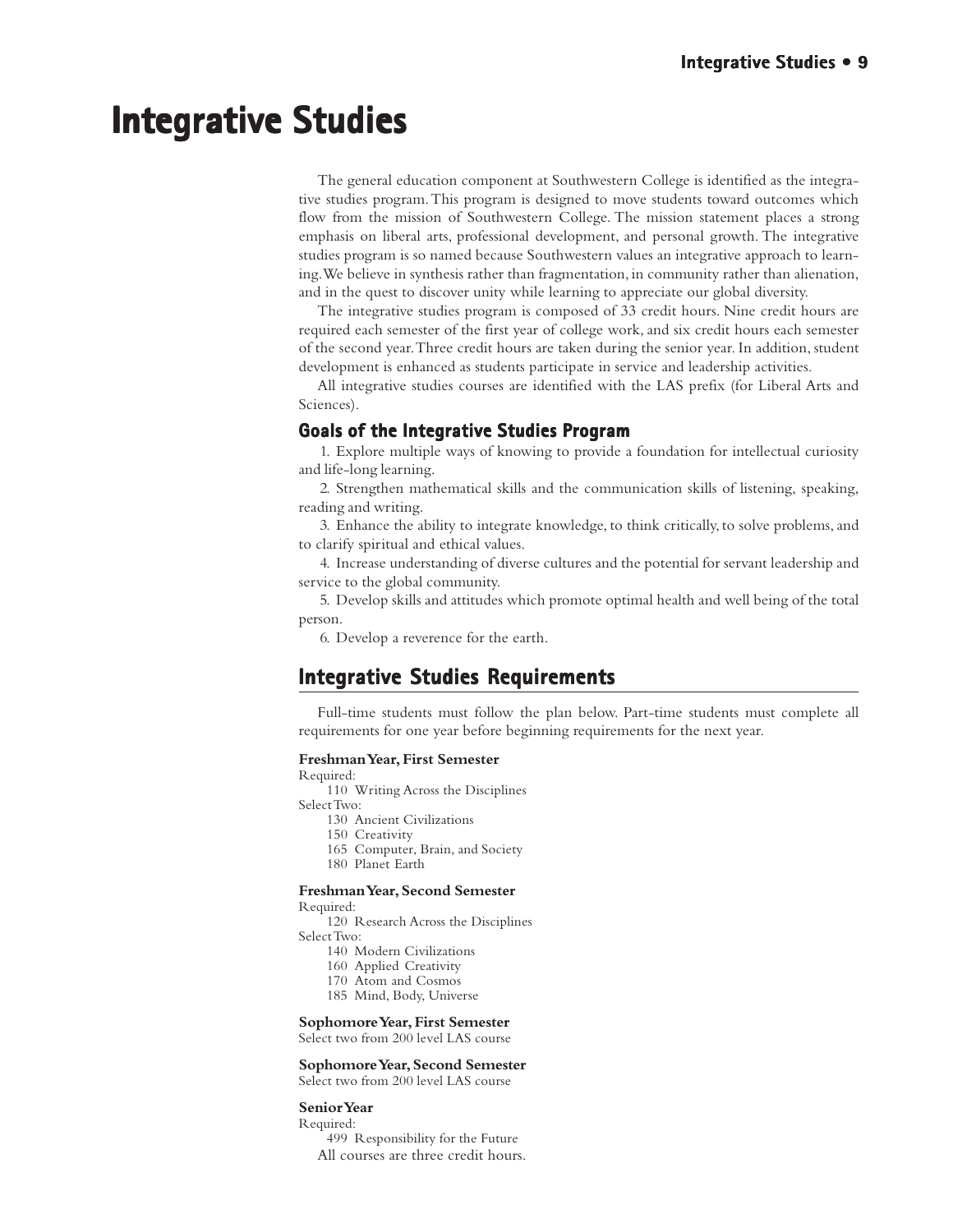#### **Integrative Studies Requirements for Transfer Students**

When transfer students enter Southwestern they may request waivers from some of the integrative studies requirements, based on previous course work. Waivers are granted according to these guidelines:

1. A student who has completed one semester of traditional freshman English composition with a grade of C or better may, if desired, be waived from LAS 110, Writing Across the Disciplines. Because the Southwestern course focuses on several areas beyond the traditional course, entering freshmen are urged to take it in addition to the previous course; both courses will receive full credit.

2. A student who has completed the second semester of a traditional freshman English composition sequence with a grade of C or better is waived from LAS 120, Research Across the Disciplines.

3. A student who has completed at least 12 hours with grades of C or better may be waived from two of the integrative studies elective courses. Similarly, a student with at least 24 hours with grades of C or better may be waived from four electives; 36 hours waives six electives and 48 hours waives eight electives.

4. Any student with an associate of arts degree or an associate of science degree is waived from all integrative studies requirements except LAS 499, Responsibility for the Future.

5. Any student with a bachelor's degree is waived from all integrative studies requirements.

Determination of integrative studies waivers is made at the time the student initially enters Southwestern College. Only hours successfully completed and degrees earned at institutions recognized by the Council for Higher Education Accreditation (CHEA) are considered. Southwestern does not recognize credit for varsity athletics.

Once a student has entered Southwestern, it is expected that all remaining integrative studies requirements will be taken at the college. Students should not anticipate that hours taken, for example, in a summer session at another college will satisfy integrative studies requirements at Southwestern. Any exception to the above expectation must be approved by the integrative studies director.

Students who transfer from Southwestern to another school but then return following a gap of at least one year may ask the registrar to reevaluate their integrative studies requirements.

#### **Honors Courses in Integrative Studies Honors Courses in Integrative Studies**

Honors courses (HLAS) are offered each semester. These classes may be taken upon recommendation of the integrative studies program director and the instructor. As an illustration, these courses might be offered:

**Freshman Year, First Semester**

101 Biography

**Freshman Year, Second Semester**

102 History

#### **Sophomore Year, First Semester**

- 201 Mind-Brain Studies
- 203 Frontier Education
- 235 Language

#### **Sophomore Year, Second Semester**

- 202 Frontier Science
- 204 Ecology and Nature Conservancy
- 218 Epistemology: Ways of Knowing

All honors courses are three credit hours.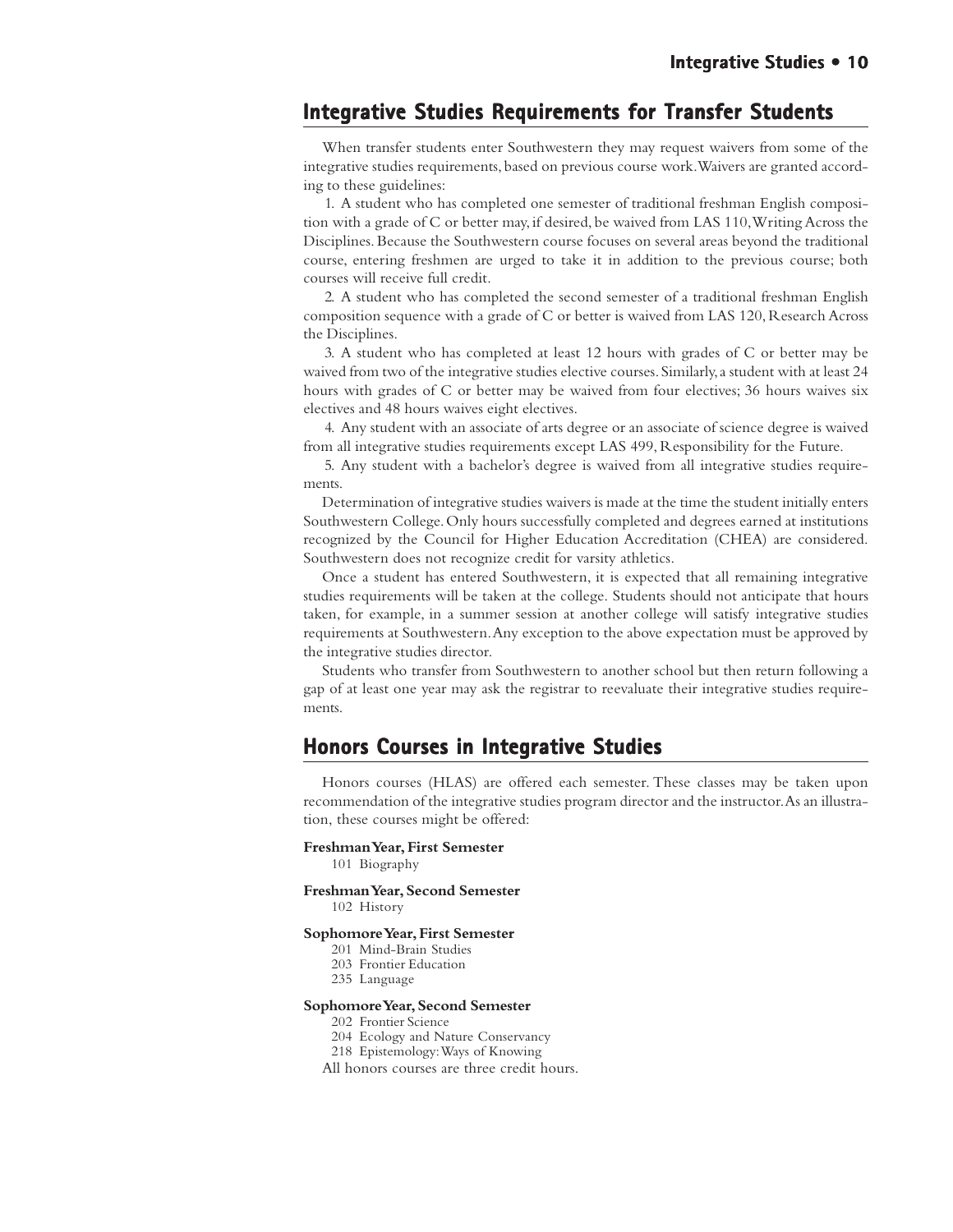## <span id="page-10-0"></span>**Majors and Course Offerings Majors and Course and Offerings**

Southwestern's curriculum provides opportunity for depth of study in a specific interest area as well as breadth of study enabling the student to encounter significant human questions. While some programs are structured to achieve specific vocational objectives, others are diversified for a variety of life planning goals. There is latitude for a student with comprehensive intellectual interests to pursue an individually structured program of general studies.

The organization of each major or program of study includes a core of essential major courses to develop a basic understanding of the chosen field. Clustered around this core may be a group of cognate courses from other departments chosen to emphasize relationships between disciplines.

In addition to the specific program requirements, students are urged to elect courses relating to cultural development and personal interests. These choices may grow out of the student's intellectual curiosity and broad commitment to the human community.

At each course level, the following numbers are reserved for the type of courses indicated.

- 51 independent study
- 52 readings
- 53 problems
- 54 projects
- 55 topics
- 58 special literature study
- 59 practicum
- 60 internship
- 61 seminar
- 70 field experience

## **Anthropology Anthropology**

#### **Minor in Anthropology**

**Requirements:**

In Anthropology:

- 219 Cultural Anthropology
- 222 North American Indian Cultures
- 325 Research Methods
- 352 Readings in Anthropology
- 355 Topics in Anthropology
- 415 Theories of Culture

#### **Anthropology Courses Anthropology**

#### **Department Code: ANTH**

- **219 Cultural Anthropology.** A study of culture, its diverse forms and the meaning of cultures to contemporary people. Credit 3 hours.
- **222 North American Indian Cultures.** An ethnology course covering the culture areas and selected tribes of Native Americans at the time of first contact with Europeans. Some consideration of problems of acculturation is included. Cultural Anthropology recommended but not required as a prerequisite. Cross-listed with history. Credit 3 hours.
- **325 Research Methods.** An introduction to the theory and methodology of social science research with emphasis on experimental design, data collection, statistical analysis, and report writing. Each student will actively participate in all four phases of the research process. Lecture and laboratory. Prerequisite: PSYC 112 and MATH 215. Cross-listed with Political Science and Psychology. Credit 4 hours.
- **340 Language: Structure and Meaning.** Basic information about analysis and description of human languages and ways in which human beings use their languages to communicate with one another. Cross-listed with English. Credit 3 hours.
- **415 Theories of Culture.** A study of theories of culture stressing the development of anthropological thought and current trends. Credit 3 hours.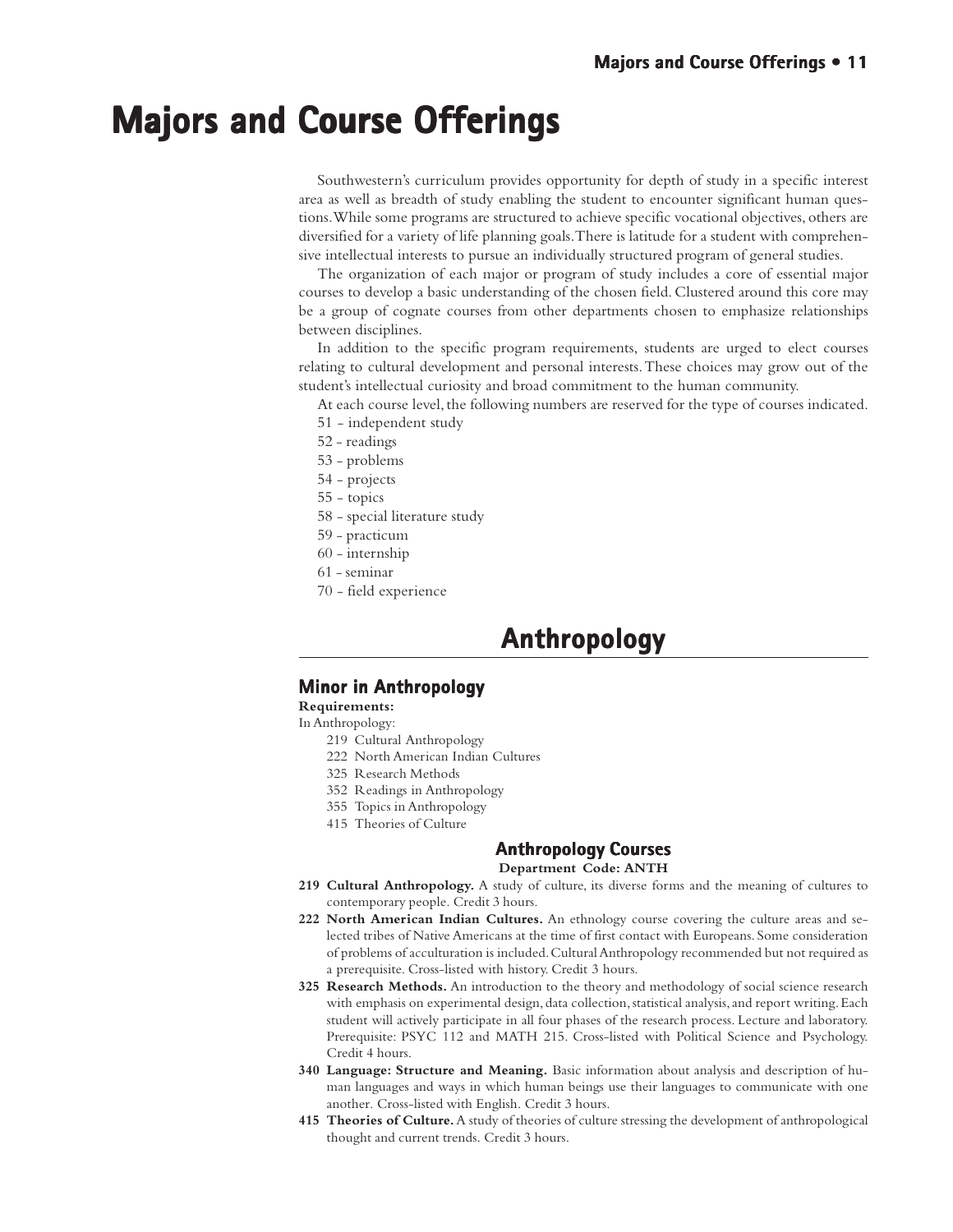**Art**

#### **Minor in Art in**

**Requirements:**

#### In Art:

- 123 Basic Drawing
- 215 Painting Studio 1
- 236 Ceramics

Nine hours selected from:

- 205 Introduction to Photography
- 212 Stained Glass
- 216 Composing with Paint Programs
- 227 Advanced Drawing
- 336 Ceramics

#### **Art Courses Art Courses**

#### **Department Code: ART**

- **103 Graphic Design.** The course will cover the basic design principles of layout, color, and typography. Class time will be spent on discussions, lectures, critiques, individual meetings, and work sessions. Cross-listed with Communication. Credit 3 hours.
- **123 Basic Drawing.**Various approaches to drawing such as contour, gesture, shading, and perspective, with the use of such tools as graphite, charcoal, ink, etc. Credit 3 hours.
- 205 Introduction to Photography. A study of camera, film, composition, light and lighting, flash and the principles of photojournalism as it relates to storytelling. Building a portfolio is included. Cross-listed with Communication. Credit 3 hours.
- **212-213 Stained Glass.** A course utilizing copper foil lead techniques with multicolored glass to create traditional and innovative designs. Credit 3 hours.
- **215 Painting Studio 1.** The practice of painting techniques. Several media such as acrylic, oil, water color, and mixed media. Credit 3 hours.
- **216 Composing With Paint Programs.** The application of art, illustration and graphic design principles through drawing programs such as Adobe Photoshop. Focus on art work for screenbased media, with other new media applications included. Cross-listed with Communication. Credit 3 hours.
- **217 Composing With Draw Programs.** The application of art, illustration and graphic design principles through drawing programs such as Adobe Illustrator. Focus on artwork for print based media, with other new media applications included. Cross-listed with Communication. Credit 3 hours.
- **221 Sculpture.** Sculptural possibilities explored through disciplined application of form principles in a variety of materials ranging from paper, clay and stone to woods and fabrics and metal-jewelry techniques. Credit 3 hours.
- **223 Art in the Elementary School.** Lecture and workshop course. The lectures would consider the meaning of creativity in elementary education and the several stages of self-expression. The workshop portion of this course will consist of an introduction to and the use of basic art materials which might be used by the elementary teacher. Credit 3 hours.
- **227 Advanced Drawing.** Advanced principles of drawing utilizing a variety of drawing mediums. Prerequisite: 123. Credit 3 hours.
- **236-336 Ceramics.** A shop class in pottery-making. Hand-building and throwing. Credit 3 hours.



See also Marine Biology.

Biology investigates life processes at the molecular, cellular, organismal, population, and ecosystem levels. Biology is a science that demands a knowledge and application of chemical, physical and mathematical principles. The study of biology helps all students to understand the nature of science and the process of scientific inquiry.

Southwestern College's biology department offers a balanced program in field and laboratory science. Students have the opportunity to develop close working relationships with biology professors in the classroom, laboratory, and in the field.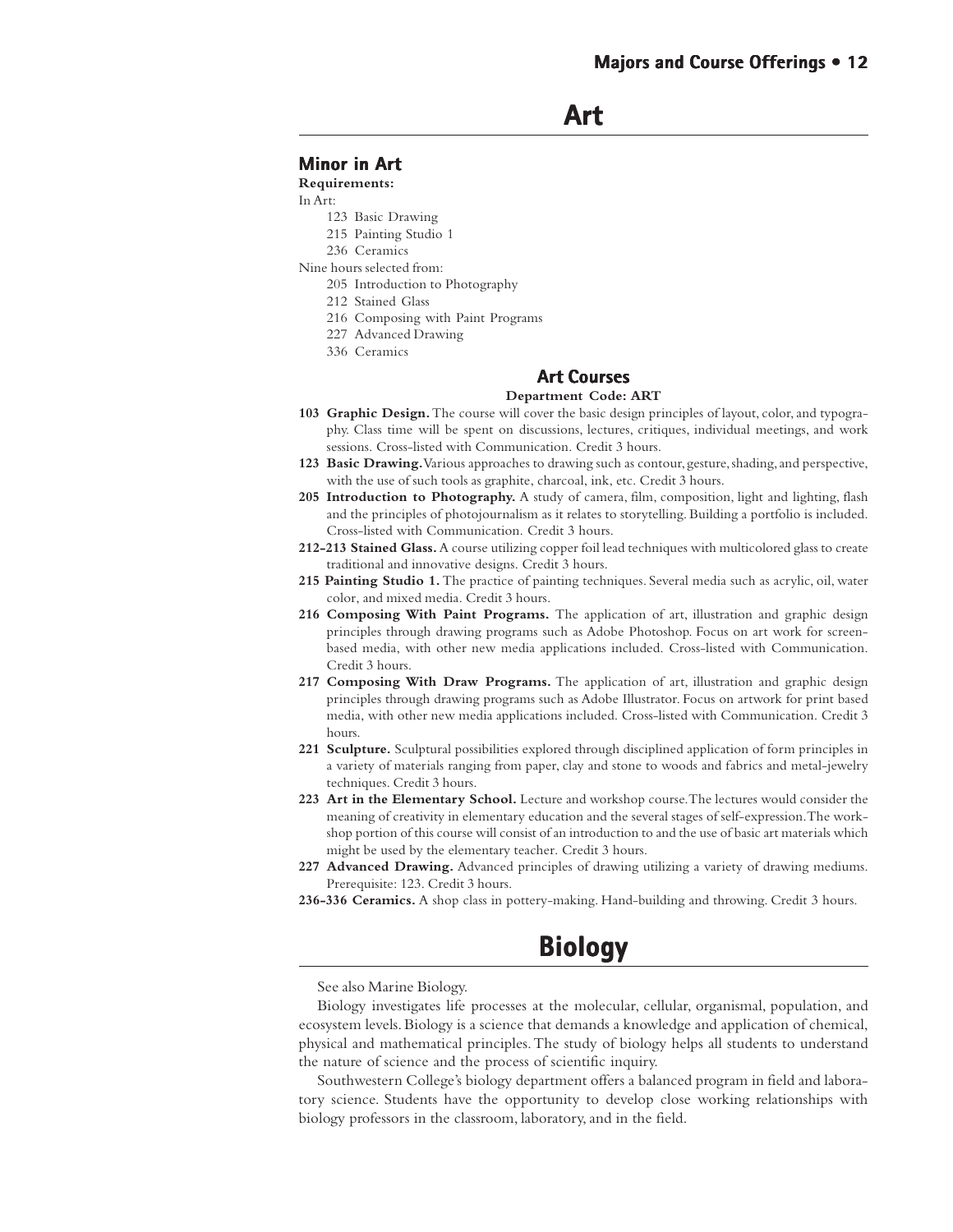#### **Majors and Course Offerings • 13**

The curriculum is inclusive of a wide range of subdisciplines that challenges students and empowers them to acquire the concepts and scientific problem-solving skills necessary to pursue careers in research, the health professions, education, environmental science, conservation, and other related fields. It provides students with a solid foundation of biological principles and at the same time offers students of varied backgrounds the opportunity to explore specialized topics that meet their needs and interests. The biology curriculum at Southwestern College also assists in meeting specific needs of other disciplines and serves preparatory programs in secondary teaching, nursing, and social work.

A number of the courses in the curriculum focus upon the investigative nature of biology. Lectures and discussions examine the interpretation of data, experimental design, and specific readings from the scientific literature. Laboratory and field work emphasize experimentation, student designed projects, and class projects.

#### **B.S., Major in Biology**

#### **Major requirements:**

- At least 35 hours in Biology to include:
	- 111 Biology 1
	- 112 Biology 2
	- 216 Cell Biology
	- 230 Genetics and Evolution
	- 461 Seminar in Biology
	- 463 Research Design
- One of the following laboratory courses:
	- 305 Marine Biology
	- 320 Vertebrate Natural History
	- 336 Ecology

#### **Cognate requirements:**

#### In Chemistry:

- 111 General Chemistry 1
- 112 General Chemistry 2
- 221 Organic Chemistry 1

#### In Physics:

- 201 College Physics 1 or 211 General Physics 1
- 202 College Physics 2 or 212 General Physics 2
- In Mathematics:
	- 215 Introduction to Statistics

#### **B.A., Major in Biology**

#### **Major requirements:**

- A minimum of 25 hours in Biology to include:
	- 111 Biology 1
	- 112 Biology 2
	- 216 Cell Biology
	- 230 Genetics and Evolution

One of the following laboratory courses:

- 305 Marine Biology
- 320 Vertebrate Natural History
- 336 Ecology

#### **Cognate requirements:**

#### In Chemistry:

111 General Chemistry 1

#### **Secondary Licensure in Biology**

#### **Requirements:**

#### In Biology:

- 111 Biology 1
- 112 Biology 2
- 216 Cell Biology
- 221 Human Anatomy and Physiology
- 230 Genetics and Evolution
- 336 Ecology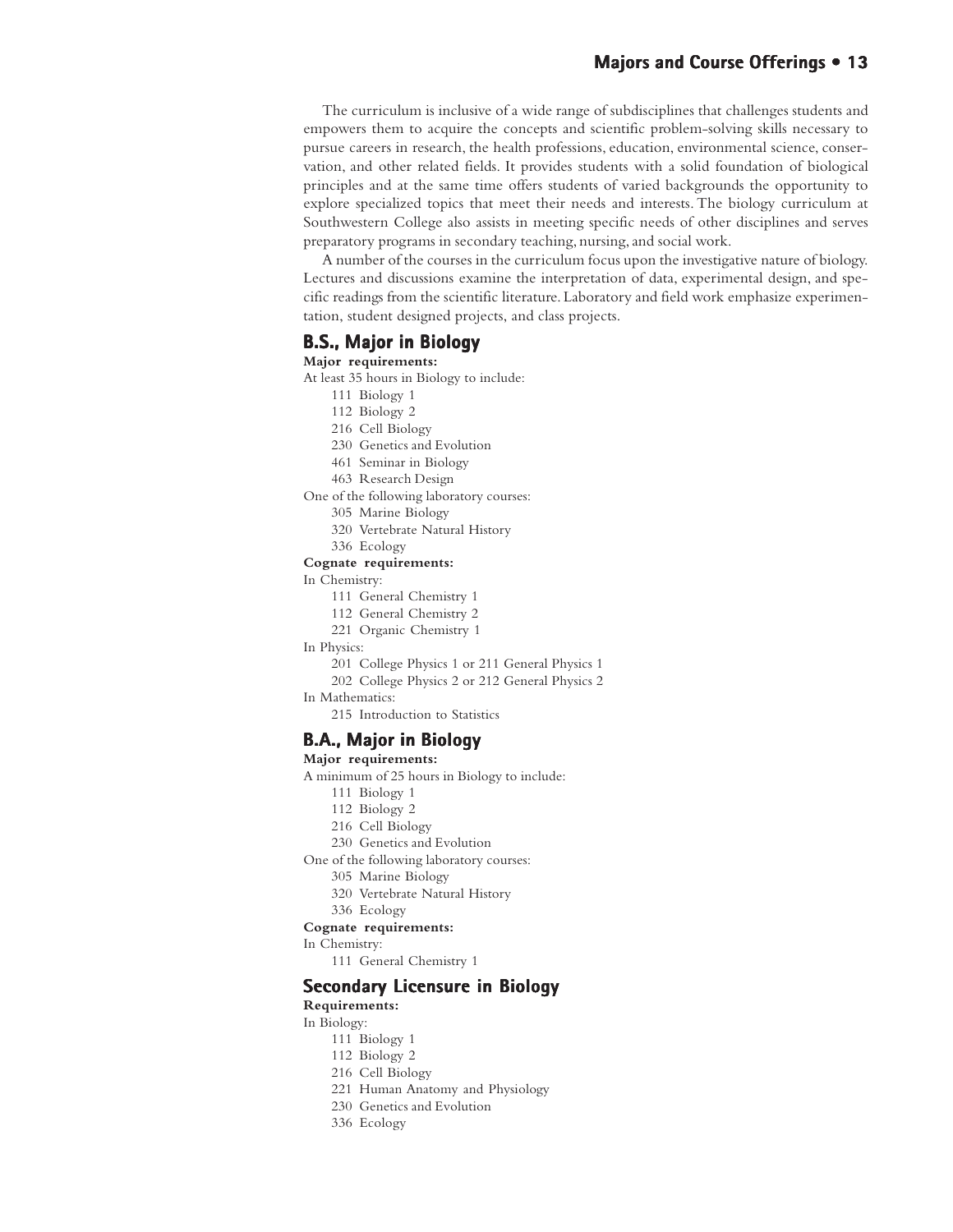In Chemistry:

111 General Chemistry 1

In Psychology:

301 Human Sexuality

In Integrative Studies:

280 History of Science

All requirements for Kansas teacher licensure as listed in the Education section of this catalog.

#### **Biology Courses Biology Courses Department Code: BIOL**

- **111 Biology 1.** The Unity of Life. Fundamental principles of prokaryotic and eukaryotic life. An examination of life processes from the molecular to the ecological level. Lecture and laboratory. Credit 4 hours.
- **112 Biology 2.** The Diversity of Life. Evolutionary diversity of eukaryotes, with an emphasis on animals and plants. Animal and plant structure and function. Lecture and laboratory. Credit 4 hours.
- **216 Cell Biology.** A study of structure and function at the molecular, organelle, and cellular levels of organization. The course will examine in detail the major cellular processes in eukaryotic cells. Lecture and laboratory. Credit 4 hours.
- **221 Human Anatomy and Physiology.** An introduction to the structure and function of the human body. Designed for students in various fields, requiring a basic but comprehensive knowledge of human anatomy and physiology. Lecture and laboratory. Prerequisite: 111 or equivalent. Credit 5 hours.
- **230 Genetics and Evolution.** An examination of the fundamentals of transmission, population and molecular genetics, and the principles of organic evolution. Lecture and laboratory. Credit 4 hours.
- **243 Comparative Anatomy of the Vertebrates.** Comparative structure of the vertebrates with emphasis upon selected types. Lecture and laboratory. Prerequisite: 112. Credit 5 hours.
- **290 Pathophysiology.** This is a foundational course in the study of physiologic and pathologic concepts of human homeostasis and alterations in homeostasis. It focuses on rationales for adaptations of human functioning to stressors and altered health states. It provides a basis for understanding alterations in functioning imposed by disease processes so that application to understanding clinical presentations can be made. Anatomy and Physiology, Chemistry, and other supplementary science courses may provide a foundational knowledge bases for this course. Prerequisite: 221. Credit 4 hours.
- **305 Marine Biology.** An introduction to the diverse array of marine organisms and marine habitats. Examination of the ecology of oceans from the intertidal to the deep sea. Emphasis upon adaptations to environmental factors and ecological relationships. Prerequisite: a college biology course or consent of instructor. Lecture and laboratory. Credit 5 hours.
- **310 Developmental Biology.** The study of patterns of development, mechanisms of cellular differentiation, and cellular interactions in development in animals and plants. Examination of the cellular, molecular, and genetic mechanisms governing these processes. Lecture and laboratory. Credit 5 hours.
- **320 Vertebrate Natural History.** Observation, identification, and life histories of vertebrate animals. Lecture and laboratory. Prerequisite: 112. Credit 5 hours.
- **321 Cadaver Dissection.** Advanced training in gross human anatomy and dissection techniques. Students will perform selected dissections on a human cadaver specimen. Prerequisites: 221 or 243 and consent of instructor. Graded S/U. Credit 1 or 2 hours. Can be repeated for a maximum of 4 credit hours.
- **322 Animal Behavior.** Examines the different philosophical approaches and experimental methodologies used to study animal behavior including ethology, comparative psychology, sociobiology, and behavioral ecology. The primary focus of these explorations will be to understand the proximate mechanistic causes and ultimate evolutionary explanations for the behavior of animals. A wide taxonomic spectrum of animals will be considered ranging from the simplest protozoans to guppies and human beings. Specific topics include communication, reproduction, foraging, and sociality. Credit 4 hours.
- **325 Animal Physiology.** A general and comparative examination of the major functional systems in animals. Emphasis upon regulatory mechanisms underlying physiological processes. Physiological adaptations at the cellular, molecular, and organ-system levels will be explored. Lecture and laboratory. Credit 5 hours.
- **330 Systematic Botany.** Field and laboratory work in the identification and classification of native flowering plants with consideration of their evolutionary relationships. Credit 1 to 3 hours.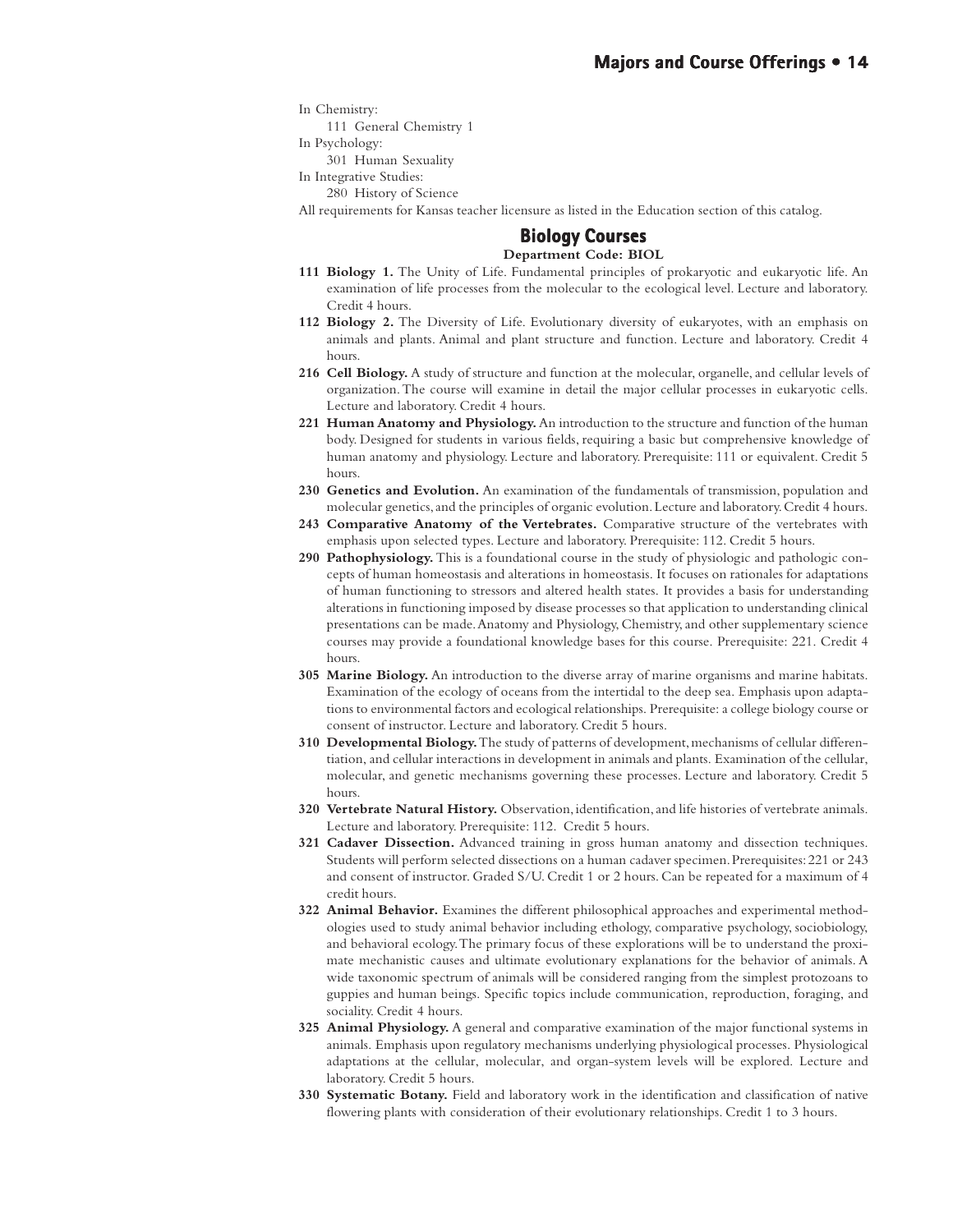- **331 Principles of Nutrition.** Utilization of basic nutrients throughout the life cycle. Emphasis on community nutrition and diet therapy. Prerequisite (or concurrent enrollment): 221 or faculty consent. Credit 3 hours.
- **334 Microbiology.** An introduction to the study of microorganisms with emphasis on bacteria. Lecture and laboratory. Credit 5 hours.
- **336 Ecology.** The relation, formation, and associations of animals and plant communities. Prerequisites: 111 and 112. Lecture and laboratory. Credit 5 hours.
- **352 Readings in Biology.** An independent study course in the biological sciences for reading in specific and advanced fields of study. Open to students of junior/senior standing with 8 or more hours in biology. Consent of instructor required. Graded S/U. Credit 1 or 2 hours.
- **353 Problems in Biology.** An independent study course in the biological sciences that utilizes one or more components of the scientific method in conducting field or laboratory research: literature review, development of methodologies, data collection, data analysis and/or the writing of a scientific paper. Open to students of junior/senior standing with 8 or more hours in biology. Consent of instructor required. Graded S/U. Credit 1 or 2 hours.
- **430 Biochemistry.** An introduction to the structure and function of biomolecules. Emphasis on proteins and carbohydrates. Protein structure, enzyme kinetics, and regulation are studied as are carbohydrates and their metabolism. Structure of lipids, steroids, and nucleic acids are taught; a brief time is given to their synthesis and reactions within the cell. Prerequisites: Chemistry 111, 112, 221, and either 222 or permission from the instructor. Cross-listed with Chemistry. Credit 5 hours.
- **461 Seminar in Biology.** While content will vary from year to year, the general theme of this seminar will be evolutionary biology. Credit 1 hour.
- **463 Research Design.** This course will cover aspects of biological research including research opportunities, library and computer resources, data reduction and analysis, scientific writing, and illustration techniques. Each student will choose a research advisor or off-campus internship and submit a research proposal for departmental approval. Credit 1 hour.
- **464 Senior Research.** Library research, development of methodologies, data collection, data analysis, and writing of the scientific paper. Prerequisite: 463. Credit 3 hours.

## **Business Administration Business Administration**

The business administration division offers the B.A. and B.S. degree in eleven different major areas after students complete a core of foundation courses. The curriculum in these major areas reflects the current and projected needs of the global business community and will prepare graduates to address the challenges of leadership in the rapidly changing world of business.

Students whose major or minor is within the business administration division must earn a grade of C or better in each course taken within the division to meet graduation requirements.

#### **Core requirements:**

In Business:

- 210 Business Communications
- 318 Quantitative Methods for Business
- 322 Management
- 393 Legal and Ethical Environment of Business
- 394 Marketing
- 395 Corporate Finance
- 497 Business Strategy and Policy (Capstone)

In Economics:

- 101 Principles of Microeconomics
- 102 Principles of Macroeconomics
- In Computer Science and Digital Arts:
	- 210 Introduction to Computer Systems
	- 323 Communication Technologies

In Accounting:

- 281 Financial Accounting
- 283 Managerial Accounting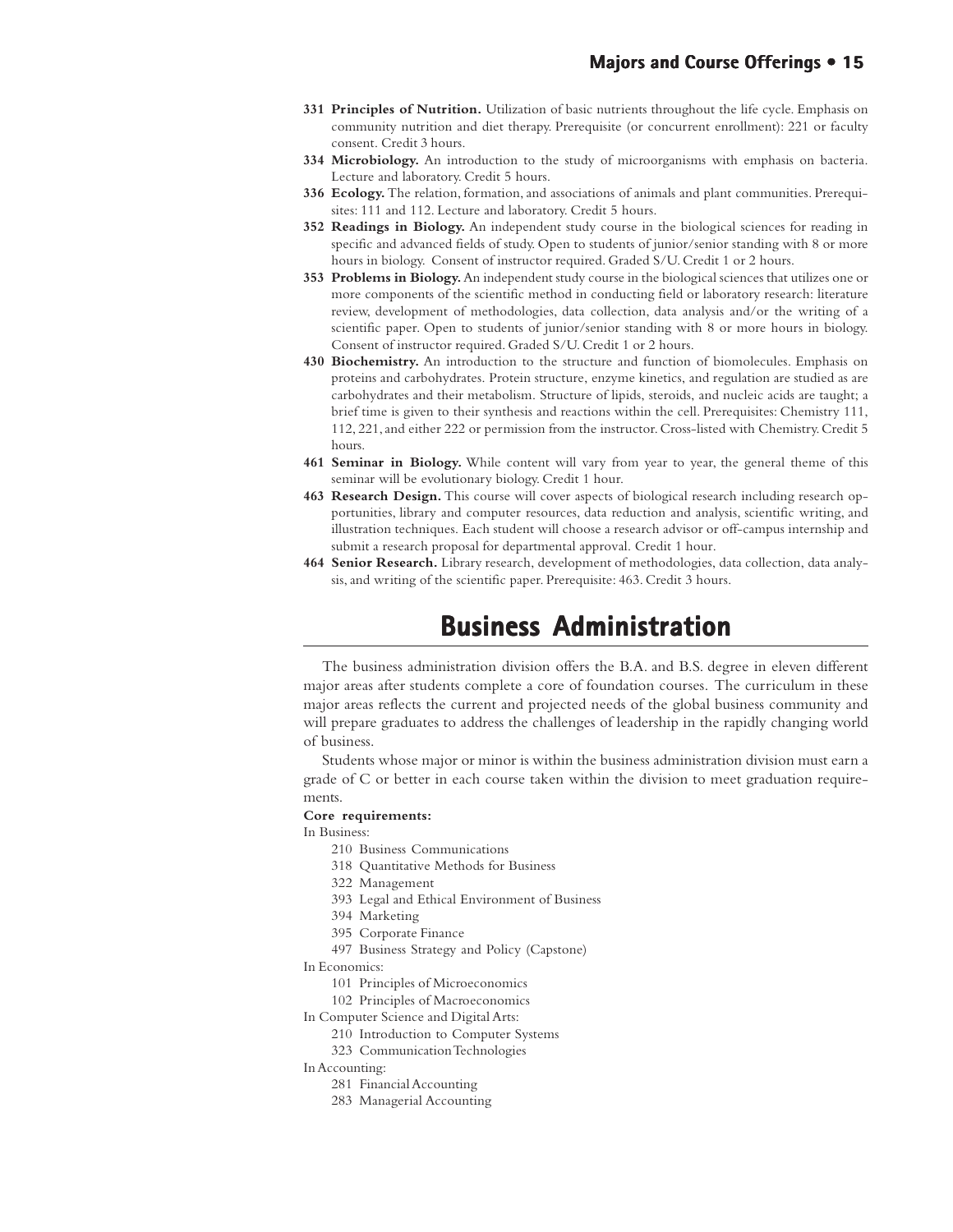In Mathematics:

- 110 College Algebra
- 215 Introduction to Statistics
- All requirements of one major area (below)

#### **B.A., Major in Accounting**

#### **Requirements**:

- In Accounting
	- 385 Tax Accounting
	- 386 Cost Accounting
	- 391 Intermediate Accounting 1
	- 392 Intermediate Accounting 2
- 459 Practicum or 460 Internship
- Six additional hours of 300 level or above of courses within the division (including OMGT 415 and OMGT 425 offered through Professional Studies program).

#### **Minor in Accounting**

#### **Requirements:**

In Accounting

- 281 Financial Accounting
- 283 Managerial Accounting
- 385 Tax Accounting
- 386 Cost Accounting

Nine additional hours of accounting courses of 300 level or above (including BUS 497)

#### **B.A., Major in Business Administration**

**Major Requirements:**

- In Business
	- 326 Investments
	- 327 Consumer Behavior
	- 328 Organizational Behavior
	- 445 Management Decision Making
	- 459 Practicum or 460 Internship
- Six additional hours of 300 level or above from courses within the division (including OMGT 415 and OMGT 425 offered through Professional Studies program).

#### **Minor in Business Administration**

**Requirements:**

#### In Accounting:

- 281 Financial Accounting
- In Business:
	- 322 Management
	- 394 Marketing
- In Economics:
- 101 Principles of Microeconomics

Nine additional hours of 300 level or above from courses within the division. All prerequisites for courses must be met.

#### **B.A., Major in Business Communications**

**Major requirements:**

In Business:

- 459 Practicum or 460 Internship
- In Communication:
	- 102 Elements of Oral Communication
	- 110 Media Writing 1
	- 294 Public Relations
	- 315 Persuasion
- Six additional hours of 300 level or above from courses within the division (including COMM 201, 215, 238; CPTR 211, 345; and ENG 360).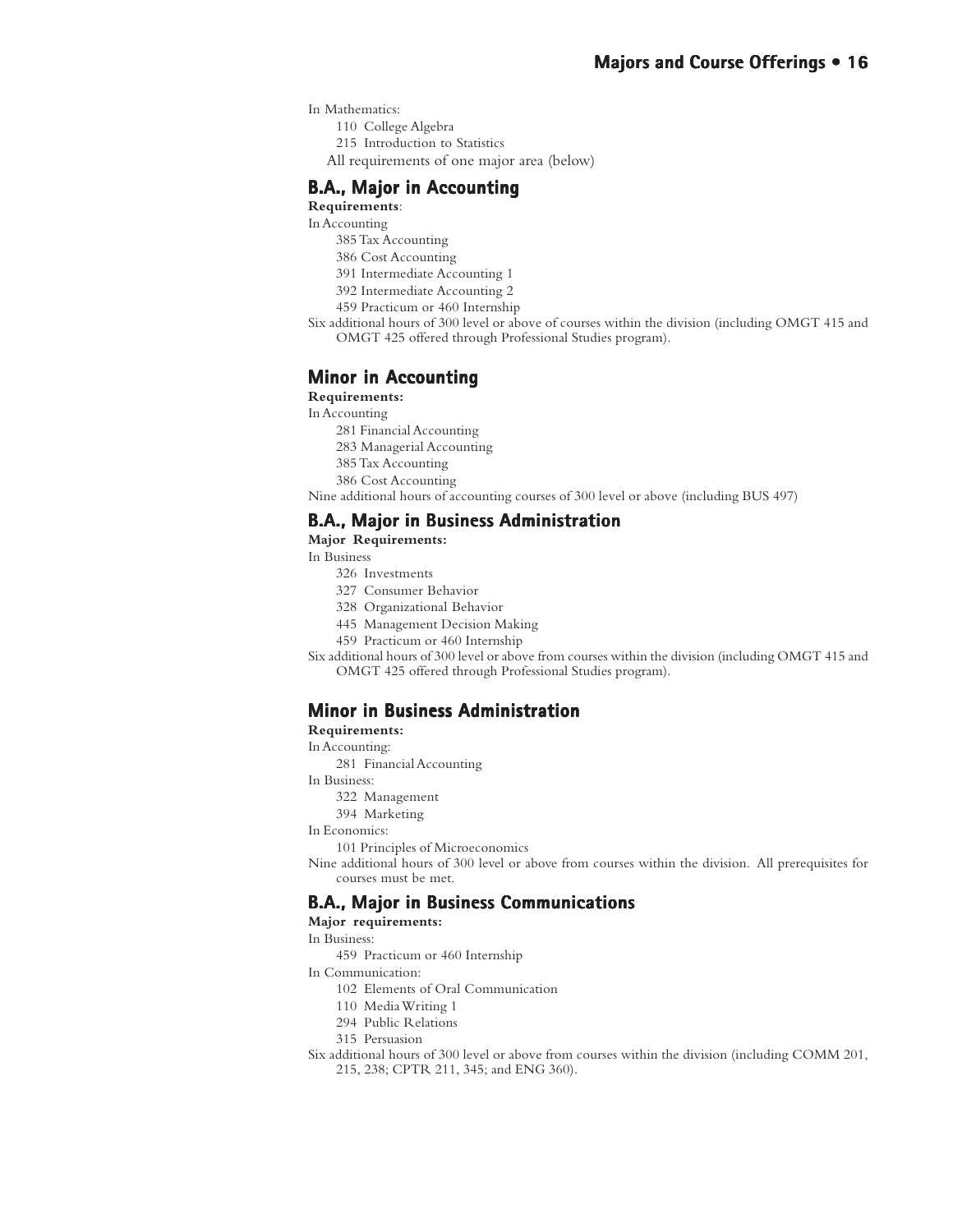#### **B.S., Major in Business and Computer Information Systems**

**Major requirements:**

In Business:

- 459 Practicum or 460 Internship
- In Computer Science and Digital Arts:
	- 211 Basic Information and Web Site Design
	- 216 Visual Basic Programming
	- 316 Advanced Visual Basic for Database
	- 320 Database Management
	- 324 Network and Operating Systems Management
	- 440 Decision Support Systems

#### **B.A., Major in Business Education**

**Major requirements**:

In Business

- 328 Organizational Behavior
- 390 Operations Management
- 437 Business and Professional Ethics
- 438 Teaching Secondary School Business

Six additional hours of 300 level or above from courses within the division.

All requirements for Kansas teacher licensure as listed in the Education section of this catalog.

#### **B.A., Major in Entrepreneurship/Small Business Management**

**Major requirements**:

In Accounting

332 Accounting for Small Business

In Business

- 334 Small Business Management
- 445 Management Decision Making
- 446 Strategies for Small Business
- 459 Practicum or 460 Internship

495 Entrepreneurship

Six additional hours selected from HRD 345, OMGT 415, and OMGT 425 (offered through Professional Studies program).

#### **B.A., Major in Finance**

**Major requirements:**

- In Business
	- 326 Investments
	- 329 Money and Banking
	- 330 Real Estate
	- 331 Risk Management
	- 459 Practicum or 460 Internship

Six additional hours of 300 level or above from courses within the division (including OMGT 415 and OMGT 425 offered through Professional Studies program).

#### **B.A., Major in Management Major in**

#### **Major requirements**:

In Accounting

386 Cost Accounting

In Business

- 328 Organizational Behavior
- 390 Operations Management
- 445 Management Decision Making
- 459 Practicum or 460 Internship

Six additional hours 300 level or above from courses within the division (including OMGT 415 and OMGT 425 and HRD 345 offered through Professional Studies program).

#### **B.A., Major in Marketing**

**Major requirements**:

In Business

- 327 Consumer Behavior
- 328 Organizational Behavior
- 333 Advertising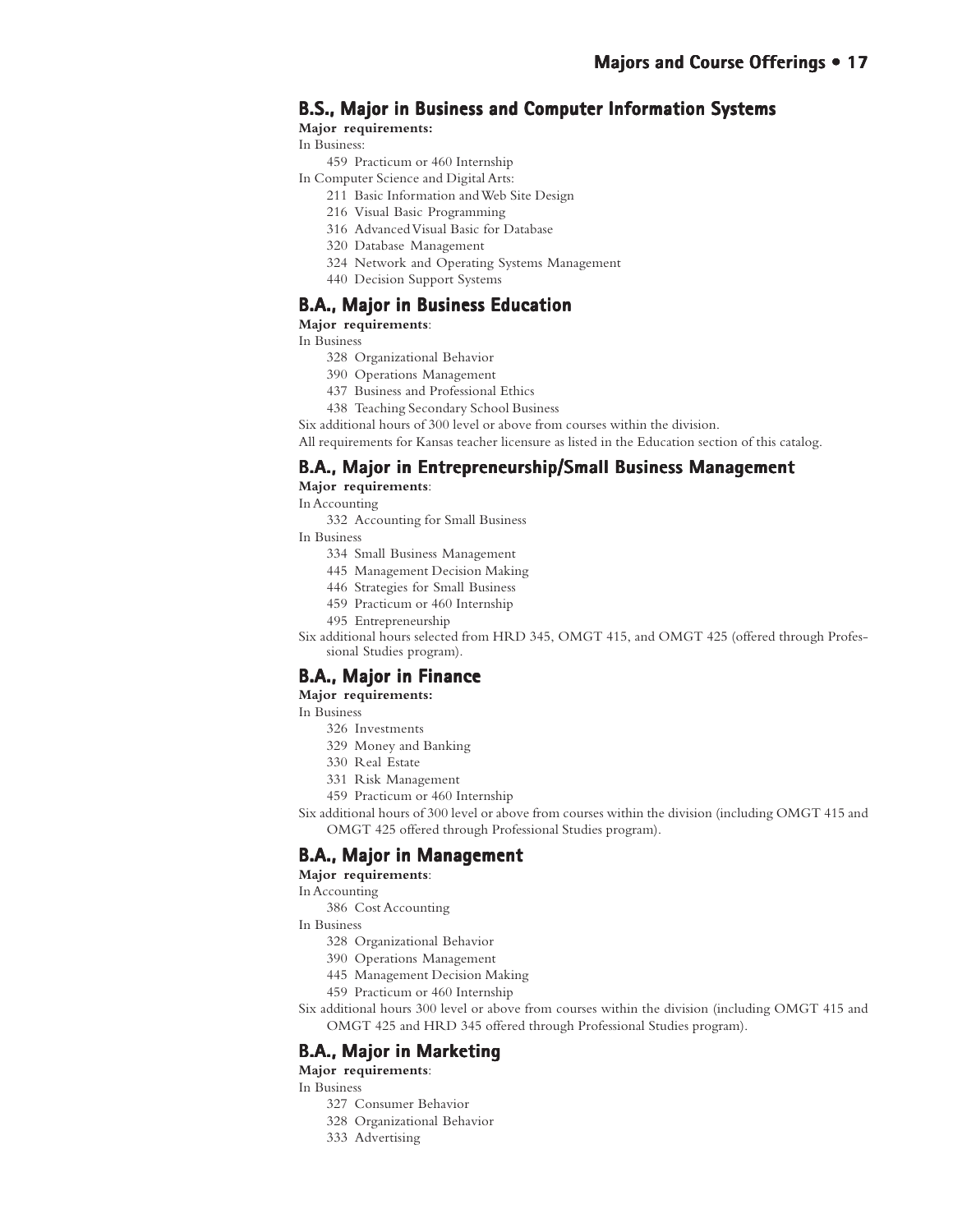- 432 Marketing Strategy
- 459 Practicum or 460 Internship

Six additional hours of 300 level or above from courses within the division (including COMM 294).

#### **B.A., Major in Not-for-Profit Management Major in Not-for-Profit**

**Major requirements**:

- In Accounting
	- 331 Not-for-Profit Accounting
- In Business
	- 335 Resource Development for NFP
	- 336 Public Policy
	- 339 The Not-for-Profit Sector
	- 447 Strategies for NFP Organizations
	- 459 Practicum or 460 Internship

Six additional hours of 300 level or above from courses within the division (including POLS 338).

#### **B.A., Major in Sustainable Economic Development Major in Sustainable Economic**

**Major requirements**:

In Business

- 338 Conflict Resolution
- 448 Politics of Growth
- 449 Community/Land Use Planning
- 459 Practicum or 460 Internship

In Economics

334 Environmental Economics

Six additional hours of 300 level or above from courses within the division.

#### **Accounting Courses Accounting Courses**

#### **Department Code: ACCT**

- **281 Financial Accounting.** Emphasizes comprehending the informational content of the principal financial statements and analyzing and evaluating these statements in a decision-making context. Course procedures include group interaction, written assignments and written examinations. Credit 3 hours.
- 283 Managerial Accounting. The study of accounting in terms of management's information requirements. Emphasizes the use of accounting information to assist management in planning, analyzing and implementing business decisions and activities. Course procedures include group interaction, written assignments, completion of cases and written examinations. Prerequisite: 281. Credit 3 hours.
- **330 Accounting/Financial Information Systems**. A study of the concepts of information systems, their design and operation and the relationship of these concepts to the economic information requirements, information flows, decision criteria and control mechanisms in the business organization. Course procedures include group interaction, written assignments, completion of cases and papers and written examinations. Prerequisite: 283. Credit 3 hours.
- **331 Not-for-Profit Accounting**. An expansion of accounting concepts and practices relating specifically to not-for-profit and governmental entities. Course procedures include group interaction, written assignments, completion of papers and cases and written examinations. Prerequisite: 283. Credit 1 hour.
- **332 Accounting for Small Business**. Provides theoretical and hands-on understanding of microcomputer accounting using generalized application packages such as Excel as well as specific multifunction proprietary software such as Peachtree and QuickBooks. Accounting functions will include critical design elements, setting up the chart of accounts, entering balances, transactions, generating financial reporting and tax reporting. Course procedures include group interaction, written assignments, completion of papers and cases and written examinations. Prerequisite: 283. Credit 2 hours.
- **385 Tax Accounting.** An overview of the federal tax laws. Emphasizes the fundamental concepts in determining income, deductions, credits and property transactions. Examines the impact of tax regulations on decision making. Course procedures include group interaction, written assignments, completion of cases and papers and written examinations. Prerequisite: 283. Credit 3 hours.
- **386 Cost Accounting.** The use of accounting information to assist management in planning, analyzing and operational control in contemporary business contexts. Course procedures include group interaction, written assignments, completion of papers and cases and written examinations. Prerequisite: 283. Credit 3 hours.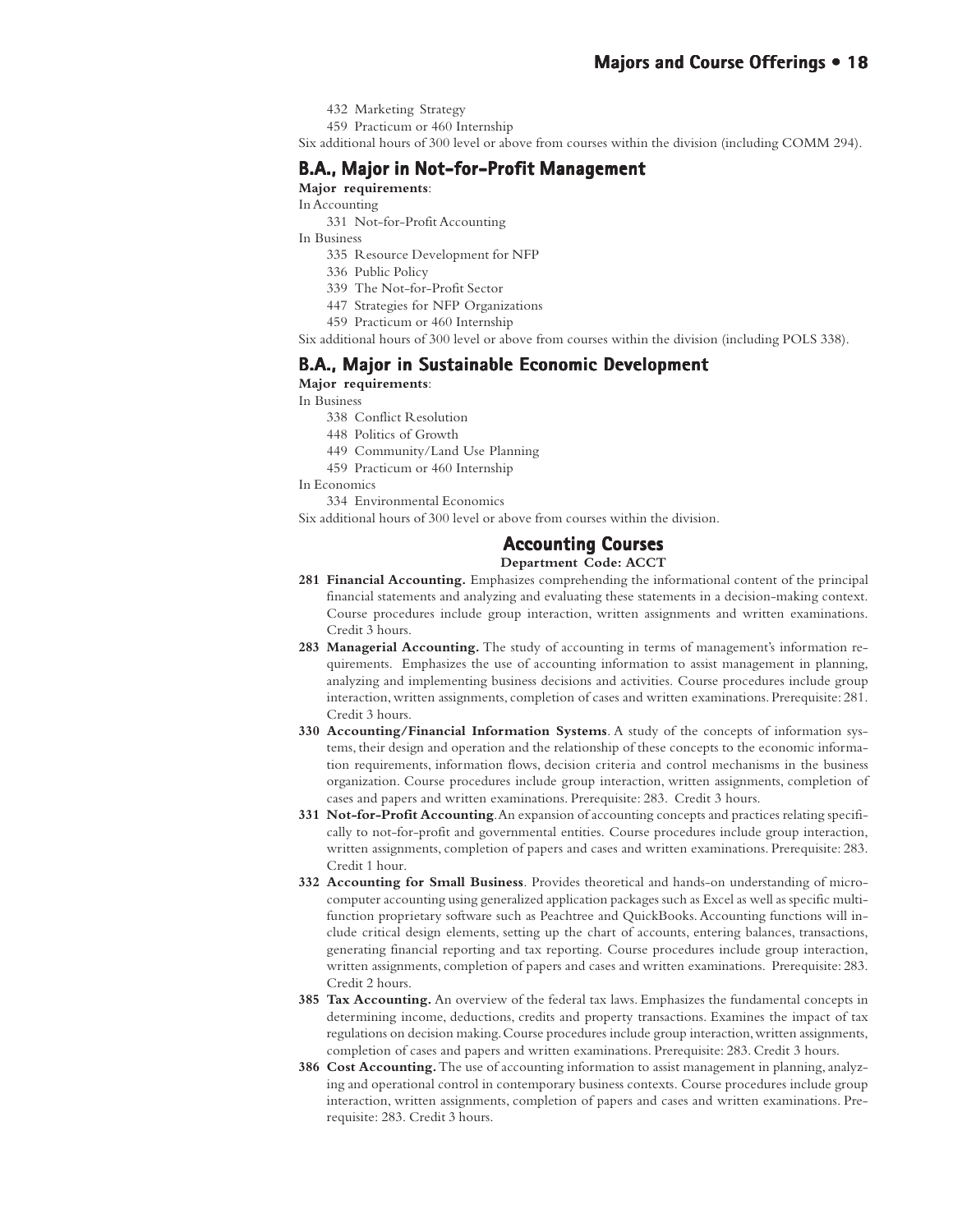- **391 Intermediate Accounting 1.** A thorough study of conceptual and technical aspects of financial accounting and reporting. Emphasizes recognition and measurement problems of income determination and balance sheet presentation. Course procedures include group interaction, written assignments, completion of papers and cases and written examinations. Prerequisite: 283. Credit 3 hours.
- **392 Intermediate Accounting 2.** A continuation of 391. Course procedures include group interaction, written assignments, completion of papers and cases and written examinations. Prerequisite: 391. Credit 3 hours.
- **445 Auditing.** A study of the auditor's attest function, including auditing standards and procedures, independence, legal responsibilities, codes of ethical conduct and evaluation of accounting systems and internal control. Course procedures include group interaction, written assignments, completion of cases and papers and written examinations. Prerequisite: 392. Credit 3 hours.
- **446 Advanced Accounting.** An expansion of accounting concepts and practices relating to consolidation of statements and partnerships. Course procedures include group interaction, written assignments, completion of cases and papers and written examinations. Prerequisite: 392. Credit 3 hours.

#### **Business Courses Business Courses**

#### **Department Code: BUS**

- **210 Business Communications.** Course focuses on audience-oriented communication in the corporate culture. Oral and written communication forms, created with a corporate audience in mind, will be practiced using PowerPoint and other visual aids. Emphasis will be on developing and demonstrating communication skills, both singularly and in groups. Course procedures include oral and written communications, group interaction in class, and group project. Cross-listed with English and Communication. Prerequisites: LAS 110, LAS 120. Credit 3 hours.
- **220 Introduction to Sport Management.** This course is designed to provide an overview of the structure of the sports industry and to highlight the scope and variety of career opportunities in the area. The value of professional management to sports organization will also be emphasized. Attention will be given to the issues facing sport organizations and to the use of management techniques to solve business-related problems. The development of effective communication skills, both written and oral, will be emphasized through class presentations and written assignments. Cross-listed with Physical Education and Sport Studies. Credit 3 hours.
- **240 Mini-Topics in Sport (Law, Finance, and Facilities).** The course will be divided into three sections and will include the exploration of law concepts as they apply to the context of sport, a look at the financial operations and economic conditions relative to intercollegiate athletics with exposure to professional and interscholastic athletics, and the concepts of facility design and layout. Cross-listed with Physical Education and Sport Studies. Credit 2 hours.
- **315 Sales: The Influence Management Process.** This course is designed to examine sales as the indispensable element in the marketing mix which creates a proactive response with customers. The problem-solving approach which increases productivity and organizational effectiveness will be discussed in detail. Course procedures include oral and written communications, group interaction in class, and major presentations. Credit 3 hours.
- **318 Quantitative Methods for Business.** An introduction to the quantitative reasoning required in business and economics. The course includes the study of basic algebraic functions, differential calculus, descriptive measures, sampling distributions, estimation and hypothesis testing with emphasis on applied problems in business and economics. Additional topics may include linear programming techniques, linear and multiple regression analyses and the introduction of structural modeling techniques in the solution of business problems. The coursework requires extensive research, case studies, oral and written presentations and group interaction. Prerequisites: MATH 110, MATH 215. Credit 3 hours.
- **320 SIFE (Students in Free Enterprise).** Students will meet weekly in a common class to generate and define free enterprise educational outreach projects. Students will work outside of class to develop and implement these projects within the community. Projects must fall into one of four categories: Business and Professional Ethics, Personal Financial Success Skills, Entrepreneurship, Free Market Economics Principles. Through these project activities students will learn and apply the fundamental principles of the free enterprise system in a service learning environment. Students will have the opportunity to travel and present the effectiveness of their projects in competition against other colleges and universities. May be repeated for credit. Credit 1 hour.
- **322 Management.** Course is designed to establish a foundation of sound management skills for future business leaders. Managing communication, people, quality, and economic change will highlight this human resource development process. Course procedures include oral and written communication, group interaction, and major presentations. Credit 3 hours.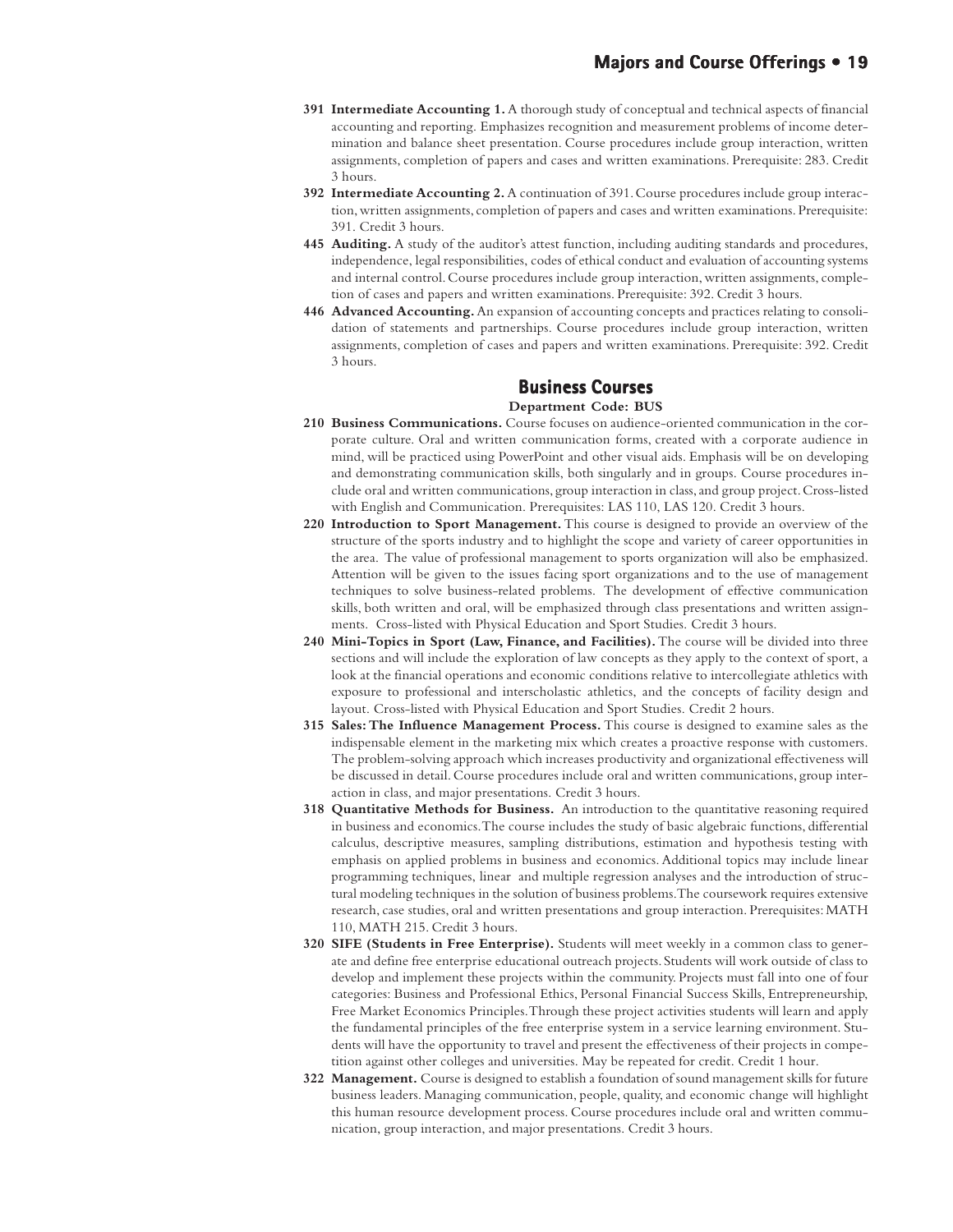- **326 Investments.** The course covers the principles of securities analysis and valuation from the perspectives of the individual and institutional investor. Emphasis is placed on portfolio theory and modern philosophies of portfolio analysis and selection. Topics include stocks, bonds, mutual funds, derivatives, international trading, and the organization and functions of the securities markets and the SEC. Prerequisites: 318 and 395. Credit 3 hours.
- **327 Consumer Behavior.** A study of the buyer's information acquisition, evaluation, purchasing and post-purchasing evaluation process. Emphasis is placed upon social psychological theories and their implications on the understanding and prediction of consumers' behavior. The student will apply behavioral science concepts to the problems of planning, pricing and promotion decision. Prerequisites: 318 and 394. Credit 3 hours.
- **328 Organizational Behavior.** Individual and work group behavior in organizations. Exercises in the dynamics of power, developing leadership, facilitating quality and change, and interpersonal communication skills will be emphasized. Course procedures include oral and written communications, group interaction in class, and a major presentation. Cross-listed with Psychology. Credit 3 hours.
- **329 Money and Banking.** The course topics include the study of contemporary money and banking concepts including the role of money in the domestic and world economies, government regulation of the money supply, banking systems and the role of the Federal Reserve Bank. The course may include guest speakers, case studies, extensive research and development of oral and written presentations and group interaction. Prerequisites: 395 and ECON 102. Credit 3 hours.
- **330 Real Estate.** This is an introductory course in the fundamentals of real estate including property rights, ownership, financing, brokerage, investing and home buying and selling. The course also includes a survey of the various kinds of deeds and conveyances, mortgages, liens, rentals, appraisals and other types of real estate transactions. The course will include guest speakers, extensive research requirements, oral and written presentations and group interaction. Prerequisites: 393, 394, and 395. Credit 3 hours.
- **331 Risk Management.** The course covers the concepts of risk and risk management, what insurance is and how it is distributed to the public, essential insurance terms and concepts, various insurance products, the importance of risk management and insurance to business and society. The course will include guest speakers, a survey of career opportunities in risk management, case studies, oral and written presentations and group interaction. Prerequisite: 318. Credit 3 hours.
- **332 Project Management.** An introductory course in project management including quantitative techniques such as PERT/CPM, simulations, decision trees as well as the development of project proposals, project monitoring and project evaluation. The course requirements include substantial use of computerized planning and scheduling modules, case studies, oral and group presentations, and group interaction. Prerequisite: 318. Credit 3 hours.
- **333 Advertising.** The course will deal with the use of advertising and public relations elements in a promotional program. The emphasis will be on the efficient use of an organization's resources to accomplish communication goals through effective promotional strategy. The student will study the communication process and how information is processed by the receiver, determination of promotional objectives, promotional budgets, media decisions, measuring the effectiveness of promotional campaigns. The ultimate goal of the course is to provide students the tools necessary to devise and evaluate advertising and marketing communications programs for any given product, service or idea. Prerequisites: 318 and 394. Credit 3 hours.
- **334 Small Business Management.** An introduction to the multi-faceted nature of owning and operating a small business. The course will focus primarily on the management of an existing small business enterprise but will touch on the topic of entrepreneurship. Topics will include managing employees, inventory management, accounting and financial concerns, merchandising, sales, planning and scheduling, customer service, strategic alliances, basic legal issues. Students will partner with a small business owner to provide context and content for learning experiences. Prerequisites: 318 and 393. Credit 3 hours.
- **335 Resource Development for NFP.** The course will cover the primary financial management issues faced in NFP, NGO and PVO organizations. Topics will cover fund raising, grant writing, development of strategic partnerships and the allocation and distribution of funds. Students will develop an actual grant proposal for an RFP (Request for Proposal from a funding agency) during the course. Prerequisites: 322 and 339. Credit 3 hours.
- **336 Public Policy.** The course explores governmental and business policy decisions and governmental regulations affecting business as well as the social responsibility of business and includes examination of economic considerations of policy decisions and as a tool of administration. The coursework includes extensive research and readings, case studies, oral and written presentations and group interaction. Credit 3 hours.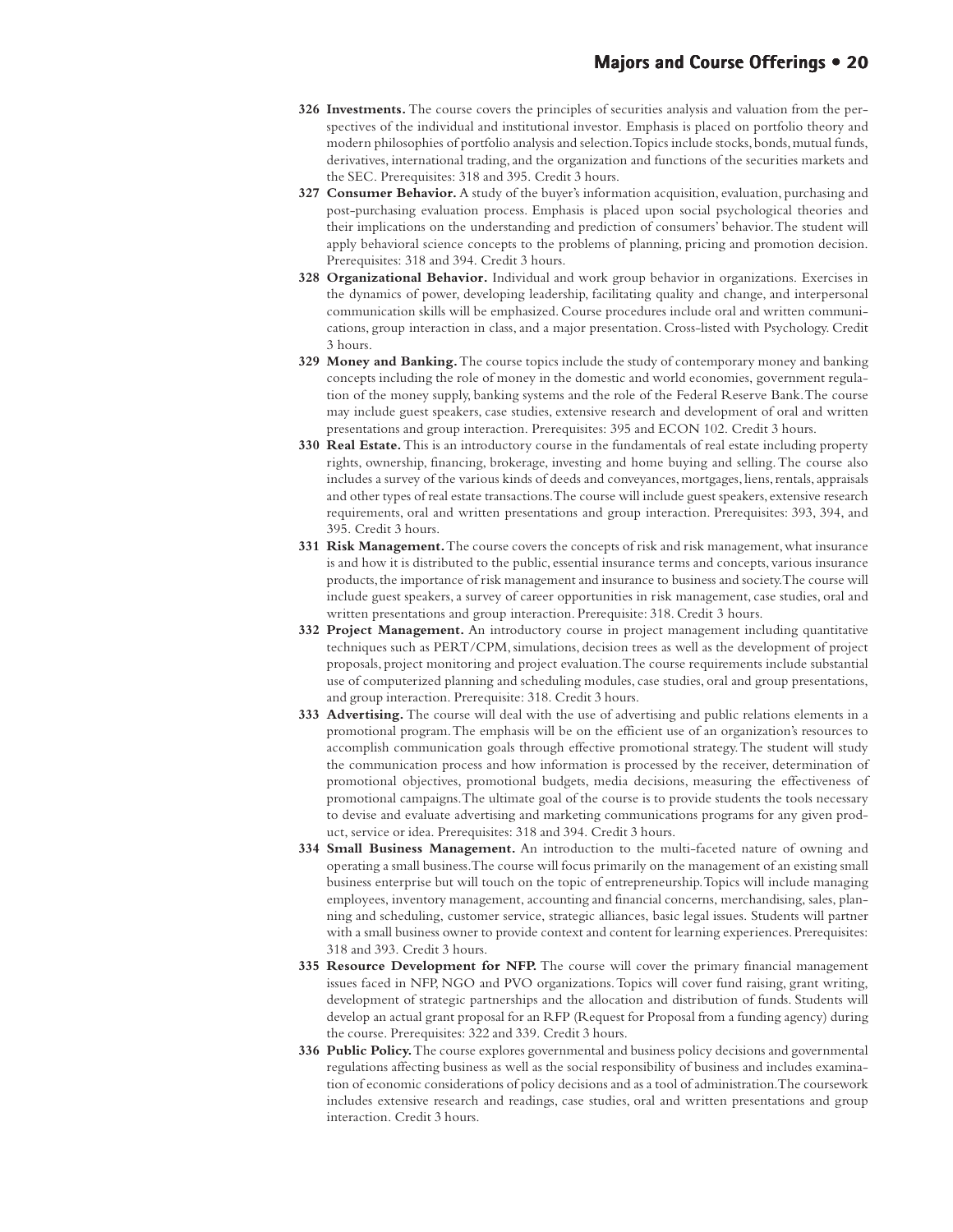- **338 Conflict Resolution.** The course covers the topics of communications, conflict, negotiation, public relations, and leadership issues as they apply to the not-for-profit, small business, entrepreneurial and public administration/economic development /community planning areas of business. Students will develop individual personality assessments including personality types, preferences and styles. Students will also study interpersonal interaction and group dynamics. Special emphasis will be given to conflict assessment, resolution, negotiation theory as well as the contingency style of management and leadership. Prerequisites: 322 and 393. Credit 3 hours.
- **339 The Not-for-Profit Sector.** An exploration of the goals of the not-for-profit (NFP), private volunteer organization (PVO) and non-governmental organization (NGO) and of the wide variety of issues faced by employees and managers in these organizations. Topics include managing volunteers, public and client relationships, grant writing, budget management, accounting/reporting requirements, staff motivation and development, strategic planning, mission development, staffing and more. The course will include extensive outside research and networking, case studies, readings, class discussion, oral and written presentations and group interaction. Prerequisites: ECON 102. Credit 3 hours.
- **344 Sport Marketing.** Course is designed to develop an understanding and appreciation of the unique aspects of marketing as related to sport. Cross-listed with Physical Education and Sport Studies. Credit 3 hours.
- **345 Management Processes in Sport.** Course is designed to establish a knowledge and understanding of basic management concepts including planning, organizing, leadership, and evaluation. Cross-listed with Physical Education and Sport Studies. Credit 3 hours.
- **390 Operations Management.** The use of quantitative methods in the decision-making process. Topics include regression analysis, forecasting, linear programming, quality control and continuous improvement, and scheduling. Course procedures include quantitative methods. Prerequisites: MATH 110 and 215, or consent of instructor. Credit 3 hours.
- **393 Legal and Ethical Environment of Business.** A course designed to explore the legal and ethical aspects of business and the interaction of these entities. Contracts, the uniform commercial code, liability of businesses, Federal RICO, and mail fraud statutes will be covered. Ethical issues of business will be studied using economic measures in addition to traditional ethical tools. Course procedures include oral and written communications, group interaction in class, and major presentations. Credit 3 hours.
- **394 Marketing.** Product concepts, from idea to delivery to the ultimate consumer, will be examined. Also included will be pricing, promotion, distribution, and planning for the marketing effort. Emphasis on being an informed consumer included. Course procedures include oral and written communications, group interaction in class, and group project. Cross-listed with Communication. Credit 3 hours.
- **395 Corporate Finance.** An introduction to the long-term and short-term investing and financing decisions required in the financial management of a business. Course procedures include quantitative methods, oral and written communications, group interaction in class, and a major presentation. Prerequisite: ACCT 281 or consent of instructor. Credit 3 hours.
- **398 Creativity in the Workplace.** Creativity: Historical, biographical, and cinematic examinations of the issue of creativity. Fundamental questions posed: What is creativity? Why do we need to be creative? Are there ways to master creative responses to problems within life planning as well as for academic work? In what way can creativity enhance productivity, interpersonal relations, and professional development in the workplace? Credit 3 hours.
- **420 Business and Administrative Communication.** The study and writing of technical reports, letters, memos, resumes, progress reports, and proposals. The course will also include various functions associated with writing: organization, sentence structure, and grammar in conjunction with rhetorical theory. Cross-listed with English. Credit 3 hours.
- **425 International Business.** An overview of business practices worldwide. Focus on how U.S. managers can effectively manage a business enterprise outside the U.S. Course procedures include oral and written communications, group project, and major presentation. Prerequisite: 322. Credit 3 hours.
- **432 Marketing Strategy.** The emphasis in this course is on strategic marketing analysis and planning and integration of marketing concepts into a strategic planning framework. Concepts and methods for the strategic analysis of product-market definition, segmentation, product positioning and new product planning are examples of individual subjects that are covered. The students will apply concepts to realistic marketing problems through marketing simulations and/or case studies that capture the dynamics of the marketing environment. Students will learn how to identify markets, assess company strengths and weaknesses, target market segments, analyze competition and develop specific functional strategies in such areas as product development, pricing, distribution and promotion. Prerequisites: 322, 394, and 395. Credit 3 hours.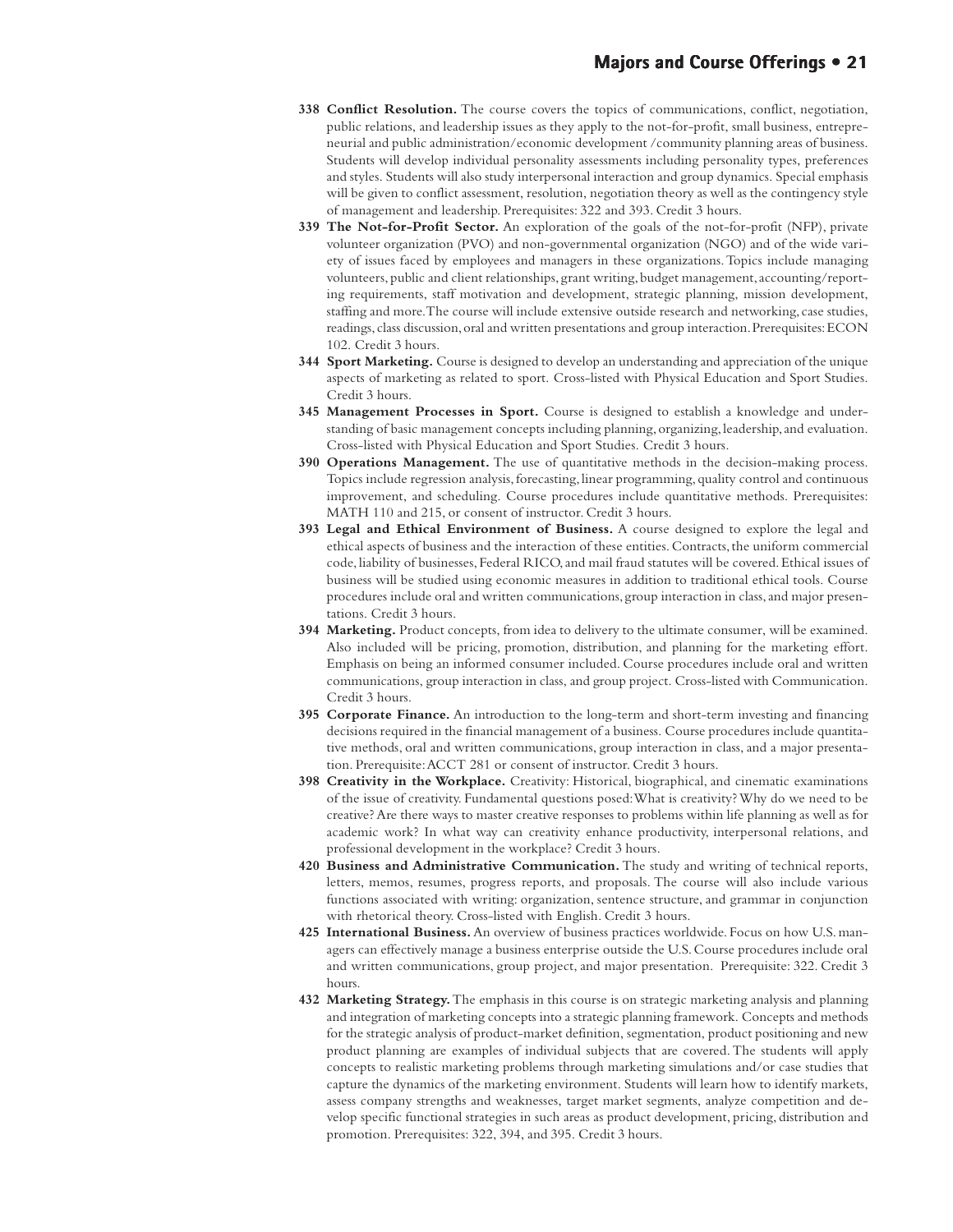- **437 Professional and Business Ethics.** An approach to the ethical challenges of a modern business society. The course will utilize the expertise of professionals working in the various areas of business as well as the moral reasoning of ethicists. Course procedures include oral and written communications, group interaction in class, group project, and a major presentation. Cross-listed with philosophy. Credit 3 hours.
- **445 Management Decision Making.** This course introduces the student to statistical methods using quality improvement tools and techniques, and Microsoft Excel applications in a variety of process control functions. Fundamental statistical concepts and techniques are used as the foundation for the development and interpretation of attributes and variables, and as data sources for the purpose of improving processes in business and production environments. Process capability and graphical methods for data presentation are also discussed. Credit 3 hours.
- **446 Strategies for Small Business.** The course emphasizes the unique differences in strategic approaches toward management of growth, cost/revenue, product development and distribution, etc. for the small business owner/manager/entrepreneur versus the corporate entity. Should be taken concurrently or following 497. Credit 1 hour.
- **447 Strategies for NFP Organizations.** An introduction and analysis of the unique strategies employed by NFP organizations with regard to growth, revenue/cost management, promotion, product/service distribution and development. The course will employ case studies, outside readings and guest lecturers. Should be taken concurrently or following 497. Credit 2 hours.
- **448 Politics of Growth.** The course will focus on the dynamics of developing a community's economy and managing its physical growth and expansion in ways that enhance and sustain the quality of local and regional community life. Students will examine policies, programs and techniques in the public management of economic development, business attraction and retention, land use, growth management, housing, public facilities and infrastructure and environmental preservation. The course will also address the economic, demographic, spatial and political forces driving change in urban and rural areas and impacting community sustainability. Should be taken within the student's final two semesters prior to graduation. Credit 3 hours.
- **449 Community/Land Use Planning.** The course will focus on presenting and developing the tools, techniques and principles employed in sustainable land use planning. Topics discussed will include creating and maintaining an efficient infrastructure, maintaining close-knit neighborhoods and sense of community and preservation of natural systems. The complex problems of urban sprawl and rural communities will be compared and contrasted as well as topics such as zoning ordinances and low-density versus high-density growth planning. Prerequisite: ECON 334. Credit 3 hours.
- **450 International Trade Policy.** The course topics include theories of international trade, tariffs and non-tariff trade barriers, arguments for free-trade versus protectionism, the role of money, balance of payments, foreign exchange rates and their determination and regional economic alliances. The course will include extensive research, case studies, readings, oral and written presentations and group interaction. Credit 3 hours.
- **456 International Finance.** The course is an introductory course in international finance. Topics are studied from the perspective of a global corporation. Topics include exchange rate theory, the foreign exchange markets, management of exchange rate risk, country risk assessment, global mobilization of financial resources. The course will include extensive research, case studies, oral and written presentations and group interaction. Prerequisite: 395. Credit 3 hours.
- **495 Entrepreneurship.** Students will prepare a complete business plan for an organization they may wish to start. There will be emphasis on the structural, legal, and financial aspects of entrepreneurship. The course explores sources of information, common start-up problems and methods for analyzing situations for profitable entry. The course will include guest speakers, visits to existing small businesses and start-ups, case studies, and class discussions. Students will prepare oral and written presentations and engage in group activities. Extensive outside research and networking required. This class is designed to help students jump-start their careers and put their education into practice. Class should be taken within the student's final two semesters prior to graduation. Prerequisite: 334. Credit 3 hours.
- **497 Business Strategy and Policy/Capstone.** BBA capstone course. Focus on problem-solving, creative solutions, and brainstorming, using guided intuitive processes to reach group conclusions on given entrepreneurial dilemmas. Course procedures include quantitative methods, oral and written communications, group interaction in class, group project, and major presentation. Prerequisites: 322, 394, 395, ACCT 281, and 283, or consent of instructor. Credit 3 hours.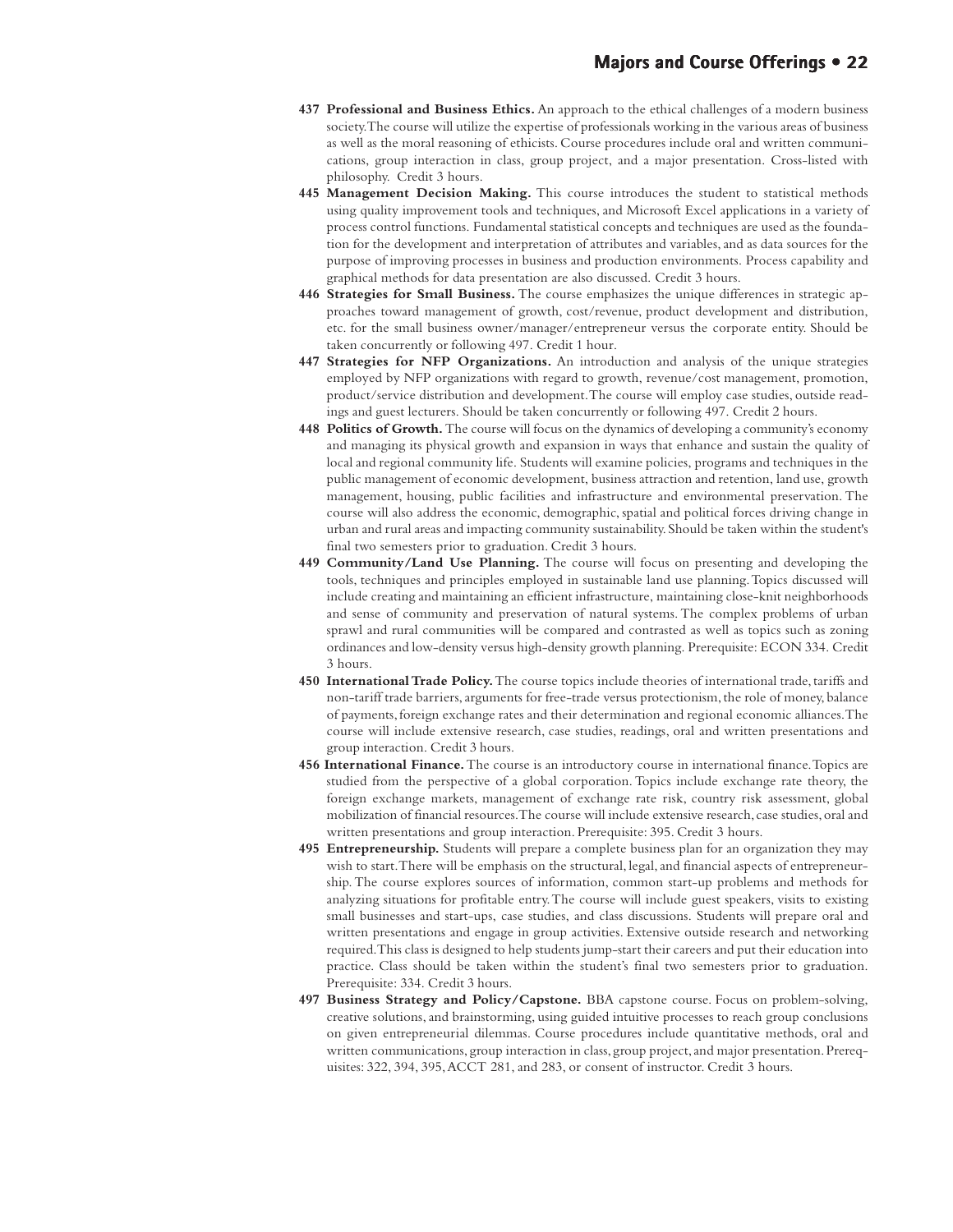#### **Economics Courses Economics Courses**

#### **Department Code: ECON**

- **101 Principles of Microeconomics.** A theory and issues-oriented approach to the study of economics. Basic economic principles and tools introduced and developed through study of important social issues including inflation, unemployment, poverty, discrimination, crime, environmental quality and other contemporary topics. Develops the economist's approach to social problems and evaluates the contribution of economics to their solution. Course procedures include quantitative methods, oral and written communications, and group interaction in class. Credit 3 hours.
- **102 Principles of Macroeconomics.** A theory and issues-oriented approach to economics. Systematically develops the elementary principles of the determination of income, employment, output, economic growth, government spending, taxation, and international trade. Course procedures include quantitative methods, oral and written communications, and group interaction in class. Credit 3 hours.
- **317 Economic History and Economic/Business Systems.** Focuses on economic history and on the institutions and practices—largely business—affecting the output and distribution of goods and services (including social services) and affecting where and how people live and work and related values, while taking into account historical, philosophical, legal, and administrative perspectives. Course procedures include oral and written communications and group interaction in class. Credit 3 hours.
- **334 Environmental Economics.** The course emphasizes balancing our concerns for the economy and individual rights with the ecosystem and community values. Issues such as: sustainable economic growth and technology, values that drive the ecological debate, perspectives on work, leisure and philosophy of life will be addressed. The conflict between the desire for personal freedom and the need for community/global responsibilities will be rationalized by the examination of a comprehensive economic model. Cross-listed with LAS 210. Credit 3 hours.

## **Chemistry Chemistry**

Chemists study the composition, structure, and properties of substances and the interactions between them. They search for new information about materials and look for ways to put this knowledge into practice. Southwestern College chemistry students learn chemistry by performing hands-on experiments, using modern instrumentation, and even designing their own experiments.

The major branches of chemistry are organic, inorganic, physical, analytical, and biological. The chemistry program at Southwestern College exposes students to these areas and prepares students for a number of career options. Recent graduates have accepted positions in the chemical and pharmaceutical industries, attended graduate school, and attended professional schools such as medical, dental, and pharmacy.

Employers seek motivated employees who have the ability to work independently yet can also work effectively in a group. Chemistry and biochemistry majors learn to work with other students and have the opportunity for independent study in advanced laboratories and independent research.

#### **Dual Degree Program**

Southwestern College cooperates with Washington University in St. Louis in a dual degree program leading to undergraduate degrees in chemistry and in chemical engineering. Students complete the requirements for the B.A. in chemistry and all integrative studies requirements at Southwestern before transferring to Washington University for the final two years of the chemical engineering curriculum. The program is designed as a '3-2' plan (3 years at Southwestern and 2 years at Washington), but could be done as a '4-2' plan if a student desires to stay at Southwestern for four years before transferring. Upon completion of the Washington University chemical engineering curriculum, the student is granted a B.A. in chemistry from Southwestern and a B.S. in chemical engineering from Washington University.

Students interested in the dual degree program in chemical engineering should contact a member of the chemistry department.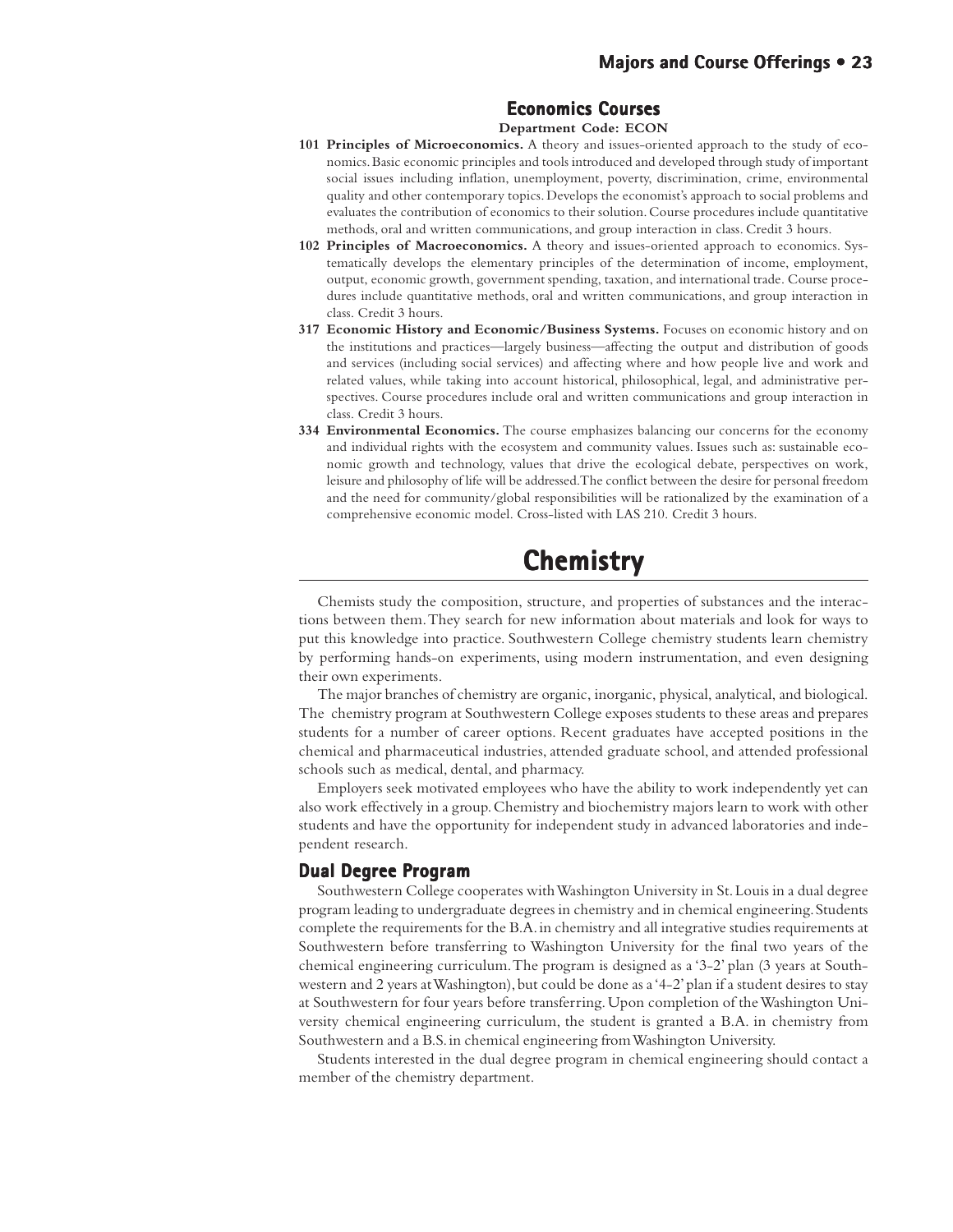#### **B.S., Major in Biochemistry**

**Major requirements:**

In Chemistry:

- 111 General Chemistry 1
- 112 General Chemistry 2
- 221 Organic Chemistry 1
- 222 Organic Chemistry 2
- 324 Analytical Chemistry
- 345 Biophysical Chemistry
- 430 Biochemistry
- 461 Seminar in Chemistry
- 463 Research Design
- In Biology:
	- 111 Biology 1: The Unity of Life
	- 230 Genetics and Evolution

#### **Cognate requirements:**

In Mathematics:

222 Calculus 1

In Physics:

- 211 General Physics 1
- 212 General Physics 2

#### **B.A., Major in Chemistry**

**Major requirements:**

In Chemistry:

- 111 General Chemistry 1
- 112 General Chemistry 2
- 221 Organic Chemistry 1
- 222 Organic Chemistry 2
- 461 Seminar in Chemistry
- Two additional courses from the following:
	- 324 Analytical Chemistry
	- 345 Biophysical Chemistry
	- 430 Biochemistry

**Cognate requirements:**

In Mathematics:

222 Calculus 1

In Physics:

201 College Physics 1 or

211 General Physics 1

Additional courses in Biology, Physics, and Mathematics may be recommended by advisor, depending upon academic goals of student.

#### **Secondary Licensure in Chemistry**

**Requirements:**

In Chemistry:

- 111 General Chemistry 1
- 112 General Chemistry 2
- 221 Organic Chemistry 1
- 222 Organic Chemistry 2
- 324 Analytical Chemistry
- 430 Biochemistry
- In Integrative Studies:

280 History of Science

In Mathematics:

- 110 College Algebra
- 112 Trigonometry
- 222 Calculus 1

All requirements for Kansas teacher licensure as listed in the Education section of the catalog.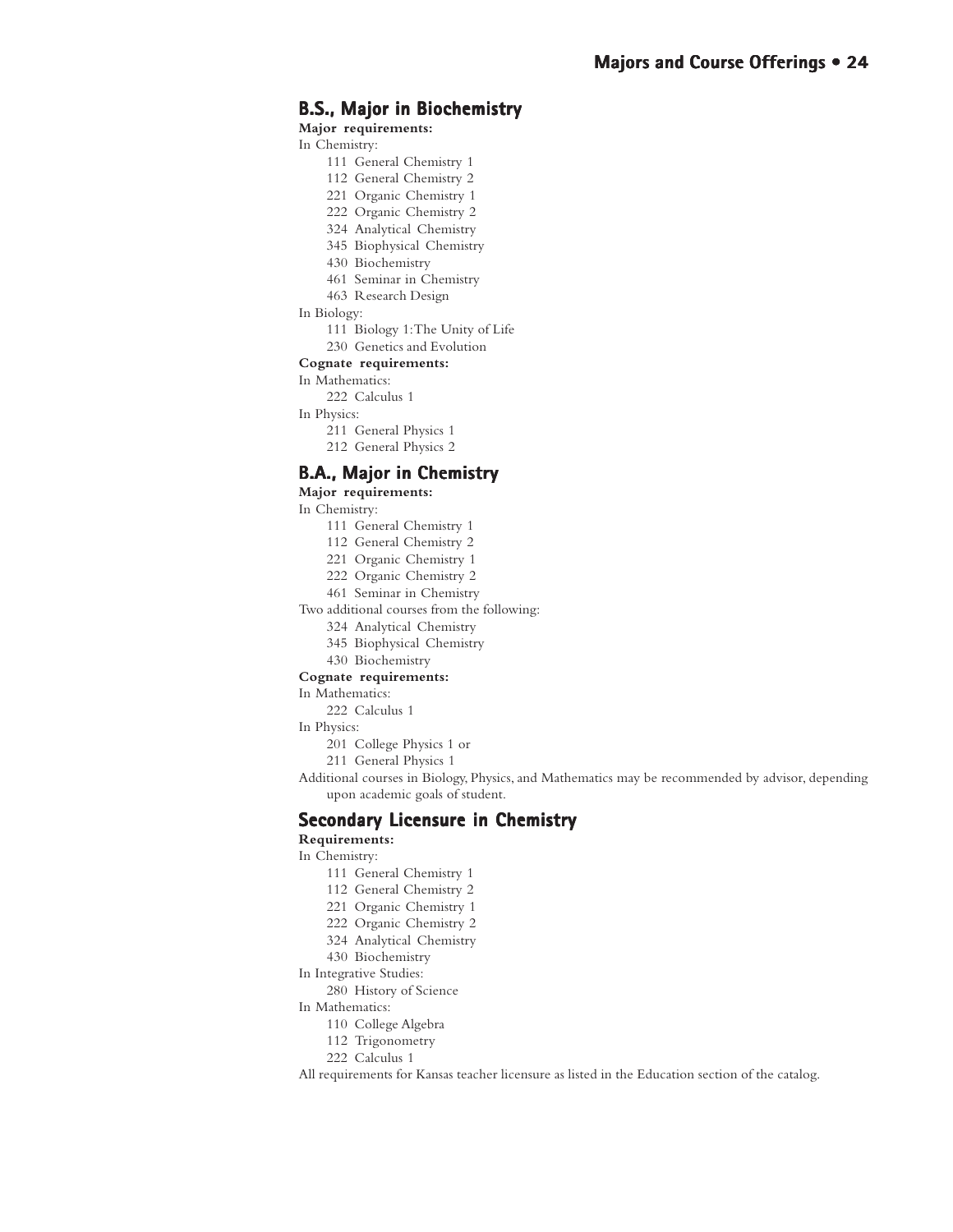#### **Chemistry Courses Chemistry Courses**

#### **Department Code: CHEM**

- **101 Introduction to Chemistry.** Topics to be studied include measurements, stoichiometry, electrolytes, chemical reactions, the periodic table, and acid-base chemistry. Recommended for students requiring a terminal course in chemistry or for those requiring a preparatory course for 111. This course is not open to students who have already completed 111. Credit 4 hours.
- **111 General Chemistry 1.** Stoichiometry, periodic properties of representative elements, structure of atoms and molecules, thermal chemistry, gas laws, and properties of gases, liquids, and solids. Prerequisite or corequisite: MATH 110 or equivalent. Credit 4 hours.
- **112 General Chemistry 2.** Acid base chemistry, solutions, chemical equilibrium, kinetics, and aqueous equilibria. Prerequisite: 111 or equivalent. Credit 4 hours.
- **221 Organic Chemistry 1.** The functional groups found in organic chemistry, with emphasis on their structures, physical properties, and reactions (selected). Prerequisite: 112. Credit 5 hours.
- **222 Organic Chemistry 2.** Mechanisms of chemical reactions, emphasizing synthesis. Introduction of instrumental analysis such as NMR, IR, and mass spectroscopy. Prerequisite: 221. Credit 5 hours.
- **324 Analytical Chemistry.** A survey of modern methods of chemical analysis including titrations, equilibrium techniques, electrochemistry, spectroscopy, and separation procedures. Emphasis is given to analytical calculations. Two lecture hours and 6 lab hours per week. Prerequisite: 112. Credit 4 hours.
- **327 Qualitative Organic Chemistry.** Course consists of reactions and instrumentation used to determine structure of organic compounds, approached on basis of their functional groups. Prerequisites: 111, 112, 221, and 222 or their equivalents. Credit 2 to 4 hours.
- **345 Biophysical Chemistry.** Theoretical treatment of gases, solids, liquids and solutions, using thermodynamics, electrochemistry and reaction kinetics will be discussed. Problems will have a biochemical emphasis. Prerequisites: 111, one year of college physics, and Calculus 1. Credit 3 hours.
- **421 Advanced Organic Chemistry.** The functional groups found in Organic Chemistry are discussed with emphasis on their structures, physical properties and reactions. Mechanisms of chemical reactions emphasizing synthesis will be discussed. Use of instrumental analysis such as NMR, IR, and mass spectroscopy will be presented. Prerequisites: 221 and 222. Credit 3 hours.
- **430 Biochemistry.** An introduction to the structure and function of biomolecules. Emphasis on proteins and carbohydrates. Protein structure, enzyme kinetics, and regulation are studied as are carbohydrates and their metabolism. Structure of lipids, steroids, and nucleic acids are taught; a brief time is given to their synthesis and reactions within the cell. Includes one laboratory per week. Prerequisites: 111, 112, 221, and either 222 or permission of instructor. Cross-listed with Biology. Credit 5 hours.
- **461 Seminar in Chemistry.** The class will focus on the presentation of papers on current topics in chemistry. The student will develop the skills needed for researching and delivering a technical seminar. Prerequisite: Junior standing in the biochemistry major or permission of the instructor. Credit 1 hour.
- **463 Research Design.** This course will introduce aspects of chemical and biochemical research including research opportunities, library and computer resources, experimental design, data reduction and analysis, scientific writing, and illustration techniques. Each student will choose a research advisor or off-campus internship and submit a research proposal for departmental approval. Credit 1 hour.
- **464 Senior Research.** Senior projects will include a literature review, development of methodologies, data collection, data analysis, and a written report. Prerequisite 463. Credit 3 hours.

## **Communication Communication**

The communication major includes coursework in radio/television, journalism, new media, speech and communication arts. It is also closely allied with elements in the computer science and digital arts major. As a point of distinction, both majors include the study of content and communication principles now demanded by the field, plus a strong hands-on component. As a second point of distinction, each of these majors goes beyond simply listing coursework required for entry and success in the field. The curriculum at Southwestern also takes into consideration the native abilities/skills each student brings to the program, and offers coursework avenues uniquely suited to students with those varying skills. These avenues are referred to as emphasis areas. Between communication and computer science and digital arts, there are eight from which to choose.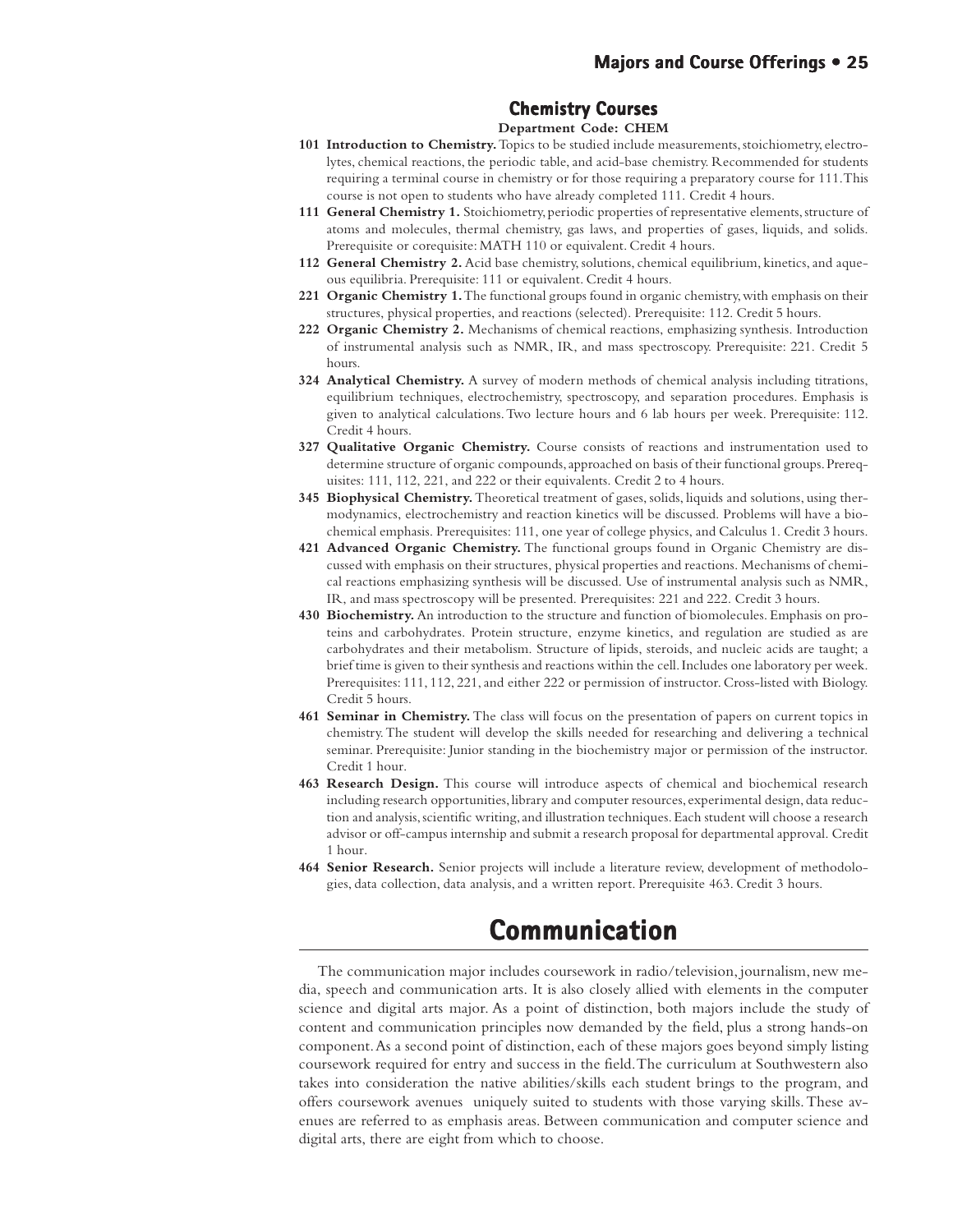#### **Majors and Course Offerings • 26**

Students also have the option of not selecting an emphasis area, working instead with their advisor to select a unique combination of courses. No one with genuine interest need be left out of this multifaceted field. With a strong focus on goals and the guidance of our faculty, students can find and succeed in the communication/new media/computer science/digital arts career path most suited to them.

#### **B.A., Major in Communication**

**Major requirements:**

- In Communication:
	- 101 Survey of Mass Communications
	- 102 Elements of Oral Communication
	- 103 Graphic Design
	- 110 Media Writing 1
	- 315 Persuasion
	- 410 Theories of Human Communication
	- All requirements of one emphasis area (below)

#### **Emphasis in Radio/Television Production and Performance**

In Communication:

- 111 Radio Production
- 112 Video Production
- 212 Digital Video and Motion Graphics
- 230 Voice and Diction or 201 Media Writing 2
- 231 Radio Experience (minimum 3 hours)
- 233 TV Experience (minimum 3 hours)
- 246 History of Television
- 248 History of the Cinema
- 312 Visual Storytelling
- Plus 6 hours from within the communication/computer science division or external to the division with advisor approval. See the other emphases and suggested coursework.

#### **Emphasis in Journalism**

In Communication:

- 111 Radio Production
- 112 Video Production
- 201 Media Writing 2
- 205 Introduction to Photography
- 206 Digital Photography
- 212 Digital Video and Motion Graphics
- 221 Newspaper Experience (minimum 2 hours)
- 223 Yearbook Experience (minimum 2 hours)
- 312 Visual Storytelling
- 345 Desktop Publishing
- Plus 5 hours from within the communication/computer science division or external to the division with advisor approval. See the other emphases and suggested coursework.

#### **Emphasis in New Media**

In Communication:

- 201 Media Writing 2
- 206 Digital Photography
- 212 Digital Video and Motion Graphics
- 345 Desktop Publishing
- 346 Multimedia Authoring for CD ROM and the Web

In Computer Science and Digital Arts:

- 211 Basic Information and Web Site Design
- In English:
	- 340 Language: Structure and Meaning
	- 360 Advanced Composition
- Choose one of the following:
- In Communication:
	- 320 Advanced Web Site Design: Graphic Techniques or
- In Computer Science and Digital Arts:
	- 321 Advanced Web Site Design: Dynamic Sites; Interactivity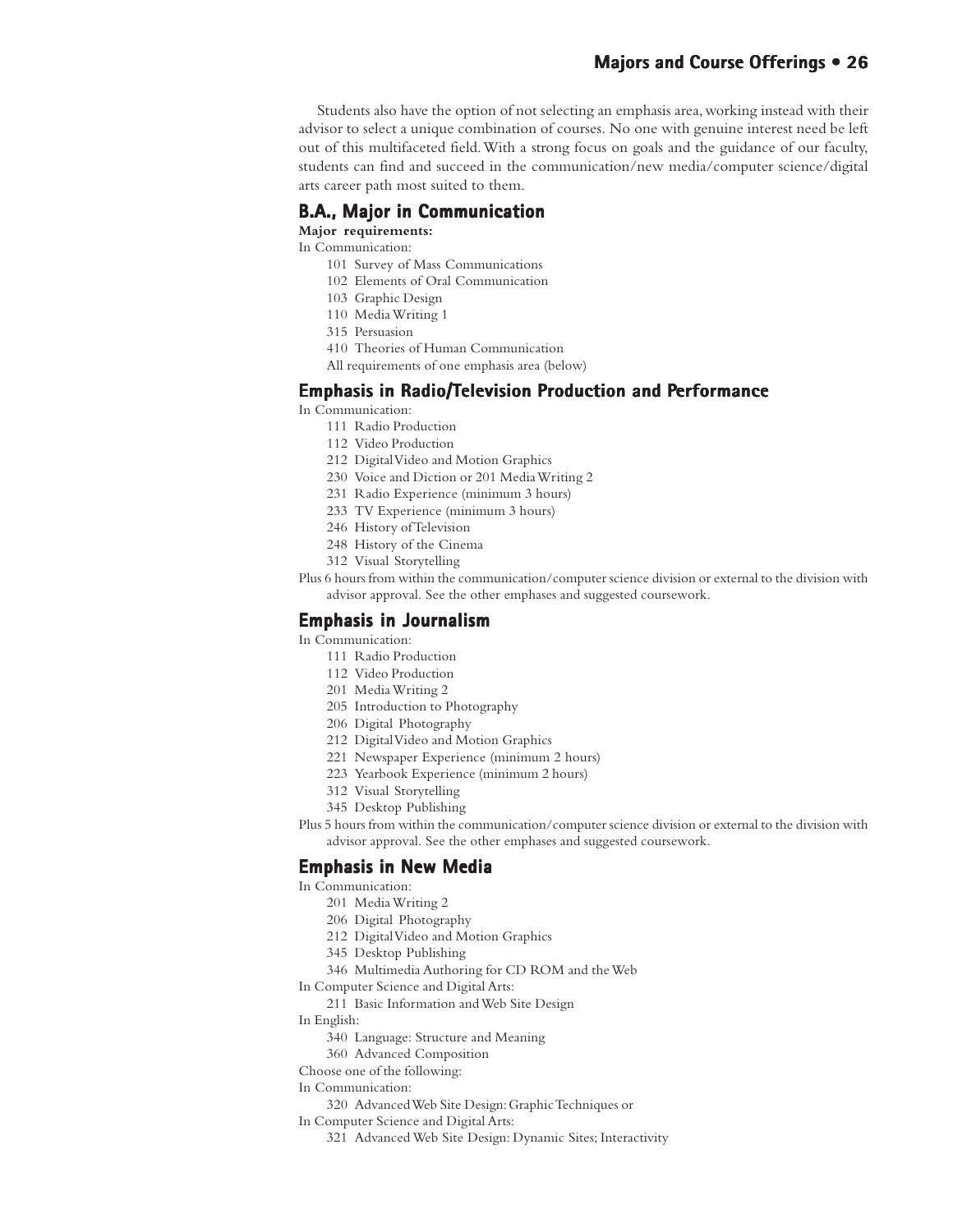Plus 6 hours from within the Communication/Computer Science Division or external to the division with advisor approval. See the other emphases and suggested coursework.

#### **Emphasis in Communication Studies**

In Communication:

- 203 Interpersonal Communication
- 215 Intercultural Communication
- 238 Group Communication
- In English:
	- 360 Advanced Composition
- In History:
	- 132 American History Since 1865

In Psychology:

112 General Psychology

Four courses selected from the following:

- In Communication:
	- 208 Critical Thinking and Argumentation
	- 230 Voice and Diction
	- 328 American Public Address
	- 355 Special Topics in Communication (3 hours)
	- 417 Organizational Communication

Students must also complete a minimum 2 hours practicum

#### **Emphasis in General Communication**

- 27 credit hours selected from within the division in coordination with a computer/communication representative.
- 6 additional hours from within the communication/computer science division or external to the division with advisor approval.

Suggested additional coursework for all emphasis areas:

In Communication:

- 104 Software Lab
- 123 Discussion
- 125 Forensics
- 210 Business Communications
- 211 Introduction to the Cinema
- 213 Journalism Projects
- 294 Public Relations
- 341 Radio Management
- 343 Television Management
- 348 International Cinema: Western Culture
- 349 International Cinema: Asian Culture
- 394 Marketing
- 399 Screenwriting
- 421 Journalism Management
- 438 Teaching and Directing Forensics, Debate, and Theatre in the Secondary School
- In English:
	- 420 Business and Administrative Communication
- In History:
	- 132 American History since 1865
	- 331 19th Century U.S. History
- In Integrative Studies:
	- 234 Psychology and Art
	- 235 Language
	- 240 Truth and Beauty: Chaos and Fractals
	- 242 Mathematics and Art
	- 257 Sights and Sounds: Sense and Sensibility
- In Psychology:
	- 219 Social Psychology
	- 328 Organizational Behavior
- In Theatre:
	- 234 Oral Interpretation of Literature

Students majoring in Communication may not take these minors. Students majoring in Computer Science with an emphasis in Digital Arts may not minor in New Media.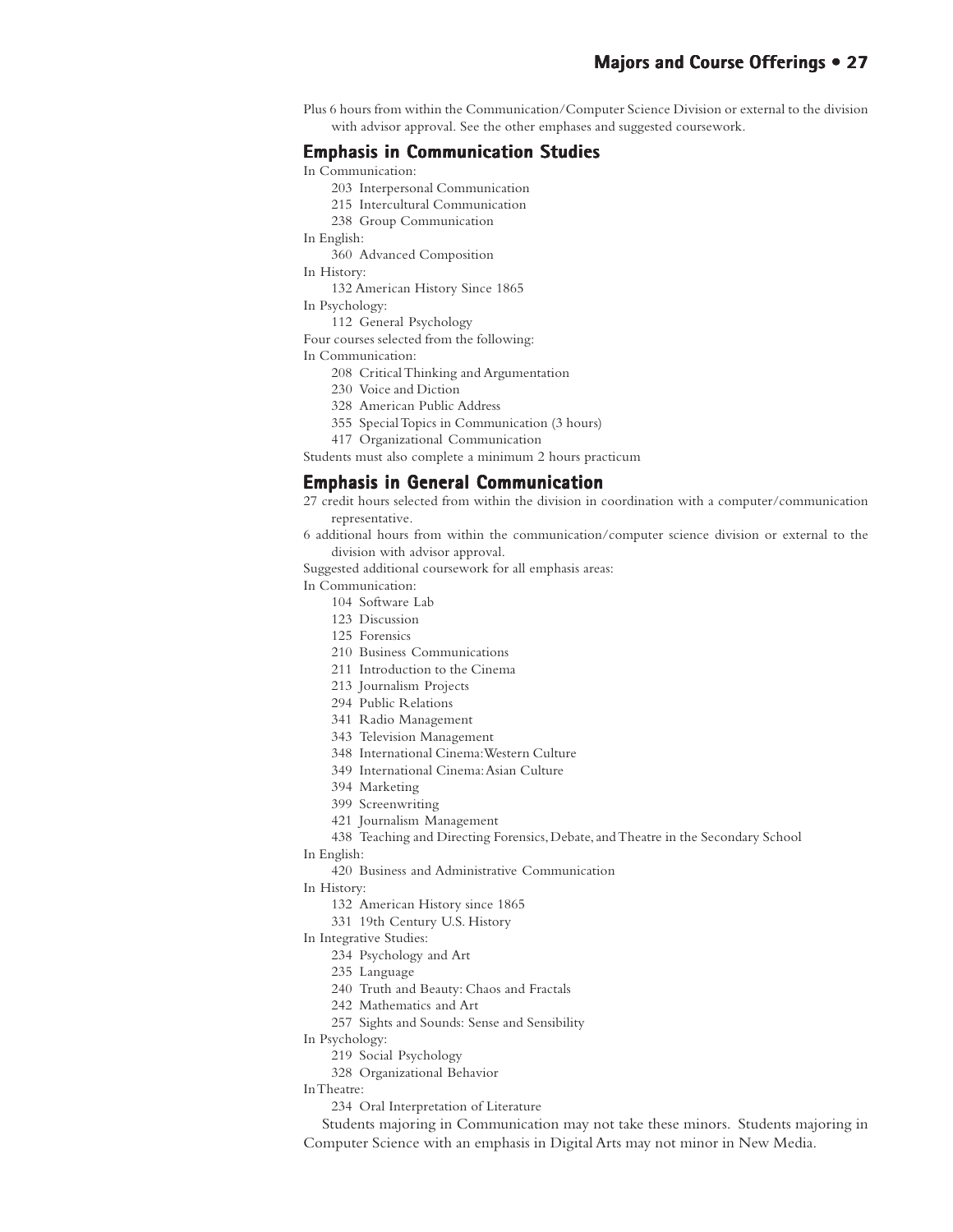#### **Emphasis in Speech and Theatre Education**

In Communication:

- 101 Survey of Mass Communications
- 102 Elements of Oral Communication
- 123 Discussion or 208 Critical Thinking and Argumentation
- 125 Forensics
- 203 Interpersonal Communication
- 230 Voice and Diction
- 238 Group Communication
- In Theatre:
	- 111 Introduction to Theatre
	- 224 Stagecraft
	- 226 Acting 1
	- 234 Oral Interpretation of Literature
	- 325 Design for the Stage
	- 333 Theatre History 2
	- 415 Goal and Career Development
	- 416 Goal and Career Development
	- 424 Directing 1
	- 425 Directing 2
	- 438 Teaching and Directing Forensics, Debate, and Theatre in the Secondary School

Completion of Communication and Theatre experience checklist

All requirements for Kansas teacher licensure as listed in the Education section of this catalog.

#### **Minor in Broadcasting**

**Requirements:**

In Communication:

- 101 Survey of Mass Communications
- 110 Media Writing 1
- 111 Radio Production
- 112 Video Production
- 212 Digital Video and Motion Graphics

Plus two courses selected for the following:

In Communication:

- 102 Elements of Oral Communication
- 201 Media Writing 2
- 246 History of Television
- 312 Visual Storytelling

#### **Minor in Communication Studies**

#### **Requirements:**

In Communication:

- 102 Elements of Oral Communication
- 315 Persuasion
- 410 Theories of Human Communication

Plus 12 additional hours with approval of division advisor.

#### **Minor in Film and Television Theory and Criticism**

**Requirements:**

- In Communication:
	- 101 Survey of Mass Communications
	- 110 Media Writing 1
	- 211 Introduction to the Cinema
	- 246 History of Television
	- 248 History of the Cinema

Plus two courses selected from the following:

In Communication:

- 348 International Cinema: Western Culture
- 349 International Cinema: Asian Culture
- 399 Screenwriting
- In English:
	- 360 Advanced Composition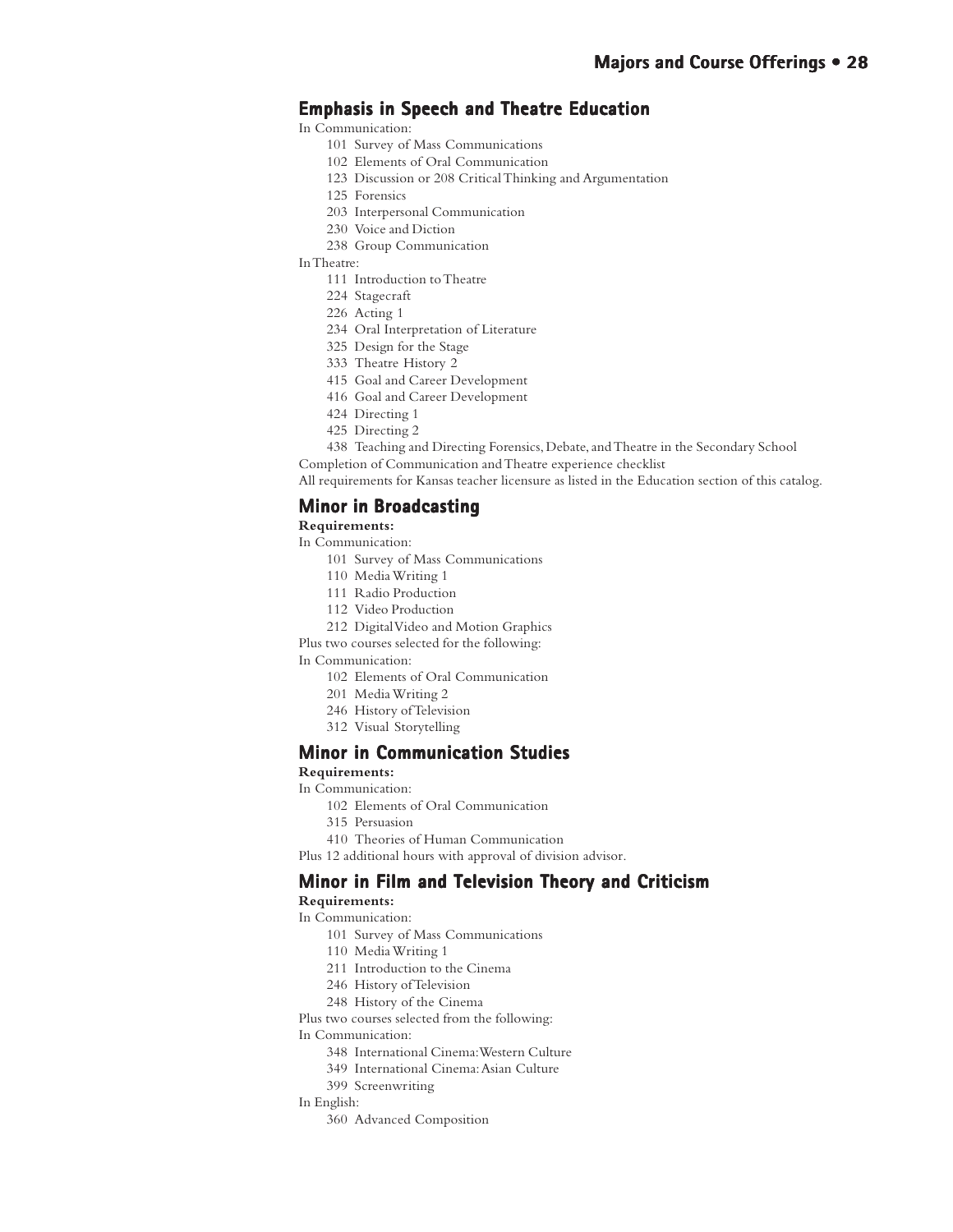#### **Minor in Journalism**

#### **Requirements:**

- In Communication:
	- 101 Survey of Mass Communications
	- 110 Media Writing 1
	- 221 Newspaper Experience (3 semesters) or
	- 221 Newspaper Experience (2 semesters) and
	- 223 Yearbook Experience (1 semester)

Plus 12 additional hours selected from the following:

In Communication:

- 111 Radio Production
- 112 Video Production
- 201 Media Writing 2
- 205 Introduction to Photography
- 206 Digital Photography
- 212 Digital Video and Motion Graphics
- 312 Visual Storytelling
- 345 Desktop Publishing

#### **Minor in New Media**

#### **Requirements:**

In Communication

- 101 Survey of Mass Communications
- 103 Graphic Design
- 234 Digital Media Experience (3 semesters)
- Plus 12 additional hours selected from the following:
	- 206 Digital Photography
	- 212 Digital Video and Motion Graphics
	- 216 Composing with Paint Programs
	- 217 Composing with Draw Programs
	- 320 Advanced Web Site Design: Graphic Techniques or CPTR 321 Advanced Web Site Design: Dynamic Sites; Interactivity
	- 345 Desktop Publishing
	- 346 Multimedia Authoring for CD-ROM and the Web
- In Computer Science
	- 211 Basic Information and Web Site Design
- A one-course substitution for one of the elected courses above may be made with approval of division advisor.

#### **Communication Courses Courses**

#### **Department Code: COMM**

- **101 Survey of Mass Communications.** A course designed to develop the student's ability to appreciate and evaluate the aesthetic, societal, and cultural functions of newspapers, magazines, advertising, film, radio and television. It will examine the nature, development, contemporary structure and influence of the mass media. Credit 3 hours.
- **102 Elements of Oral Communication.** This course offers students an introduction to the study and application of basic oral communication principles and purposes. Students will study the practice and process of rhetorical principles as they relate human communication in the development and maintenance of identities, relationships, organizations (public and private), societies and cultures. Credit 3 hours.
- **103 Graphic Design.** The course will cover the basic design principles of layout, color, and typography. Class time will be spent on discussions, lectures, critiques, individual meetings, and work sessions. Cross-listed with Art. Credit 3 hours.
- **104 Software Lab.** Hands-on learning experience with graphic, communication and code-writing software. Students are expected to be familiar and adept at all software used in the various courses they intend to take before enrolling in those courses. The software lab is a collegial learning opportunity in which to accomplish this. Cross-listed with Computer. Credit 1 hour. May be repeated up to 4 credits.
- **110 Media Writing 1.** The study of basic news gathering techniques and principles of news writing. Students will learn to write for a variety of media, purposes, and audiences. Emphasis will be on style, ethics, and accuracy. Credit 3 hours.
- **111 Radio Production.** Academic base for students interested in broadcasting. Study of principles of production, mass media theory, FCC regulations, and the equipment at station KSWC with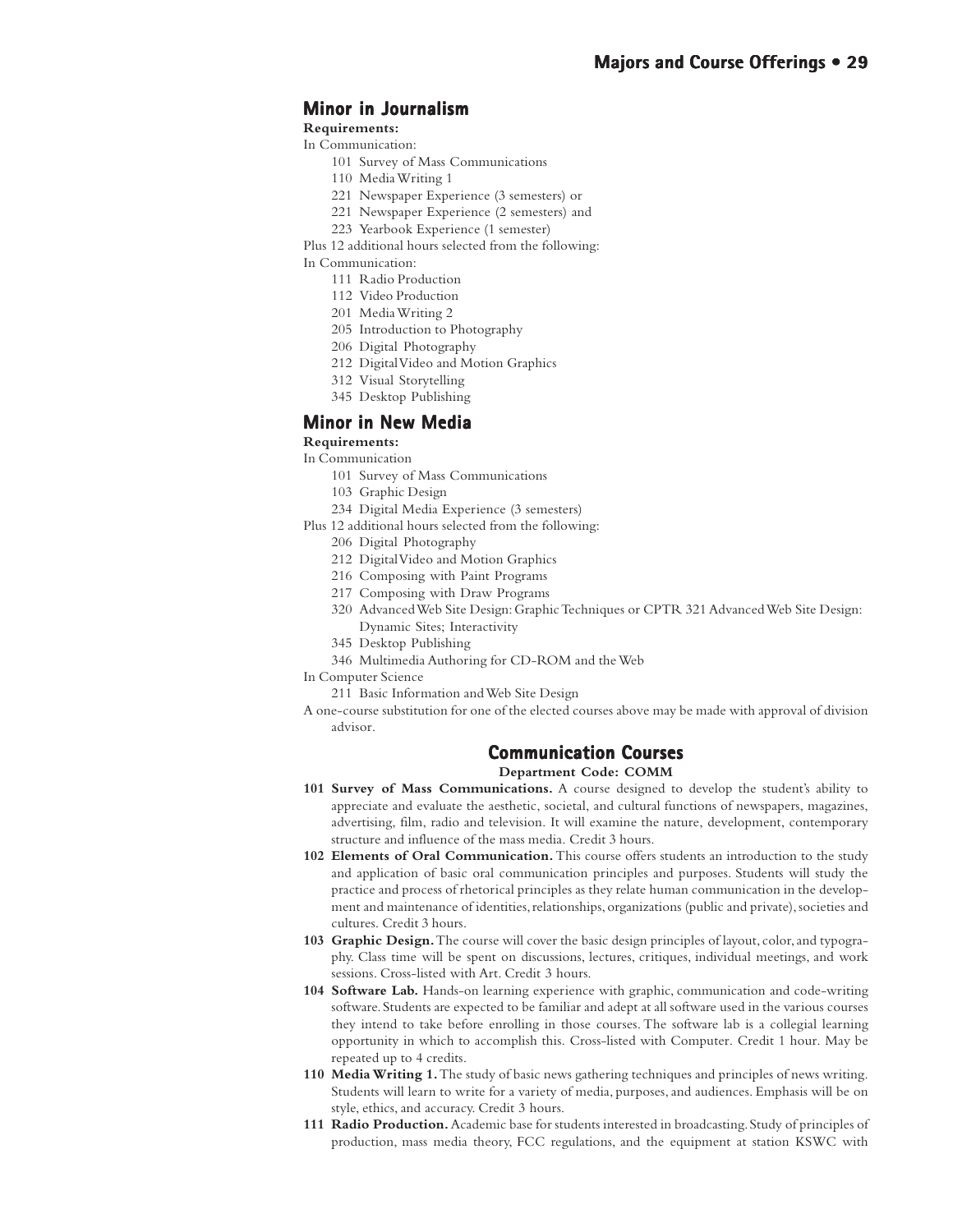required participation in station programs. Credit 3 hours.

- **112 Video Production.** Academic base for students interested in television production. Aimed for the communication major, the course studies the principles of video production with practical emphasis on preparation of cable television shows. Credit 3 hours.
- **123 Discussion.** Students who enroll in this course will develop skills in research, organization, and presentation of ideas by discussing current event issues that pertain to their particular interest and major field of study. These discussions will help students understand and value the opinions of others while learning how to present their owns ideas effectively. Students will have opportunities to travel to regional and national discussion events. Prerequisite: consent of instructor. Credit 1 hour. May be repeated for credit.
- **125 Forensics.** Students who are enrolled in this course will participate on the SC intercollegiate forensics squad. This experience is an extension of the communication classroom to develop public speaking and performance skills through competitive and public performances. Prerequisite: consent of instructor. Course graded S/U. Credit 1 hour. May be repeated for credit.
- **201 Media Writing 2.** Advanced approach to news gathering, reporting, and writing techniques, including feature, editorial/op-ed, reviews, and investigative writing. Course will also examine legal issues affecting news reporters as well as situations requiring ethical decisions leading students to the development of a Professional Code of Standards and Ethics. Prerequisite: 110 or consent of instructor. Credit 3 hours.
- **203 Interpersonal Communication.** Introductory study of communication between people and in relationships. Stresses awareness of how one's communication behavior influences and is influenced by others and provides methods of improving interpersonal interactions. Credit 3 hours.
- **205 Introduction to Photography.** A study of camera, film, composition, light and lighting, flash and the principles of photojournalism as it relates to storytelling. Building a portfolio is included. Cross-listed with Art. Credit 3 hours.
- **206 Digital Photography.** An overview of digital photography and how it works. Among the topics covered will be features of digital cameras, managing and editing digital images, and making the transition from analog to digital. Credit 3 hours.
- **208 Critical Thinking and Argumentation.** Students enrolled in this course will learn the theoretical principles of critical thinking and argument as they apply to interpersonal, organizational, public, and political contexts. Students will be guided in subject analysis, data gathering, evidence building and evaluation, and audience analysis. The course will focus on how to use theoretical principles in presentations and interpersonal situations. Credit 3 hours.
- **210 Business Communications.** Course focuses on audience-oriented communication in the corporate culture. Oral and written communication forms, created with a corporate audience in mind, will be practiced using PowerPoint and other visual aids. Emphasis will be on developing and demonstrating communication skills, both singularly and in groups. Course procedures include oral and written communications, group interaction in class, and group project. Cross-listed with Business and English. Prerequisites: LAS 110, LAS 120. Credit 3 hours.
- **211 Introduction to the Cinema.** A study of the five technical elements that are involved in film: cinematography and visual editing, sound acquisition and music insertion, scriptwriting, performance, and the role of the director in pulling all this together. The course examines motion picture themes as a rhetorical communication medium, artistic expression, as well as a reflection of social and cultural thought. Credit 3 hours.
- **212 Digital Video and Motion Graphics.** This course continues and builds upon the field production principles learned in 112 Video Production. Specific topics include lighting, framing, shot selection and non-linear editing decisions. The course also features graphic effects available in Adobe Premier, Adobe After Effects and other software. Two dimensional animation is a learning option. Prerequisite: 112 or consent or instructor. Credit 3 hours.
- **213 Journalism Projects.** Participation in production of newspaper or yearbook. The student will become proficient in a particular aspect of print publication such as layout, feature writing, or photography. Prerequisite: consent of instructor. Credit 2 hours. May be repeated for credit.
- **215 Intercultural Communication.** An investigation of the similarities and differences of communication patterns of various cultures. Examination of the values and cultural norms that inform and influence a culture's communication. Credit 3 hours.
- **216 Composing With Paint Programs.** The application of art, illustration and graphic design principles through paint programs such as Adobe Photoshop. Focus on art work for screen-based media, with other new media applications included. Cross-listed with Art. Credit 3 hours.
- **217 Composing With Draw Programs.** The application of art, illustration and graphic design principles through drawing programs such as Adobe Illustrator. Focus on artwork for print based media, with other new media applications included. Cross-listed with Art. Credit 3 hours.
- **220 Interactive Story Telling.** This course explores story telling for interactive media to include computer games. Particular emphasis will be placed upon character development. Traditional and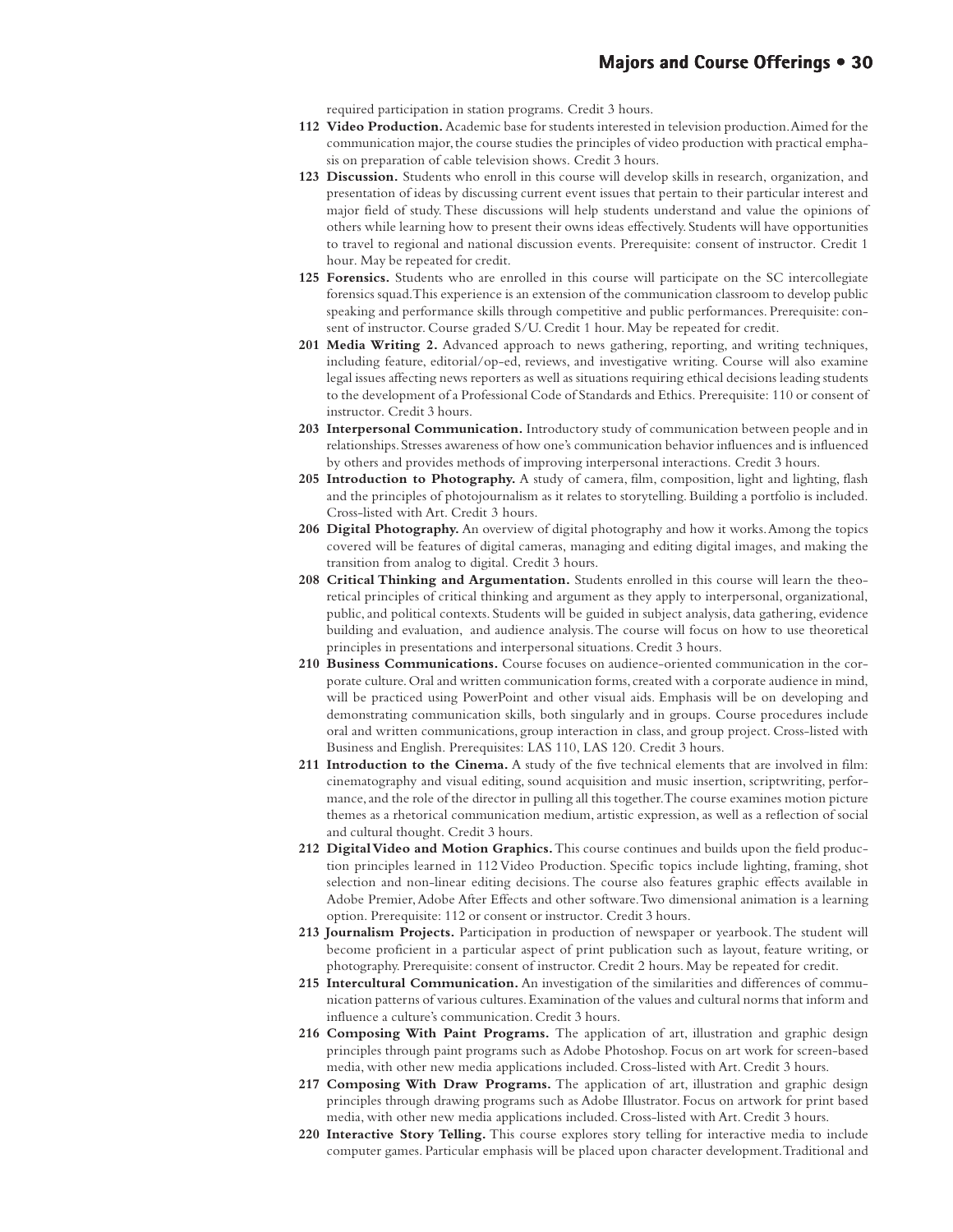emerging means for accomplishing successful interactivity will be explored, to include elements beyond the traditional use of words and images. Cross-listed with English. Credit 3 hours.

- **221 Newspaper Experience.** Practical experience in working on staff of campus newspaper. Prerequisite: 2.0 GPA. Course graded S/U. Credit 1 hour. May be repeated for credit.
- **223 Yearbook Experience.** Practical experience in working on staff of campus yearbook. Prerequisite: 2.0 GPA. Course graded S/U. Credit 1 hour. May be repeated for credit.
- **230 Voice and Diction.** Techniques for improvement of the normal voice in tonal quality, intelligibility, and projection; emphasis on the interrelatedness of relaxation, breathing, concentration, and vocal expressiveness. Credit 3 hours.
- **231 Radio Experience.** Practical experience on air at KSWC-FM. Enrollment contingent on shift availability. Prerequisite: 2.0 GPA and consent of instructor. Course graded S/U. Credit 1 hour. May be repeated for credit.
- **233 Television Experience.** Practical emphasis for communication majors in television production with experience in preparing videotaped shows and features. Prerequisite: 2.0 GPA and consent of instructor. Course graded S/U. Credit 1 hour. May be repeated for credit.
- **234 Digital Media Experience.** Practical application of New Media/Digital Arts knowledge and skills. Projects include but are not limited to video features, Web sites, CD-ROMS, computer games. Cross-listed with Computer Science and Digital Arts. Prerequisite: 2.0 GPA and consent of instructor. Course graded S/U. Credit 1 hour. May be repeated for credit.
- **238 Group Communication.** Introduction to theory as it relates to communication in a small group setting. Study will center on small group formation and development, leadership, roles, norms, and conflict. Credit 3 hours.
- **246 History of Television.** An examination of social issues as explored through various television genres. Course may also explore news coverage of events and contemporary problems with television programming. Intended for non-majors as well as Communication majors. Credit 3 hours.
- **248 History of the Cinema.** The history of visual storytelling. The course examines the development of cinematography technology (camera, film, lighting, editing, sound) with an emphasis on techniques of video-only storytelling by such masters as the Lumiere Brothers (cinematography), Georges Melies (special effects), Sergei Eisenstein (montage), D.W. Griffith, Charles Chaplin, and Buster Keaton. The course also examines early attempts at sound acquisition and editing. It will culminate in a comprehensive analysis of what is critically considered to be the greatest American film: Citizen Kane. Credit 3 hours.
- **294 Public Relations.** Students will explore the major concepts and strategies of public relations for business and other organizations. Credit 3 hours.
- **312 Visual Storytelling.** This course focuses on visual storytelling with strong production values using state-of-the art shooting and editing stations. Students will create a project in one of the following areas: Video Essay, Still Photography, Animation (cartoon or stop motion), Original Short Fictional Feature, Short News Documentary, or Video Profile, with a view toward entry in regional or national competitions. Prerequisite: 212 or consent of instructor. Credit 3 hours.
- **315 Persuasion.** A study of persuasive communication and the techniques that motivate persons to act or believe in a particular way. A variety of persuasive rhetorical theories will be discussed as tools for persuasion. Credit 3 hours.
- **320 Advanced Web Site Design: Graphic Techniques.** The course builds upon the planning and design principles in 211, extending site effectiveness through the use of advanced graphic techniques. Prerequisite: CPTR 211. Credit 3 hours.
- **328 American Public Address.** This course offers students a historical perspective on how public discourse has shaped and changed our social constructs and consciousness. Students discuss the theoretical principles and persuasive techniques of effective speakers. The course will focus on students employing the techniques in their own persuasive presentations. Prerequisite: 102. Credit 3 hours.
- **341 Radio Management.** Learning and practical application of management and supervisory skills for KSWC. Available only to radio management staff. Consent of instructor required. Graded S/U. Credit 2 hours. May be repeated for credit.
- **343 Television Management.** Learning and practical application of management and supervisory skills for television production. Available only to television management staff. Consent of instructor required. Course graded S/U. Credit 2 hours. May be repeated for credit.
- **345 Desktop Publishing.** A course in the creation of print media communication products using industry-standard software such as Quark Express. Focus will be on professional standards, consistency of design with theme/objective, and creativity in communication. Students will create flyers, brochures, newsletters, advertising layouts, and other printed products. Cross-listed with Computer Science and Digital Arts. Credit 3 hours.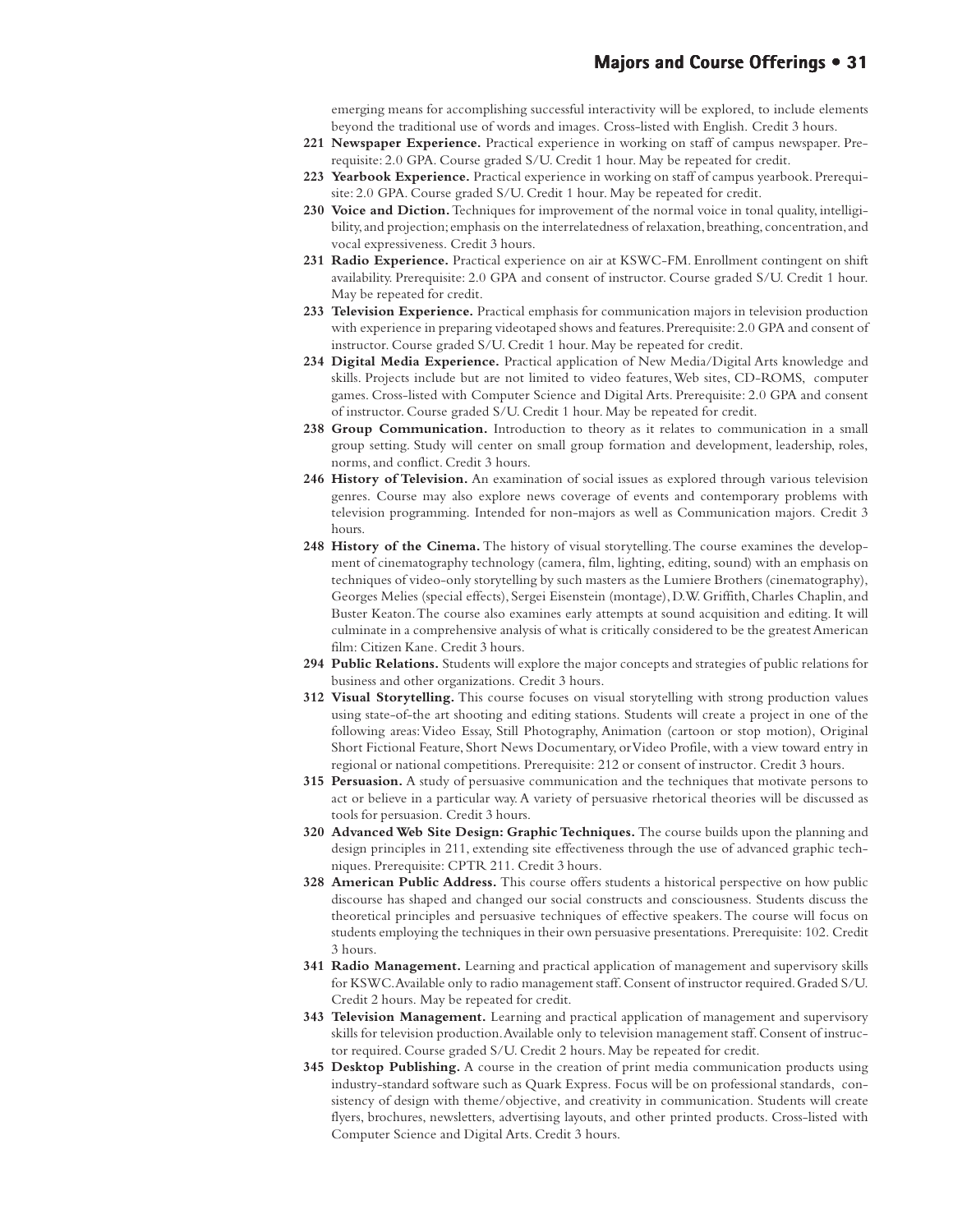- **346 Multimedia Authoring for CD- ROM and the Web.** A course in the creation of interactive productions for CD-ROM using Macromedia Director. Students learn to create gaming, informational, and presentational interactivity without the bandwidth restrictions imposed by the internet. Certain of these same productions are then revised for use on the internet through Director's Shockwave software. Cross-listed with Computer Science and Digital Arts. Credit 3 hours.
- **348 International Cinema: Western Culture.** An examination of the foreign film from traditional western cultures to include, among others, France, Spain, Mexico, Scandinavia, Italy, Greece, Germany, Russia, Australia, and New Zealand. Students will study the major trends and styles of cinema and how national identity and customs are reflected in those films. Course is designed to give global perspective to non-majors as well as majors. Credit 3 hours.
- **349 International Cinema: Asian Culture.** An examination of the foreign film from traditional eastern cultures to include, among others, Japan, China, Hong Kong, India, Korea, Vietnam, and Taiwan. Students will study the major trends and styles of cinema and how national identity and customs are reflected in those films. Course is designed to give global perspective to non-majors as well as majors. Credit 3 hours.
- **362 Experience in Public Relations.** A practical, hands-on experience with the Southwestern College Communications Office, under the supervision of the office staff. Consent of instructor required. Credit 3 hours.
- **394 Marketing.** Product concepts, from idea to delivery to the ultimate consumer, will be examined. Also included will be pricing, promotion, distribution, and planning for the marketing effort. Emphasis on being an informed consumer included. Course procedures include oral and written communications, group interaction in class, and group project. Cross-listed with Business. Credit 3 hours.
- **399 Screenwriting.** A study of the principles and practices in writing an original script for film and television. Prerequisite: consent of instructor. Credit 3 hours.
- **410 Theories of Human Communication.** The focus of this course includes an overview of current and historical theories and research in the major sub-fields of human communication. Credit 3 hours.
- **417 Organizational Communication.** Comprehensive study of communication processes in situations commonly encountered in organizational settings. Intensive analysis of simulated and real life situations will aid the student in understanding the communication dynamics of organizations. Credit 3 hours.
- **421-422 Journalism Management.** Available only to chief editors of The Collegian and The Moundbuilder. Course graded S/U. Credit 2 hours. May be repeated for credit.
- **438 Teaching and Directing Forensics, Debate, and Theatre in the Secondary School.** A study of the problems and methodologies of teaching and directing forensics, debate, and theatre activities in the secondary schools. Includes observation and participation in drama, debate, and forensic activity designed for the public school programs. Satisfies teacher licensure requirements for Education 438. Prerequisites: Theatre Participation practical experience check sheet, participation in debate and forensic activity courses. Cross-listed with Theatre. Credit 3 hours.

## **Computer Science and Digital Arts Computer Science and Digital Arts**

The computer science/digital arts major includes coursework in computer science, digital arts, and computer game development. It is also closely allied with elements in the communication major such as traditional media, journalism, new media, speech, and communication arts. As a point of distinction, both majors include the study of content and communication principles now demanded by the field, plus a strong hands-on component. As a second point of distinction, each of these majors goes beyond simply listing coursework required for entry and success in the field. The curriculum at Southwestern also takes into consideration the native abilities/skills each student brings to the program, and offers coursework avenues uniquely suited to students with those varying skills. These avenues are referred to as emphasis areas. Between computer science/digital arts and communication, there are eight from which to choose.

No one with genuine interest need be left out of this multifaceted field. With a strong focus on goals and the guidance of our faculty, students can find and succeed in the computer science/digital arts or communication/new media career path most suited to them.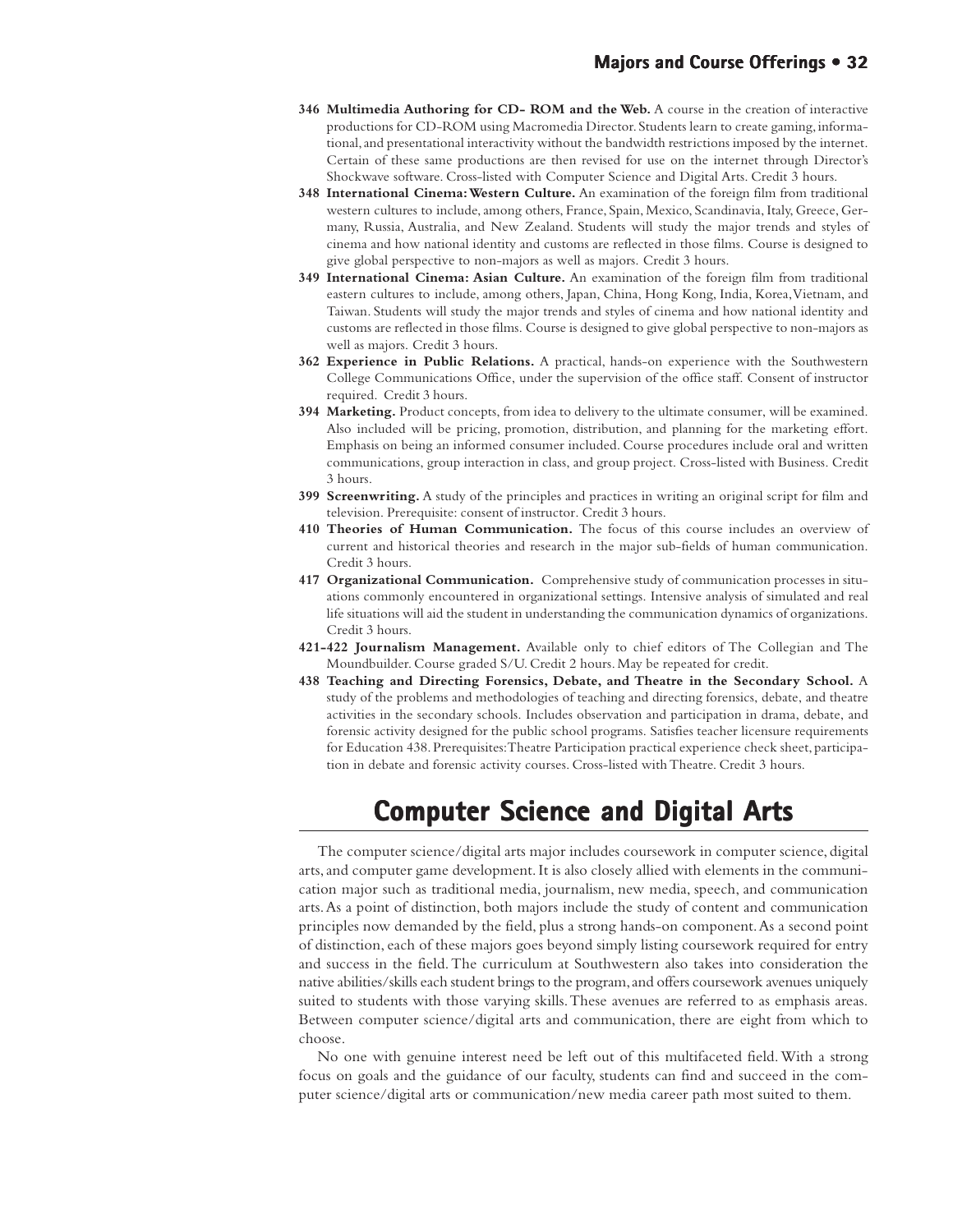#### **B.S., Major in Computer Science and Digital Arts**

#### **Major requirements:**

- In Computer Science and Digital Arts:
	- 210 Introduction to Computer Systems
	- 323 Communication Technologies
- In Communication:
	- 410 Theories of Human Communication
- In English:
	- 210 Business Communications, or
	- 420 Business and Administrative Communication
- All requirements of one emphasis area below

#### **Emphasis in Computer Science**

- 212 Programming 1
- 320 Database Management
- 322 Programming 2
- 324 Network and Operating Systems Management
- 440 Decision Support Systems
- 454 Senior Project
- 461 Seminar
- In Mathematics:
	- 110 College Algebra
- Plus 15 credit hours selected interest courses below:

#### **Web interest**:

- In Communication:
	- 103 Graphic Design
- In Computer Science and Digital Arts:
	- 211 Basic Information and Web Site Design
	- 321 Advanced Web Site Design: Dynamic Sites; Interactivity
- In Computer Programming Technology (see Professional Studies):
	- 422 Hyper Text Markup Language Programming Techniques
		- 444 XML (Extensible Markup Language)

#### **Network interest:**

- In Computer Science and Digital Arts:
	- 415 Systems Architecture
- In Computer Programming Technology (see Professional Studies):
	- 322 SQL (Structured Query Language) Fundamentals
	- 327 E-Commerce
	- 441 Active Server Pages Programming
- In Computer Operations Technology (see Professional Studies):
	- 410 Local Networking (LAN) Fundamentals
	- 411 Web Site Management

#### **Programming interest:**

In Computer Science and Digital Arts:

- 216 Visual Basic Programming
- 316 Advanced Visual Basic for Database

In Computer Programming Technology (see Professional Studies):

- 321 Advanced Visual Basic Programming
- 421 Java Programming 1
- 423 Project: Designing and Programming an Application
- 433 Visual Basic.Net Programming Essentials II

#### Additional courses:

- In Computer Science and Digital Arts:
	- 445 Artificial Intelligence and Robotics
- In Computer Programming Technology (see Professional Studies): 323 VBA, The Internet and Microsoft Office Applications
- In Computer Operations Technology (see Professional Studies): 415 Computer Systems Integration

#### **Emphasis in Computer Game Development Emphasis in Computer Game**

In Computer Science and Digital Arts:

200 Computer Game Concepts (minimum six hours)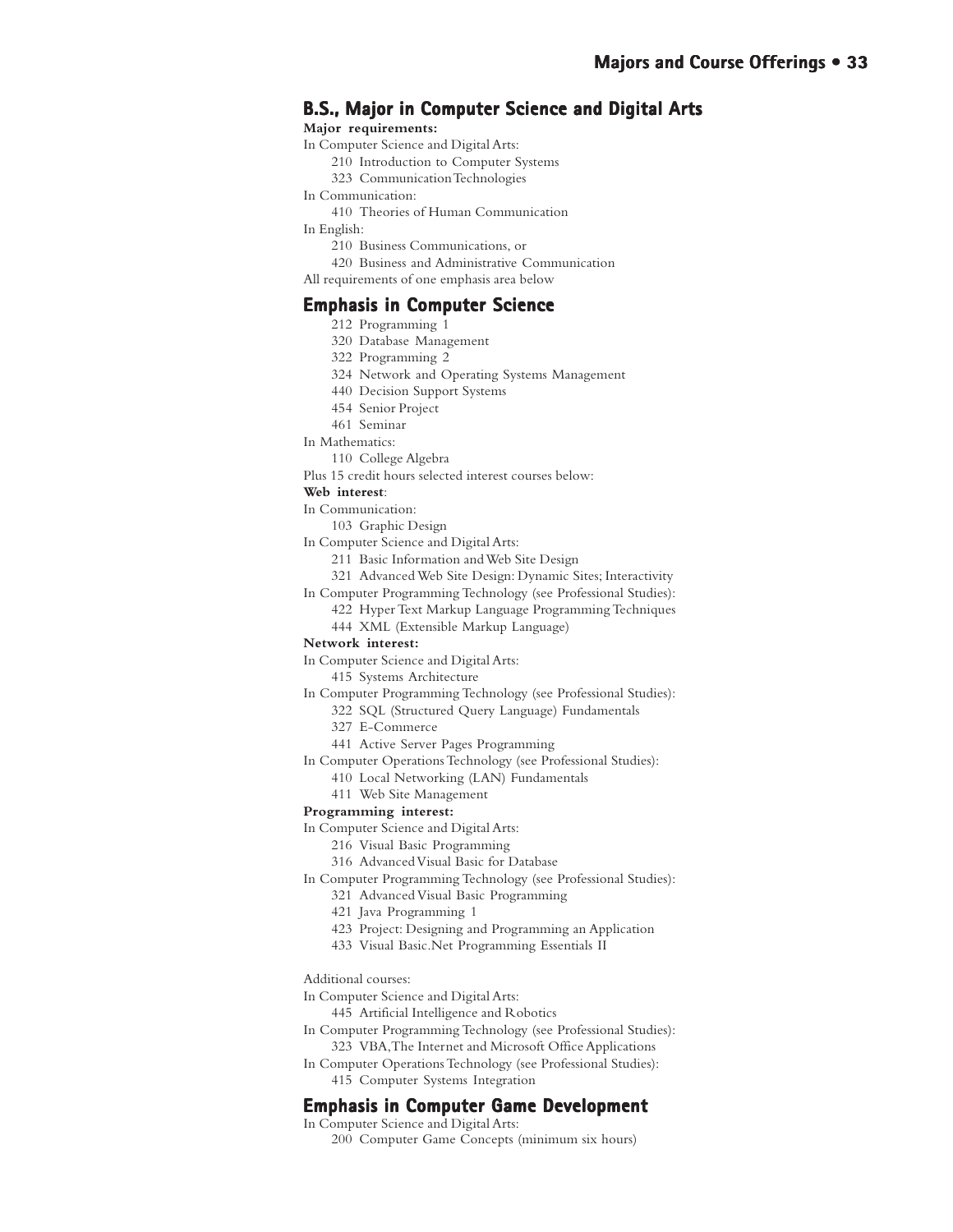205 Computer Game Planning and Production (minimum twelve hours) Plus completion of the courses under one of the following: **Image and Sound Design:** In Communication/Art: 103 Graphic Design 216 Composing With Paint Programs In Music: 111 Foundations in Music In Computer Science and Digital Arts: 220 Digital Sound 240 3D Modeling and Animation I 250 3D Modeling and Animation II 350 3D Modeling and Animation III **Game/Level Design:** In Psychology: 112 General Psychology 219 Social Psychology In English/Communication: 220 Interactive Story Telling In Business: 322 Management 394 Marketing In Communication: 346 Multimedia Authoring for CD-ROM and the Web In Theatre Arts: 3 hours in 112/113/212 and/or 117/118/217 **Software Design:** In Mathematics: 110 College Algebra 112 Trigonometry 319 Linear Algebra In Physics: 201 College Physics 1 In Computer Science and Digital Arts: 212 Programming I 322 Programming II In Communication: 346 Multimedia Authoring for CD-ROM and the Web **Emphasis in Digital Arts Emphasis in Arts** In Art: 103 Graphic Design 123 Basic Drawing 215 Painting Studio 1 216 Composing With Paint Programs

217 Composing With Draw Programs

In Computer Science and Digital Arts:

- 211 Basic Information and Web Site Design
- 345 Desktop Publishing

In Communication:

- 111 Radio Production
- 112 Video Production
- 206 Digital Photography
- 212 Digital Video and Motion Graphics
- 346 Multimedia Authoring for CD-ROM and the Web
- Choose one of the following:
- In Communication:
	- 320 Advanced Web Site Design: Graphic Techniques

In Computer Science and Digital Arts:

321 Advanced Web Site Design: Dynamic Sites; Interactivity

#### **Minor in Computer Science**

**Requirements:**

In Computer Science and Digital Arts: 107 Personal Computers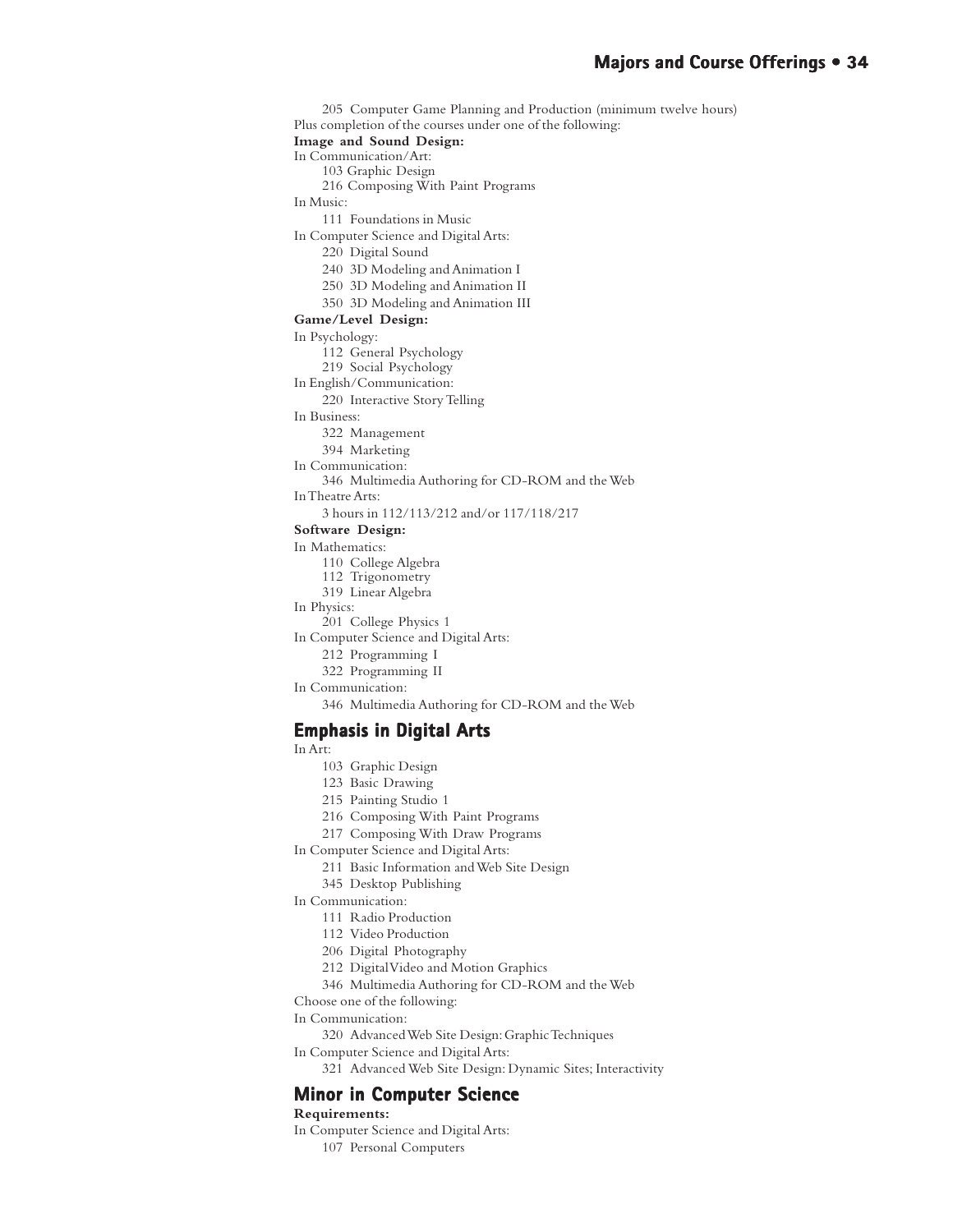- 216 Visual Basic Programming
- 323 Communication Technologies
- 324 Network and Operating Systems Management

One additional 3-credit PC language course

One additional 3-credit computer course

#### **Minor in Computer Game Development in Computer Development**

#### **Requirements:**

In Computer Science and Digital Arts:

- 200 Computer Game Concepts (minimum three hours)
- 205 Computer Game Planning and Production (minimum six hours)

Plus completion of the courses under one of the following:

#### **Image and Sound Design:**

In Communication/Art:

103 Graphic Design

In Computer Science and Digital Arts:

- 220 Digital sound
- 240 3D Modeling and Animation I
- 250 3D Modeling and Animation II

#### **Game/Level Design:**

In Psychology:

- 112 General Psychology
- In English/Communication:

220 Interactive Story Telling

In Business:

- 394 Marketing
- In Communication:
	- 346 Multimedia Authoring for CD ROM and the Web

#### **Software Design:**

In Mathematics:

- 110 College Algebra
- In Physics:
	- 201 College Physics 1
- In Computer Science and Digital Arts:
	- 212 Programming I
	- 322 Programming II or
	- 346 Multimedia Authoring for CD ROM and the Web

#### **Computer Science and Digital Art Courses Computer Science and Digital Art Courses**

**Department Code: CPTR**

- **104 Software Lab.** Hands-on learning experience with graphic, communication and code-writing software. Students are expected to be familiar and adept at all software used in the various courses they intend to take before enrolling in those courses. The software lab is a collegial learning opportunity in which to accomplish this. Cross-listed with Communication. Credit 1 hour. May be repeated up to 4 credits.
- **107 Personal Computers.** An introduction to personal computers and the packaged software available for them. Designed for the liberal arts major with no prior experience in computing. Course procedures include quantitative methods, oral and written communications, and group interaction in class. Credit 3 hours.
- **200 Computer Game Concepts**. A forum where the topics are free-ranging. Periodically students will sift through the topics discussed to see if anything presents fertile ground for a game premise. Participation needs to be based upon simple opinion/observation in some cases and upon research and structured brainstorming in others. May be repeated for credit. Credit 1 hour.
- **205 Computer Game Planning and Production.** Students in this course study games and the game development process. They also evaluate the premises presented to them by the Game Concepts class and select one or more to prototype and playtest. May be repeated for credit. Credit 2 hours.
- **210 Introduction to Computer Systems.** An introduction to the core functions of computer systems in organizations in a societal context, including career and graduate study trends, and a study of the techniques used to manage information systems. The fundamentals of computer organization, architecture and operating systems and their role in systems will be central. Systems concepts include the traditional system development life cycle, project management, disaster recovery, financial control, strategic planning, systems thinking and modeling. The emphasis is on knowledge management in the virtual networked organization. Credit 3 hours.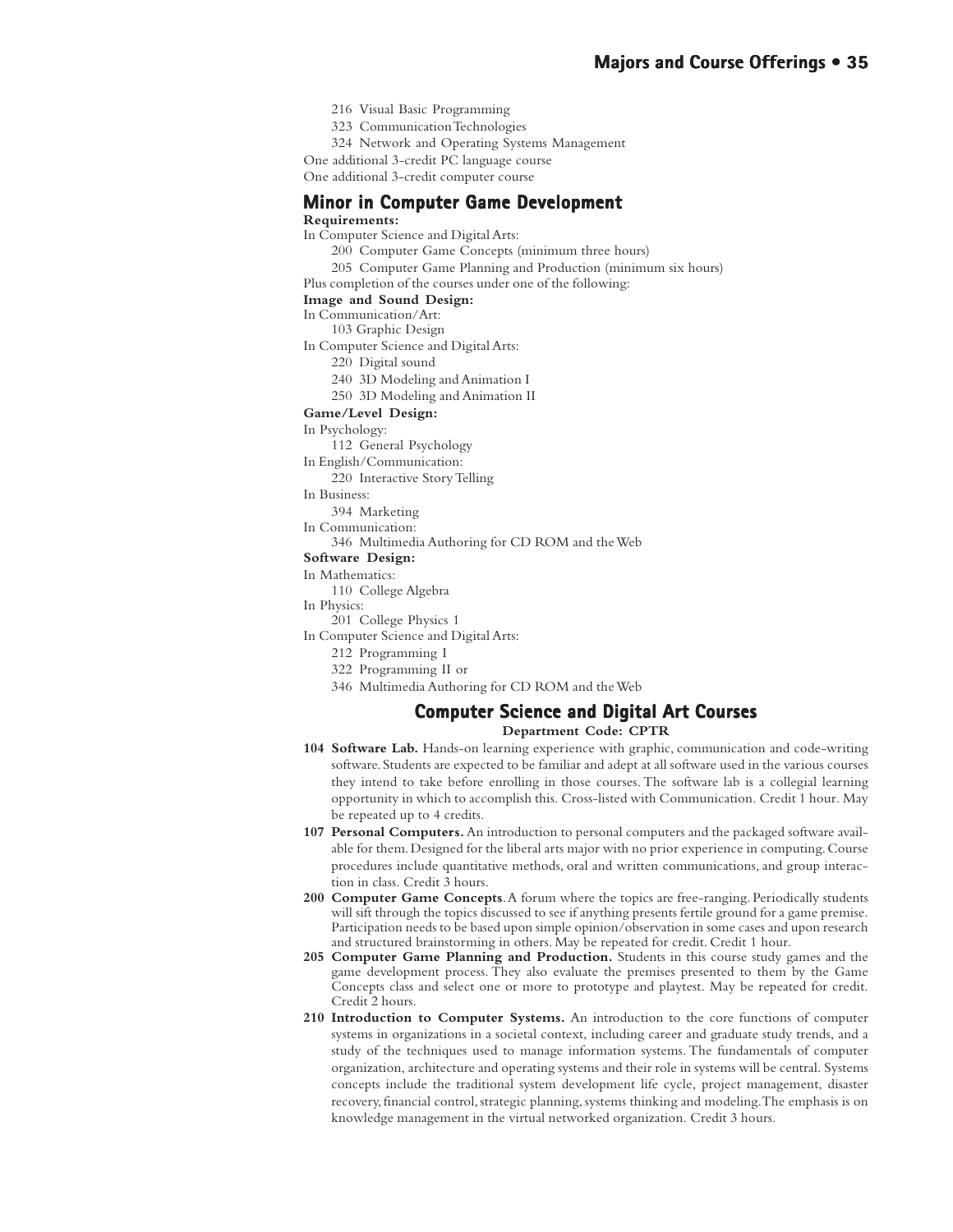- **211 Basic Information and Web Site Design.** An introduction to Web site creation. Students will learn the planning process, to include information design, and the creation of sites using WYSIWYG editors such as Dreamweaver, and HTML. Prerequisite: COMM or ART 103 or consent. Credit 3 hours.
- **212 Programming 1.** Fundamental states of software design and development, problem specifications, algorithm theory, program design standards, implementation techniques, and documentation forms are demonstrated and practiced. The actual programming language may vary with the environmental expectations. Credit 3 hours.
- **216 Visual Basic Programming.** An introduction to interactive computing and the high-level language capability of the personal computer. Development of the user interface, OOP and event driven programming techniques, and program design. Credit 3 hours.
- **220 Digital Sound.** This course will explore the use of computer software to create digital music and sound effects. Software such as Cakewalk Project 5 will enable students to create and use audio synthesizing workstations. Prerequisite: departmental consent. Credit 3 hours.
- **234 Digital Media Experience.** Practical application of New Media/Digital Arts knowledge and skills. Projects include but are not limited to video features, Web sites, CD-ROMs, computer games. Cross-listed with Communication. Prerequisite: 2.0 GPA and consent of instructor. Course is graded S/U. Credit 1 hour. May be repeated for credit.
- **240 3D Modeling and Animation I.** Probable topics for this course include the 3DMax interface layout, creation tools with primitives and 2D shapes, lofting, and basic modifiers along with scene set up. Simple lighting, camera and materials will enhance student renders and animations. Prerequisite: departmental consent. Credit 3 hours.
- **250 3D Modeling and Animation II.** Probable areas of study include in-depth renders and animations using complex modifiers, lofting, space wars, particle systems; creating low-polygon characters and objects for gaming; advanced lighting, camera and material creation methods along with detailed rendering options for enhanced realism. Prerequisite: 240. Credit 3 hours.
- **316 Advanced Visual Basic for Database.** An extension of the skills and techniques learned in 216. Programming beyond macros in Microsoft Office applications, designing programs using data objects, crossing from one or more Office applications, and general program design for business. Prerequisite: 216. Credit 3 hours.
- **320 Database Management.** A study of PC-oriented database management systems and their importance to organizations and society. Emphasis will be on data structures, database management activities, design considerations, normalization, data dictionaries, and complex query and report capabilities. Credit 3 hours.
- **321 Advanced Web Site Design: Dynamic Sites; Interactivity.** This course builds upon the planning and design principles in 211, extending site effectiveness through the use of databases and other methods of interactivity. Prerequisite: 211. Credit 3 hours.
- **322 Programming 2.** Introduction to advanced software design by means of object oriented programming (OOP) using algorithms and data structures useful for problem solving. Emphasis is on simplicity, modularity, unit testing, and the synergy offered by OOP software. The specific programming language may vary with trends in the field. Prerequisite: 212 or consent of instructor. Credit 3 hours.
- **323 Communication Technologies.** A study of the convergence of voice, data and entertainment technologies and their impact on human society. Included technical, commercial and social phenomena, along with insights into the new problems and opportunities that are available to both organizations and individuals. Credit 3 hours.
- **324 Network and Operating Systems Management.** Designed to introduce networking concepts and designs in the context of the fundamentals of operating systems. Study will focus on what constitutes networking, the selection and principles of current operating systems, topologies/ transmission media and available technology that can be used to design, connect and implement computer networks. The objective is to de-mystify the concepts underlying network operating systems. Credit 3 hours.
- **345 Desktop Publishing.** A course in the creation of print media communication products using industry-standard software such as Quark Express. Focus will be on professional standards, consistency of design with theme/objective, and creativity in communication. Students will create flyers, brochures, newsletters, advertising layouts, and other printed products. Cross-listed with Communication. Credit 3 hours.
- **346 Multimedia Authoring for CD-ROM and the Web.** A course in the creation of interactive productions for CD-ROM using Macromedia Director. Students learn to create gaming, informational, and presentational interactivity without the bandwidth restrictions imposed by the internet. Certain of these same productions are then revised for use on the internet through Director's Shockwave software. Cross-listed with Communication. Credit 3 hours.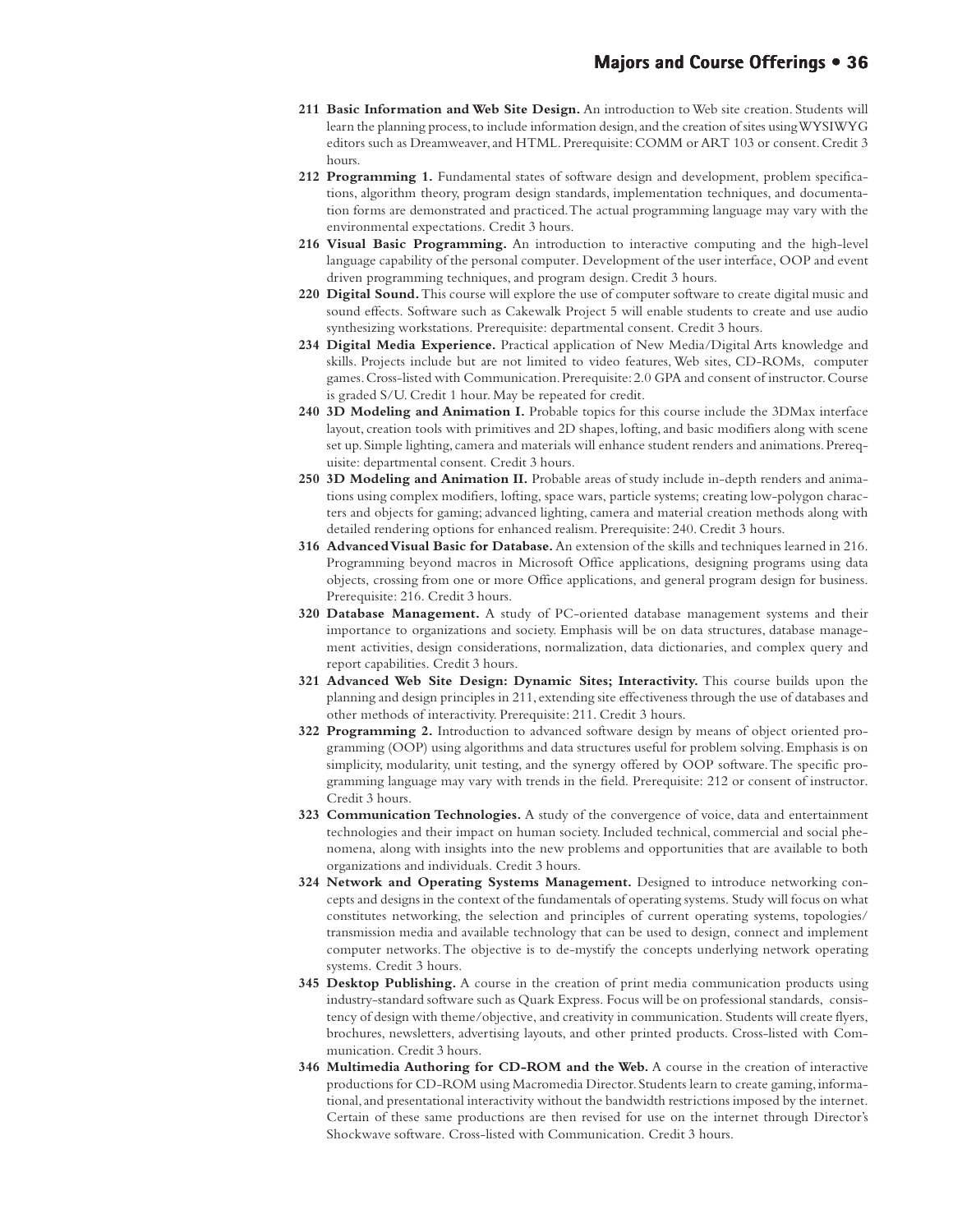- **350 3D Modeling and Animation III.** A continuation of 250. Prerequisite: 250. Credit 3 hours.
- **415 Systems Architecture.** Covers concepts involved in computer hardware and software design including data representation, processor technology, data storage technology, system performance, operating systems, file management systems and system administration. Prerequisite: 210. Credit 3 hours.
- **440 Decision Support Systems.** A study of how systems can be used to support executive, nonstructured, non-repetitive decisions. The emphasis will be to provide the right data, in the correct form, with executive execution potential. This course extends databases into data warehousing, suitable for mining by nontechnical personnel. The study will be supported by a broad-based study of decision-making methods and its importance in both organizations and society. Credit 3 hours.
- **445 Artificial Intelligence and Robotics.** Hardware and software design and development of autonomous mobile robots, with particular emphasis on the educational uses of robots. Includes computational, sensor, and locomotion systems. Interfacing and programming of several microcontrollers will be studied. Previous learning about the fundamentals of computer architecture and organization will be reinforced with hands-on, laboratory-type experiences. The course will involve field experience in a nearby educational robotics factory. Credit 3 hours.
- **454 Senior Project.** Working with a professional mentor, the student will design, execute and manage a project involving computer technology. This project may include hardware, software and assessing the impact upon people and systems. Students will keep a journal that will detail the processes and reflect upon the technical and social implications of the project. The type of advanced study of items that could be included in the seminar and senior project would include but are not limited to E-commerce, the Intranet, ISO9000, computer security, universal databases, generalized application software, and cognition and presentation techniques. Credit 3 hours.
- **459 Practicum.** An intensive applied learning experience that involves the analyzing and solving of a significant practical problem, and providing appropriate documentation of the work done. Credit 1 to 5 hours.
- **461 Seminar.** Working professionals in the student's area of interest will conduct sessions and programs leading to an in-depth understanding of that specific body of knowledge and career path opportunities. This course may be the framework for extensive independent projects beyond the traditional classroom walls. Technical discussions will be grounded in a full-fledged discussion of the impact of technology on human society. Credit 3 hours.

# **Education**

The Southwestern College teacher education program is a student-centered learning community dedicated to optimal intellectual growth, preparation for leadership in the field of education, personal development, ethical values, and lifelong service in a world beyond cultural boundaries. The goals of teacher education program are in the Conceptual Framework. This states that the professional educator will:

- possess wisdom of practice
- have the ability to facilitate student learning
- have the ability to interact effectively
- have the ability to reflect

The teacher education program has an undergraduate curriculum with the following components: the elementary education major, the early childhood major, professional course sequence for both elementary and secondary education majors, and the clinical field experience sequence for early childhood, elementary, and secondary education majors.

### **Admission to the Teacher Education Program**

Students seeking admission to the teacher education program must first demonstrate their readiness by completing the following requirements:

- 1. PSYC 112 General Psychology with grade of C or better.
- 2. EDUC 218 Developmental Psychology with grade of C or better.
- 3. Sophomore standing with a GPA of at least 2.5.

4. Demonstration of communication skills by completion of LAS 110 Writing Across the Disciplines, LAS 120 Research Across the Disciplines, and COMM 102 Elements of Oral Communication with at least a 2.5 cumulative GPA in the three courses.

5. Successful completion of Pre-Professional Skills Test (PPST) with scores that meet or exceed program requirements in the Reading (173), MATH (172), and Writing (172) sections.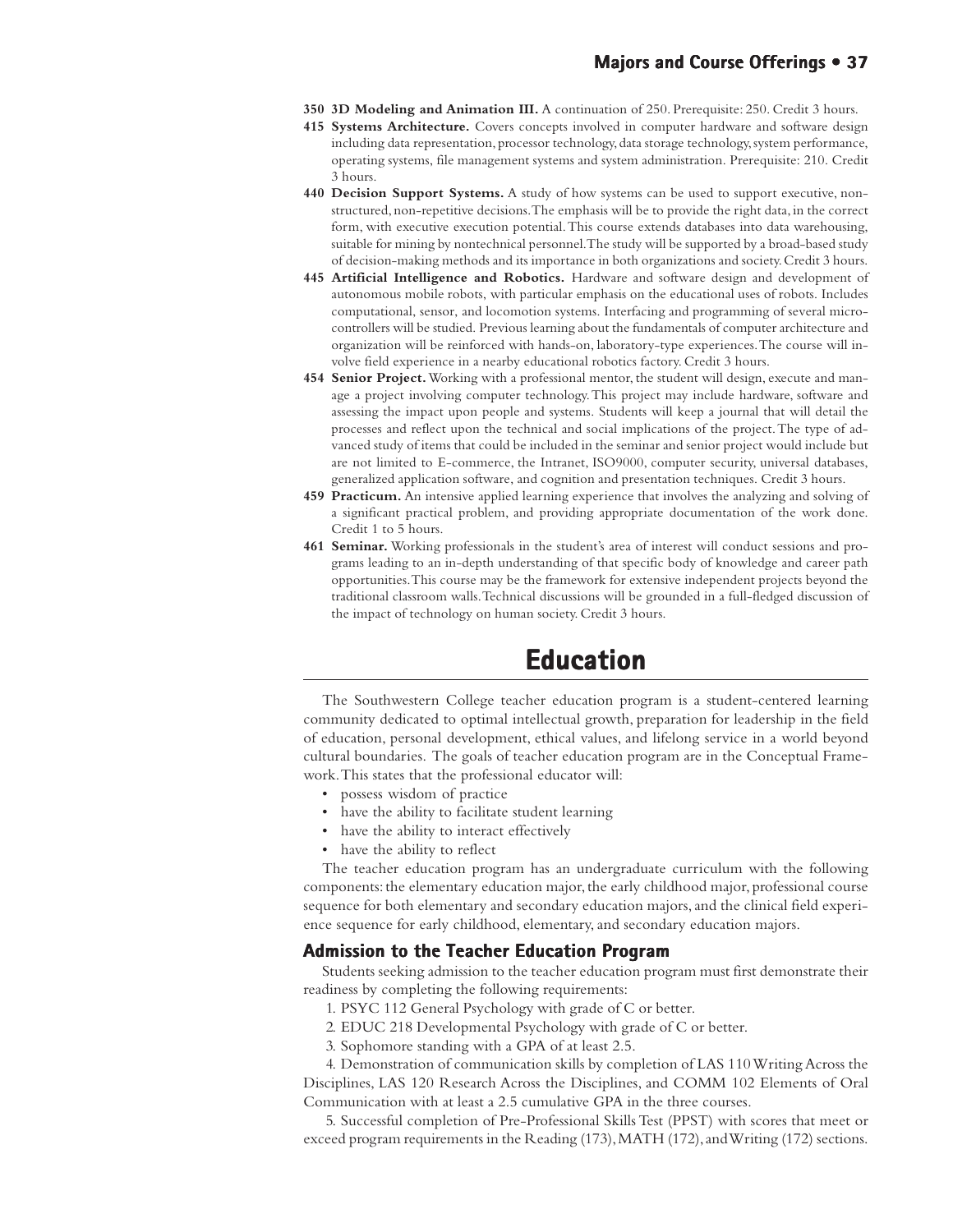- 6. EDUC 150 Introduction to Education with grade of C or better.
- 7. EDUC 215 Foundations of Education with grade of C or better.
- 8. Submission of formal application to Education Committee.
- 9. Submission and approval of a writing sample.
- 10. Submission and approval of a video presentation.

11. Successful completion of peer jury.

### **Admission for Transfer Students Admission Transfer Students**

1. Transfer credit that meets the requirements and standards above, including GPA requirements. All transfer credits must be a "C" or better.

2. Successful completion of Pre-Professional Skills Tests (PPST) with scores that meet or exceed program requirements in the Reading (173), MATH (172), and Writing (172) sections.

3. Articulation of additional pre-professional credit as determined by the director of teacher education and the registrar.

- 4. Submission of formal application to Education Committee.
- 5. Submission and approval of a writing sample.
- 6. Submission and approval of a video presentation.

7. Successful completion of peer jury.

## **General Requirements For Licensure**

 The college requires 50 semester hours of general education courses and liberal arts courses for teacher licensure. These courses will include the Integrative Studies requirement and additional hours to reflect the following:

Twelve hours chosen from oral and written communication, literature, and foreign languages

Twelve hours chosen from the natural sciences and mathematics, with a minimum of six hours in mathematics

Twelve hours chosen from history, social and behavioral sciences

The remaining 14 hours may be chosen from the above areas or from religion and philosophy courses, and art or music courses pertaining to history, literature, or appreciation.

## **Professional Requirements For Licensure**

The professional course sequence is designed developmentally and each course has at minimum a 20-hour clinical experience component. Students should plan accordingly when designing their program.

With the exception of 150, 215, 216, and 416, these courses are open only to students who have been admitted to the teacher education program.

#### **Required of all students:**

#### In Education:

- 150 Introduction to Education
- 215 Foundations of Education
- 216 Foundations of Education Laboratory
- 322 Educational Psychology
- 323 Introduction to Exceptionalities
- 440 Professional Problems and Relations of Teachers (PPRT)

#### **Required of elementary majors:**

In Education:

- 341 Reading in the Elementary School
- 416 Introduction to the Reading Process
- 437 Elementary School Methods and Management
- 447 Observation and Supervised Teaching in the Elementary School

#### **Required of early childhood majors:**

#### In Education:

- 341 Reading in the Elementary School
- 416 Introduction to the Reading Process
- 437 Elementary School Methods and Management
- 446 Observation and Supervised Teaching in Early Childhood Programs

#### **Required if seeking secondary licensure:**

#### In Education:

348 Reading for Secondary Teachers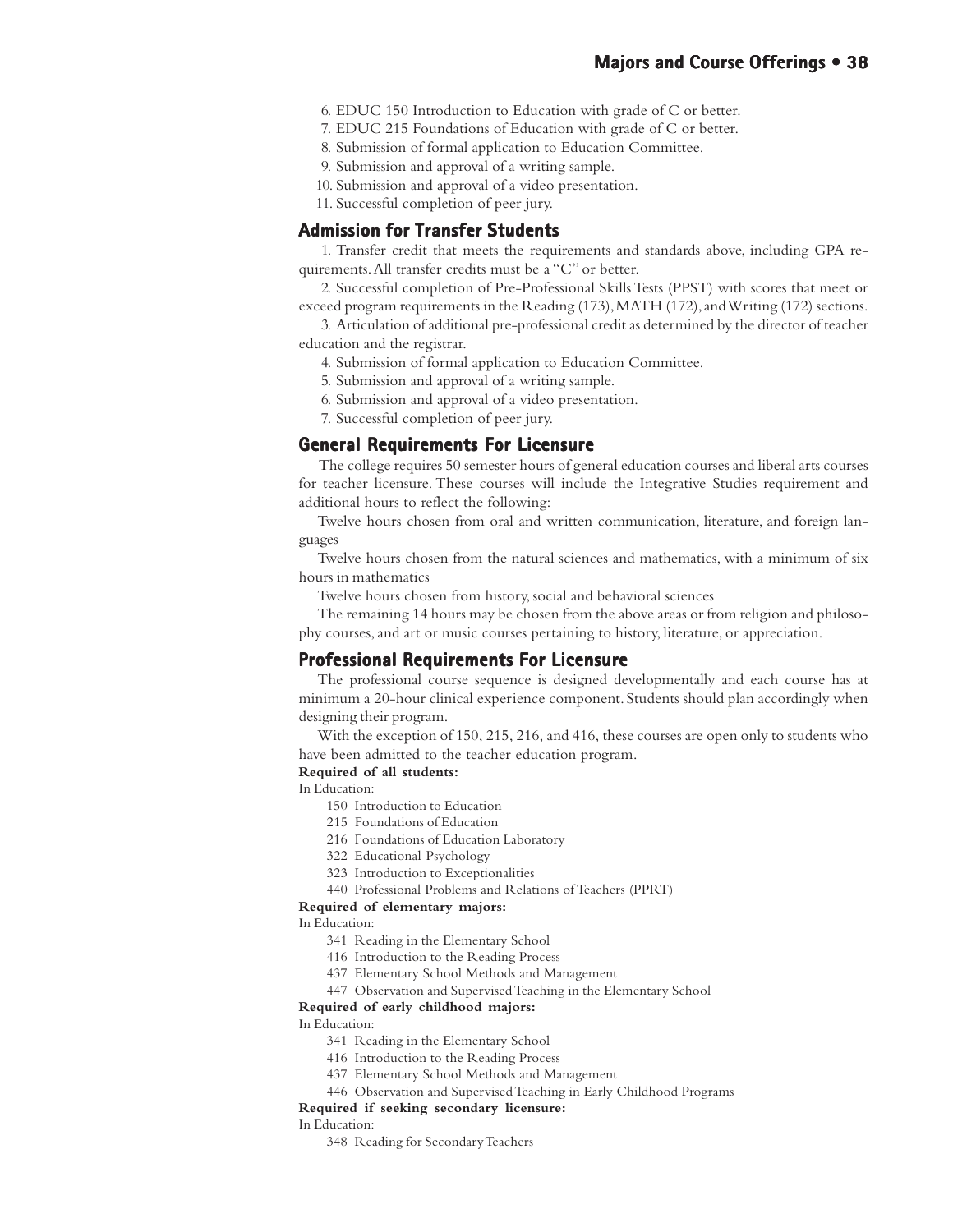- 438 Teaching (subject) in the Secondary School
- 439 Secondary School Methods and Management
- 449 Observation and Supervised Teaching in the Secondary School

## **B.A., Major in Elementary Education**

#### **General requirements:**

50 hours of liberal arts courses as specified in General Requirements section above.

#### **Professional requirements:**

Nine professional courses as specified in Professional Requirements section above.

**Major requirements** (these courses are open to students who have not yet applied for admission to the teacher education program):

In Education:

- 328 Instructional Strategies in Physical Education for the Elementary Classroom Teacher
- 329 Children's and Adolescents' Literature
- 337 Science in the Elementary School
- 338 Mathematics in the Elementary School
- 341 Reading in the Elementary School
- 342 Language Arts in the Elementary School

345 Social Science in the Elementary School

#### In Art:

223 Art in the Elementary School

In Music:

223 Music in the Elementary School

In Mathematics:

- 103 Foundations of Basic Mathematics
- 110 College Algebra, or higher
- Students may either complete MATH 103 or earn validation of credit by examination.

## **B.A. Major in Early Childhood Education**

The early childhood education program prepares students to teach children from three to age 8 (third grade).

This innovative program provides two semesters of field-based experiences where students work together in a cohort group with professionals in the field gaining practical experiences with young children.

#### **General requirements:**

50 hours of liberal arts courses as specified in General Requirements section above.

#### **Professional requirements:**

Seven professional courses as specified in Professional Requirements section above.

#### **Major requirements:**

In Education:

- 311 Introduction to Early Childhood Education
- 341 Reading in the Elementary School
- 425 Administration, Guidance, and Behavior
- 435 Science and Math
- All of the following curriculum blocks (these may be taken in any order; courses within each block must be taken concurrently):

Curriculum Block 1:

- 339 Assessment Strategies in Early Childhood
- 343 Home, School, and Community

Curriculum Block 2:

- 325 Motor Development, Expressive Arts, Social Studies
- 335 Infant Development

#### Curriculum Block 3:

420 Oral Language Development

In Mathematics:

- 103 Foundations of Basic Mathematics
- 110 College Algebra, or higher
- Students may either complete MATH 103 or earn validation of credit by examination.

KSDE approval for the above program will expire 2007. See Early Childhood coordinator for details.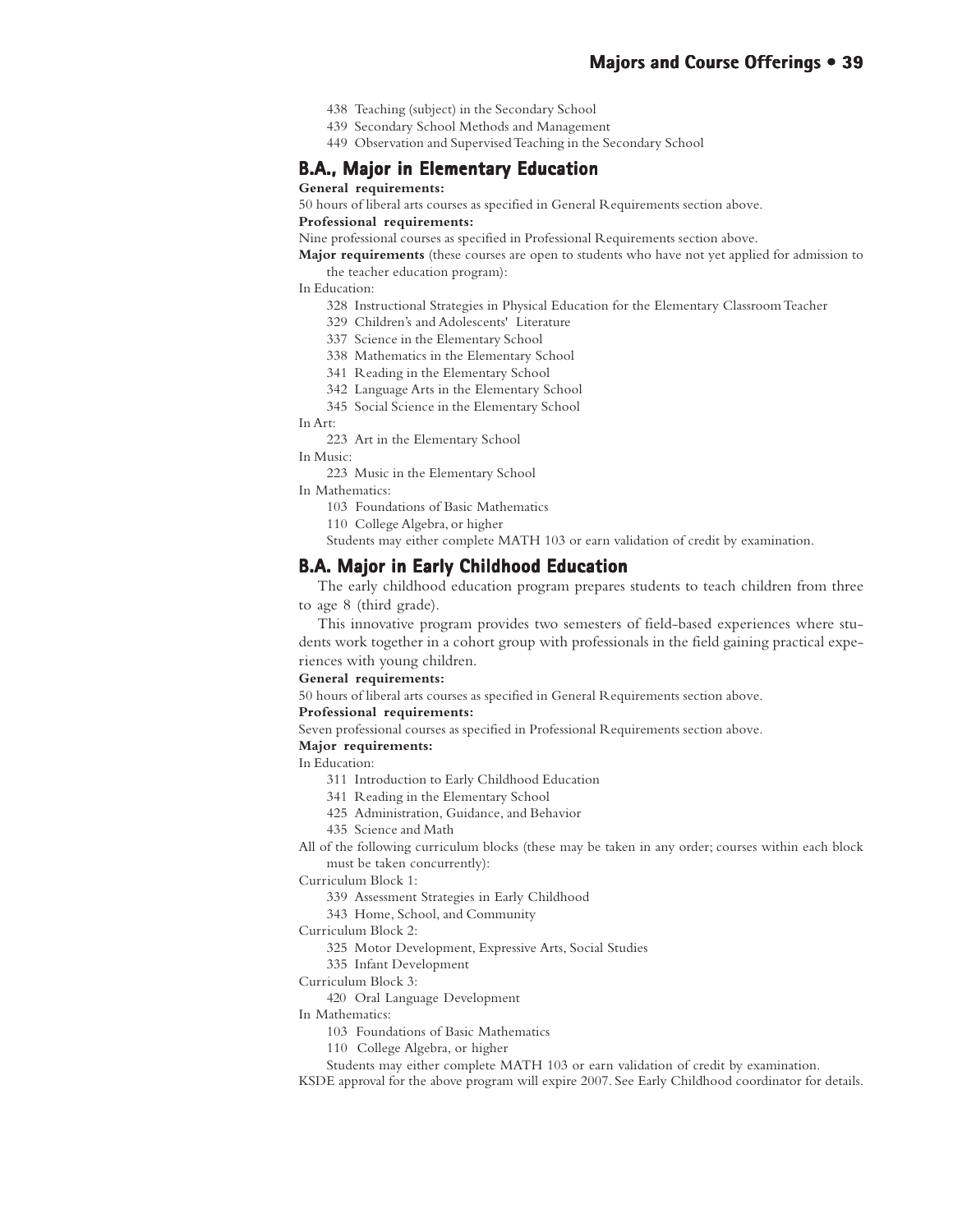# **Minor in Early Childhood Education**

**Requirements:**

In Education:

311 Introduction to Early Childhood Education

Twelve hours (2 blocks) to be selected from the following: Curriculum Block 1:

- 339 Assessment Strategies in Early Childhood
- 343 Home, School, and Community

Curriculum Block 2:

- 325 Motor Development, Expressive Arts, Social Studies
- 335 Infant Development

Curriculum Block 3:

420 Oral Language Development

# **Secondary Education Licensure**

Kansas teacher licensure at the secondary level is available in the following subject areas:

- American History, World History, and Political Science (see requirements under History)
- Biology (see requirements under Biology)
- Business (see requirements under Business)
- Chemistry (see requirements under Chemistry)
- Communication (see requirements under Theatre Arts)
- Drama (see requirements under Theatre Arts)
- English (see requirements under English)
- Mathematics (secondary, middle level; see requirements under Mathematics)
- Music (K-12; see requirements under Music)
- Physical Education (K-12; see requirements under Physical Education and Sport Stud-

ies)

• Physics (see requirements under Physics)

### **General requirements:**

50 hours of liberal arts courses as specified in General Requirements section above.

In Mathematics:

- 103 Foundations of Basic Mathematics
- 110 College Algebra, or higher
- Students may either complete MATH 103 or earn validation of credit by examination.

#### **Professional requirements:**

Ten professional courses as specified in Professional Requirements section above.

**Subject area requirements:**

Requirements of each subject area are listed in that subject's section of the catalog.

## **Teacher Education Handbook**

For additional information concerning the Southwestern College teacher education program, students should refer to the Teacher Education Handbook, available in the education department.

# **Kansas Teacher Competency Test Teacher Test**

The Kansas Legislature has mandated that all teacher licensure candidates demonstrate competency prior to Kansas Teacher Licensure. Students must pass the Principles of Learning and Teaching test (PLT) with a score of 161 or higher. This test is given periodically at various Kansas testing centers. Students are responsible for arranging to be tested before applying for state licensure.

Effective July 1, 2003, all teacher candidates are also required to take a nationally-normed content test in the area they will teach.

## **Education Courses Education Courses**

**Department Code: EDUC**

**150 Introduction to Education.** An introductory and exploratory course for those considering education as a career. The course is designed to assist each prospective teacher in gaining a valid and comprehensive knowledge of what is involved in a teaching career. Emphasis is placed upon inquiry and personal involvement in planning an effective and successful career in education. Opportunities for school visits will be provided, and all students will participate in the mentoring programs in area schools. Credit 2 hours.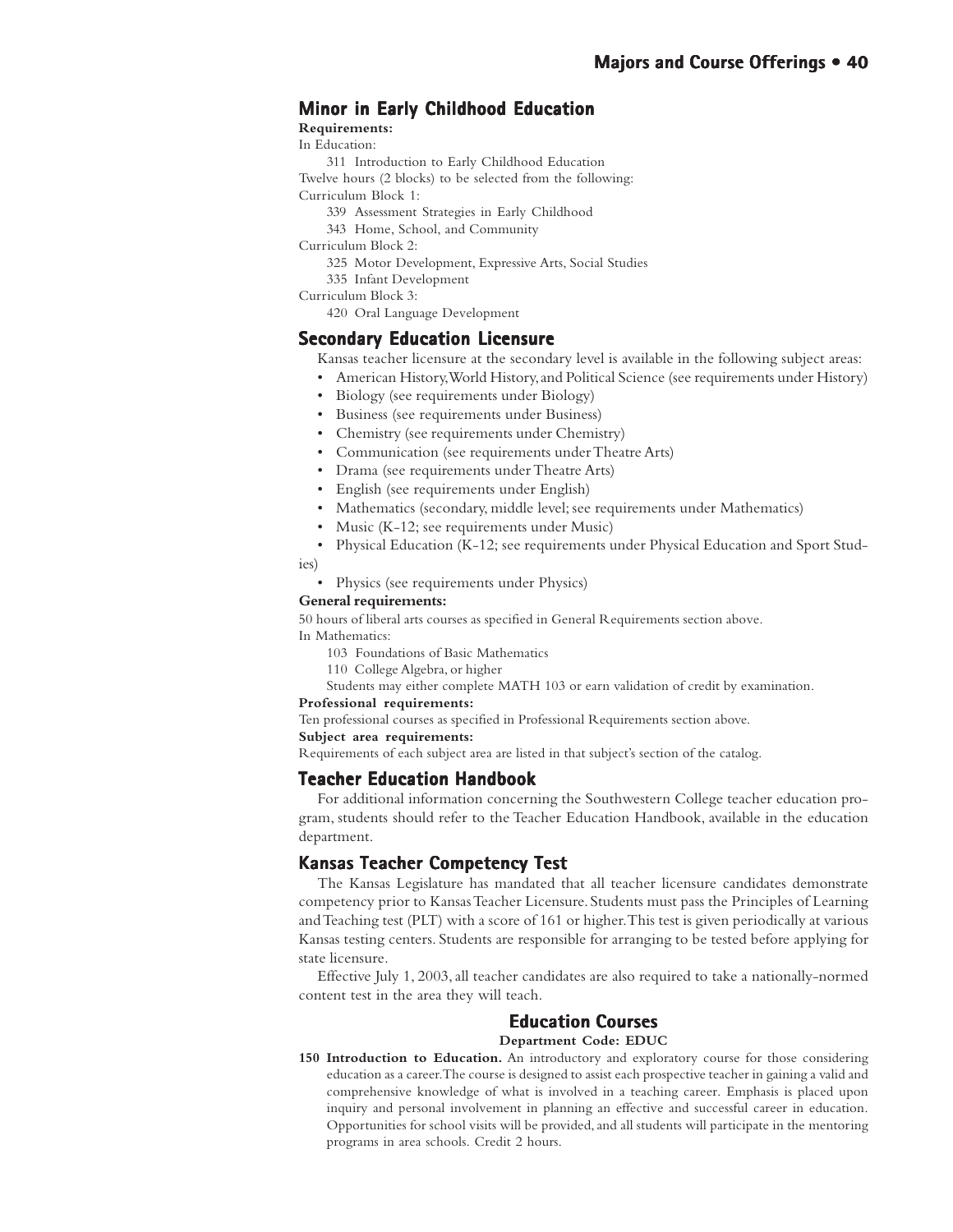- **215 Foundations of Education.** The course explores the theories and applications of educational philosophies for students' use in both the classroom and their personal and professional lives. Additionally, educational institutions will be examined from historical, economic, sociological, and political perspectives. Prerequisites: Successful completion (minimum grade of C) of PSYC 112, successful completion or concurrent enrollment in 218. Credit 3 hours.
- **216 Foundations of Education Laboratory.** This course provides an opportunity for prospective teachers to observe, tutor, or mentor students in a school where there is a diverse population. Students must complete at least 20 hours of work in a school with a diverse population. Prerequisite: 215. Must be completed prior to enrollment in 440, 447, 448, or 449. Credit 1 hour.
- **218 Developmental Psychology.** The development of behavior from infancy through adulthood. Emphasis is placed on learning and environmental factors in the socialization of children and adolescents. Prerequisite: PSYC 112. Cross-listed with Psychology. Credit 3 hours.
- **311 Introduction to Early Childhood Education.** An introductory course for those preparing for licensure to teach in the early childhood area. This course is designed to assist each prospective teacher in gaining a valid and comprehensive knowledge of what is involved in early childhood education. Emphasis is placed upon reflection, inquiry and personal involvement in planning an effective and successful career in early childhood, and developing an understanding of how children develop and learn successfully. Current trends, issues, developmental theories, and research findings related to the education of young children will be explored. Prerequisite: Satisfactory completion of PSYC 112, EDUC 150, and at least sophomore standing. Credit 3 hours.
- **322 Educational Psychology.** A course designed specifically to study the behavior of individuals and groups in educational settings. Emphases are placed upon development, motivation, assessment, individual differences, teaching modalities and learning preferences. Attention is also given to character education and attitudes. Directed observation/participation in the public schools provide practical application of course theory. Twenty hours of observation/participation in a public school classroom required. Prerequisite: Admission to Teacher Education. Cross-listed with Psychology. Credit 3 hours.
- **323 Introduction to Exceptionalities.** A course designed to prepare prospective elementary and secondary teachers in the understanding and appreciation of students with exceptionalities. Emphases are placed upon characteristics and categories of exceptionality, processes of referral, assessment, and placement of exceptional students. Effective teaching practices and observation in the public schools provide practical application of course theory. Twenty hours of observation/participation in a public school classroom required. Prerequisite: Admission to Teacher Education. Credit 3 hours.
- **325 Motor Development, Expressive Arts, Social Studies.** This course will examine the curricula, instructional strategies, and classroom organization for motor development, expressive arts, and social studies relevant to children aged birth through 8. Emphasis will be placed on the interrelatedness of different content areas and their successful implementation in the classroom environment. Prerequisite: 311. Concurrent with 335. Credit 3 hours.
- **328 Instructional Strategies in Physical Education for the Elementary Classroom Teacher.** Designed for K-5 classroom teacher, this course addresses the major concepts of health education, human movement, and physical activity as essential elements which foster a healthy lifestyle. Content includes health, nutrition, safety, impact of movement on brain development and learning, and integrates movement learning theories and practice across all curricular areas and instruction. Credit 2 hours.
- **329 Children's and Adolescents' Literature.** Survey of literature K-12. Exploration of literature and relevant contemporary issues regarding literary works and pedagogy pre-K through 12th grade. Cross-listed with English. Credit 3 hours.
- **335 Infant Development.** The purpose of this course is to introduce students to growth and development issues related to infants and toddlers and to provide experiences with the organization and management of high quality environments for infants. Appropriate play activities will be introduced. Prerequisite: 311. Concurrent with 325. Credit 3 hours.
- **337 Science in the Elementary School.** A course that focuses on methods of science instruction, organizing and presenting science materials for instruction, observation of classroom science presentation, familiarization with current trends in science education, and the development of a background in the content areas of science. Credit 3 hours.
- **338 Math in the Elementary School.** A course focusing on principles and methods of mathematics instruction at the elementary level organized around the 13 math standards of the Kansas State Board of Education (adapted from NCTM guidelines). Development and presentation of math materials and units of instruction, familiarization with current trends in math curriculum and instructional methodology, and attention to evaluating and adapting instructional materials and delivery methods to the needs and learning styles of students are components of this course. Credit 3 hours.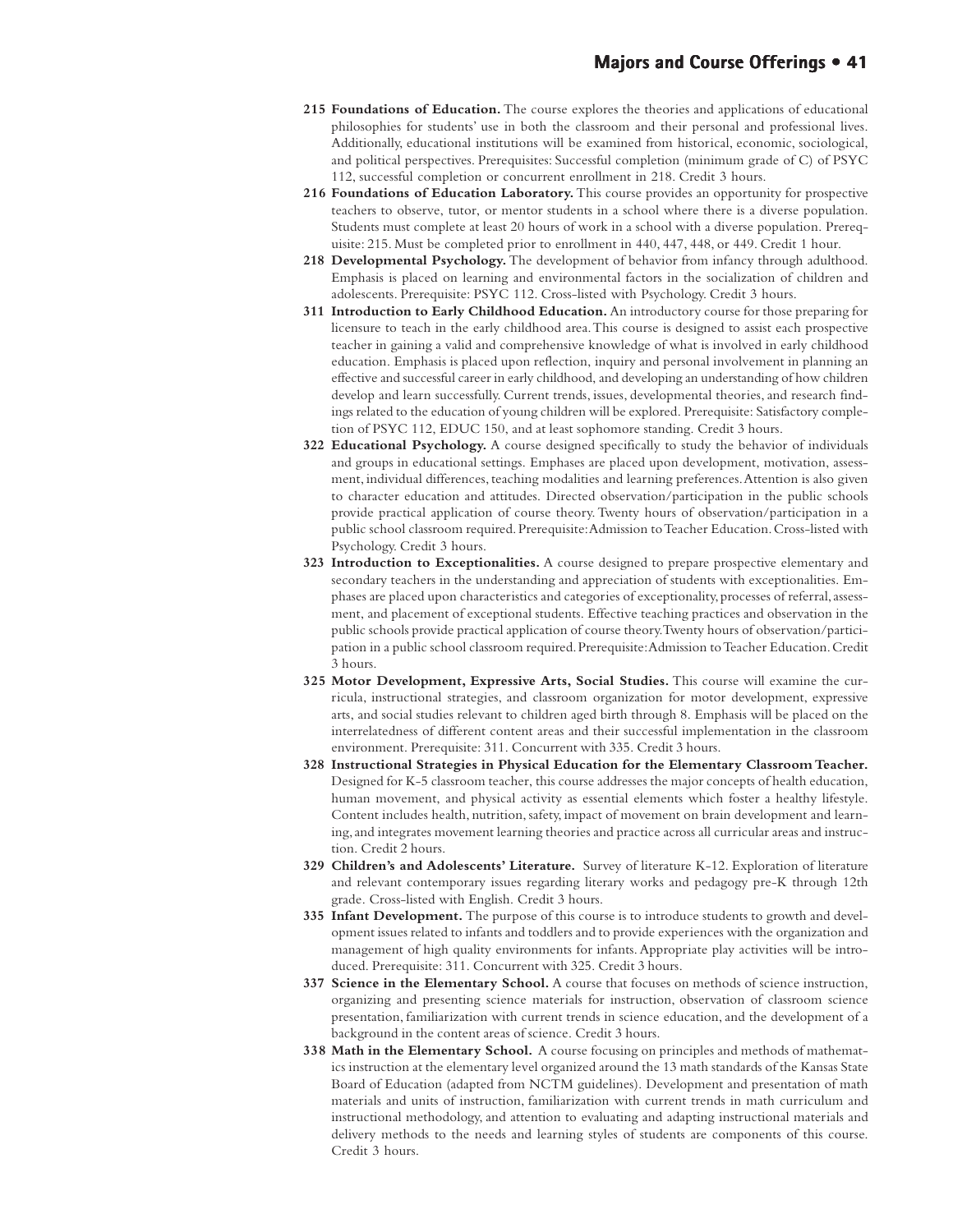- **341 Reading in the Elementary School.** Will emphasize the various methods of teaching and assessing reading in the elementary. It will prepare prospective teachers to develop programs to strengthen vocabulary and comprehension skills, assess growth in reading skills, diagnose reading problems, and adapt instructional materials and delivery methods to meet the special needs and learning styles of students. In conjunction with regular course work, the prospective teacher will gain experience through practical application with a required 20 hour practicum in the public schools. Prerquisite: Admission to Teacher Education. Credit 3 hours.
- **342 Language Arts in the Elementary School.** A study of developing language skills in children, with an emphasis on oral language, viewing, listening, writing, and spelling. Content includes cooperative learning strategies, effective group strategies, and a survey of current trends in language arts instruction, as well as the development of a whole language curriculum, multicultural language arts units, and interdisciplinary units. Credit 3 hours.
- **343 Home, School, and Community.** The purpose of this class is to promote the understanding that quality services for young children and their families are best ensured by establishing collaborative relationships between the home, school, program, and community. A portion of the course focuses on techniques for establishing collaborative relationships with parents and involving family members in the growth and development of the young child. Health, nutrition, and safety issues also will be explored. Prerequisite: 311. Concurrent with 339. Credit 3 hours.
- **345 Social Science in the Elementary School.** A course that emphasizes the relationship of the various social science areas and the elementary school curriculum. Content includes unit and instructional material development and presentation, familiarization with current trends in social studies instruction. Emphases include multicultural instruction, interdisciplinary unit development, and the methodology of content delivery. Credit 3 hours.
- **348 Reading for Secondary Teachers.** This course helps prospective secondary teachers design and develop methods and materials to foster successful reading skills in all content areas. Students also practice adapting teaching strategies and content for special needs or learning styles. In conjunction with regular course work, students gain experience through practical application with a required reading practicum in the public schools. Prerequisites: 322 and 323. Credit 3 hours.
- **362 Professional Development School Seminar A.** This seminar focus includes acquaintance with PDS site, explorations of "specials" (art, music, library) and their relation to the educational process of the school program, observations, curricular review, and presentations in the content areas of math, social studies, children's literature, art, and music, and lesson design, planning, and methodology. This seminar is taken during the first PDS Module. Open only to and required for students accepted into the Professional Development School program for Elementary Education majors. Credit 1 hour.
- **363 Professional Development School Seminar B.** This seminar focus includes exploration of effective teaching practices, observation, curricular review, and presentation in the content areas of science, language arts, and physical education, familiarization with the state and local testing programs, acquaintance with food service and transportation resources and the particulars associated with the planning and implementation of classroom field trips. This seminar is taken during the second PDS Module. Open only to and required for students accepted into the Professional Development School program for Elementary Education majors. Credit 1 hour.
- **416 Introduction to the Reading Process.** Introduces prospective early childhood and elementary teachers to children's speech and language development, the recognition and development of readiness skills, the overall scope of emergent literacy issues and an understanding of basic literacy development, appropriate methodologies for building the communication skills of students and curriculum and instructional resources that would integrate these skills in all curricular areas. In conjunction with regular course work, the prospective teacher will gain experience through practical application with a required 20 hour practicum in the public schools. Credit 3 hours.
- **420 Oral Language Development.** This course introduces prospective educators to children's speech and language development, recognition and development of readiness skills, and appropriate methodologies for developing the communications skills of young children. Credit 3 hours.
- **425 Administration, Guidance, and Behavior.** This course will provide an overview of the responsibilities of administrators, directors, and teachers in school and program management. Legal and financial issues also will be covered, as well as ethical aspects of early childhood programs. Additionally, students will be introduced to successful classroom management strategies. Credit 3 hours.
- **435 Science and Math.** This course will prepare prospective teachers to teach science and mathematics in the early childhood (birth through eight) setting. Theories and methodologies will be explored. Special attention will be given to developmentally appropriate activities, with significant emphasis placed on integrating subject matter. Technology issues also will be covered. Credit 3 hours.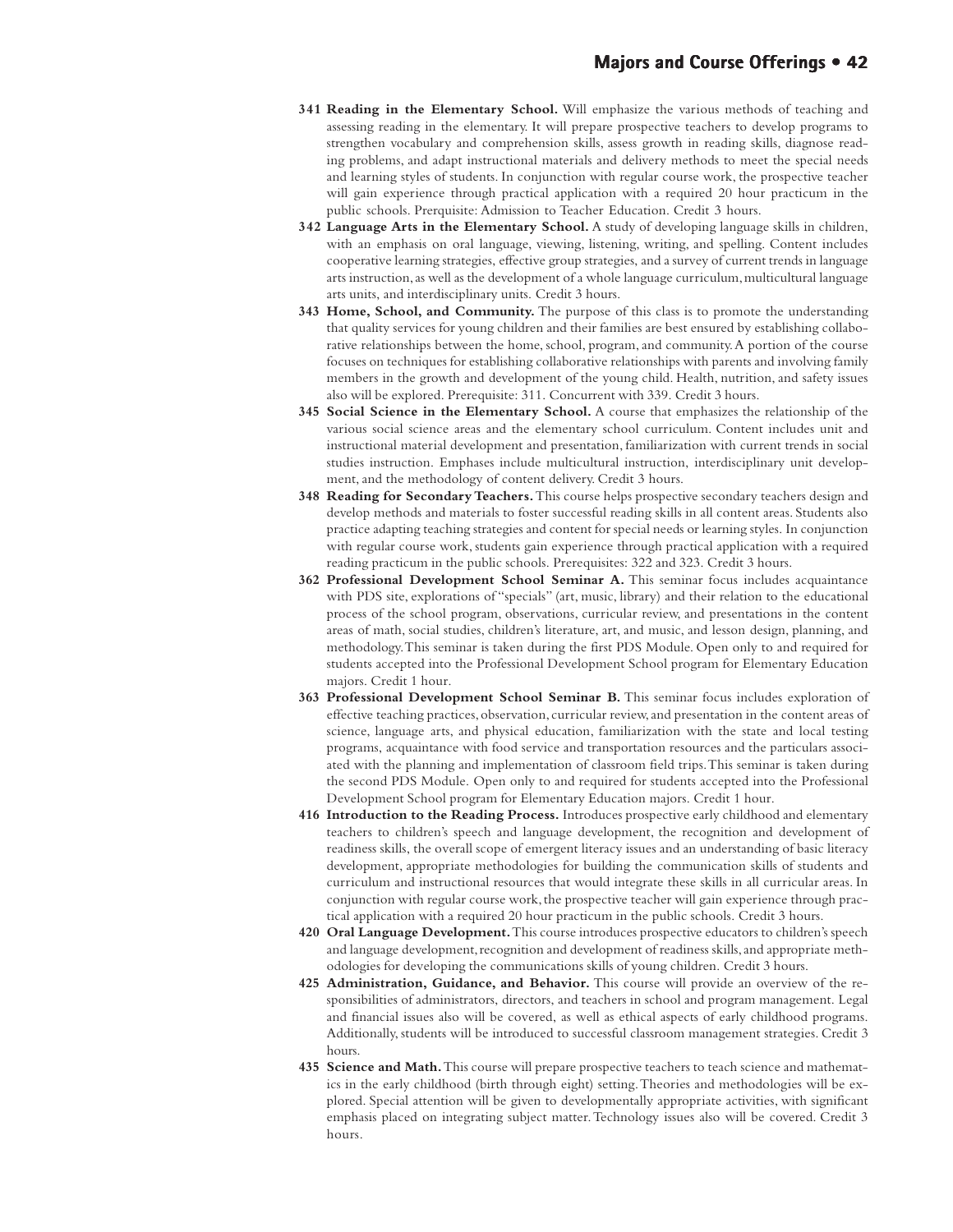- **437 Elementary School Methods and Management.** This course focuses on the development of professional teaching skills for the elementary and middle school teacher, including: a personal philosophy of education; classroom management procedures; a discipline plan; instructional methods and strategies; program, course, unit, and lesson planning; awareness of current trends in education; and assessment/evaluation strategies. During this semester, students complete their professional portfolio and make application for student teaching placement. This course is taken immediately prior to the professional block. Prerequisites: Successful completion of 341 and 416, admission to Teacher Education, and senior standing. Credit 3 hours.
- **438 Teaching (subject) in the Secondary School.** This course provides secondary education candidates with instructional strategies, methods and familiarity with current trends in their content area. Students are involved in a mentoring triad with public school teachers, subject area faculty, and the secondary education director. In conjunction with his or her mentor partners, each student develops a plan for study, observation, and practice in the public schools and on campus. Prerequisites: concurrent enrollment in 439 and successful completion of 348 or permission of instructor. Credit 3 hours.
- **439 Secondary School Methods and Management.** This course focuses on the development of professional teaching skills for the secondary and middle school teacher, including: a personal philosophy of education; classroom management procedures; a discipline plan; instructional methods and strategies; program, course, unit, and lesson planning; awareness of current trends in education; and assessment/evaluation strategies. During this semester, students complete their professional portfolio and make application for student teaching placement. This course is taken immediately prior to the professional block. Prerequisites: Admission to Teacher Education, and senior standing. Credit 3 hours.
- **440 Professional Problems and Relations of Teachers.** A seminar course designed to be taken in conjunction with the student teaching block. The course exposes students to current trends and practices related to effective teaching and school improvement. Students will also identify and reflect upon the professional problems which may be encountered by beginning teachers. Prerequisites: Successful completion of 437 or 439, senior standing, acceptance as a candidate for teacher licensure. Credit 1 hour.
- **446 Observation and Supervised Teaching in Early Childhood Programs.** Clinical experiences in kindergarten through third grade public school classrooms for teacher licensure candidates. Concurrent with 440. Prerequisites: Successful completion of the eight early childhood core courses. Credit 12 hours.
- **447 Observation and Supervised Teaching in the Elementary School.** Clinical experiences in the public schools for teacher licensure candidates. Prerequisites: Successful completion of 437; acceptance as a candidate for teacher licensure. Concurrent with 440. Credit 12 hours.
- **448 Observation and Supervised Teaching in the Middle School.** Clinical experiences in the public schools for teacher licensure candidates. Prerequisites: Successful completion of 437 or 439; acceptance as a candidate for teacher licensure. Concurrent with 440. Credit 12 hours.
- **449 Observation and Supervised Teaching in the Secondary School.** Clinical experiences in the public schools for teacher licensure candidates. Prerequisites: Successful completion of 439; acceptance as a candidate for teacher licensure. Concurrent with 440. Credit 12 hours.
- **462 Professional Development School Seminar C.** This seminar focus includes assessment procedures at the classroom and building levels including grades; record keeping and reporting processes; working with parents, including parent/teacher conferences; roles and responsibilities of the home-school specialist, DARE officer, and custodial staff; extended lesson/unit planning and presentation; classroom celebrations; school demographics with implications for program planning, and reading curriculum. This seminar is taken during the third PDS module which immediately precedes the student teaching semester. Open only to and required for students accepted into the Professional Development School program for Elementary Education majors. Credit 1 hour.
- **463 Professional Development School Seminar D.** This seminar focus is Action Research. Students in consultation with PDS liaison, mentors, and site managers design, explore, and implement an action research project within their classroom/building reflective of previous on-site experiences and course work. This seminar is taken during the fourth PDS module which is the student teaching semester. Open only to and required for students accepted into the Professional Development School program for Elementary Education majors. Credit 1 hour.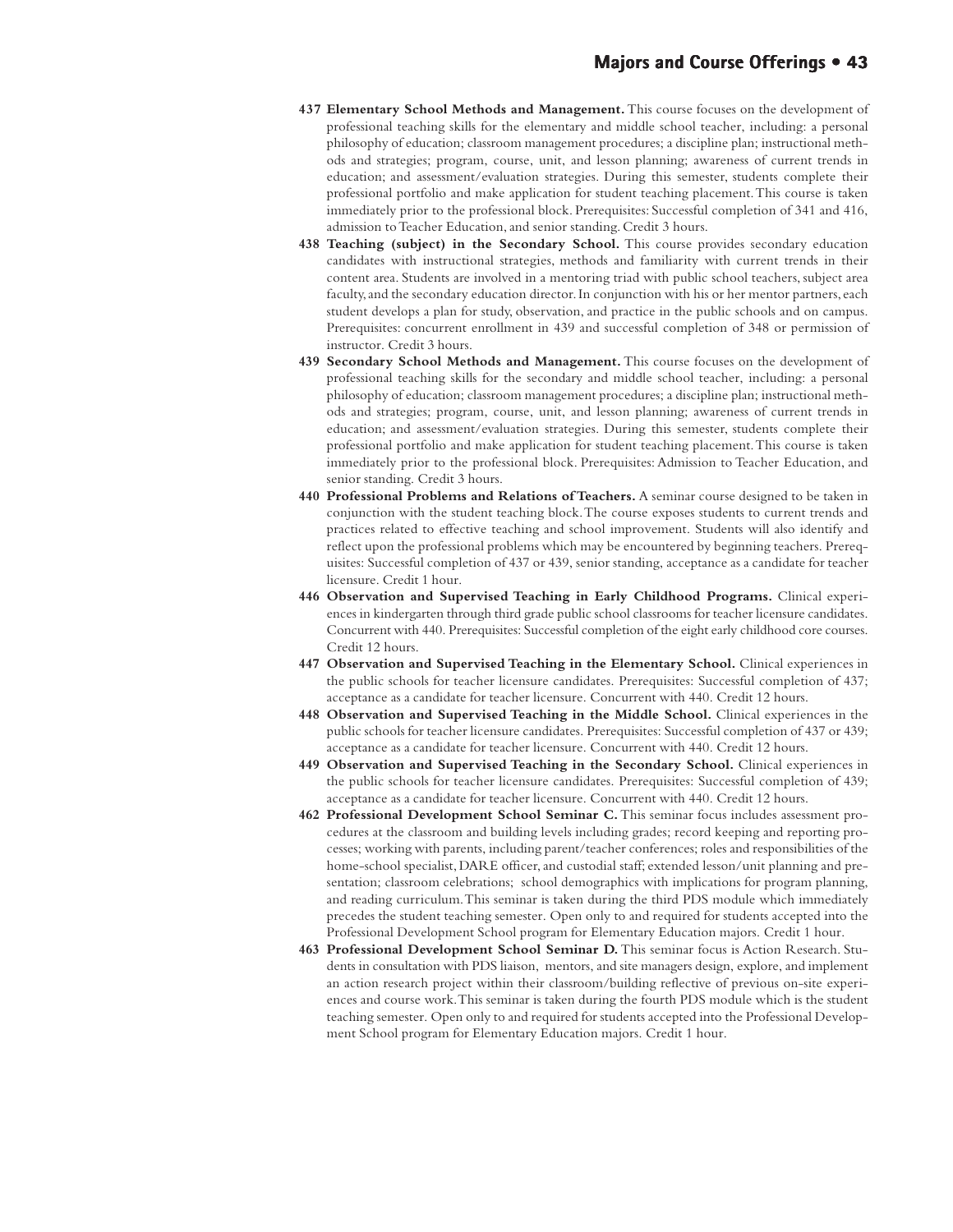# **Engineering Engineering**

Southwestern College offers a dual-degree program in engineering in cooperation with Washington University in St. Louis. For more information about this program, please see the Physics section of this catalog.

# **English English**

The major in English prepares students for graduate study within the field of English or within related fields and for all professional study which relies on preparation, analysis, or interpretation of texts.

## **B.A., Major in English**

#### **Major requirements:**

In English:

- 115 Introduction to Literary Approaches
- 211 Survey of English Literature 1
- 212 Survey of English Literature 2
- 225 Survey of American Literature 1
- 226 Survey of American Literature 2
- 335 World Literature
- 360 Advanced Composition
- 380 Multicultural Literature
- 454 Senior Project (3 hours)

All requirements of one emphasis area (below)

## **Emphasis in Literature**

In English:

- 499 Literary Theory and Criticism
- Four additional courses from the following:
	- 314 Shakespeare
	- 325 The Renaissance
	- 340 Language: Structure and Meaning
	- 346 Colonial and Post Colonial Literature in English
	- 347 Mythology and Literature
	- 349 20th and 21st Century Literature
- Two additional courses from the following:
	- 425 Genre: Short Story
	- 427 Genre: Poetry
	- 429 Genre: Novella
	- 430 Genre: Drama
	- 440 Major Authors

## **Emphasis in Writing**

In English:

- 330 Creative Writing: Short Story
- 337 Creative Writing: Poetry
- 348 Creative Writing: Novella
- Four additional courses from the following:
	- 314 Shakespeare
	- 325 The Renaissance
	- 340 Language: Structure and Meaning
	- 346 Colonial and Post Colonial Literature in English
	- 347 Mythology and Literature
	- 349 20th and 21st Century Literature
	- 425 Genre: Short Story
	- 427 Genre: Poetry
	- 429 Genre: Novella
	- 430 Genre: Drama
	- 440 Major Authors
	- 499 Literary Theory and Criticism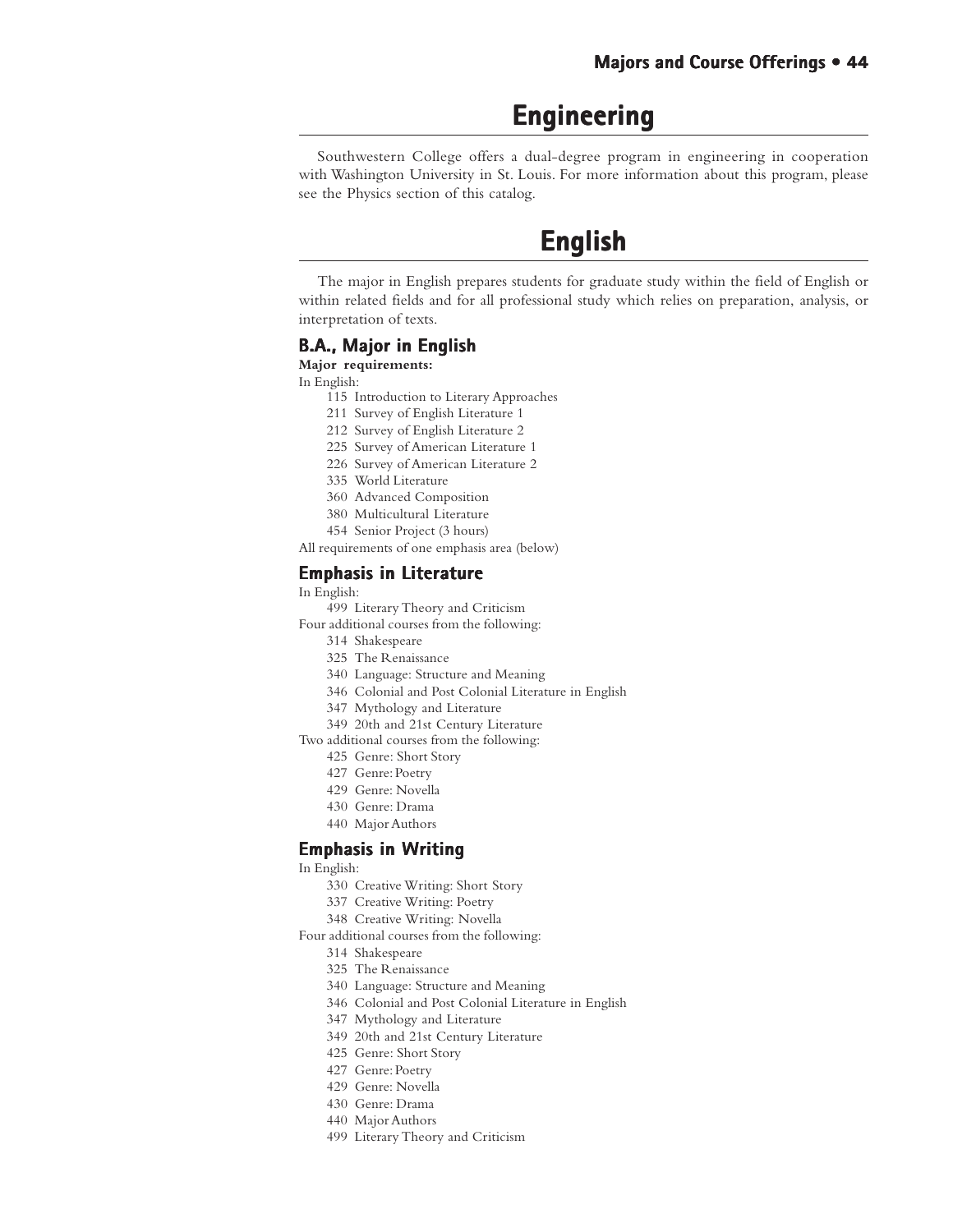# **Emphasis in Secondary Education**

In English:

- 328 Young Adult Literature
- 340 Language: Structure and Meaning
- 499 Literary Theory and Criticism
- Four additional courses from the following:
	- 314 Shakespeare
	- 325 The Renaissance
	- 346 Colonial and Post Colonial Literature in English
	- 347 Mythology and Literature
	- 349 20th and 21st Century Literature
	- 425 Genre: Short Story
	- 427 Genre: Poetry
	- 429 Genre: Novella
	- 430 Genre: Drama
	- 440 Major Authors

All requirements for teacher licensure as listed in the Education section of this catalog

#### **Minor in English**

#### **Requirements:**

In English:

Two survey courses Four additional courses

# **English Courses**

**Department Code: ENG**

- **115 Introduction to Literary Approaches.** The course will introduce students to literary genres and the critical tools of literary analysis. Course will focus on application of traditional critical theory, with particular emphasis on analytical reading and the techniques of writing about literature. This course is required for English majors and minors of all emphases. The course is designed to introduce students to the fundamentals of college-level literary study. Credit 3 hours.
- **210 Business Communications.** Course focuses on audience-oriented communication in the corporate culture. Oral and written communication forms, created with a corporate audience in mind, will be practiced using PowerPoint and other visual aids. Emphasis will be on developing and demonstrating communication skills, both singularly and in groups. Course procedures include oral and written communications, group interaction in class, and group project. Cross-listed with Business, Communication. Prerequisites: LAS 110, LAS 120. Credit 3 hours.
- **211 Survey of English Literature 1.** Study of major English texts from the beginnings of English literature through the neo-classical period in the eighteenth century. Credit 3 hours.
- **212 Survey of English Literature 2.** Study of representative English texts from the Romantic era to the present. Credit 3 hours.
- **220 Interactive Story Telling.** This course explores story telling for interactive media to include computer games. Particular emphasis will be placed upon character development. Traditional and emerging means for accomplishing successful interactivity will be explored, to include elements beyond the traditional use of words and images. Cross-listed with Communication. Credit 3 hours.
- **225 Survey of American Literature 1.** Readings in American literature from the Colonial era through the age of Romanticism. Selections read in the course will include histories, journals, essays, Native American stories and legends, poetry, excerpts from novels, short fiction, and narratives. Credit 3 hours.
- **226 Survey of American Literature 2.** Readings in American literature from 1865 to the present. Readings will include poetry, short fiction, novels, drama, and reflect the cultural and intellectual diversity of American literature from the 1800s to the 20th and 21st centuries. Credit 3 hours.
- **314 Shakespeare.** Introduction to Shakespearean study through the histories, comedies, and tragedies. Credit 3 hours.
- **325 The Renaissance.** An examination of representative documents reflecting the origin and spread of Renaissance practices and ideals from Italy through England and into Northern Europe. Credit 3 hours.
- **328 Young Adult Literature.** Study of literature for grades 6-12 with overall focus on literary analysis and interpretation. Literary themes and social issues pertinent to this age group will be considered, with a particular emphasis on the selection and evaluation of literature for upperelementary and middle school grades. Study will also focus on the integration of literature and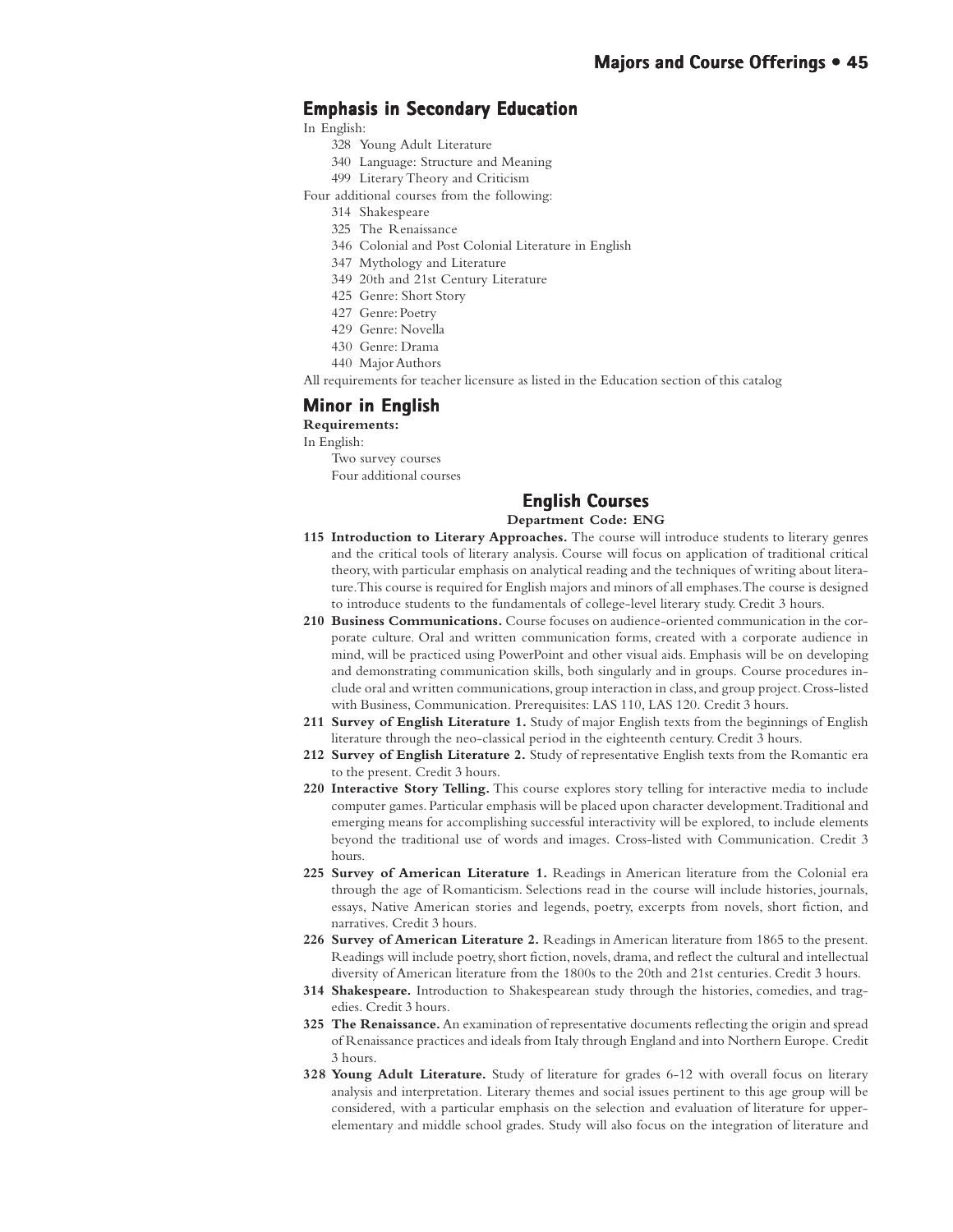writing as a part of the secondary English curriculum through the middle grades and beyond. Credit 3 hours.

- **329 Children's and Adolescents' Literature.** Survey of literature K-12. Exploration of literature and relevant contemporary issues regarding literary works and pedagogy pre-K through 12th grade. Cross-listed with Education. Credit 3 hours.
- **330-337-348 Creative Writing Sequence.** Includes 330 Short Story, 337 Poetry, and 348 Novella. Emphasis is placed on writing, editing, and evaluating the student's own prose or poetry. Courses may also include reading of traditional, contemporary, and experimental forms of fiction and poetry. Credit 3 hours per course.
- **335 World Literature.** A Study of European and non-European literature in translation. Will focus on classical as well as contemporary texts in translation. The traditional genres of drama, poetry, short story, and novel will be examined. Credit 3 hours.
- **340 Language: Structure and Meaning.** Basic information about analysis and description of human languages and ways in which human beings use their languages to communicate with one another. Cross-listed with Anthropology. Credit 3 hours.
- **346 Colonial and Post Colonial Literature in English.** A critical exploration of how literature participates in the making of a colonial and post colonial national culture. This course will either focus exclusively on the literature of one of the following: British India, Africa, or the West Indies; or it will focus on a combination of these. Credit 3 hours.
- **347 Mythology and Literature.** A critical study of the structure and function of mythology in various cultures of the world. Credit 3 hours.
- **349 20th and 21st Century Literature.** A critical study of the development of new literary forms during the twentieth century and those emerging in the 21st century. Credit 3 hours.
- **360 Advanced Composition.** Rhetorical principles of persuasive writing reviewed and practiced. Prerequisites: LAS 110, LAS 120. Credit 3 hours.
- **380 Multicultural Literature.** From the barrios of Los Angeles, the fields of Yoder, Kansas, the orchards of Brownsville, Texas, the reservations of the Southwest, the ghettos of New York, and the bayous of Louisiana, America has become not a melting pot but a mosaic or a symphony of ethnic voices and experiences. This course examines some of the brilliant expressions of these experiences in the United States. Credit 3 hours.
- **420 Business and Administrative Communication.** The study and writing of technical reports, letters, memos, resumes, progress reports, and proposals. The course will also include various functions associated with writing: organization, sentence structure, and grammar in conjunction with rhetorical theory. Cross-listed with Business. Credit 3 hours.
- **425-427-429-430 Literary Genre Block.** Includes 425 Short Story, 427 Genre: Poetry, 429 The Novella, and 430 Drama. One course in a literary genre is taught each semester. Credit 3 hours per course.
- **440 Major Authors and Movements Block.** Each semester a major author or a literary movement will be studied in depth. Examples are: Hemingway or Fitzgerald; Tolstoi, Dostoievski, Faulkner, or Welty; Chaucer or Milton; the Transcendental or the Romantic Movement. Credit 3 hours per course.
- **454 Senior Project in English.** Subject area chosen by student and instructor in conference. Extensive reading and discussion culminating in a paper of depth. Oral examination will be required. Credit 3 hours.
- **499 Literary Theory and Criticism.** Introduction to a variety of theoretical approaches, including classical and contemporary texts. Considers the historical conflicts and issues of theory. Credit 3 hours.

# **Essential Skills Essential Skills**

These courses are designed to increase skills in particular areas of identified need. Essential Skills courses are listed with a first digit of zero.

The Learning Center serves all students who want to become more efficient learners. Through individualized study, group instruction, computerized tutorials, or one-on-one tutoring, the student is offered personalized attention while working to improve reading, writing, or study skills. Admittance to Essential Skills 1 and 2 is by permission of the director.

## **Essential Skills Courses**

**Department Code: ESKL**

**079 Essential Skills 1.** A course designed to strengthen skills essential to becoming a successful college student. Emphasis placed on study and practice of basic skills in college writing, study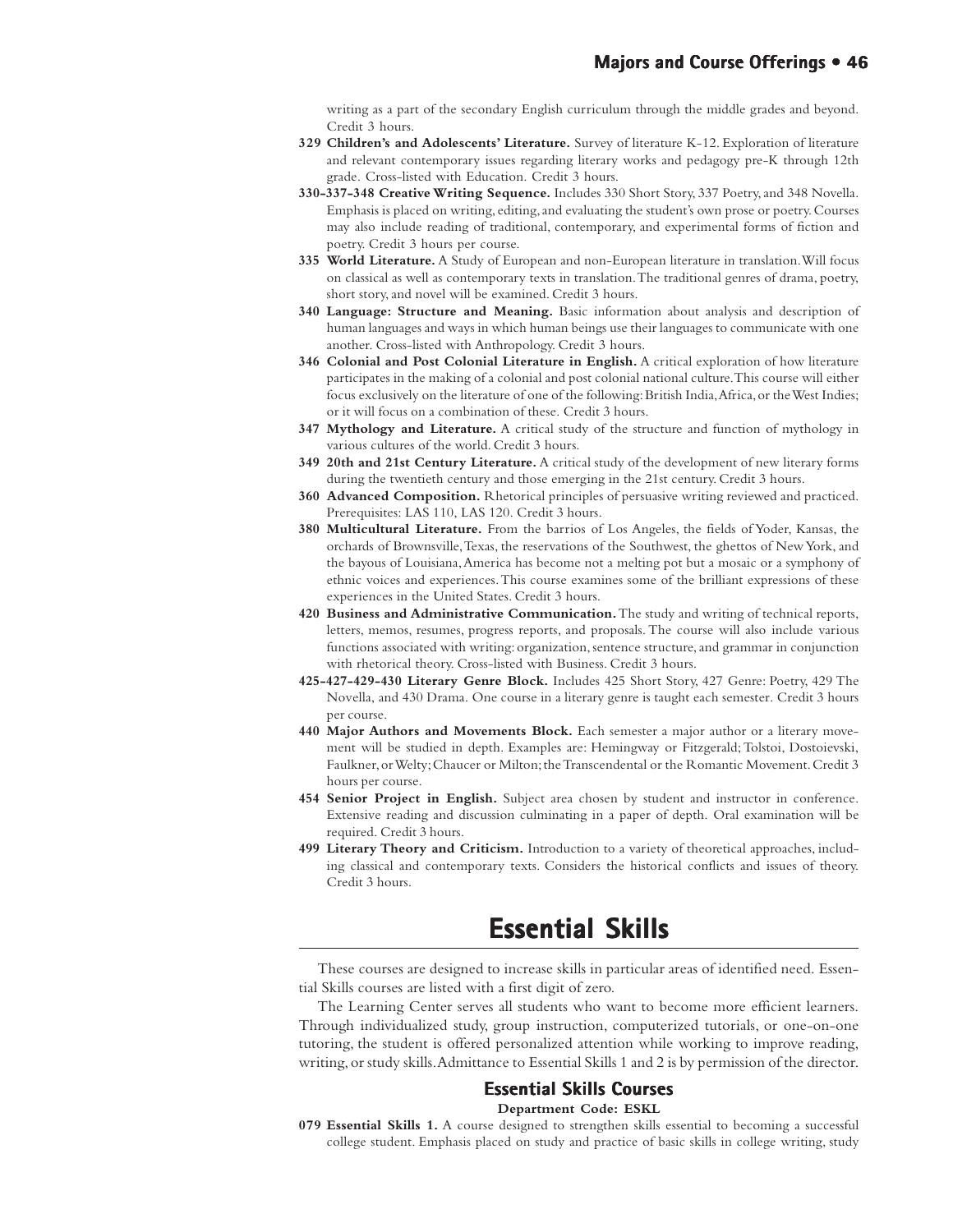techniques, note taking, time management. Required for students who are admitted conditionally, or at recommendation of academic affairs committee. Credit 3 hours.

- **080 Essential Skills 2.** A continuation of Essential Skills 1, the course is designed to strengthen skills essential to becoming a successful college student. Emphasis is placed on study and practice of basic skills in college writing, study techniques, note taking, test taking, time management, speaking. Required for students who are admitted conditionally, or at the recommendation of the academic affairs committee. Credit 3 hours.
- **090 Quantitative Essential Skills.** A course designed to strengthen quantitative skills essential to becoming a successful college student. It includes a study of whole numbers, signed numbers, fractions, decimals and percents, polynomials, solving linear equations, applications of linear equations, graphing linear equations, problems translated into linear equations, integral powers and scientific notation, radicals, and fractional exponents. Credit 3 hours.

# **General Studies (B.G.S.) General Studies (B.G.S.)**

The Bachelor of General Studies degree may be pursued by students in lieu of any other baccalaureate degree. Students must complete a minimum of 36 upper division credit hours in at least five different disciplines. This degree considers the breadth of course work. To pursue the B.G.S. degree requires students, in consultation with an advisor, to submit a proposal to the academic dean for approval.

# **Geography**

#### **Geography Course Department Code: GEOG**

**201 World Geography.** An introduction to geography structured around major world regions. Physical environment, political, social and economic geography. Credit 3 hours.

# **History History**

Students majoring in history develop a critical consciousness of self, society, and the world while enriching their understanding of the history of various societies around the world as well as the political, social, and economic history of the U.S. Students will also develop the critical thinking skills necessary to think historically, or to view ideas, individuals, and events in their proper context, by practicing these skills with a wide variety of subjects. It is important to understand history not only as a content area, but as a craft. Thus, history majors will also learn to generate historical knowledge by conducting original research. Throughout this program of study, history majors will develop research, writing, and communication skills suitable for a variety of career possibilities.

## **B.A., Major in History**

**Major requirements:**

In History:

- 364 Junior Research Methods
- 464 Senior Research Seminar

9 credit hours selected from:

- 121 World History to 1500
- 122 World History since 1500
- 131 American History to 1865 132 American History since 1865
- 
- 15 additional hours in History electives as approved by the History faculty but no more than 6 hours of 352 or 452 Readings courses, for a total of 30 credit hours in History.

#### **Cognate requirements:**

In Political Science:

- 105 Introduction to Public Policy
- 213 The National Government
- In Mathematics: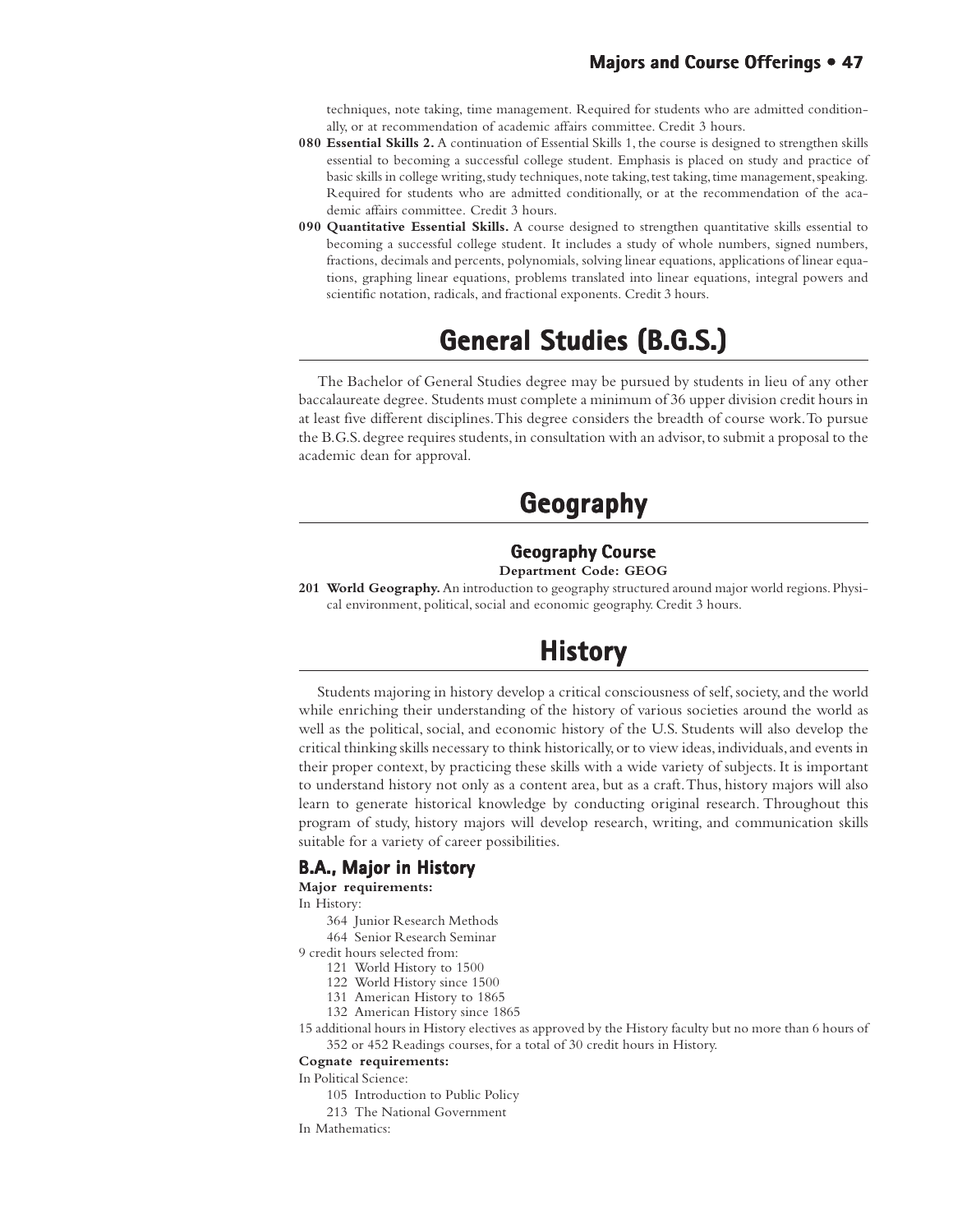215 Introduction to Statistics, or a computing course

In Geography:

201 World Geography

In Anthropology:

219 Cultural Anthropology

# **Minor in History**

**Requirements:**

In History:

- 9 hours selected from:
	- 121 World History to 1500
	- 122 World History since 1500
	- 131 American History to 1865
	- 132 American History since 1865
- 9 additional hours in History electives but no more than 3 hours of 352 or 452 Readings courses, for a total of 18 credit hours in History.

## **Secondary Licensure in History**

Completion of this program is required for secondary licensure in American history, world history, and political science.

**Requirements:**

In History:

- 121 World History to 1500
	- 122 World History since 1500
	- 131 American History to 1865
	- 132 American History since 1865
	- 332 Kansas History
	- 364 Junior Research Methods
	- 464 Senior Research Seminar

(In addition, 9 more credit hours of History electives will be necessary to complete History major requirements.)

In Political Science:

105 Introduction to Public Policy

213 The National Government

- In Geography:
	- 201 World Geography

In Anthropology:

219 Cultural Anthropology

In Economics:

101 Principles of Microeconomics

All requirements for Kansas teacher licensure as listed in the Education section of this catalog.

### **History Courses Courses**

#### **Department Code: HIST**

- **121 World History to 1500.** An introduction to the history of the major civilization centers of the ancient and medieval world, from the Middle East to Asia and Africa, Europe, and the Americas. Credit 3 hours.
- **122 World History since 1500.** An introduction to the history of the major states and regions of the world in modern times, from the discovery of the New World to the present. Credit 3 hours.
- **131 American History to 1865.** A survey of the history of North America from colonial times through the founding of the United States, to the close of the Civil War. Credit 3 hours.
- **132 American History since 1865.** A survey of the history of the United States from the Reconstruction to the present, with an emphasis on the changing domestic developments and emerging international role of the U.S. Credit 3 hours.
- **222 North American Indian Cultures.** An ethnology course covering the culture areas and selected tribes of Native Americans at the time of first contact with Europeans. Some consideration of problems of acculturation is included. Cultural Anthropology recommended but not required as a prerequisite. Cross-listed with anthropology. Credit 3 hours.
- **325 Modern China and Japan.** A study of the history of China and Japan in modern times and the impact of the West, emphasizing China's disintegration and Japan's successful modernization in the face of foreign pressure. Credit 3 hours.
- **331 19th Century U.S. History.** An in-depth examination of American history from the 1780s through the Jeffersonian-Jacksonian period to the Civil War, followed by Reconstruction and the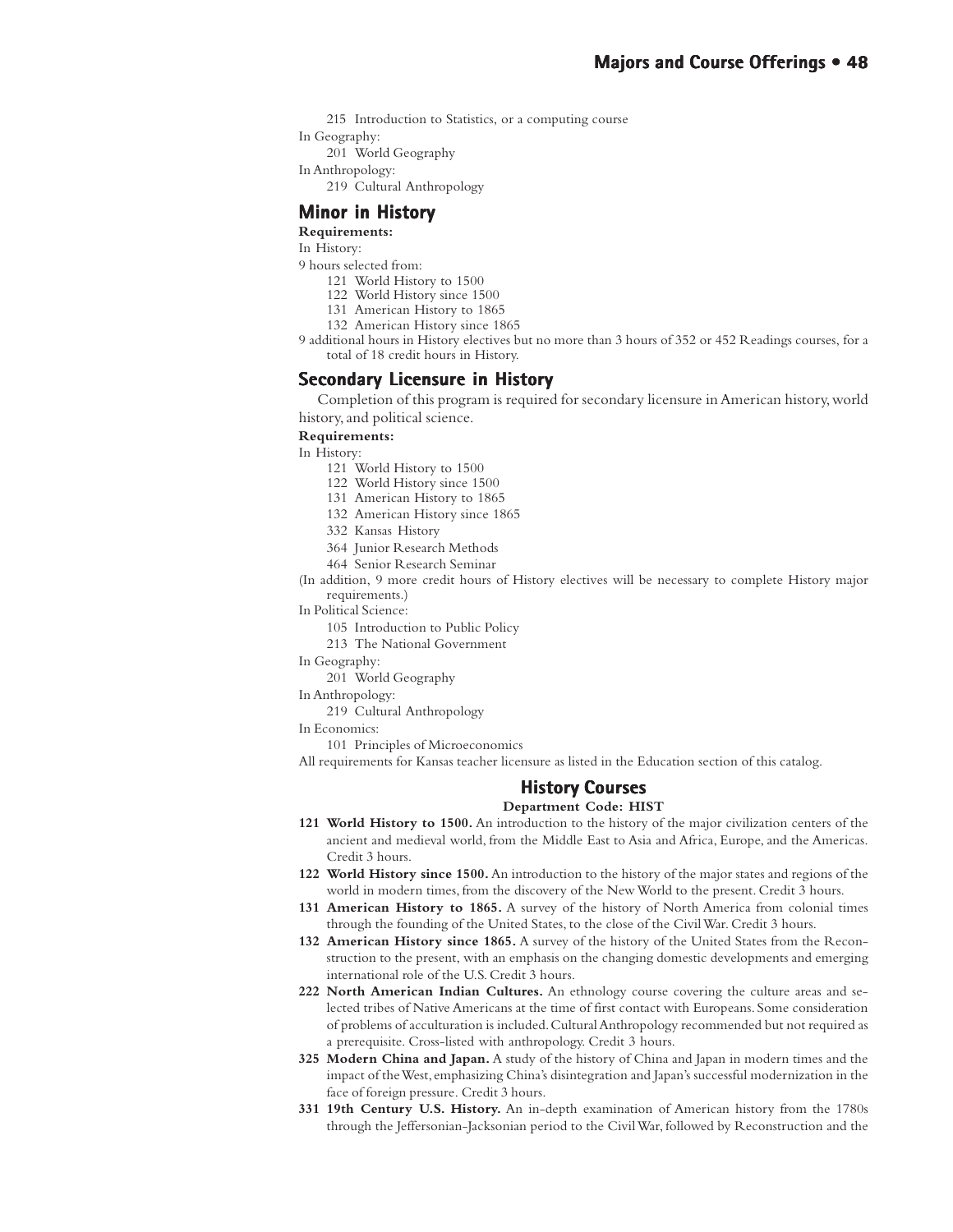industrialization of the economy, focusing on political, economic, and social developments. Credit 3 hours.

- **332 Kansas History.** A detailed investigation of the land, peoples, cultures, and socioeconomic development. Credit 3 hours.
- **335 History of American Christianity.** A survey of people, places, and events of American Christianity set in the larger context of world history. It invites students to explore the role Christianity has played in North America in shaping (as well as being shaped by) cultural characteristics of the United States. Cross-listed with Religion. Credit 3 hours.
- **337 History of Methodism.** An introduction to the general characteristics of Methodism, focusing on the United Methodist Church in the United States. Beginning with John Wesley, it moves to the history of American Methodism, considers doctrinal controversies and changes, surveys denominational structures and touches upon contemporary issues. The course provides an overall introduction to the history, doctrine, and polity courses required for seminary students planning to enter United Methodist ministry, but is accessible to all students interested in gaining familiarity with this denomination. Cross-listed with Religion. Credit 3 hours.
- **342 Russian History.** A broad examination of Russian politics and culture from the origins of Russia in the ninth century, to its rebirth under Moscow after the Mongol occupation, with special emphasis on the nineteenth and twentieth centuries. Credit 3 hours.
- **345 The Medieval World.** An in-depth examination of the major new empires in medieval times— Islam, Christian Europe, and the Mongols—and how their interactions of warfare, colonization, travel, and trade constituted the medieval "world." Credit 3 hours.
- **352 Readings in History.** To be arranged with instructor. Limited availability. Credit 1-3 hours.
- **355 Advanced Topics in History.** An in-depth analysis of a particular historical problem or theme. Topics are dependent upon the interests of the history faculty but will address a specific period, region, thematic area, or historiographical approach. Credit 3 hours.
- **364 Junior Research Methods.** An introduction to critical issues of history as a professional craft, designed to provide hands-on experience with research topic selection, historical source collection, primary source interpretation, and attendant issues of historiography and theory. Required of all junior history majors. Graded S/U. Credit 3 hours.
- **383 Revolutionary Europe.** A broad examination of the idea of revolution and the era of political, scientific, and industrial revolutions in Europe, from 1688 to 1917, with special attention to their impact on the twentieth century and contemporary world. Credit 3 hours.
- **385 Revolutionary World.** A comparative examination of several of the major revolutions of the twentieth century, including the communist, nationalist, and religious influences that helped bring them about. Credit 3 hours.
- **388 Critical Issues of History and Film.** An examination of the pros and cons of film as an increasingly popular and frequently inaccurate medium for historical subjects. Recommended for future secondary educators. Credit 3 hours.
- **422 20th Century World History.** An overview of major global trends and events in the twentieth century, with emphasis on the interaction between the U.S., other nations, and international organizations in a global context. Credit 3 hours.
- **452 Readings in History.** To be arranged with instructor. Limited availability. Credit 1-3 hours.
- **459 Practicum in History.** Designed to give the student experience in museum or historical archives work. Prerequisite: consent of instructor. Credit 1 to 5 hours.
- **464 Senior Research Seminar in History.** A consideration of historiography as the philosophy of history and the methodology of historical research and writing. Students will read and discuss texts on the practice of history and as the main component of the course grade, will develop a topic to research, write, and present in a senior thesis for both peer and faculty review. Required of all senior history majors. Prerequisite: 364 and instructor permission. Credit 3 hours.

# **Integrative Studies Integrative Studies**

## **B.A., Major in Liberal Arts and Sciences**

The goals of this major are those listed elsewhere under integrative studies. They include providing students with a holistic view of education and life as well as a recognition that they are part of a greater global whole. These students must have at least a rudimentary awareness of the natural sciences, social sciences, arts, and communication.

## **Major requirements:**

In Integrative Studies:

297 Quantum Renaissance: My Big T.O.E. (Theory of Everything)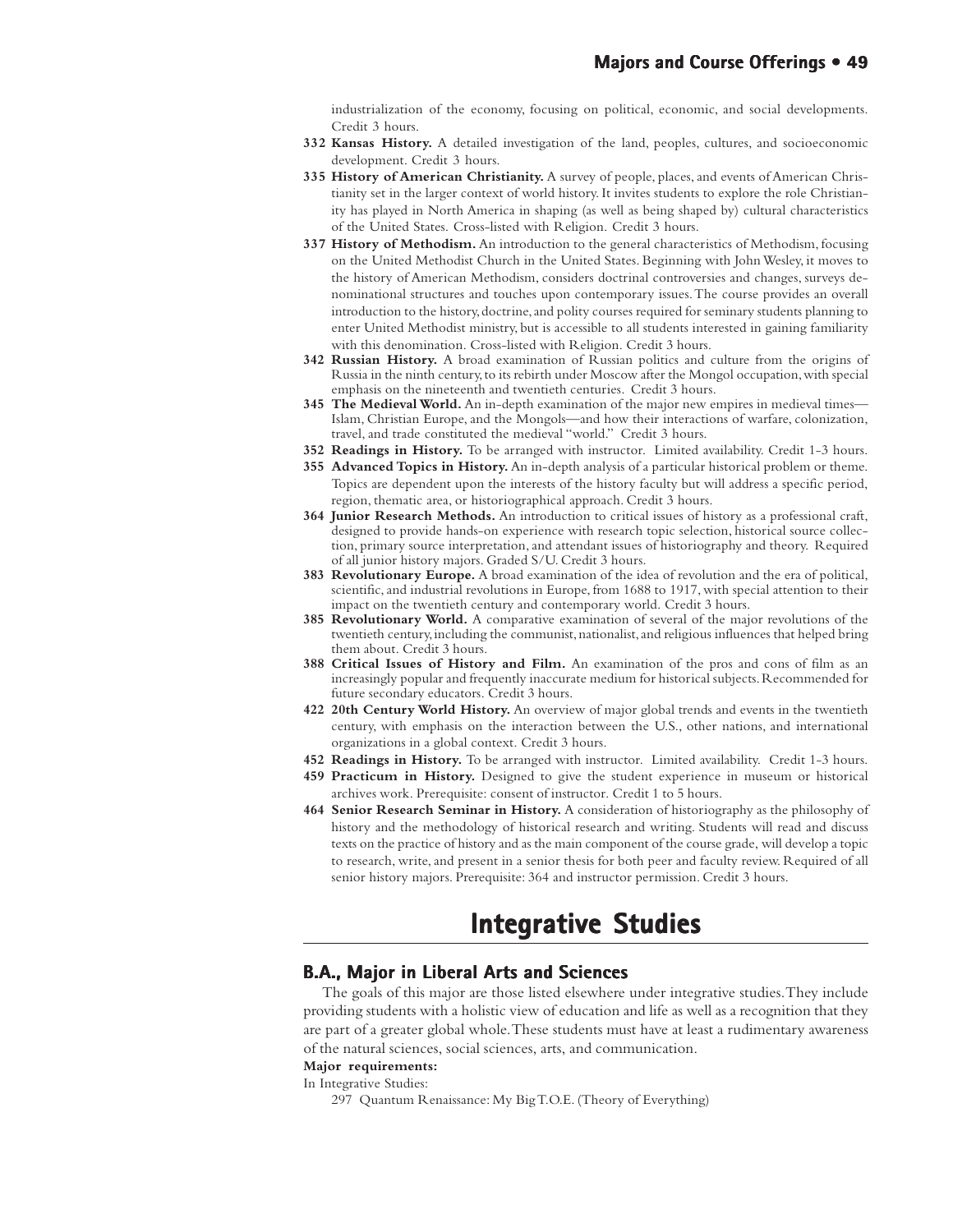352 Readings in Integrative Studies (3 hours) Twelve additional hours taken beyond the college requirements In English:

325 The Renaissance

21 hours of electives from different majors to be approved by the Integrative Studies Council. Completion of at least one minor in another discipline.

## **Minor in Environmental Studies in Environmental**

**Requirements:** In Integrative Studies: 201 Environmental Issues or HLAS equivalent In Chemistry: 111 General Chemistry 1 In Biology: 336 Ecology In Political Science: 222 International Relations In Economics: 101 Principles of Microeconomics **Minor in Leadership**

## **Requirements:**

In Integrative Studies:

214 Leadership

In Social Science:

- 206 Exploring Leadership
- 307 Applied Leadership

408 Advanced Leadership

In Communication:

One course selected from:

102 Elements of Oral Communication

210 Business Communication

At least three additional hours selected from SOCS 330 Service-Learning Travel, a practicum or internship in the student's major field of study (approval required from director of leadership), or study abroad.

## **Integrative Studies Courses**

**Department Code: LAS**

- **110 Writing Across the Disciplines.** A writing intensive course that considers the rhetorical strategies and issues of the different disciplines. Integration of varied modes of communication: oral, written, and technological. Credit 3 hours.
- **120 Research Across the Disciplines.** A writing intensive course stressing research methods across the disciplines. Emphasis on different methodologies used in a variety of fields, including social sciences, humanities, and natural sciences. Prerequisite: successful completion of 110. Credit 3 hours.
- **130 Ancient Civilizations.** A combination of prehistory and history, from the earliest appearance of humanlike ancestors some five and a half million years ago, through the invention of agriculture, writing, mathematics, and other key developments, to the medieval period of world history around 1300 A.D. A combination of insights on the early human story from a variety of perspectives with special attention to the rise and fall of specific civilizations. Credit 3 hours.
- **140 Modern Civilization.** An examination of the history and culture of a country/region of the world since 1500 to seek to discover our own cultural biases and to discover ways that we may examine, appreciate, and interact with other cultures. Credit 3 hours.
- **150 Creativity.** Theoretical examination of creativity. Fundamental issues examined. What is creativity? Can creativity be learned? How does creativity apply to education, career, and personal development? Credit 3 hours.
- **160 Applied Creativity.** Hands on activities featured from several disciplines; most based primarily in the fine and applied arts. Activities to include optional modules from fields which require creative responses to real world problems. Within multi-disciplinary framework, students introduced to a wide variety of creative possibilities. Credit 3 hours.
- **165 Computer, Brain, and Society.** Investigations into the impact of the computer on society and its role in performing functions associated with human intelligence. Credit 3 hours.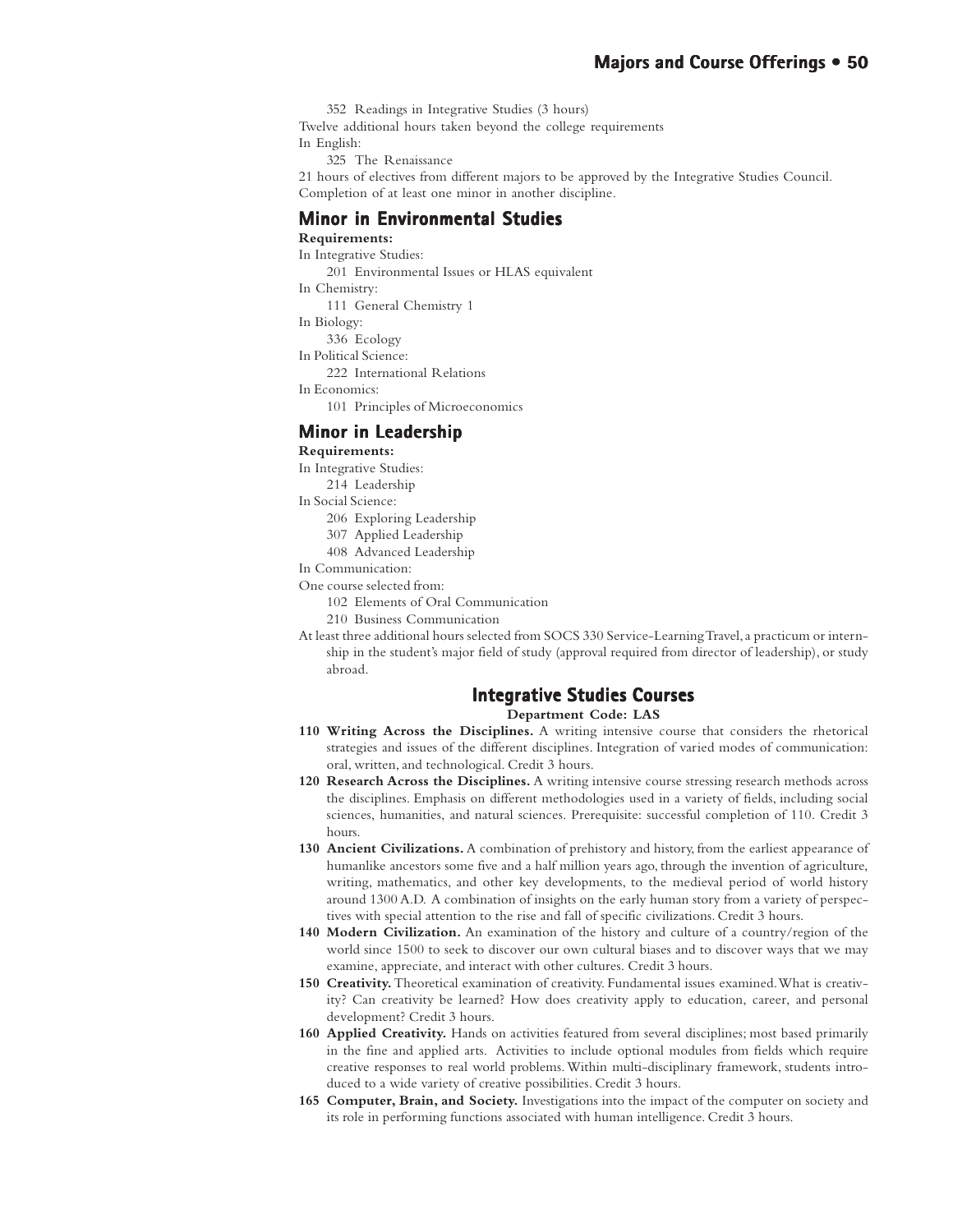- **170 Atom and Cosmos.** A descriptive examination of fundamental principles in physics, both mechanics and energy. Includes a review of modern atomic research, origin theories, and current efforts to explore and to map the universe. Credit 3 hours.
- **180 Planet Earth.** An examination of life on the planet in terms of world biomes, biogeographical realms, and global climate patterns. Provides an overview of physical geography including climate, soils, and topography. Credit 3 hours.
- **185 Mind, Body, Universe.** A biopsycho-social spiritual approach to mind and body interactions. Both community service and physical activity are emphasized as paths to individual and social wellness. Credit 3 hours.
- **201 Environmental Issues.** A research-based course in which students focus on the historical, physical, biological, and social/economic/political aspects of a specific environmental topic. Credit 3 hours.
- **202 Future Watch.** Course will examine institutions, national and multinational corporations, and human and natural resources which will determine the social and economic future of Generation X. Credit 3 hours.
- **205 Money.** Consumerism in a fluid economy. Students become familiar with basic economic terminology, fundamentals of personal finance, and basic business principles. Features interactive exercises, field trips, and case studies. Credit 3 hours.
- **207 From Alchemy to Chemistry.** Begins by examining alchemy through literary and philosophical texts of the Middle Ages and the Renaissance and proceeds to a more recent understanding of chemistry: The class will consider the Medieval and Renaissance alchemical precursors and more recent advances in the field. Will include simple experiments that demonstrate the magic of alchemy and the science of chemistry. Credit 3 hours.
- **210 Environmental Economics.** An analytical approach that balances our concern for the economy and individual rights with the ecosystem and community values. Issues such as sustainable economic growth and technology; values that drive the ecological debate; perspectives on work, leisure and philosophy of life, will be addressed. The conflict between the desire for personal freedom and the need for community/global responsibilities will be rationalized by the examination of a comprehensive economic model. Cross-listed with ECON 334. Credit 3 hours.
- **214 Leadership.** An introduction to leadership theory begins the class. Analysis of historical leaders, contemporary leaders, and self as leader follows. Students end the class with a learning experience designed to foster collaboration among a team of students and one that gives opportunity for that team to articulate a shared vision. Credit 3 hours.
- **215 Race, Age, and Ethnicity.** Provides fundamental information about persons from different race and ethnic groups, as well as from different age cohorts. This information will be utilized to develop an understanding of our own lives in relation to others. Credit 3 hours.
- **217 Beyond Race and Racism: Ethno-Cultural Appreciation.** Twofold emphasis: 1) increasing students' awareness of their own ethno-cultural roots and the influence of these roots on their world views and interactions with others, and 2) increasing students' understanding of and sensitivity to the experience of being an ethnic minority in the U.S. today. Credit 3 hours.
- **220 Gender.** An examination of differences and similarities between the sexes. Based on recent psycho-biological and linguistic research, an exploration of the impact of gender on social, economic, political, and aesthetic models of reality. Credit 3 hours.
- **225 PrairyLife.** An examination of the people of Kansas and their interaction with historical events and the environment using historical and literary sources, field experiences, films, and student research. Credit 3 hours.
- **227 Gendering.** Will present theories of how gender is constructed and how we appropriate those constructions both consciously and unconsciously; approach will be psychological; applications will be literary. Credit 3 hours.
- **230 Drugs: Research and Reward.** This course provides an introduction to how drugs affect our lives and bodies. Topics covered include the role of the Food and Drug Administration (FDA) in drug development, how specific diseases are treated, and the effects of illegal drugs on the individual and society. The course is designed to be accessible to students with a limited science background. Credit 3 hours.
- **231 Theatre Across the Disciplines.** This lab-intensive course stresses theatre involvement and methods across the disciplines. Emphasis is placed on communicating with and developing empathy for others in a variety of fields including the humanities, social sciences, and natural sciences. The course seeks to connect learning and sharing among all disciplines through theatre games, creative dramatics, and dramatic literature and its performance across campus and in the surrounding community. As theatre entertains and teaches, it helps us build connections to understand ourselves and our world. Credit 3 hours.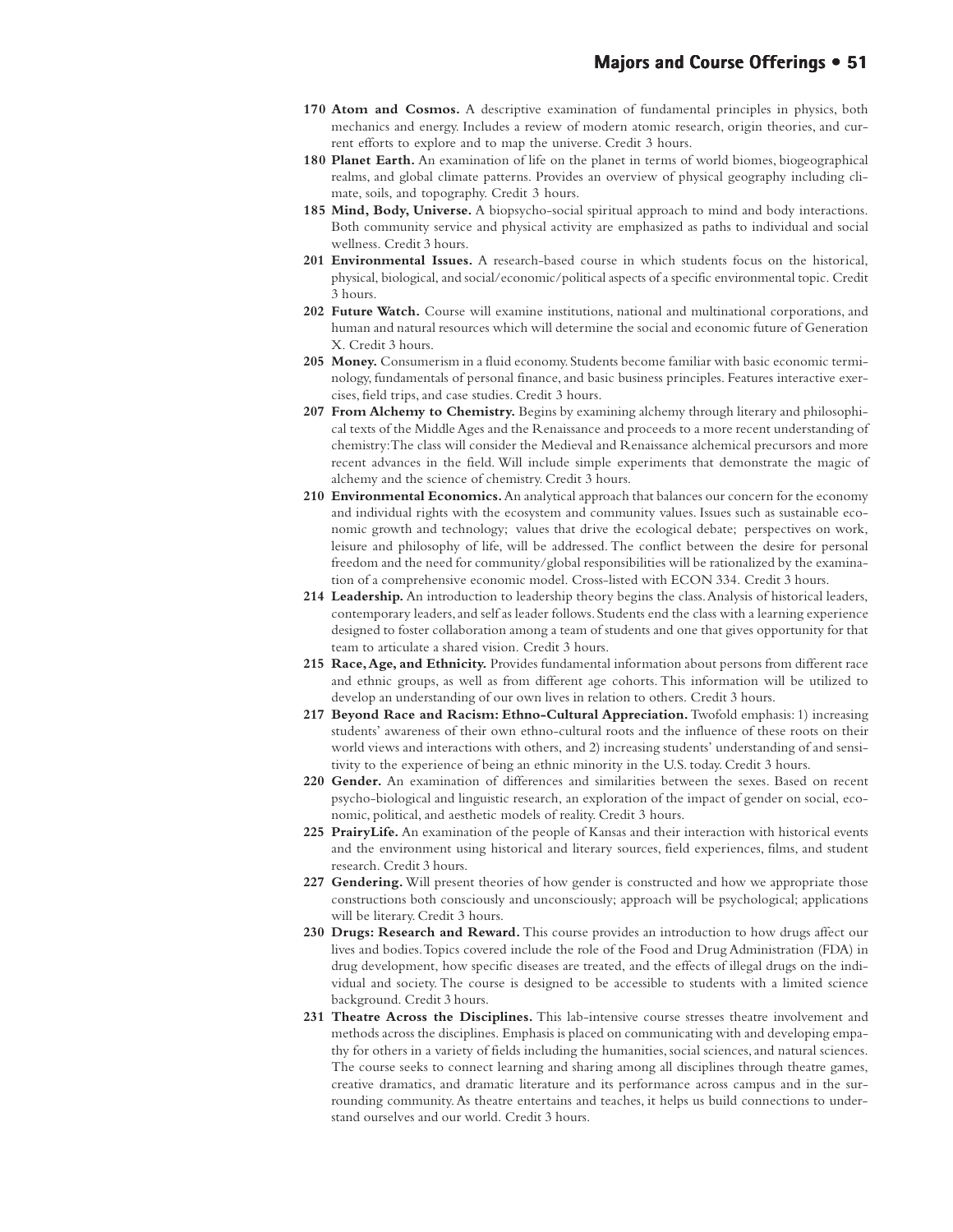- **233 New Frontiers in American Education.** Focuses on the changing world of American education with an emphasis on information gathering through guest speakers, on-site visits, and participation in the various entities which constitute current educational trends. Designed for students in any field of study, this course will provide opportunity for identification and evaluation of the skills contemporary high school graduates will bring to the workplace and to higher education in the 21st century. Credit 3 hours.
- **234 Psychology and Art.** An exploration of how art and psychology are interrelated. Students will be introduced to famous artists, their lives, and their art. Emphasis on artists who may have been labeled mentally ill. Some work in color and color psychology. Credit 3 hours.
- **235 Language.** Examination of the history and origin of the English language; additional sign systems both linguistic and non-linguistic will be explored. These may include music and mathematical notation, color theory, and body language. Credit 3 hours.
- **236 Women in Art.** A reflective look at women in art and why society has been so slow to recognize women in the arts. An examination of women artists through analysis of style, technique, media, and design. Credit 3 hours.
- 237 Art As Therapy. Examines the uses of two and three dimensional art forms as they are currently used in diagnostic and therapeutic interventions. Credit 3 hours.
- **240 Truth and Beauty: Chaos and Fractals.** Begins with classical treatments and definitions of truth and beauty in early texts. Contemporary definitions sought. Concludes with focus on recent claims raised by those developing chaos theory and fractal geometry. The power, development, and uses of complex analysis examined. Credit 3 hours.
- **242 Mathematics and Art.** A study of the geometric connections between art and mathematics including tessellations in different cultures, Fibonacci sequences, the Golden Ratio and Golden sections, and work by artist M. C. Escher. Credit 3 hours.
- **244 Mathematical Bridges To Science.** The mathematics of social choice, management science, mathematical logic, Fuzzy Logic and its applications, Euler Circuits, and Graph Theory. In addition the course will explore mathematical structures and approaches from cultures outside the current mathematical mainstream. Credit 3 hours.
- **245 Judeo-Christian Tradition.** Our culture, the college and other institutions, and many of us as individuals, have roots in the Judeo-Christian heritage. To understand and appreciate those roots, and to choose intelligently where it is appropriate and beneficial to be attached to them, is vital for the flowering of our individual and corporate lives. To help us in that direction is the aim of this course. Credit 3 hours.
- **247 Buddhism.** Examines common tenets of various Buddhist forms, the history and practice of Buddhism, and the current application and misapplication of Buddhist thought in contemporary American contexts. Credit 3 hours.
- **250 Spirituality: Comparative Religions.** Individually and corporately we each have a spirituality, whether this is expressed in religious or other ways. That every culture has one or more religions means great religious diversity in the world. To appreciate the spirituality expressed in these diverse forms, and to find human commonality and cooperation that transcends the diversity, is increasingly urgent in our global society. Credit 3 hours.
- **257 Sights and Sounds: Sense and Sensibility.** Course features an exploration of parallels between art and music as well as the interactions among the artists and musicians who created those forms. Credit 3 hours.
- **260-265-270-274 World Literature and Cinema.** Each semester literature and film representing a different country, culture, or geopolitical region featured. The intent is to examine cultural definitions through comparative modes of creative expression. These to include: African, the Americas, Indian, Asian, Slavic, and European modes and cultures. Topic announced each semester. Credit 3 hours.
- **262 Science Fiction Television.** Examines the history of the genre to see how programming has dealt with significant political and social issues in a way unexplored in most dramatic television. It will also explore theories of Carl Jung to see how archetypes help to unify character and theme in Science Fiction TV. An additional focus will be on attempts of futuristic series to create a modern mythic construct for a society devoid of a unified native mythos. Credit 3 hours.
- **275 Life on Earth: A History.** A multi-disciplinary exploration of the history of life on earth. In addition to an examination of evolutionary explanations for the unity and diversity of life, this course will discuss the historical and philosophical aspects of the study of evolution. Topics such as the origin of life, mass extinctions, extraterrestrial life, and human evolution will be examined. Credit 3 hours.
- **277 Genetics: Promises and Perils.** Basic principles of genetics will be introduced as a foundation for examining applications of genetics in medicine, forensics, agriculture, counseling, law, and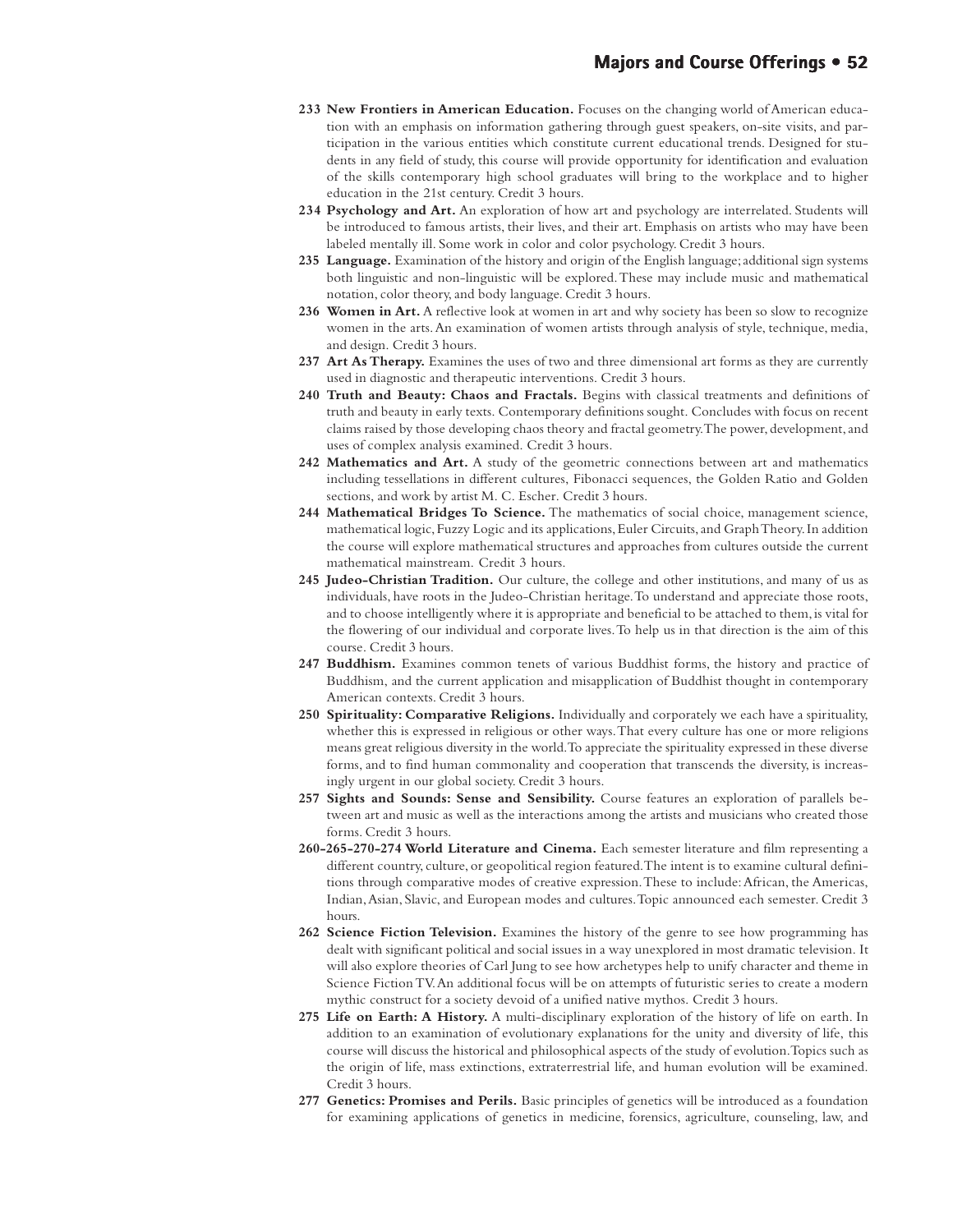general issues of social engineering. The specific topics examined will depend on interests of students enrolled. Credit 3 hours.

- **280 History of Science.** An overview of the emergence of science from the early stirrings in pre-Christian cultures through its flowering in the twentieth century. Time-lines developed. Within this context, major theoretical and experimental contributions within science and technology examined. Attention to the philosophy of science an integral element. Credit 3 hours.
- **282 Myths and Their Makers.** An examination of the life and work of Joseph Campbell as it relates to the power of myth in various cultures. Course will also evaluate poetry, fiction and films which embody Campbell's ideas. Credit 3 hours.
- **297 Quantum Renaissance: My Big T.O.E. (Theory of Everything).** Students will develop four to five "life-changing or vexing" questions that they expect to be important to them throughout their lives. They will acquire resources on those topics (research, books, interviews, videos, etc.), write preliminary position papers, and present symposium discussions on each topic. Credit 3 hours.
- **352 Readings in Integrative Studies.** Students will take this independent study with faculty members of their choice who will suggest a book that "changed their life." The student will read the book, discuss it with the faculty member, and turn in a final critical or experiential paper for grade. LAS majors must complete three of these readings. Credit 1 hour. May be repeated for credit.
- **499 Responsibility for the Future.** Seniors with various majors will share learnings and approaches from their different disciplines toward dealing holistically with issues that shape the future, seeking to integrate disciplines and to synthesize knowing, caring, and doing. Credit 3 hours.

# **Languages**

 The program in modern languages prepares students for graduate study, for professional study, for teaching, or for a wide range of occupations. In addition to on-campus major requirements, students in this major are required to earn a minimum of 15 credits through study outside the U.S. with a program offering credits through an accredited U.S. university. **The Modern Language Program is currently under review. For up-to-date information, contact the director of integrative studies.**

# **Spanish Track**

# **Intensive Foreign Language Program (Spanish) Intensive Foreign Program**

Students in this program study language intensively (the equivalent of 10 traditional semester hours) during the first semester of their freshman year in an immersion model focusing on speaking and listening. In the second semester they study abroad as a cohort in a carefully selected program with a focus on language acquisition as well as coursework comparable to the integrative studies curriculum. On return to campus these students complete additional modern language courses and engage in service-learning internships and programs that will enable them to demonstrate proficiency in the language.

Successful completion of 131 and 132 plus LAS 110 Writing Across the Disciplines satisfies the freshman year integrative studies requirements.

This program does not lead to a major. Rather, the goal is to provide students with proficiency in a second language leading to American Council on the Teaching of Foreign Languages licensure at the advanced level.

#### **Program requirements:**

In Spanish:

- 131 Intensive Spanish Block 1
- 132 Intensive Spanish Block 2

15 additional hours in advanced Spanish courses

# **Spanish Courses Courses**

#### **Department Code: SPAN**

**131 Intensive Spanish Block 1.** Instruction will focus primarily on immersion in listening and speaking, secondarily on reading and writing, in the context of Latin American culture, using the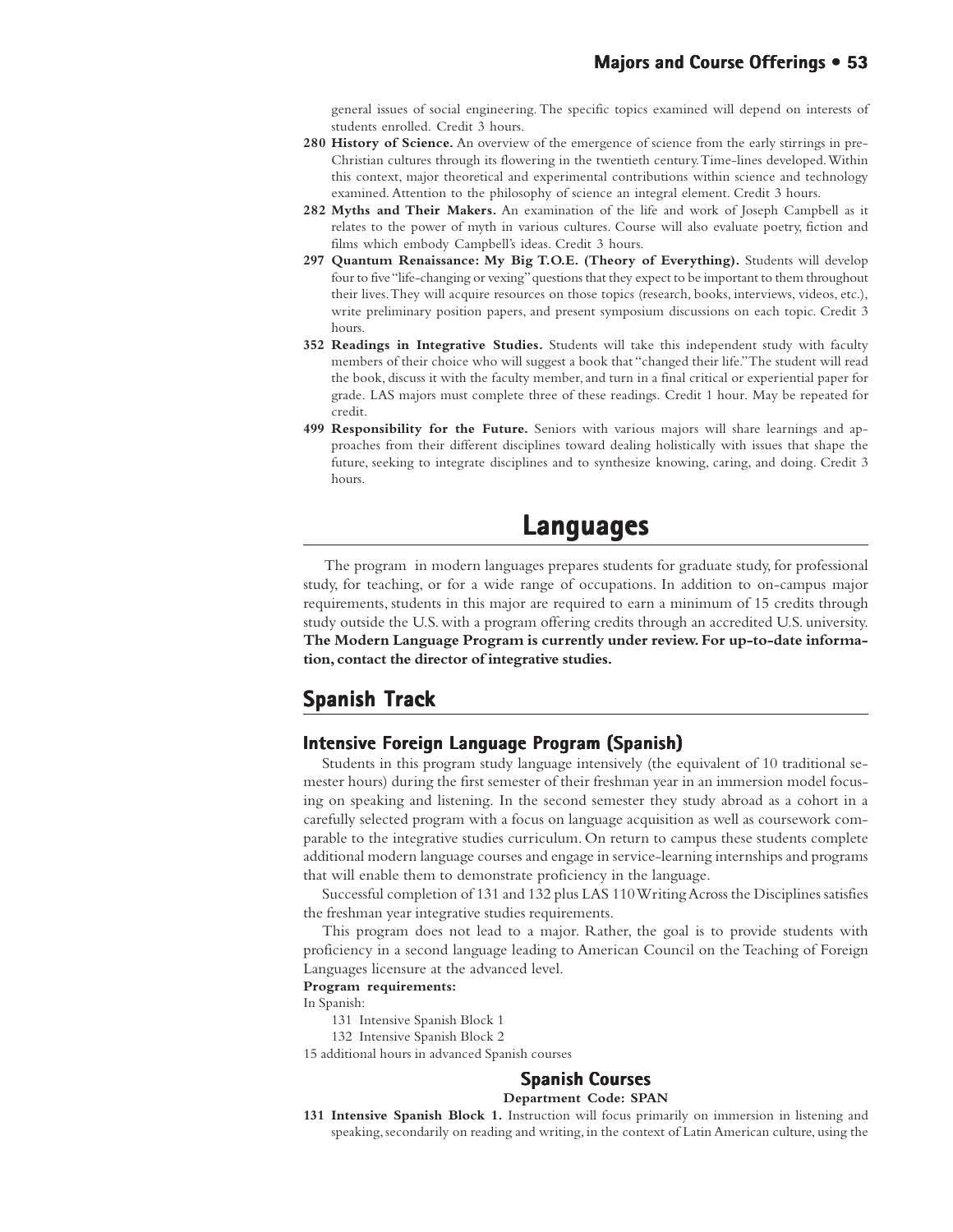ACTFL guidelines. In addition, students will complete a service-learning component or internship in major related setting. Credit 10-12 hours.

- **132 Intensive Spanish Block 2.** This block consists of a semester study in Central or Latin America, focusing on immersion in listening, speaking, reading, and writing as well as coursework selected to meet the goals of the integrative studies curriculum. Credit 15 hours.
- **321 Conversation and Composition 1.** An advanced course designed to progress toward fluency in the oral use of the language, ability to read with understanding, and to write with clarity. Topics for conversation and composition will be selected from contemporary culture and Spanish-language literature adapted to the needs of those enrolled. Prerequisite: 132 or equivalent. Credit 3 hours.
- **322 Conversation and Composition 2.** An advanced course allowing a student to consolidate the foundation in understanding, speaking, reading, and writing the language. Skills developed by application to topics of general interest. Prerequisite: 321 or equivalent. Credit 3 hours.
- **328 Spanish and Latin American Culture.** A panoramic view of the political, social, and economic development. Prerequisite: 132. Credit 3 hours.
- **329 Latin American Culture in the United States.** Study of problems confronted by the Spanishspeaking population in the United States and how these problems affect the process of learning in children belonging to that segment of the American population. Prerequisite: 132. Credit 3 hours.
- **330 Contrastive Phonetics.** Practical phonetics, with exercises stressing individual sounds, sound patterns, intonation, and rhythm, in Spanish, contrasted with English. Prerequisite: 132. Credit 3 hours.
- **428 Latin American Literature.** A study of Latin American literature in Spanish, covering the works of the most representative writers, emphasizing the twentieth century, giving attention to the various genres of literature from a historical perspective. Prerequisite: 132. Credit 3 hours.
- **429 Spanish Literature.** A survey of classical literature and contemporary writers of Spain in selected represented works. Prerequisite: 132. Credit 3 hours.

# **Library and Information Sciences Library and Information Sciences**

Library and Information Sciences is a field in which professional and technical practitioners nurture research and information literacy while facilitating both access and transfer of information.

The Southwestern College Memorial Library is dedicated to assisting students to become confident and informed users and disseminators of information by fostering the ability to critically evaluate information resources, providing exposure to a wide array of information mediums, and developing students' abilities to use information technology.

A pre-professional minor that will assist in preparing students for graduate study or for a wide range of library and information science technical service occupations, this course of study is composed of 18 credits and represents a combination of traditional coursework and practicums.

## **Minor in Library and Information Services in Library and Information**

**Minor Requirements:**

- 12 hours in Library Science:
	- 101 Basic Library and Information Skills
	- 202 History of Libraries
	- 355 Topics (repeatable)
- Plus, any two practicums selected from the following:
	- 459A Practicum in Reference/Circulation
	- 459B Practicum in Cataloging
	- 459C Practicum in Serials
	- 459D Practicum in Resource Sharing
	- 459E Practicum in Technical Service
- **Cognate requirements: 6 credits total**
- Two courses selected from the following:
- In Accounting:
- 281 Financial Accounting
- In Business:
- 394 Marketing
- In Communication: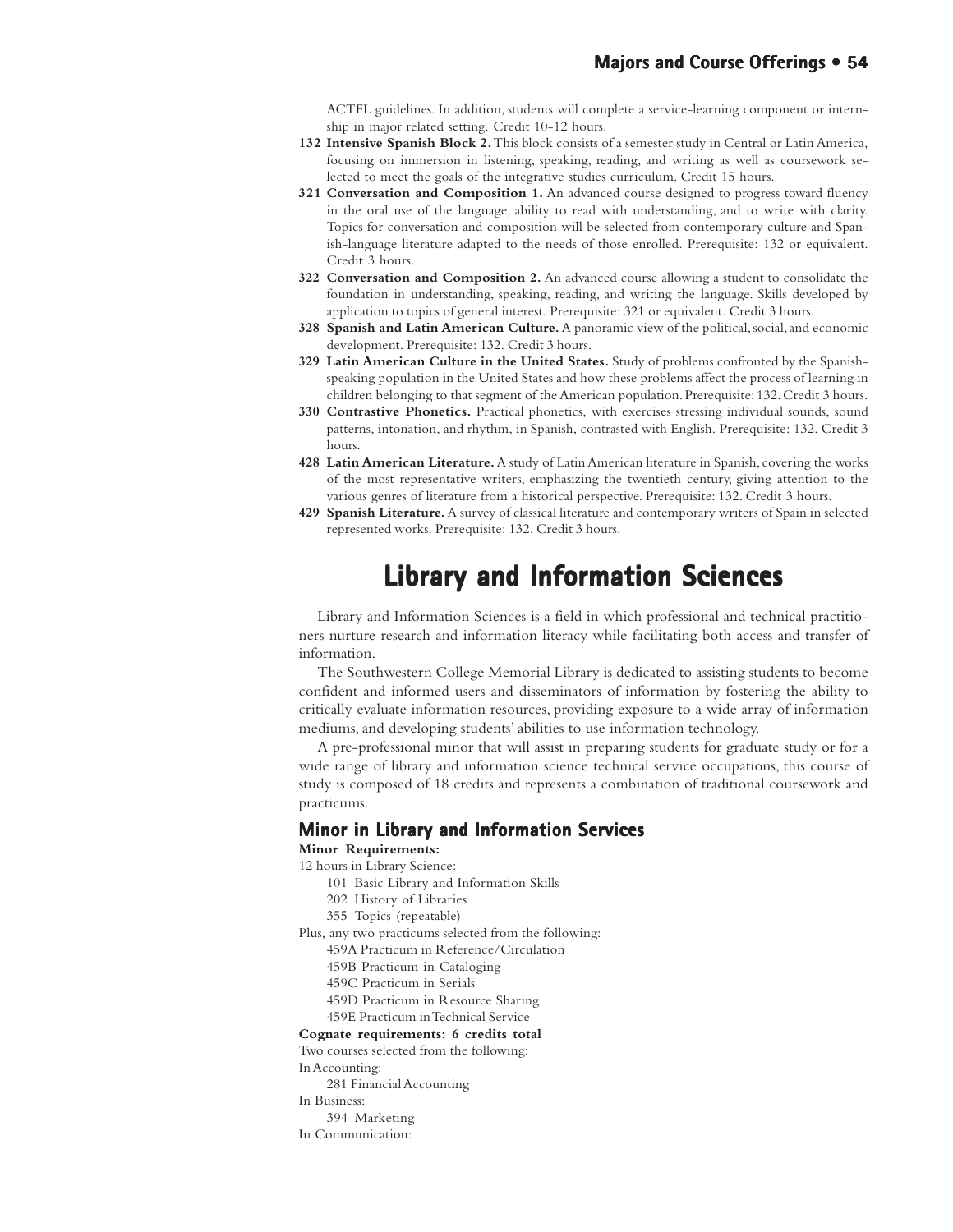102 Elements of Oral Communication

In Computer Science and Digital Arts:

211 Basic Information and Web Site Design

## **Library Science Courses**

#### **Department Code: LBIS**

- **101 Basic Library and Information Skills.** An introduction to the primary elements of the information transfer cycle, search methodologies, classification systems/theory, and information ethics. Credit 2 hours.
- **202 History of Libraries.** Spanning a time period from Asherbanipal's library at Nineveh to the "Virtual Library," study will focus on book technology throughout the ages and the history of librarianship. Credit 3 hours.
- **459A Practicum in Reference/Circulation.** In this practicum the student will undertake 60 hours of library work experience under the supervision of the Reference Department of the Southwestern College Memorial Library. Written assignments and readings in Reference and Circulation theory/practice will enrich this learning experience. Credit 2 hours.
- **459B Practicum in Cataloging.** Work experience within the Southwestern College Memorial Library consisting of 60 hours of hands-on cataloging. Additional written assignments will under gird the learning experience. Credit 2 hours.
- **459C Practicum in Serials.** Work experience within the Southwestern College Memorial Library consisting of 60 hours of serials processing under the supervision of the Serials Department. Written assignments will play a part in the practicum experience. Credit 2 hours.
- **459D Practicum in Resource Sharing.** Facility in obtaining resources from external institutions will be developed through a combination of 60 hours of hands on work experience in the Southwestern College Memorial Library Resource Sharing Department and written assignments. Credit 2 hours.
- **459E Practicum in Technical Service.** An essential element of library service involves technology. Students will undertake 60 hours of work experience in the Southwestern College Memorial Library. Tasks may involve web page design/maintenance, work with the library's automation system, and database maintenance under the supervision of the appropriate library personnel. Prerequisite: CPTR 211. Credit 2 hours.

# **Marine Biology Marine Biology**

See also Biology.

## **B.S., Major in Marine Biology**

**Major requirements:**

- In Biology:
	- 111 Biology 1
	- 112 Biology 2
	- 216 Cell Biology
	- 230 Genetics and Evolution
	- 305 Marine Biology
	- 461 Seminar in Biology
	- 463 Research Design
- A full semester of course work (12-15 credit hours) in marine biology will be taken at a marine biological field station. Both the course work and field station must receive prior approval in order to be considered for fulfillment of degree requirements. These courses count as courses taken on the campus of Southwestern College in fulfilling graduation requirements.

#### **Cognate Requirements:**

In Chemistry:

- 111 General Chemistry 1
- 112 General Chemistry 2
- 221 Organic Chemistry 1

In Mathematics:

215 Introduction to Statistics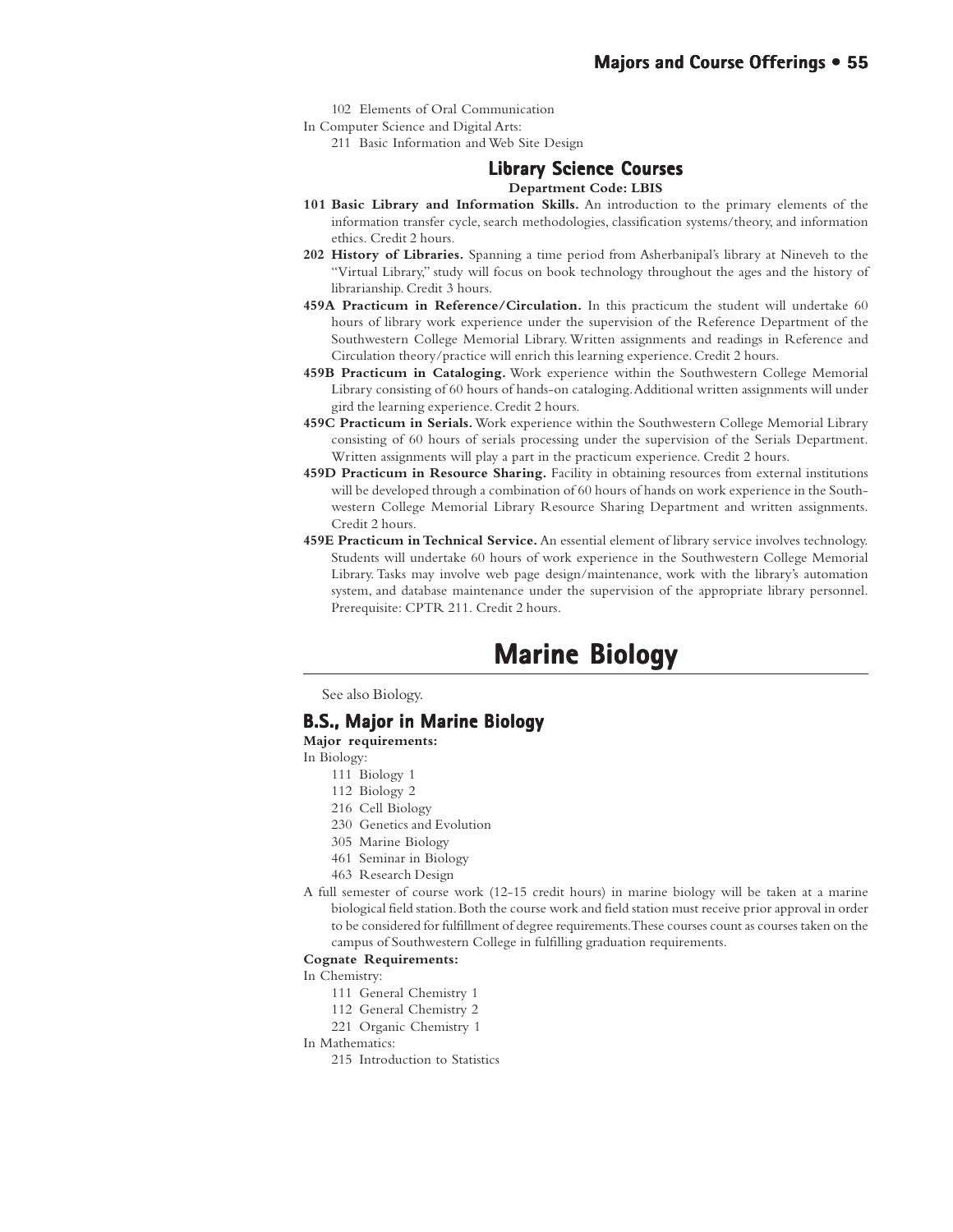# **Mathematics**

The mathematics department offers students the opportunity to earn a bachelor of arts or a bachelor of science degree in mathematics. The department also assists students in meeting the Kansas State Board of Education requirements for secondary school licensure in mathematics. Moreover, the department serves education students who plan to teach mathematics at the middle school level.

Mathematics classes at Southwestern are small, and vital interpersonal relationships between faculty and students are encouraged. In addition, students have access to Southwestern's math lab. The math lab is equipped with computers, mathematical and scientific software, videos, resource books, manipulatives, and hands-on instructional devices.

## **B.S., Major in Mathematics**

**Major requirements:**

In Mathematics:

- 222 Calculus 1
- 223 Calculus 2
- 224 Calculus 3
- 240 Statistics and Probability
- 319 Linear Algebra
- 320 Introduction to Advanced Mathematics
- 321 Ordinary Differential Equations
- 331 Foundations of Geometry
- 444 Abstract Algebra
- 445 Mathematical Analysis
- 447 Complex Variables

#### **Cognate requirements:**

In Computer Science and Digital Arts:

212 Programming 1 (or any other high-level programming language)

- In Physics:
	- 211 General Physics 1
	- 212 General Physics 2

## **B.A., Major in Mathematics**

**Major requirements:**

In Mathematics:

- 222 Calculus 1
- 223 Calculus 2
- 224 Calculus 3
- 240 Statistics and Probability
- 319 Linear Algebra
- 320 Introduction to Advanced Mathematics
- 321 Ordinary Differential Equations
- 331 Foundations of Geometry
- 444 Abstract Algebra

#### **Cognate requirements:**

In Computer Science and Digital Arts:

212 Programming 1 (or any other high-level programming language)

In Physics:

- 211 General Physics 1
- 212 General Physics 2

## **Minor in Mathematics in**

**Requirements:**

- 222 Calculus 1
- 223 Calculus 2

Nine additional hours of math courses of 200 level or above (excluding MATH 438)

## **Licensure in Secondary Mathematics in Secondary Mathematics**

**Requirements:**

In Mathematics: 222 Calculus 1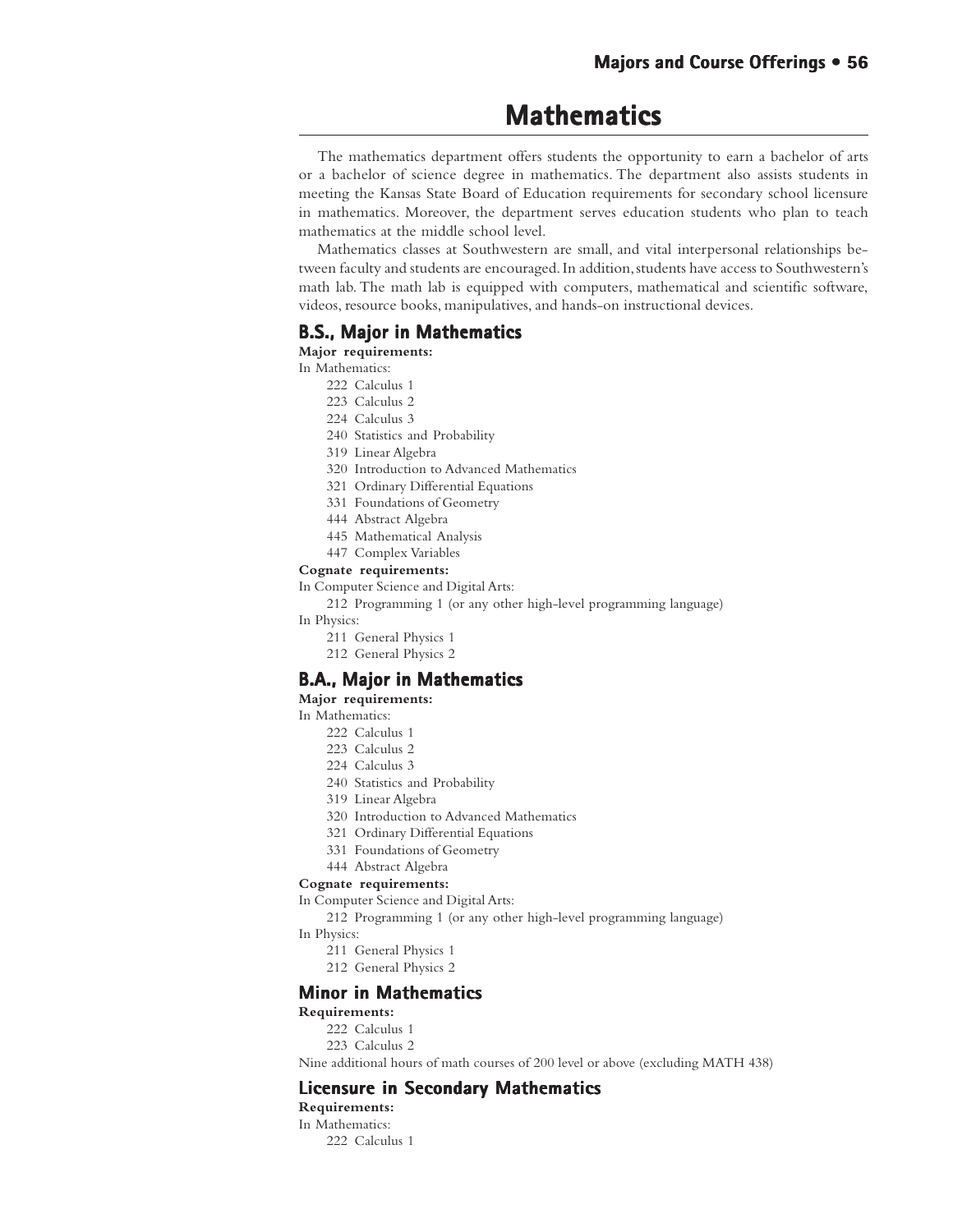- 223 Calculus 2
- 224 Calculus 3
- 240 Statistics and Probability
- 319 Linear Algebra
- 320 Introduction to Advanced Mathematics
- 321 Ordinary Differential Equations
- 331 Foundations of Geometry
- 438 Teaching Mathematics in the Secondary School
- 444 Abstract Algebra
- In Computer Science and Digital Arts:

212 Programming 1 (or any other high-level programming language)

In Physics:

- 211 General Physics 1
- 212 General Physics 2

All requirements for Kansas teacher licensure as listed in the Education section of this catalog.

## **Licensure in Middle Level Mathematics**

**Requirements:**

- In Mathematics:
	- 110 College Algebra
	- 222 Calculus 1
	- 240 Statistics and Probability
	- 320 Introduction to Advanced Mathematics
	- 331 Foundations of Geometry
	- 438 Teaching Mathematics in the Secondary School

In Computer Science and Digital Arts:

212 Programming 1 (or any other high-level programming language)

All requirements for Kansas teacher licensure as listed in the Education section of this catalog.

## **Mathematics Courses Courses**

**Department Code: MATH**

- **103 Foundations of Basic Mathematics.** Numbers and operations, fractions and operations, decimals, ratio, proportion and percent, introduction to algebra, geometry, measurement, statistics, and problem-solving techniques, including the use of technology. Credit 3 hours.
- **105 Intermediate Algebra.** Fundamental operations, factoring, fractions, positive, negative, zero, and fractional exponents, linear and quadratic equations, systems of linear equations. Prerequisites: One year of high school algebra or departmental consent. Credit 3 hours.
- **110 College Algebra.** A review of Intermediate Algebra with more depth in the topics. Also logarithmic and exponential functions, the binomial theorem, systems of quadratic equations, and matrices and determinants. Prerequisites: 105, or two years of high school algebra or departmental consent. Credit 3 hours.
- **112 Trigonometry.** A basic course in plane trigonometry. Prerequisite: 110 or two years of high school algebra. Credit 3 hours.
- **215 Introduction to Statistics.** Application of elementary statistical tools in the analysis of grouped or ungrouped data. Statistical decision and analysis of variance. Basic probability theory. Designed to meet the statistical needs of the science, business, education, and social science student. Prerequisite: 105 or one year of high school algebra. Credit 3 hours.
- **222 Calculus 1.** Limits, differentiation, integration of elementary functions with applications. Prerequisite: 110 or equivalent. Credit 4 hours.
- **223 Calculus 2.** Differentiation, integration of trigonometric, exponential, logarithmic, inverse trigonometric, and hyperbolic functions, techniques of integration, and L'Hospital's rule. Prerequisites: 222 and 112 or equivalent. Credit 4 hours.
- **224 Calculus 3.** Iterative integrals, partial differentiation, infinite series, with applications. Prerequisite: 223. Credit 4 hours.
- **240 Statistics and Probability.** Basic statistics and probability theory and their applications in the analysis of data distributions. Inference for means, proportions, regression, Bayes' Rule, continuous joint distributions. Minitab computer applications in all areas. Prerequisite: 222. Credit 4 hours.
- **319 Linear Algebra.** A study of matrices, determinants, vector spaces, changes in bases, and linear transformations with applications. Maple computer applications in different topics. Prerequisite: 110. Credit 3 hours.
- **320 Introduction to Advanced Mathematics.** Develops the concept of theorem proving. Covers induction, fundamentals of set theory and logic, cardinal numbers, partially ordered sets, relations,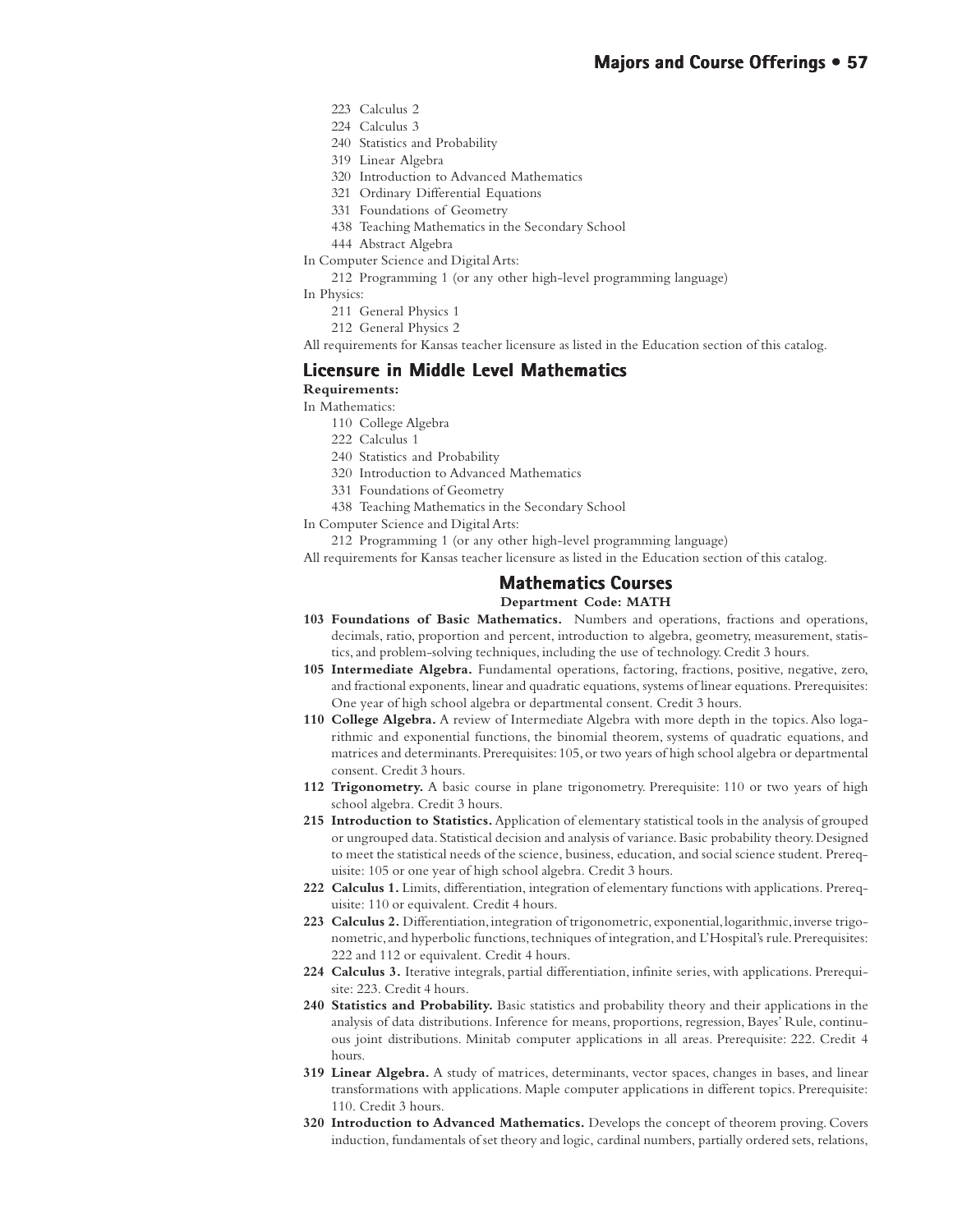and functions. Introduction to basic structures, to algebra and analysis, and to the history of their development. Prerequisite: 222. Credit 3 hours.

- **321 Ordinary Differential Equations.** Solution methods for ordinary differential equations, including series techniques and Laplace transforms, with applications. Prerequisite: 224. Credit 3 hours.
- **331 Foundations of Geometry.** A study of axiomatic systems, Euclidean geometry (with emphasis on what should be taught in high school), non-Euclidean geometries, and the history of mathematics. Prerequisite: 320. Credit 3 hours.
- **353 Problems in Mathematical Science.** Students who have demonstrated superior achievement in mathematics, by approval of the mathematics program, may enroll for independent study under the supervision of a faculty in this program. Prerequisite: 320. Credit 1-3 hours.
- **438 Teaching Math in the Secondary School.** Study of the new and traditional methods in teaching mathematics in the secondary school. The course will provide an overview of all secondary mathematics courses and introduces manipulatives and software appropriate for each subject. Satisfies teacher licensure requirement for Education 438. Prerequisite: 331. Credit 3 hours.
- **444 Abstract Algebra.** Study of the classical algebraic systems. Topic include groups, symmetric groups, rings, ideals, quotient rings, and fields. Prerequisite: 320. Credit 3 hours.
- **445 Mathematical Analysis.** Introduction to the topology of the real line, and to open and closed sets. It includes results concerning functions of one variable, limits of sequences, completeness, compactness, and continuity. Prerequisite: 320. Credit 3 hours.
- **447 Complex Variables.** Study of the algebraic properties of complex numbers, complex functions, analytic and harmonic functions, complex integration, and series representations. Prerequisite: 320. Credit 3 hours.

# **Music**

The music department at Southwestern College is dedicated to helping all students who participate in its programs reach their maximum potential. Toward that end the music department makes a strong commitment to the liberal arts by providing all students with varied and significant classroom experiences and performance opportunities; prepares music students with the knowledge, skill, attitude, and appreciation necessary for them to be successful as professional music educators and performers; provides each music student with a wide range of educational and musical experiences which encourage continued professional growth; and serves as a center of musical excellence to its constituency—the school, the church, and the surrounding community.

## **General Requirements of Music Majors**

Concert Attendance, Music 099, is required each semester, except during student teaching semester.

Ensemble participation is required each semester. Pianists may accompany for this requirement.

A sight singing proficiency and a piano proficiency are requirements for music degrees. Completion of these proficiencies must be satisfied prior to student teaching and graduation.

All music majors, unless excused by faculty, must be enrolled in private music lessons each semester in school.

A senior recital is required of all students seeking the B.Mus., major in music education degree. B.A., major in music candidates must complete a senior recital or optional requirements outlined in the Music Handbook.

The senior project, although recommended, is not required in every case. It may be combined with the senior recital.

## **Private Music Lessons Private Music**

Private lessons are offered in increments of 1, 2, or 3 hours of credit. Students enrolling for one hour of credit receive a half-hour lesson each week and are expected to practice a minimum of six hours a week. Instruction is offered in the following areas: organ, piano, harpsichord, voice, strings, brass, woodwinds, guitar, percussion, and composition.

## **B.Mus., Major in Music Education**

**Requirements:**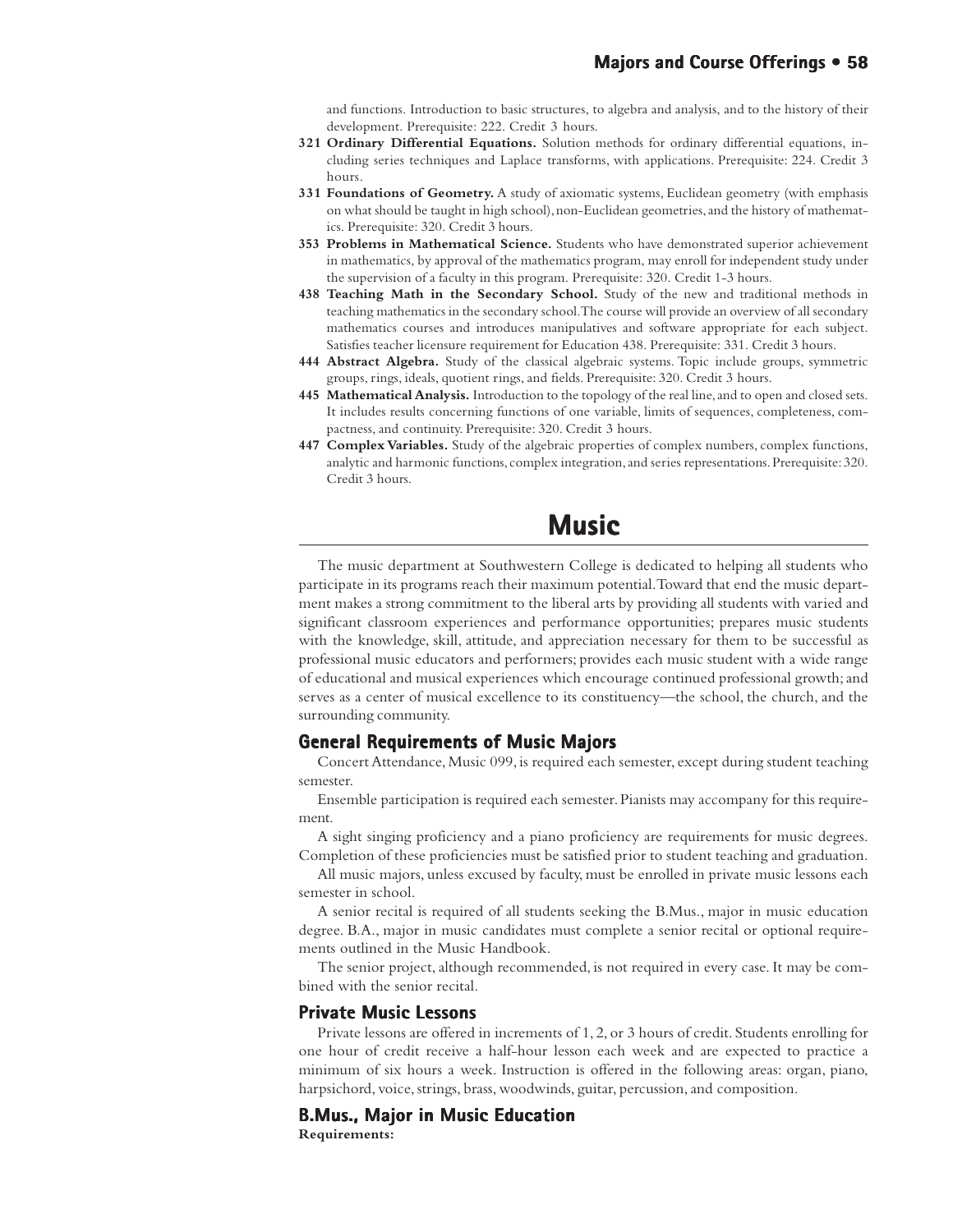In Music:

- 111 Foundations in Music
- 112 Music Theory 1
- 115 Beginning Guitar
- 117 String Methods
- 118 Vocal Methods
- 211 Music Theory 2
- 212 Music Theory 3
- 215 Beginning Conducting
- 217 Woodwind Methods
- 219 Brass Methods
- 224 Elementary School Music Methods
- 311 Music Theory 4
- 313 Music History 1
- 314 Music History 2
- 315 Advanced Conducting
- 317 Percussion
- 321 Orchestration
- 325 Marching Band Methods or 328 Vocal Diction
- 438 Teaching and Directing Music in the Secondary School

Private music lessons 7 hours

Participation in an ensemble 7 hours

All requirements for Kansas teacher licensure as listed in the Education Department section of this catalog (see Index).

## **B.A., Major in Music**

#### **Major requirements:**

At least 30 hours in Music to include:

- 111 Foundations in Music
- 112 Music Theory 1
- 211 Music Theory 2
- 212 Music Theory 3
- 311 Music Theory 4
- 313 Music History 1
- 314 Music History 2
- At least 10 hours of private music lessons to include 2 hours of keyboard unless exempted by proficiency examination.

Participation in an ensemble is required each semester.

The maximum number of hours in music which may be credited toward this degree is 51; no more than 16 of these hours may be in private lessons.

#### **Minor in Music**

#### **Requirements:**

At least 18 hours in Music to include:

111 Foundations in Music

313 Music History 1 or 314 Music History 2

Four hours of private music lessons

Four semesters of ensemble participation

The remaining 3 hours can be selected from:

- 112 Music Theory 1
- 118 Vocal Methods
- 215 Beginning Conducting
- 313 Music History 1
- 314 Music History 2
- Any 1 hour credit course, ensemble, or applied lesson.
- 099 Concert attendance required four semesters.
- Students selecting a minor in music must have their program approved in advance of registration by the Music Minor Advisor.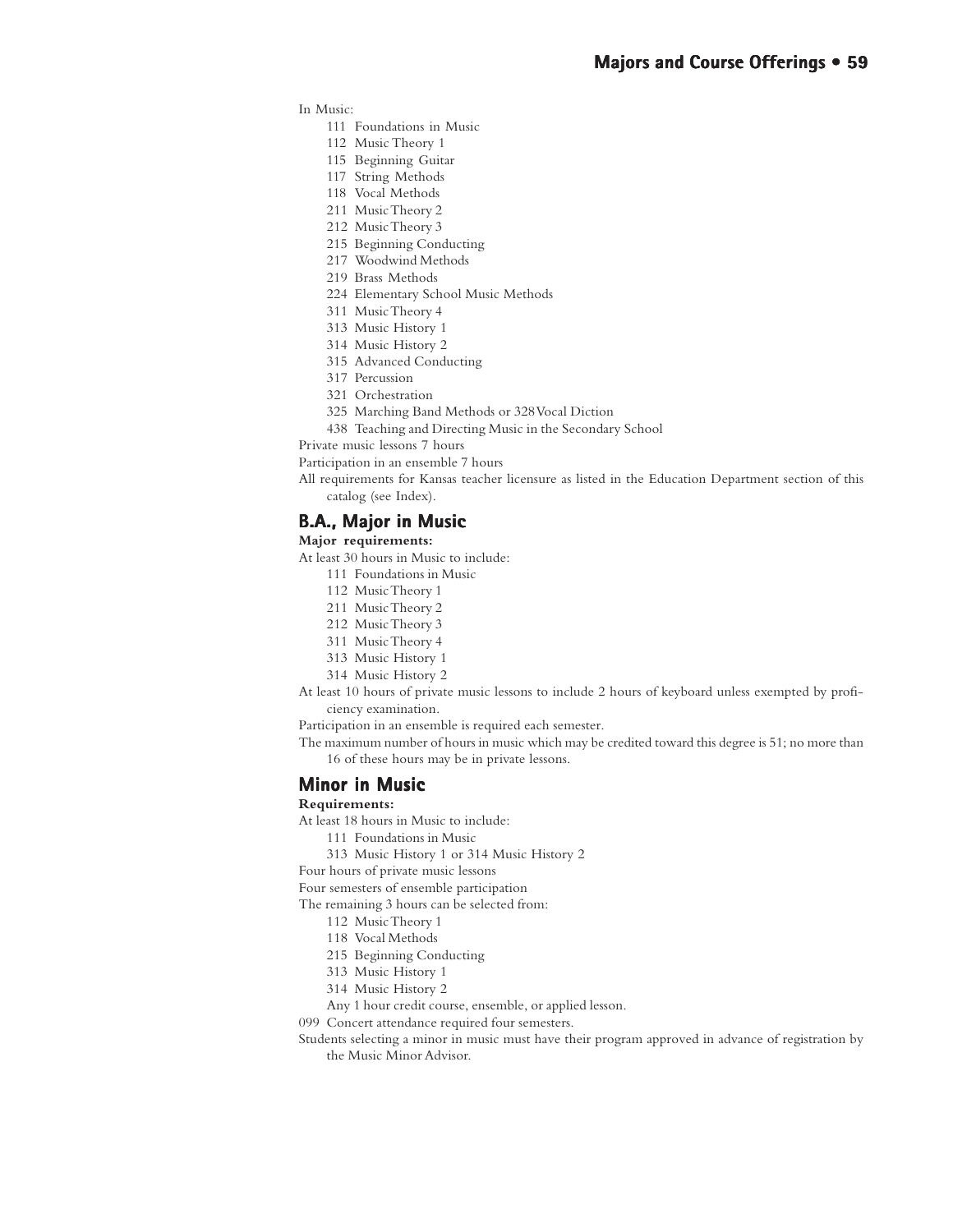## **Music Courses**

## **Department Code: MUS**

\*Only the music courses marked with an asterisk meet state requirements as courses in the liberal arts. Students taking music courses to fulfill the liberal arts requirements for teacher licensure must choose from them.

- **099 Concert Attendance.** A required course for all music majors in concert attendance. This course is required each semester of residence up to a maximum of eight semesters (not required during the student teacher semester). Credit 0 hours.
- 111 **\*Foundations in Music.** Emphasis on the characteristics of music from the Renaissance to the present through selected major works. Introduction to music theory through the writing of intervals, scales, triads, key signatures. Introduction to aural comprehension through sight singing and dictation. Prerequisite: Ability to read notes. Credit 4 hours.
- **112 Music Theory 1.** A compendium of musical construction including the study of melody and twoand three-voice combinations. Aural comprehension is correlated throughout, and aural application of all elements of study is stressed. The development of keyboard skills and music reading is emphasized. Prerequisite: 111 or permission of the instructor. Credit 4 hours.
- **115 Beginning Guitar.** Introduction to guitar which includes folk and classical styles, various picking and strumming combinations, and an emphasis on solo and ensemble playing. Credit 1 hour.
- **117 String Methods.** An introduction to strings. Designed to prepare the prospective music instructor to teach violin, viola, cello, and bass in the public schools. Topics include instructional materials, teaching techniques, solo and ensemble repertoire, instrument brands, care and minor repair. Credit 1 hour.
- **118 Vocal Methods.** The study of singing techniques such as vocal production, breathing, diction, etc. in an atmosphere of the group dynamic. Introduction to basic techniques of vocal pedagogy. Six to seven students in a class with repertoire requirements commensurate with private study. Credit 1 hour.
- **150 Concert Band.** Credit 1 hour. May be repeated for credit.
- **151 Ensembles.** Various ensembles are available to students as laboratory groups, with or without credit, and open to student participation with consent of the instructor. Credit 0 to 1 hour. May be repeated for credit.
- **152 College Chorus.** Credit 0 to 1 hour. May be repeated for credit.
- **153 Pep Band.** Credit 0 to 1 hour. May be repeated for credit.
- **160 Orchestra.** Credit 0 to 1 hour. May be repeated for credit.
- **211 Music Theory 2.** A continuation of Theory 1 with an emphasis on harmonic vocabulary and chordal relationships along with a continuation of aural applications, keyboard, and music reading skills. An introduction to musical form through the study of binary, ternary, and through-composed forms. Prerequisite: 112. Credit 3 hours.
- **212 Music Theory 3.** A continuation of Theory 2 involving the broadening of harmonic concepts to include seventh chords and chromatic chords. This course also includes a more intensive study of homophonic and contrapuntal forms. A continuation of aural applications, keyboard, and music reading skills. Prerequisite: 211. Credit 3 hours.
- **213 Band Instrument Repair.** Designed to give the prospective public school instrumental director and music store employee a basic knowledge about the mechanisms of musical instruments and the performance of minor and emergency repairs. Credit 3 hours.
- **214-414 Musical Theatre Productions.** The Division of Performing Arts offers the opportunity to students to participate in extra musical productions of high quality. Participation in these activities will be by tryout and consent of instructor. Credit 1 to 2 hours.
- **215 Beginning Conducting.** Introductory conducting techniques of the baton: gestures, signs, and cues as used in instrumental and choral organizations. Includes the essentials of score reading, technique, and interpretation. Prerequisite: Approval of instructor. Credit 2 hours.
- **217 Woodwind Methods.** Designed to prepare the prospective music instructor to teach woodwinds in the public school setting. Topics covered include instructional materials, teaching techniques, solo and ensemble repertoire, instrument brands, care and minor repair, as well as the development of sufficient playing skill. Credit 1 hour.
- **219 Brass Methods.** An introduction to brass instruments. Designed to prepare the prospective music instructor to teach trumpet, French horn, baritone, trombone and tuba in the public schools. Topics covered include: basic embouchure, breathing, fingering, instructional materials, teaching techniques, solo and ensemble repertoire, instrument brands, care and minor repair. Credit 1 hour.
- **222 Piano for Pleasure.** Designed for non-music majors with limited or no background in piano. Objectives are geared to individual students' abilities and goals, ranging from playing of standard piano repertoire to the various facets of keyboard improvisation. This course is designed to develop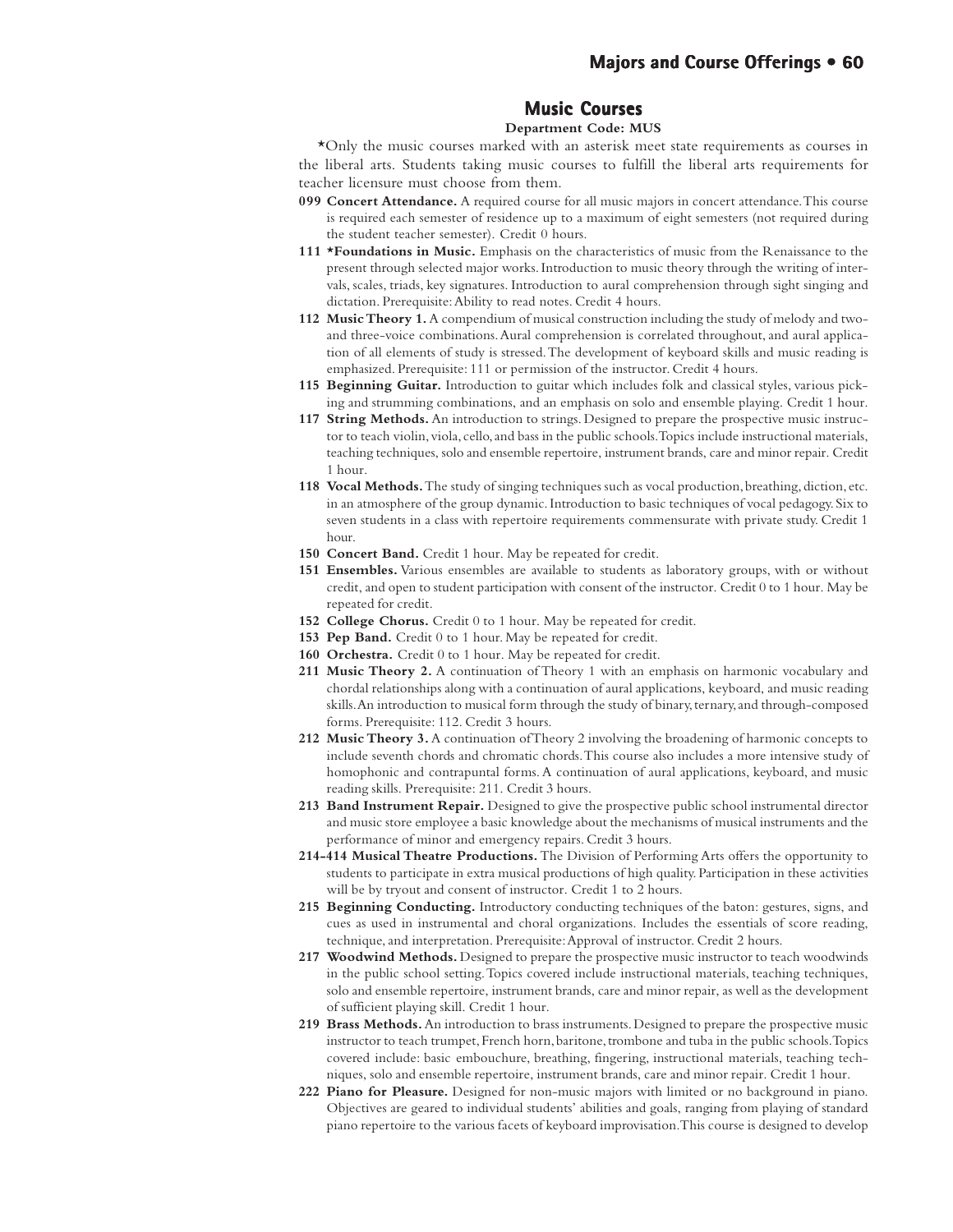piano skills for the lifelong values of personal achievement, aesthetic awareness, emotional expression, and social interaction. Credit 2 hours.

- **223 Music in the Elementary School.** A course designed for the elementary classroom teacher. Credit 3 hours.
- **224 Elementary School Music Methods.** A course for the music education major with a survey of techniques and methods for teaching in grades K-6. Credit 3 hours.
- **226-227 Class Piano.** Beginning piano for music majors. Credit 1 hour.
- **230 Private Lessons**. Private vocal, instrumental, and composition study. Credit 1 to 3 hours. May be repeated for credit.
- **233 A Cappella Choir.** Credit 0 to 1 hour. May be repeated for credit.
- **234 Jazz Band.** Credit 0 to 1 hour. May be repeated for credit.
- **311 Music Theory 4**. This course provides an introduction to music since 1900, integrating history, theory and analysis. It begins with the study of 9th, 11th, and 13th chords, continues through the deterioration of tonality under Schoenberg to the developments in the work of today's composers including contemporary tonalities and rhythms, twelve-tone technique and serialism. Prerequisite: 212. Credit 3 hours.
- **313 \*Music History 1.** A survey of music from the Christian era to the Pre-Classic. A study of accompanying literature, historical and social background, principal figures, both political and musical. Credit 3 hours.
- **314 \*Music History 2.** A survey of music from the Pre-Classic era through the leading trends of today. A study of accompanying literature, historical and social background, principal figures, both political and musical. Credit 3 hours.
- **315 Advanced Conducting.** Advanced conducting techniques of the baton: gestures, signs, and cues as used in instrumental and choral organizations. Includes advanced work in score reading, technique, and interpretation. Credit 2 hours.
- **317 Percussion.** An introduction to the basic rudiments. Methods of presentation and techniques of teaching percussion to students. Credit 1 hour.
- **321 Orchestration.** The study of instrumentation, emphasizing scoring for various instrumental and choral combinations, with an approach to the specific problems of orchestra, band, and choir. Credit 2 hours.
- **325 Marching Band Methods.** The organization and charting techniques necessary for the operation of the secondary school marching band. Credit 2 hours.
- **328 Vocal Diction.** A study of particular speech problems as they relate to the pronunciation of French, German, Italian, and the English languages. A review of problems as they apply to the singing of choral literature as well as to the solo song. Admission by consent of the instructor. Credit 2 hours.
- **428 Advanced Methods and Pedagogy.** Methods and materials for teaching in the several applied areas. Vocal majors taking this course will study with vocal teachers. Instrumental students will study with instrumental teachers. Course designed to help prepare a graduating student to teach in the several applied areas. Credit 3 hours.
- **438 Teaching and Directing Music in the Secondary School.** The organization and administrative methods used in the operation of vocal and instrumental programs in the secondary school. Satisfies teacher licensure requirement for Education 438. Credit 3 hours.
- **458 \*Special Literature Study.** An independent study course in literature for specific fields of applied study. Course open only by consent of instructor. Credit 2 or 3 hours.

# **Nursing Nursing**

The Department of Nursing exists to facilitate:

• Baccalaureate education of professional nurses capable of leadership in an ever-changing health care system

• Caring through encouraging health promotion for individuals and populations in a diverse society

• Caring for individuals in transition from crisis to growth

• Growth of students through development of their ability to think critically, to care selflessly, to be personally accountable, and to participate in life-long learning.

Graduate nurses are prepared through integration of knowledge based in the liberal arts and sciences, professional therapeutic nursing concepts, and the exploration of personal and professional values to practice in diverse settings.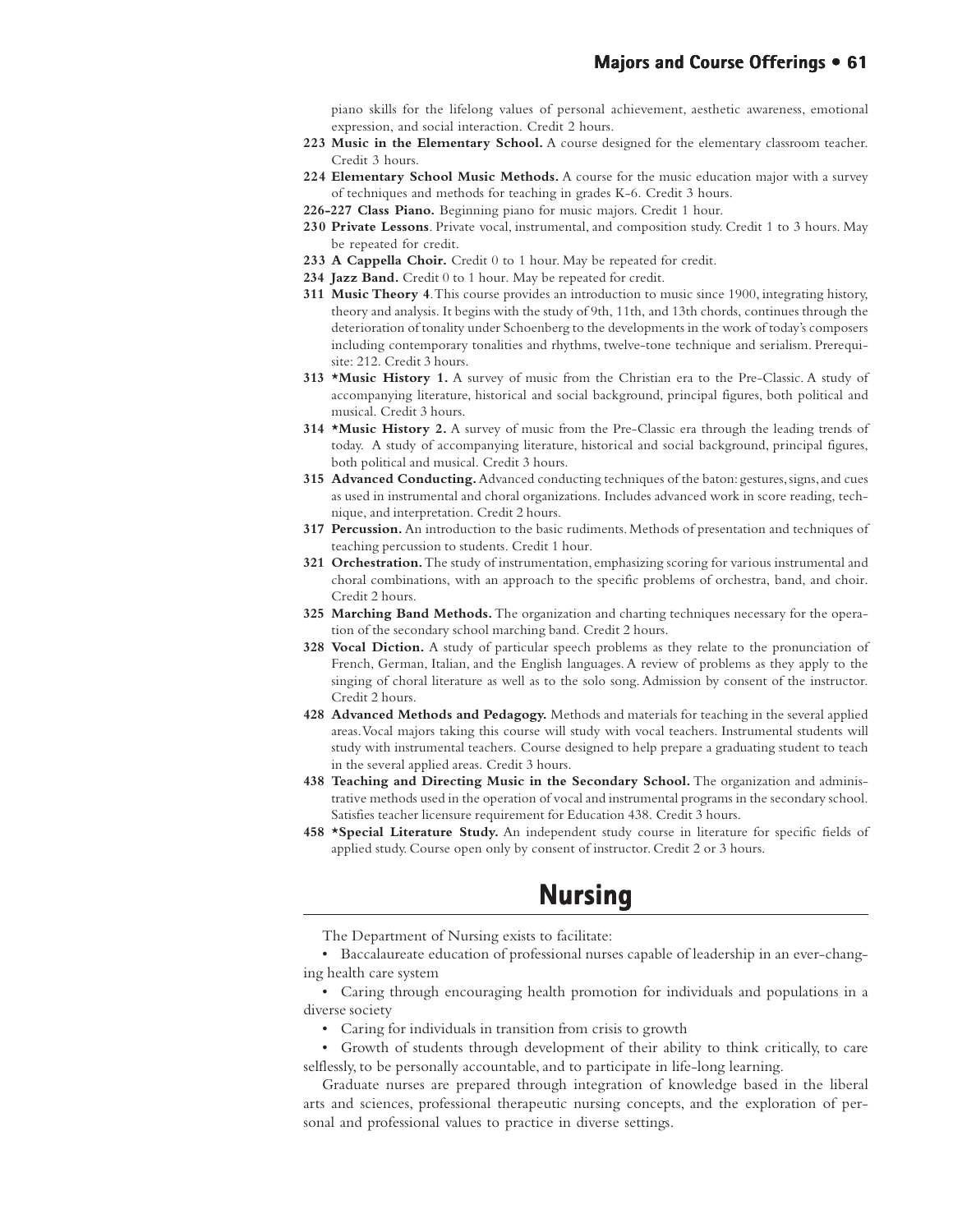Additional information about admission to the nursing program, as well as all policies and procedures, is found in the department's Program Information handbook. Students are expected to adhere to all policies stated in the handbook.

Successful completion of the nursing curriculum qualifies the graduate to sit for the National Council of State Boards of Nursing Licensure Examination.

# **B.S.N., Major in Nursing**

**Major requirements:**

In Nursing:

- 305 Caring: The Essence of Professional Nursing
- 306 Health Promotion: A Caring Paradigm
- 307 Caring Practicum 1
- 308 Holistic Assessment
- 311 Caring With the Community
- 312 Health Promotion of Families
- 313 Caring as Cooperative Endeavors
- 316 Caring Practicum 2
- 318 Culture and Caring 324 Scholarly Inquiry 1
- 403 Nursing Perspectives on Drug Therapy
- 412 Caring for Individuals in Times of Crisis
- 413 Ethical Caring
- 414 Supportive Care in Chronicity
- 415 Management and Professionalism
- 416 Current Issues in Professional Nursing
- 417 Nursing Care Seminar
- 418 Scholarly Inquiry 2
- 420 Senior Caring Practicum
- 421 Political Advocacy and Policy 1
- 422 Political Advocacy and Policy 2
- In Biology:
	- 221 Human Anatomy and Physiology
	- 290 Pathophysiology
	- 331 Principles of Nutrition
- In Chemistry:
	- 111 General Chemistry 1 or 101 Introduction to Chemistry
- In Mathematics:
	- 215 Introduction to Statistics
- In Economics:

101 Principles of Microeconomics or 102 Principles of Macroeconomics

- In Psychology:
	- 112 General Psychology
	- 218 Developmental Psychology
	- 320 Abnormal Psychology

## **Nursing Courses Nursing Courses**

### **Department Code: NURS**

- **305 Caring: The Essence of Professional Nursing.** Introduction to nursing professionalism and the caring and health promotion roles assumed by nurses. Exploration of the evolution of nursing, the concept of caring, caring theory, relationships, influences and behaviors, and development of caring for self and others. Prerequisite: admission to the nursing program. Credit 2 hours.
- **306 Health Promotion: A Caring Paradigm.** Health promotion and disease prevention from a theoretical, philosophical, and historical perspective. Consideration of clients as individuals with health issues is approached from a positive orientation. Prerequisite: departmental consent. Credit 2 hours.
- **307 Caring Practicum 1.** Focus on caring qualities, competence, and confidence while developing technical skills. Students develop professional approaches to implementing nursing care founded in the caring philosophy in acute care facilities. Opportunity for learning through self-guided study, demonstration, visual aids, simulated and actual laboratory experiences. Classroom, laboratory, and practicum experience. Prerequisite: admission to the nursing program. Course graded S/U. Credit 4 hours.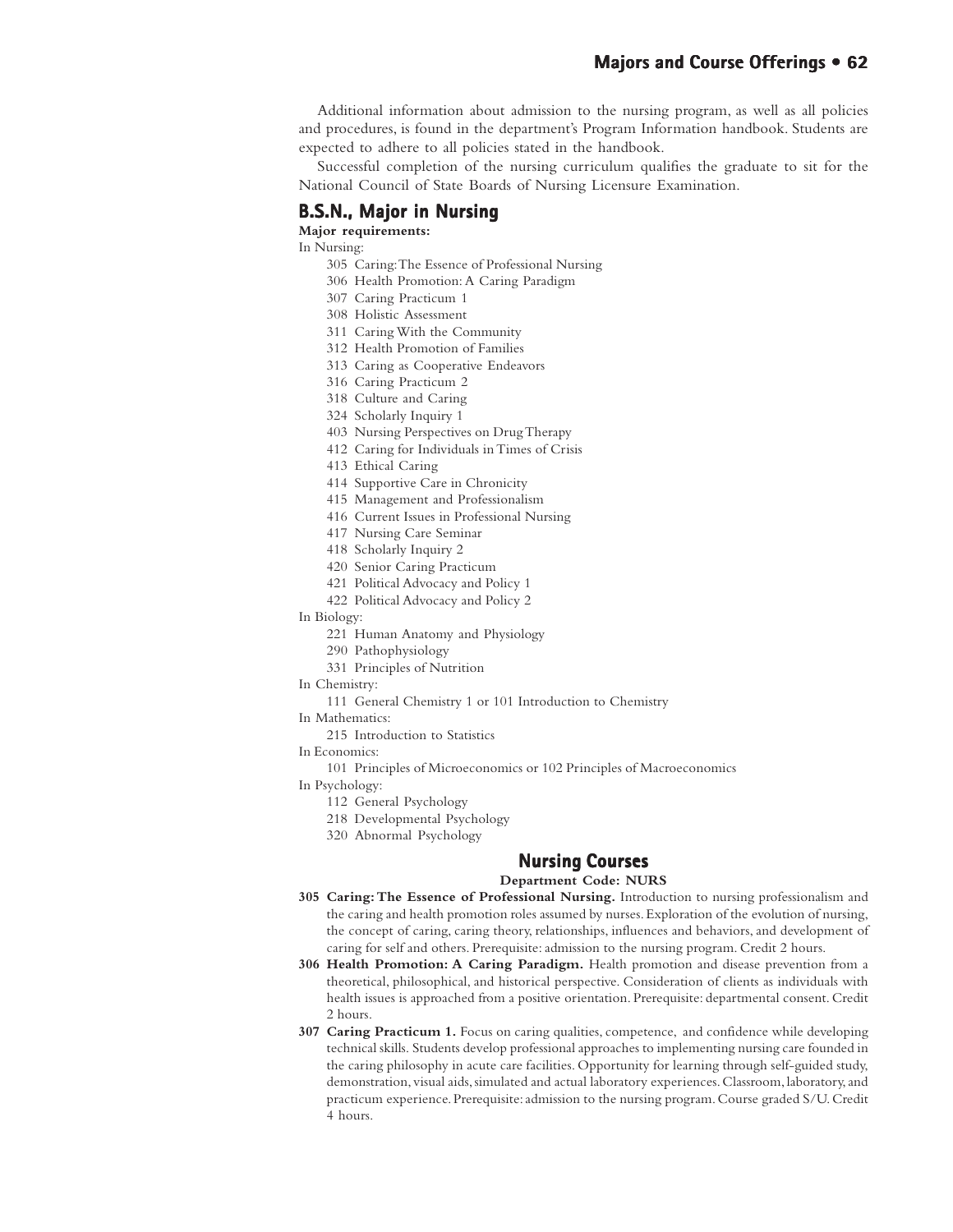- **308 Holistic Assessment.** Practice and application of assessment and analysis of data for individuals within the context of life. Classroom and laboratory experience. Prerequisite: departmental consent. Credit 4 hours.
- **311 Caring With the Community.** Development of assessment and analysis to identify potentially vulnerable populations and the identification of and application of effective caring and health promotion concepts. Completion of a community assessment and interaction within and among sectors of the community and the health care system. Classroom and practicum experience. Prerequisite: departmental consent. Credit 4 hours.
- **312 Health Promotion of Families.** Focus on the well family, specifically exploration of family dynamics and growth and development across the life span with application of effective health promotion and caring behavior during developmental crises. Classroom and practicum experience. Prerequisite: 308. Credit 5 hours.
- **313 Caring as Cooperative Endeavors.** Leadership, followership, group dynamics, empowerment of self and others, and cooperative learning concepts are introduced, and applied through student-generated projects. Team building within the practice of nursing and collaboration with other health care providers are explored. Classroom and practicum experience. Prerequisite: departmental consent. Credit 2 hours.
- **316 Caring Practicum 2.** Novice experience in acute settings. Students demonstrate caring behaviors to meet the needs of individuals and families faced with health problems which require inpatient nursing care. Students continue to focus on caring behaviors of confidence and competence. Classroom, laboratory, and practicum experience. Prerequisite: 307. Course graded S/U. Credit 3 hours.
- **318 Culture and Caring.** Exploration of knowledge and skills needed by nurses to give culturally congruent care to people of diverse cultural groups. Comparison of beliefs, values, and practices related to health, illness, and health care of selected ethnic and cultural groups using theory and research references. Prerequisite: departmental consent. Credit 2 hours.
- **324 Scholarly Inquiry 1.** Introduction to nursing inquiry processes and beginning exploration of relationships between inquiry, theory, and practice. Development of a nursing practice issue for study. Prerequisite: departmental consent. Credit 1 hour.
- **403 Nursing Perspectives on Drug Therapy.** Provides for the study of general mechanisms of drug action. Drug classifications and their common actions, indications, and side effects are analyzed. The role of the nurse in developing a comprehensive approach to the clinical application of drug therapy will be explored. Prerequisite: departmental consent. Credit 2 hours.
- **412 Caring for Individuals in Times of Crisis.** Nursing concepts related to care of individuals and families with acute and critical health care issues across the life span. Application and analysis of nursing interventions to meet the holistic needs of individuals and families experiencing acute and critical health crises. Classroom and practicum experience. Prerequisite: departmental consent. Credit 5 hours.
- **413 Ethical Caring.** Students are empowered to apply standards of ethical and legal thought to the practice of nursing and to their personal lives. Personal introspection and self-understanding are emphasized as ethical theory, principles, and rules are explored along with laws regulating the health care system. Prerequisite: departmental consent. Credit 2 hours.
- **414 Supportive Care in Chronicity.** Application of nursing concepts and caring behaviors to increase independence, maximize competence and psychological well being, and prevent social isolation in individuals and families with chronic health issues. Classroom and practicum experience. Prerequisite: departmental consent. Credit 3 hours.
- **415 Management and Professionalism.** Exploration of principles of organizational behavior and resource management, and analysis of management experiences and leadership behaviors in a health-care setting. Classroom and practicum experience. Prerequisite: departmental consent. Credit 3 hours.
- **416 Current Issues in Professional Nursing (online).** Issues affecting the delivery of quality health care, present and future, are explored and the nurse's role and responsibility in effecting change are analyzed. Prerequisite: departmental consent. Credit 2 hours.
- **417 Nursing Care Seminar.** Students engage in high-order thought about the care of individuals and groups through review and exploration of concepts, principles, and facts. Prerequisite: departmental consent. Credit 2 hours.
- **418 Scholarly Inquiry 2.** Exploration of the impact of inquiry on nursing practice and the role of inquiry processes and practice in theory development. Experience developing and writing a beginning level research proposal and exploration of the use of research results. Prerequisite: 324. Credit 3 hours.
- **420 Senior Caring Practicum.** Opportunity to implement the nursing process and engage in the practice of professional nursing in an acute care environment. Assists in the transition from the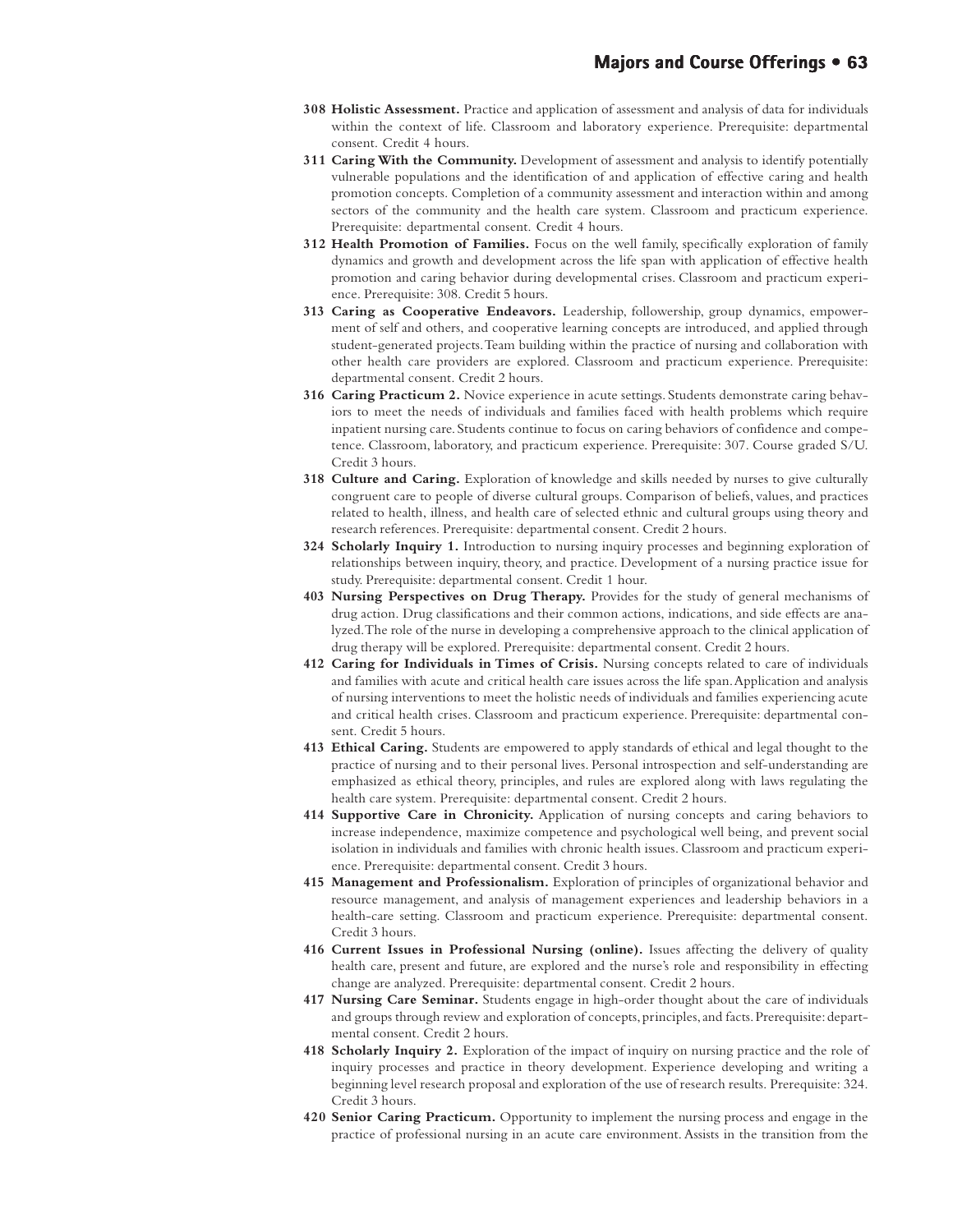student role to graduate nurse. Practicum experience only. Prerequisite: departmental consent. Course graded S/U. Credit 2 hours.

- **421 Political Advocacy and Policy 1.** Introduction to health care policy and political implications related to health care costs, quality, and access. Prerequisite: departmental consent. Credit 1 hour.
- **422 Political Advocacy and Policy 2.** Active political involvement in relation to an aspect of a specific health care policy. Analysis of the impact of political activities on health outcomes. Prerequisite: departmental consent. Credit 1 hour.

# **Philosophy (B (B.Phil)**

The bachelor of philosophy degree may be pursued by students who design their own program which satisfactorily demonstrates specific goals. This program is developed in consultation with the student's advisor and the academic dean and must be approved by the academic affairs committee. Students must have a grade point average of 3.0 or higher, must receive approval from the academic affairs committee prior to the first semester of the academic year in which the student intends to graduate, must earn 31 or more credits after the proposal is approved, and must have the approval of the academic affairs committee based on an explanation of what courses are included and why a bachelor of philosophy degree is needed.

# **Philosophy and Religious Studies Religious**

The major in philosophy and religious studies provides students with preparation for graduate study, for professional study, or for a wide range of occupations. Majors may emphasize either philosophy or religious studies after the core requirements are met. Students concerned with values and with major meanings and directions in life are welcome to consider courses in philosophy and religious studies as important electives or as an attractive second major.

# **B.A., Major in Philosophy and Religious Studies**

**Major requirements:**

In Philosophy:

- 219 History of Philosophy 1
- 220 History of Philosophy 2
- 227 Logic

In Religion:

- 130 Introduction to the Church
- 215 Understanding the Old Testament
- 216 Understanding the New Testament
- 220 Introduction to Christian Theology

Twelve credits of foreign language studies All requirements of one emphasis area (below)

## **Emphasis in Philosophy**

Twelve hours selected from these Philosophy courses:

- 331 Political Philosophy
- 355 Topics (repeatable)
- 455 Topics (repeatable)
- 454 Senior Project

#### **Emphasis in Religious Studies Emphasis in**

Twelve hours selected from these courses:

In Religion:

- 130 Introduction to the Church
- 355 Topics (repeatable)
- 455 Topics (repeatable)
- 454 Senior Project

In Philosophy:

320 Philosophy of Religion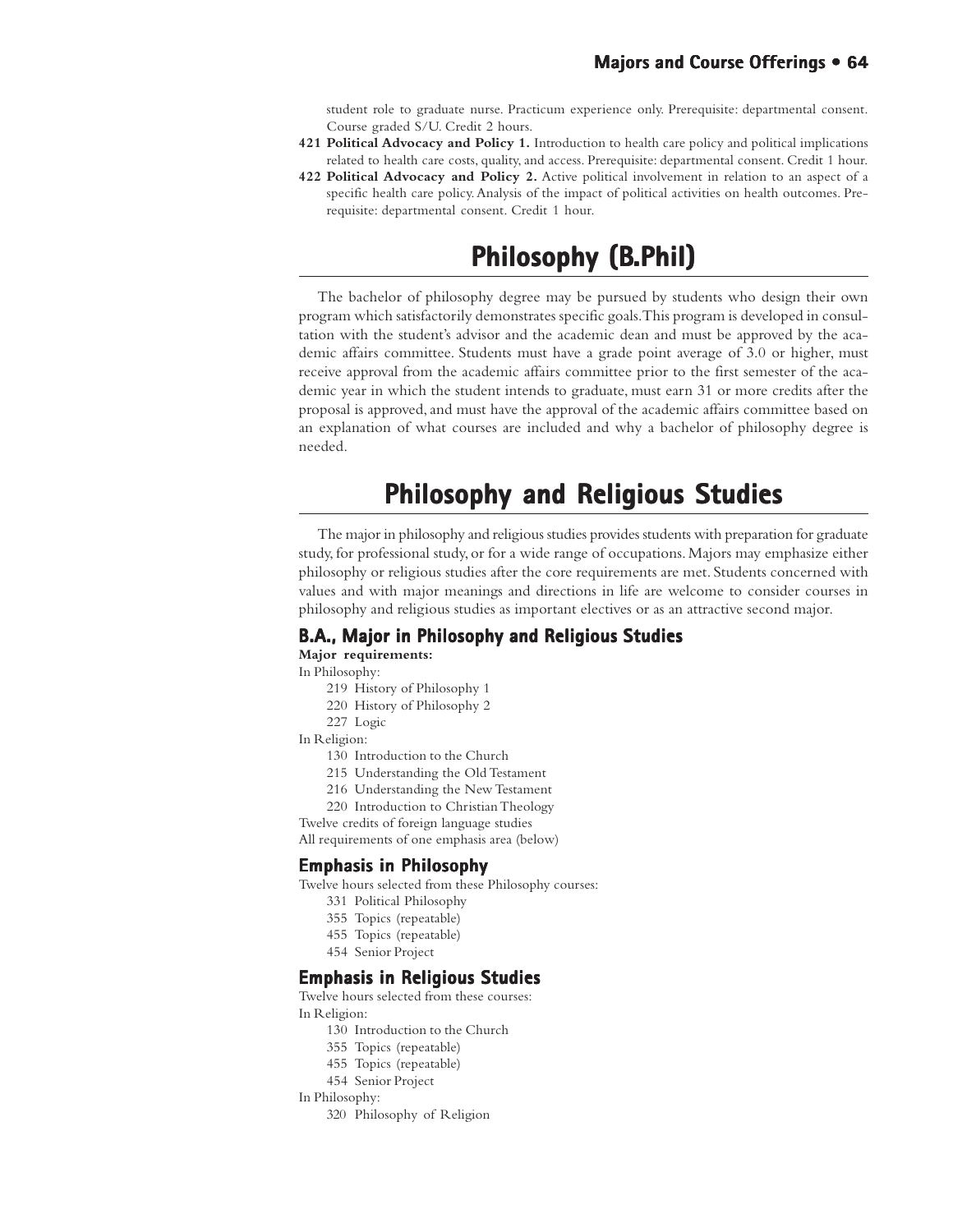# **Minor in Philosophy and Religious Studies in Philosophy and Religious Studies**

#### **Requirements:**

This is an 18-hour program consisting of any three of the courses listed for the major plus elective courses in philosophy or religion to be selected in consultation with the department.

## **Minor in Christian Education**

#### **Requirements:**

#### In Integrative Studies:

- 245 Judeo-Christian Tradition
- In Religion:
	- 220 Introduction to Christian Theology
	- 315 Issues and Applications in Christian Education
	- 359 Practicum in Christian Education (at least 2 hours)
- In Psychology:
	- 112 General Psychology
	- 218 Developmental Psychology

#### **Minor in Youth Ministries**

#### **Requirements**:

In Integrative Studies:

245 Judeo-Christian Tradition

In Religion:

- 220 Introduction to Christian Theology
- 305 Applications in Youth Ministry
- 359 Practicum in Youth Ministry (at least 2 hours)

In Psychology:

- 112 General Psychology
- 218 Developmental Psychology

### **Minor in Music in Worship**

### **Requirements:**

- In Integrative Studies:
	- 245 Judeo-Christian Tradition

In Religion:

- 220 Introduction to Christian Theology
- 307 Worship Planning
- 359 Practicum in Music Worship

#### In Music:

- 115 Beginning Guitar
- 215 Beginning Conducting
- 226 Class Piano
- Two hours of private music lessons

Two credits in ensemble participation

## **Philosophy Courses Philosophy Courses**

#### **Department Code: PHIL**

- 219 History of Philosophy 1. A survey of basic concepts and arguments of the major western philosophical systems, from the Pre-Socratics, Plato, and Aristotle, through the Schoolmen of the late Middle Ages. Attention will be given to the historical and cultural contexts. Credit 3 hours.
- **220 History of Philosophy 2.** A survey of basic concepts and arguments of the major western philosophical systems from the early modern period to the present, including the Renaissance, Cartesian rationalism, empiricism, the Enlightenment, romanticism, existentialism, and pragmatism. Attention will be given to the historical context of each system of thought. Credit 3 hours.
- **227 Logic.** Methods of language analysis and deductive inference. Credit 3 hours.
- **320 Philosophy of Religion.** An inquiry into the general subject of religion from the philosophical point of view. Among the specific questions considered are: the nature, function and value of religion; the validity of the claims of religious knowledge; the nature of evil; and the existence and character of deity. Credit 3 hours.
- **331 Political Philosophy.** This course deals with the essence, origin, and value of the state. The justification of governmental authority, the social sources of power, and the competing conceptions of human nature are among the issues considered. Students will be exposed to several classical sources, including Machiavelli, Locke, Hobbes, and Rousseau. Cross-listed with Political Science. Credit 3 hours.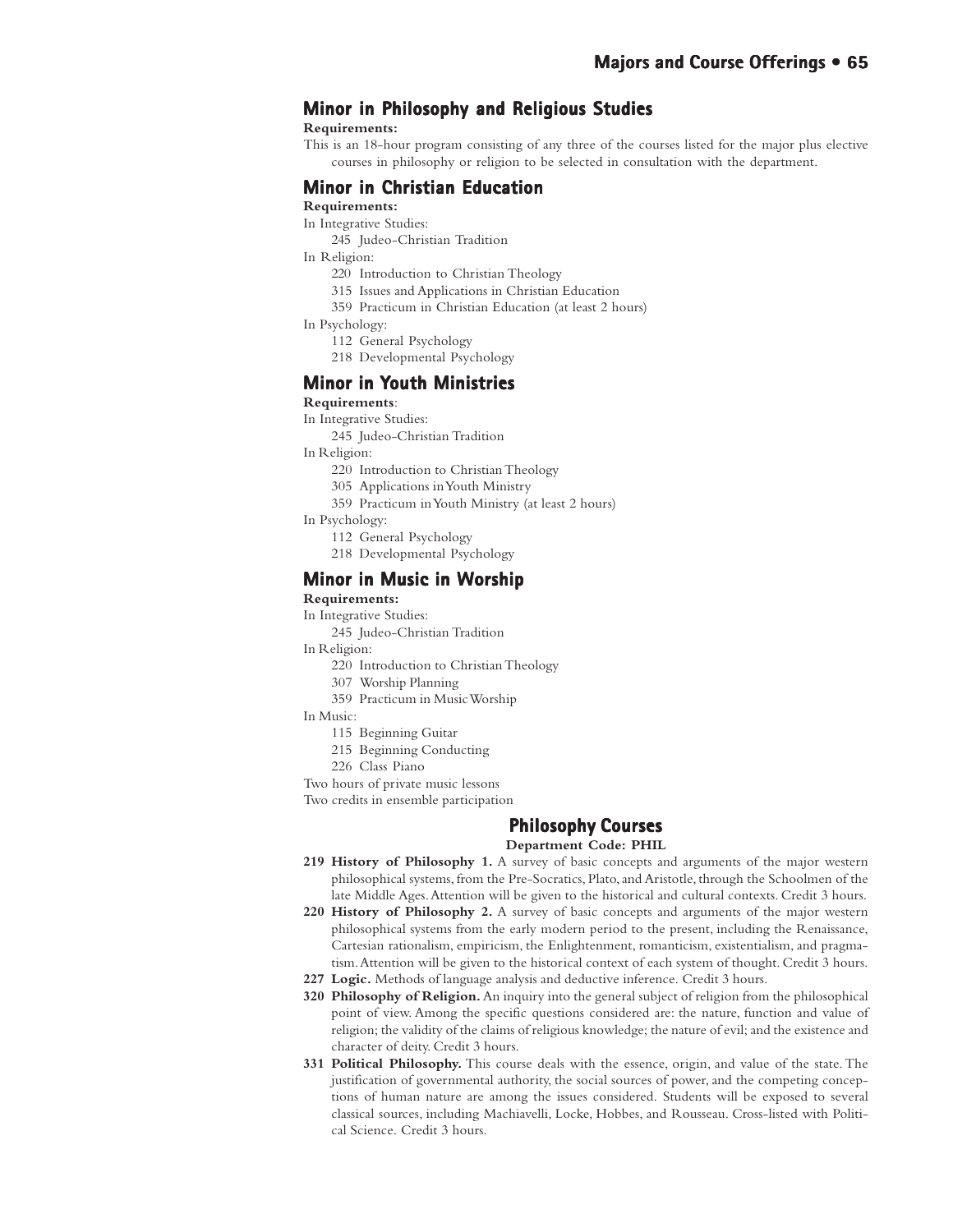**437 Professional and Business Ethics.** An approach to the ethical challenges of a modern business society. The course will utilize case studies and the expertise of professionals working in the various area of business as well as the moral reasoning of ethicists. Course procedures include oral and written communications, group interaction in class, group project, and a major presentation. Cross-listed with Business. Credit 3 hours.

### **Religion Courses Department Code: REL**

- **130 Introduction to the Church.** An introduction to the history of Christianity from the New Testament period to the present. A balance is struck between doctrinal and institutional aspects of the church. Attention will be given to broader contexts so that students get a sense of Christianity's relationship to culture, particularly in the West. Credit 3 hours.
- **140 DISCIPLE Bible Study.** This course introduces students to the major divisions, literary types and narrative flow of the Bible. It combines content with practices in Christian discipleship (e.g. private prayer and study, corporate worship, and service). Students must secure professor's prior approval to enroll in the course and must enroll for both fall and spring semesters. Credit 1.5 hours per semester.
- **215 Understanding the Old Testament.** A study of the Hebrew scriptures seeking to understand them in their original context and thus their significance for today. Prerequisite: LAS 245. Credit 3 hours.
- **216 Understanding the New Testament.** The origin and development of the Christian religion as expressed in the New Testament. We will seek to understand the Christian scriptures in their original context and thus their significance for today. Prerequisite: LAS 245. Credit 3 hours.
- **220 Introduction to Christian Theology.** An investigation of the unity and diversity of religions in light of the relevance of religion in general and Christianity in particular to human needs and problems. Prerequisite: 130. Credit 3 hours.
- 221 Hebrew 1. This course comprises the first half of a two semester study regimen and has been designed to provide an introduction to Biblical Hebrew. The range of topics will extend from learning the alphabet to beginning to master the first few paradigms of the verbal system. Credit 3 hours.
- **222 Greek 1** This course comprises the first half of a two semester study regimen designed to provide an introduction to Biblical (Koine) Greek. Tasks will include learning the alphabet, several grammatical paradigms and vocabulary. Credit 3 hours.
- **223 Latin 1** This course comprises the first half of a two semester study regimen and has been designed to provide an introduction to Classical Latin. The range of topics will extend from learning introductory grammar to reading and translating paragraphs. Credit 3 hours.
- **305 Applications in Youth Ministry.** Comprehensive youth ministry foundational to local church work. Emphasis on equipping students to practice youth ministry in the local church by exploring a variety of theories, techniques, and resources. Credit 3 hours.
- **307 Worship Planning.** An investigation of the many facets of worship, with a special emphasis on the role of integration in the worship planning process. Credit 3 hours.
- **315 Issues and Applications in Christian Education.** A preparatory course for those seeking a career or desiring to volunteer in the area of Christian education. Emphasis will be placed on church educational outreach programs, children's programs, after-school programs, and Vacation Bible School. Educational, developmental learning theories will be examined to determine how learning best occurs and applications for curriculum and program issues will be explored through field-based practicum experiences. Topics to be covered include: history/philosophy of public school education and Sunday school education; recruiting, motivating, and managing personnel; developmentally appropriate practices; discipline; and curriculum trends. Credit 3 hours.
- **321 Hebrew 2.** A continuation of Hebrew 1, focus will center on vocabulary development, grammar and reading pointed (Masoretic) Biblical Hebrew. Prerequisite: Hebrew 1 or permission from the instructor. Credit 3 hours.
- **322 Greek 2.** A continuation of Greek 1, focus will fall on building vocabulary, grammar, and the translation of New Testament texts. Prerequisite: Greek 1 or permission from the instructor. Credit 3 hours.
- **323 Latin 2.** A continuation of Latin 1, this course has been designed to provide opportunities for additional vocabulary building as well as further work with grammar and translation. Prerequisite: Latin 1 or permission from the instructor. Credit 3 hours.
- **335 History of American Christianity.** A survey of American Christianity set in the larger context of world history. It invites students to explore the role Christianity has played in North America in shaping (as well as being shaped by) cultural characteristics of the United States. Cross-listed with History. Credit 3 hours.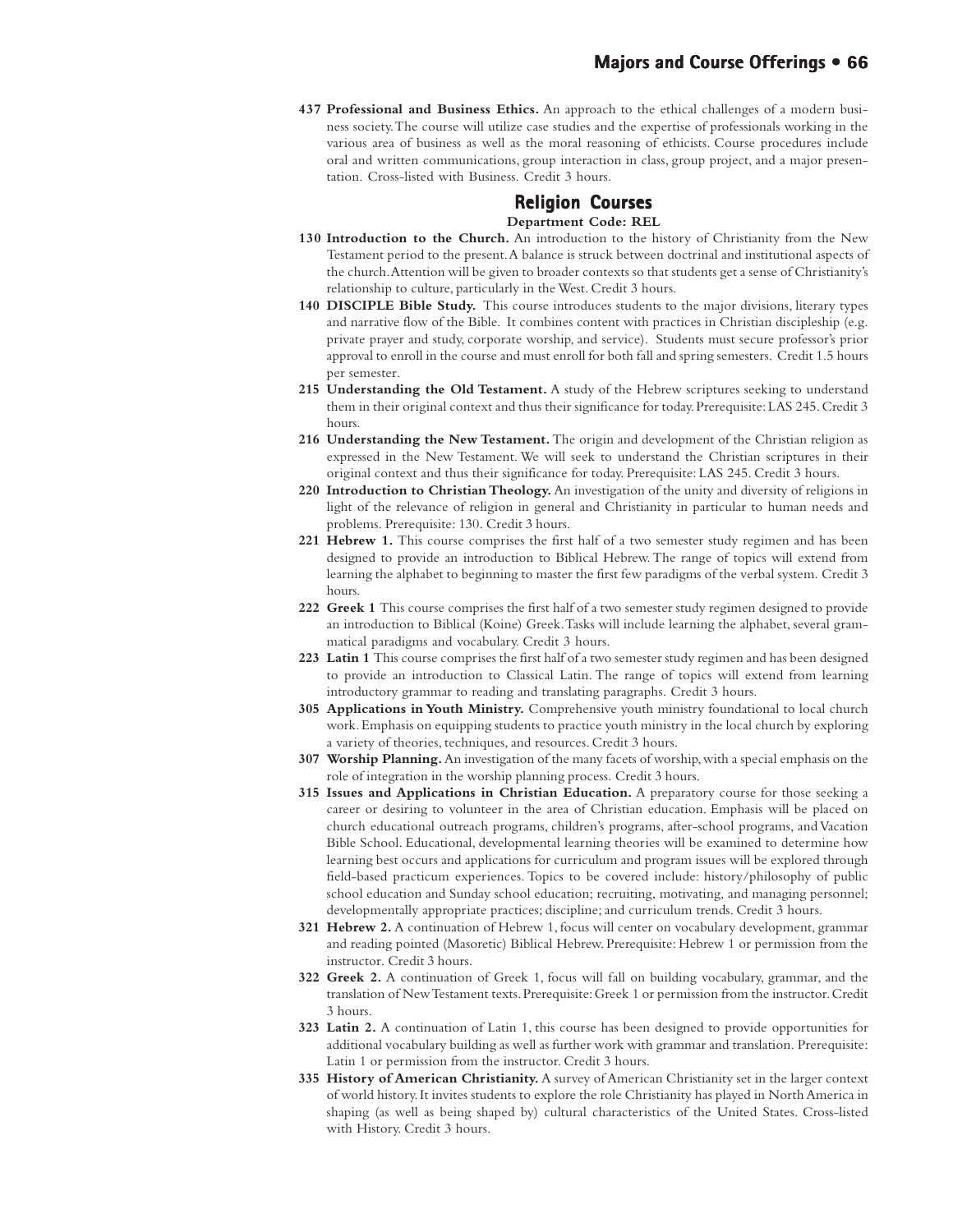- **337 History of Methodism.** An introduction to the general characteristics of Methodism, focusing on the United Methodist Church in the United States. Beginning with John Wesley, it moves to the history of American Methodism, considers doctrinal controversies and changes, surveys denominational structures and touches upon contemporary issues. The course provides an overall introduction to the history, doctrine, and polity courses required for seminary students planning to enter United Methodist ministry, but is accessible to all students interested in gaining familiarity with this denomination. Cross-listed with History. Credit 3 hours.
- **340 Hermeneutics.** An introduction to the basic principles involved in interpreting and understanding texts. The course will look at such questions as the relationship between author, the text, the reader(s), and the community in which these materials come together. Prerequisites: PHIL 219 and 220. Credit 3 hours.

# **Physical Education and Sport Studies**

The physical education and sport studies department is a learning community dedicated to:

• Emphasizing a broadly-based, value centered liberal arts curriculum as the core of intellectual life, professional development and personal growth.

• Challenging each person to become a physically, mentally, socially, and emotionally fit individual through physical and intellectual learning and activity.

• Encouraging lifetime fitness and health in pursuit of a productive life through the development of healthful skills and attitudes.

The PESS department's objectives are to:

1. Provide quality undergraduate preparation for students planning professional careers in physical education, coaching, and recreation, and for those planning to pursue graduate study.

2. Provide instruction and opportunities for activity for all Southwestern students through elective activity courses.

3. Provide recreational opportunities and facilities for the entire Southwestern community.

## **B.S., Major in Health and Physical Education**

*Important note:* While this major addresses both health and physical education, it leads to Kansas secondary teacher licensure only in physical education.

#### **Major requirements:**

Swimming proficiency

In PESS:

- 114 Activity Fundamentals 1
- 118 Activity Fundamentals 2
- 126 First Aid and Safety
- 213 Principles of Physical Education
- 215 Applied Motor Learning
- 225 Fitness Assessment
- 230 Introduction to Athletic Training
- 314 Measurement and Evaluation in Physical Education
- 320 Critical Issues in Health
- 323 Exercise Physiology
- 325 Teaching Physical Education in the Elementary School
- 326 Adapted Physical Education
- 332 Kinesiology
- 335 Psychology of Sport
- 435 Organization and Administration of Physical Education
- 438 Teaching Health and Physical Education in the Secondary School

#### **Cognate requirements:**

In Biology:

221 Human Anatomy and Physiology

All requirements for teacher licensure as listed in the Education section of this catalog.

## **B.S., Major in Sport Management**

**Major requirements:** In PESS: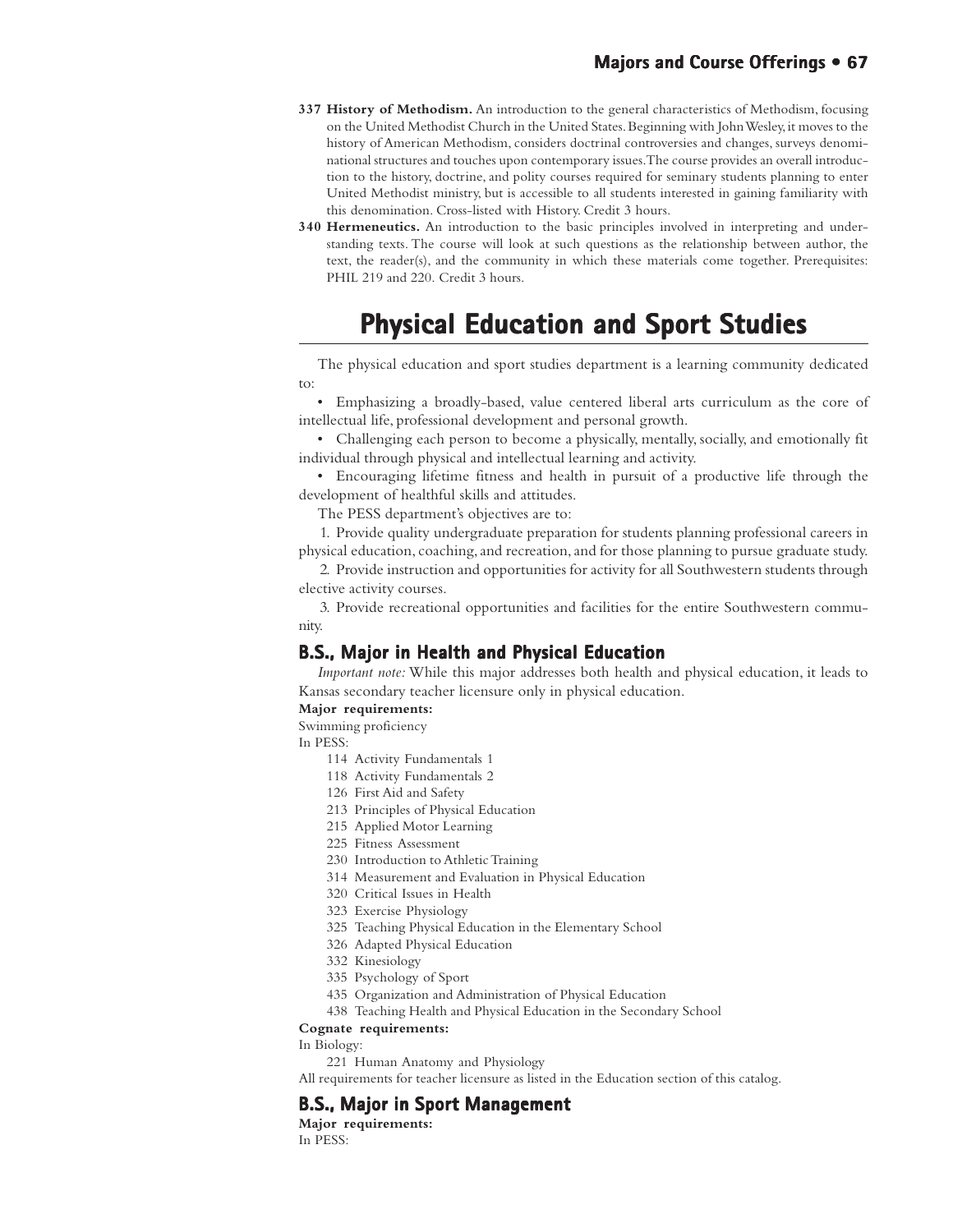- 220 Introduction to Sport Management
- 335 Sport Psychology
- 344 Sport Marketing
- 421 Sport Management Capstone
- 460 Sport Management Internship

In Accounting:

- 281 Financial Accounting
- 283 Managerial Accounting

In Business:

- 210 Business Communications
- 322 Management
- 328 Organizational Behavior
- 393 Legal/Ethical Environment of Business
- 437 Business and Professional Ethics

In Communication:

294 Public Relations

- In Computer Science and Digital Arts:
	- 210 Introduction to Computer Systems

In Economics:

- 101 Principals of Microeconomics
- 102 Principals of Macroeconomics

#### **B.S., Major in Athletic Training**

A certified athletic trainer (ATC) is a highly educated and trained professional who specializes in the prevention, recognition, management, and rehabilitation of athletic injuries. An ATC works closely with physicians and other health care professionals in the total health care of the athlete. Certified athletic trainers are employed in secondary schools, colleges and universities, professional sports, sports medicine clinics, industrial settings and several other health care environments.

Southwestern College received formal accreditation by the Commission on Accreditation of Allied Health Education Programs (CAAHEP) in April 2005. The undergraduate athletic training education curriculum prepares students to take the Board of Certification (BOC) exam.

The curriculum is structured as a three-year program with an additional application year for freshmen. Students will be involved in the clinical setting during their sophomore, junior, and senior years while completing academic course requirements. This allows students to learn the skills and techniques necessary in the care, prevention, recognition, and rehabilitation of athletic injuries as well as the organization and administration of an athletic training facility and program.

Student clinical assignments will be in traditional, clinical, and high school settings, observing under an assigned clinical instructor. Students will gain experience with collision, contact, and non-contact sports as well as through a wide variety of clinical settings. Students will observe team physicians as they evaluate and perform surgical procedures on injured athletes.

The athletic training education program is an excellent combination for those students interested in post-graduate studies in other allied health professions, such as physical therapy, physician assistant, and medical school.

For the most updated information refer to the athletic training web site at www.sckans.edu/ athletictraining or contact the director of athletic training education.

#### **Criteria for Admission to the Athletic Training Education Program**

Prospective students must meet all the criteria below to be considered for admission. Completion of the application criteria does not guarantee admission to the program. Admission is competitive and is based on a point system assessed to each student's application. Students can obtain the necessary application forms from the director of athletic training education.

1. Completed application with one letter of recommendation.

2. Cumulative GPA of 2.5 on a 4.0 scale with a grade of C or better in PESS 230 Introduction to Athletic Training, and BIOL 111 Biology 1: The Unity of Life.

3. Enrollment in PESS 126 First Aid and Safety (or current First Aid and CPR certification).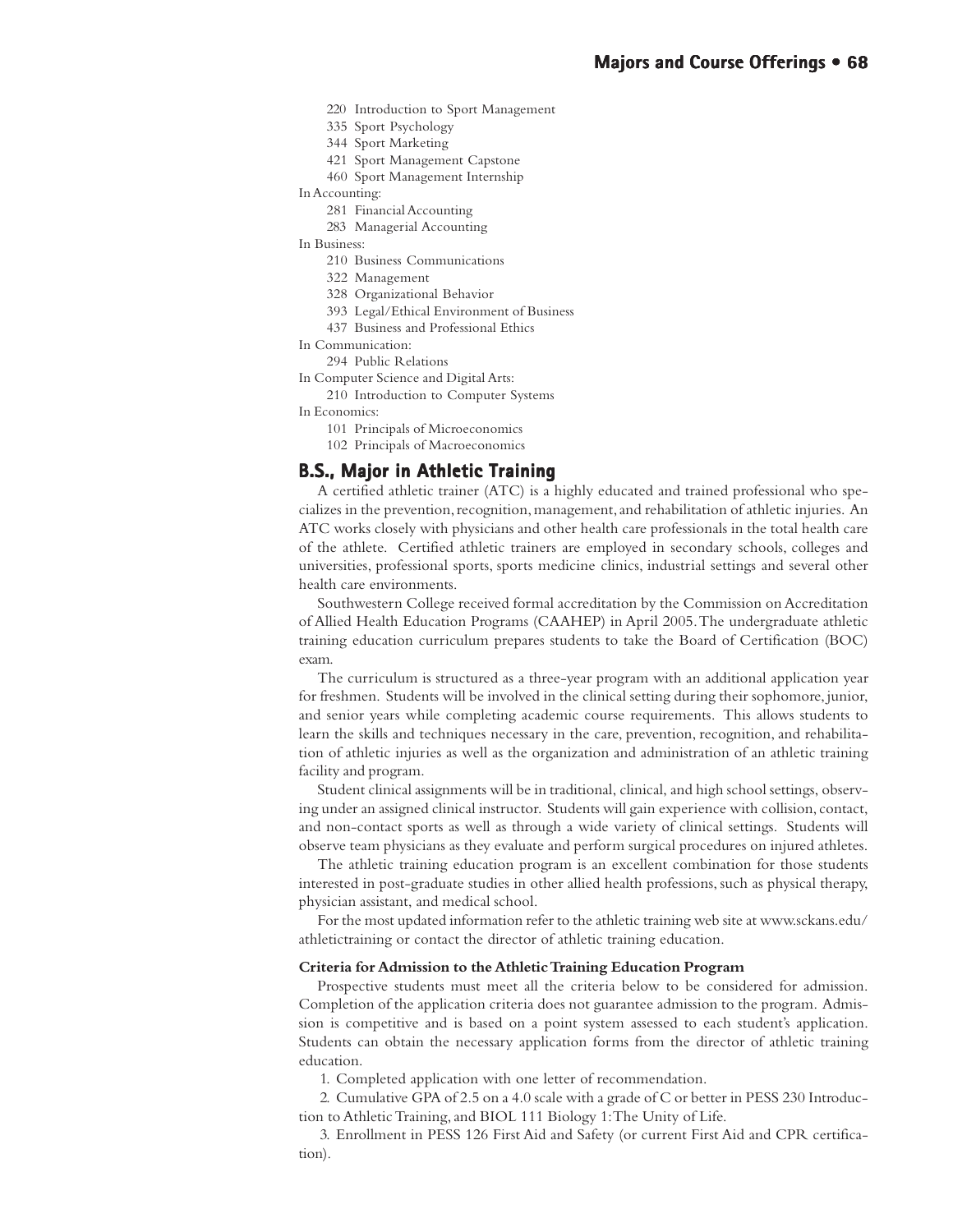4. Successful score on written and practical athletic training entrance examination.

5. Completion of at least 100 clinical observation hours (documented) under the direct supervision of a certified athletic trainer.

6. Submission of the Athletic Training Education Program physical examination as well as proof of Hepatitis B vaccination (or sign waiver) and TB skin test.

7. Submission of signed Technical Standards form.

8. Successful interview with the curriculum staff and an athletic training student representative.

9. Maintenance of NATA membership and professional liability insurance throughout Level 1, 2, and 3 of the ATEP.

*Transfer Students*

1. Must meet above mentioned criteria.

2. Must have completed or be in the process of successfully completing the equivalent of PESS 230, BIOL 111, and PESS 126 and submit course descriptions of each of these courses along with a copy of transcript to the director of athletic training education for review.

Admitted students must immediately declare as an athletic training major. Students who are not admitted may elect to apply again the following year or may declare another major. Admission to the program is very competitive and the number admitted is based on graduation and attrition rates.

#### **Major requirements:**

In PESS:

126 First Aid and Safety

- 230 Introduction to Athletic Training
- 232 Practical Applications in Athletic Training
- 234 Athletic Training Clinical Experience 1
- 235 Athletic Training Clinical Experience 2
- 236 Care and Prevention of Athletic Injuries
- 320 Critical Issues in Health
- 323 Exercise Physiology
- 332 Kinesiology
- 335 Psychology of Sport
- 337 Athletic Training Clinical Experience 3
- 338 Athletic Injury Assessment 1
- 339 Athletic Injury Assessment 2
- 340 Athletic Training Clinical Experience 4
- 347 Therapeutic Exercise
- 440 Therapeutic Modalities
- 442 Pharmacology in Athletic Training
- 443 Organization and Administration of Athletic Training
- 444 Athletic Training Clinical Experience 5
- 445 Athletic Training Clinical Experience 6
- 459 Practicum in Athletic Training
- 462 Seminar in Athletic Training

In Biology:

- 111 Biology 1: The Unity of Life
- 221 Human Anatomy and Physiology
- 331 Principles of Nutrition
- In Nursing:
	- 308 Holistic Assessment
- In Math:
	- 215 Introduction to Statistics

In Psychology:

- 112 General Psychology
- 218 Developmental Psychology

## **PE Courses**

#### **Department Code: PESS**

- **102 Fundamentals of Bowling.** Credit .5 hour
- **104 Fundamentals of Gymnastics.** Credit .5 hour
- **105 Fundamentals of Golf.** Credit .5 hour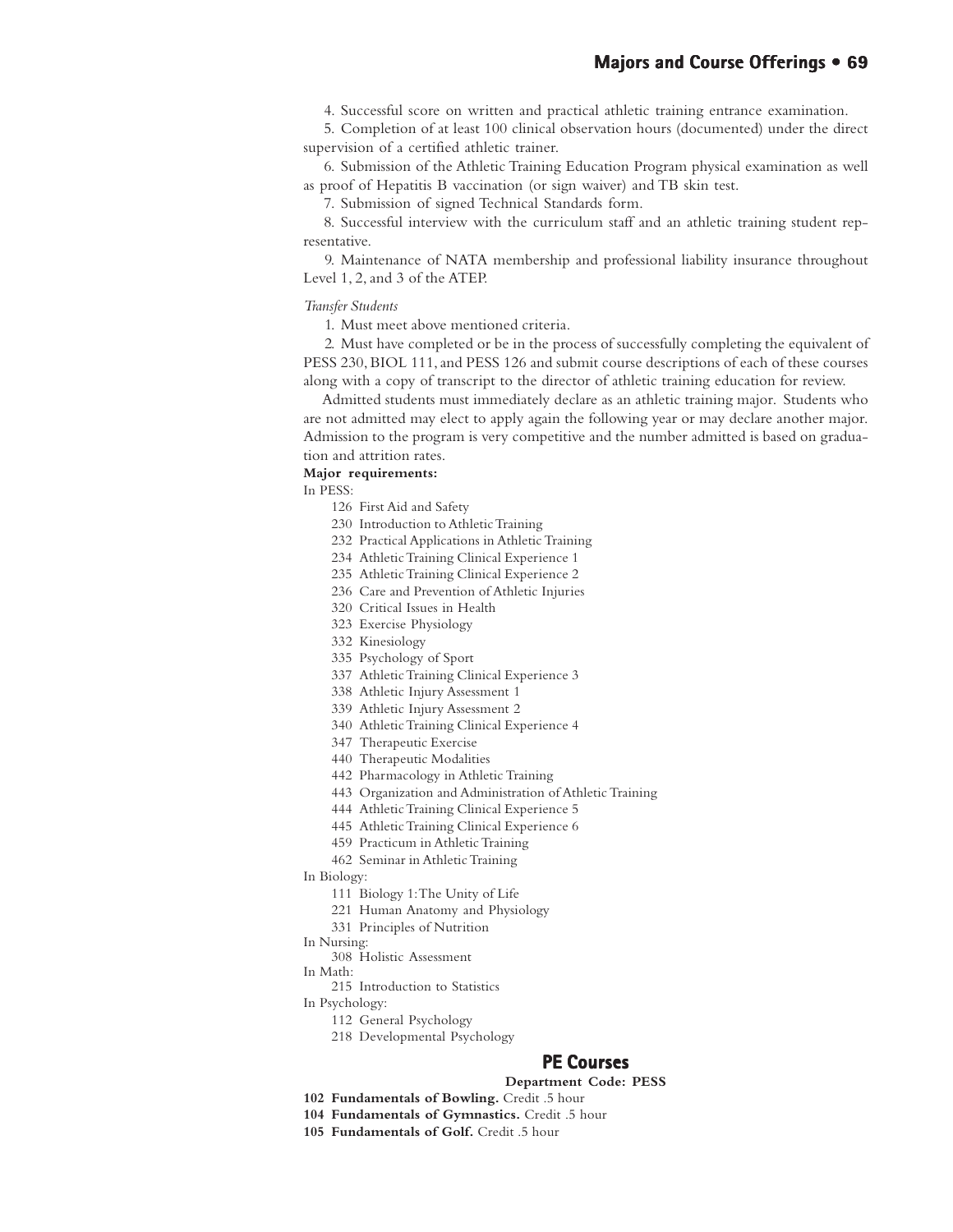- **106 Fundamentals of Archery.** Credit .5 hour
- **107 Fundamentals of Badminton.** Credit .5 hour
- **108 Fundamentals of Tennis.** Credit .5 hour
- **109 Fundamentals of Volleyball.** Credit .5 hour
- **110 Fundamentals of Soccer.** Credit .5 hour
- **111 Fundamentals of Basketball.** Credit .5 hour
- All fundamentals courses will cover skills, techniques, strategy, and rules pertaining to the specific sport.
- **114 Activity Fundamentals 1.** Tennis, archery, volleyball, and badminton fundamentals. Credit 1.5 hours.
- **118 Activity Fundamentals 2.** Tumbling/gymnastics, bowling, soccer, and golf fundamentals. Credit 1.5 hours.
- **119 Beginning Swimming.** A course for nonswimmers, aiming to equip individuals with basic water skills and knowledge in order to make them reasonably safe while in, on, or about the water. Credit 1 hour.
- **126 First Aid and Safety.** Cause, prevention, and first aid care of common emergencies as outlined by American Red Cross. Treatment of athletic injuries. Common precautions in safety in the home, school, highways, and recreational areas. Credit 2 hours.
- **201 Intermediate Swimming.** Emphasis on basic strokes, personal safety skills, basic rescue techniques, artificial respiration, and safety information. Credit 1 hour.
- **202 Lifesaving.** Lifesaving and artificial respiration, cardiopulmonary resuscitation, and first aid techniques. Preparation for Red Cross certification test in Life Saving and Water Safety. Prerequisite: 126. Credit 1 hour.
- **210 Advanced Swimming.** An evaluation of each student's basic swimming techniques through the profession of advanced swimming strokes, water safety, and conditioning. Credit 1 hour.
- **213 Principles of Physical Education.** Basic concepts and theories of physical education. Credit 3 hours.
- **215 Applied Motor Learning.** A study of theories and practices dealing with learning as related to motor skill acquisition. Emphasis will be psychomotor and perceptual motor learning. Credit 3 hours.
- **220 Introduction to Sport Management.** This course is designed to provide an overview of the structure of the sports industry and to highlight the scope and variety of career opportunities in the area. The value of professional management to sports organization will also be emphasized. Attention will be given to the issues facing sport organizations and to the use of management techniques to solve business-related problems. The development of effective communication skills, both written and oral, will be emphasized through class presentations and written assignments. Cross-listed with Business. Credit 3 hours.
- **225 Fitness Assessment.** This course will give the student the experience of administering assessment tests, evaluating results of these tests, and from these tests prescribing health fitness programs. Credit 1 hour.
- **230 Introduction to Athletic Training.** An introduction to the history and structure of the athletic training profession as well as the responsibilities and functions of a certified athletic trainer. Credit 2 hours.
- **232 Practical Applications in Athletic Training.** Application of common wrapping, taping, bracing, and bandaging techniques in athletic training. Lecture and lab. Credit 2 hours.
- **234-235-337-340-444-445 Athletic Training Clinical Experience.** These courses provide competency based supervised practical experience in athletic training required for certification by the BOC. Courses graded S/U. Credit 1 hour.
- **236 Care and Prevention of Athletic Injuries.** The study of the care and prevention of common athletic injuries and illnesses. Lecture and lab. Credit 3 hours.
- **238 Ethical Issues in Sport.** An in-depth analysis of the ethical challenges of sport and its relation to society as a whole. Credit 3 hours.
- **240 Mini-Topics in Sport (Law, Finance, and Facilities).** The course will be divided into three sections and will include the exploration of law concepts as they apply to the context of sport, a look at the financial operations and economic conditions relative to intercollegiate athletics with exposure to professional and interscholastic athletics, and the concepts of facility design and layout. Cross-listed with Business. Credit 3 hours.
- **302 Water Safety Instruction.** Advanced aquatic course training and preparing students to teach swimming, lifesaving, and other water safety courses. Preparation for Red Cross certification test. Prerequisite: current Senior Red Cross Lifesaving certificate. Credit 1 hour.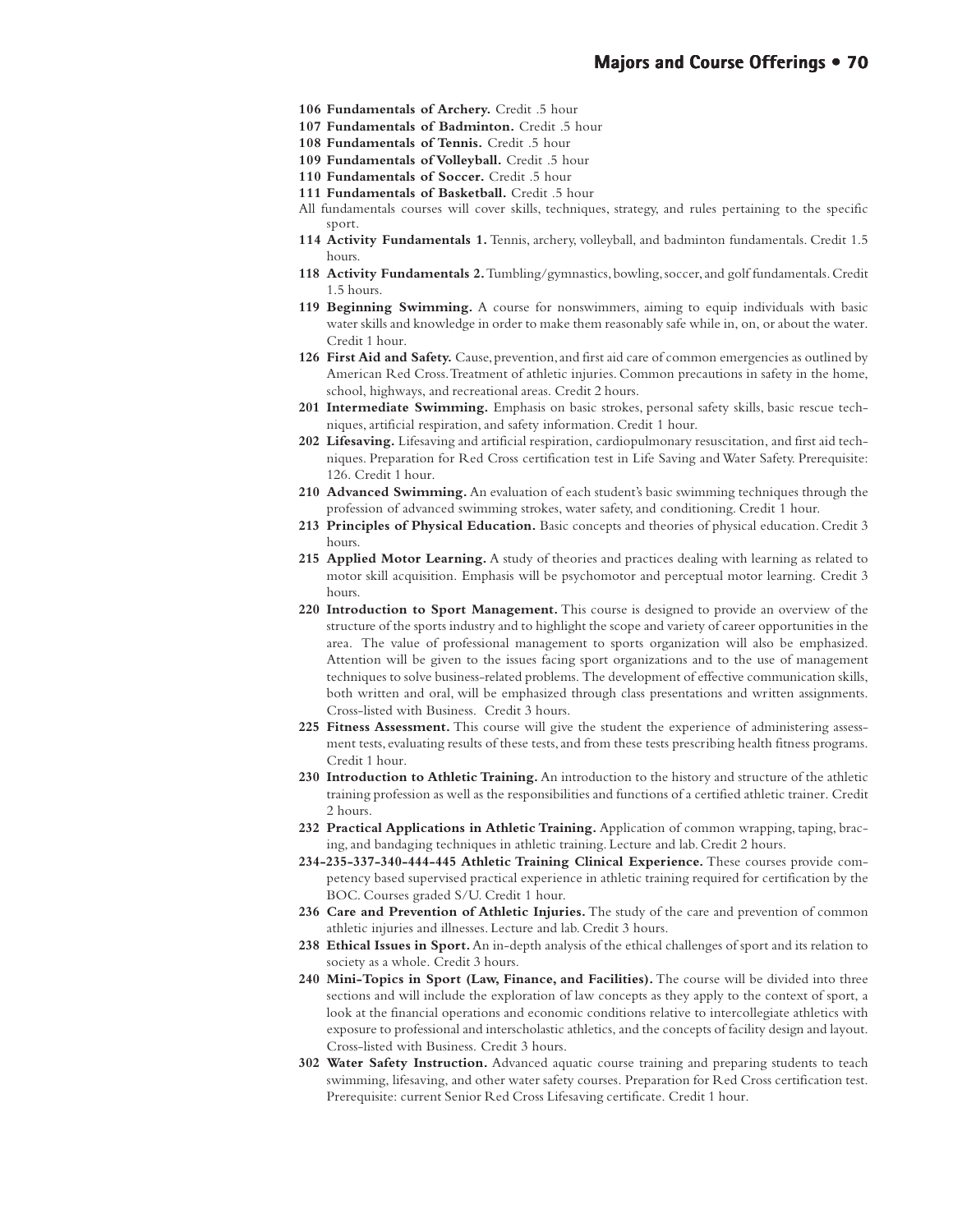- **314 Measurement and Evaluation in Physical Education.** A study of capacity, achievements, knowledge, and skill tests and their application to classification and measurement of progress. Credit 3 hours.
- **320 Critical Issues in Health.** Analysis of critical health issues in our society and of special health problems related to the quality of health, the extension of life expectancy, substance abuse, nutrition, consumer health, birth control, and psychoactive drugs. Credit 3 hours.
- **323 Exercise Physiology.** An introduction to the physiology of the skeletal, muscular, respiratory, nervous, and circulatory systems, with special reference to their adjustments during exercise. A study is made of age, sex, environment, and training in relation to exercise. Credit 4 hours.
- **325 Teaching Physical Education in the Elementary School.** Designed for physical educators to enhance their understanding of contemporary elementary physical education. This course is directed to provide them with stimulus material for the implementation of movement activities and approaches to enhance the total development of the elementary school-aged child. Credit 3 hours.
- **326 Adapted Physical Education.** The need for an adapted program for the physically handicapped or atypical student; its organization and administration; types of conditions to be found and their symptoms and characteristics; developing a program to meet the needs of the students; resources and references. Credit 3 hours.
- **332 Kinesiology.** The mechanical and anatomical analysis of selected activities and their effect on the body; and the physiological adaptation of the body to meet the resultant demands. Prerequisite: BIOL 221. Credit 3 hours.
- **335 Psychology of Sport.** A study of the psychology of motivation, attitudes, values, social mobility, and status as it relates to athletics. Cross-listed with Psychology. Credit 3 hours.
- **338 Athletic Injury Assessment 1.** Injury assessment of the head and lower extremities as well as gait analysis. Lecture and lab. Credit 3 hours.
- **339 Athletic Injury Assessment 2.** Injury assessment of the spine and upper extremities as well as posture analysis. Lecture and lab. Credit 3 hours.
- **341 Game Rules and Officiating.** Study of rules and officiating mechanics for football and basketball. Less detailed study will be given to baseball, track and field, soccer, volleyball, and individual sports. Credit 3 hours.
- **344 Sport Marketing.** Course is designed to develop an understanding and appreciation of the unique aspects of marketing as related to sport. Cross-listed with Business. Credit 3 hours.
- **345 Management Processes in Sport.** Course is designed to establish a knowledge and understanding of basic management concepts including planning, organizing, leadership, and evaluation. Cross-listed with Business. Credit 3 hours.
- **347 Therapeutic Exercise.** Development and implementation of specific rehabilitation protocols for various athletic injuries. Lecture and lab. Credit 3 hours.
- **415 Theory of Coaching Football.** Study of fundamentals, individual and team offense and defense, formations, plays and field generalship. Credit 2 hours.
- **416 Theory of Coaching Volleyball.** An analysis of the coaching techniques and strategies of volleyball. Credit 2 hours.
- **417 Theory of Coaching Basketball.** Study of the different systems of basketball, individual and team offense and defense. Credit 2 hours.
- **418 Theory of Coaching Track.** Form, training, and selection of students for each track and field event. Also includes procedures and organization of track meets. Credit 2 hours.
- **419 Theory of Coaching Baseball/Softball.** An analysis of defensive baseball including strategic fielding and pitching. A study of hitting techniques and base running including the coaching techniques of each. Credit 2 hours.
- **421 Sport Management Capstone.** This course is designed as the culminating experience in the Sport Management program and may include individual research or an approved internship. Credit 3 hours.
- **435 Organization and Administration of Physical Education.** Analysis of the underlying principles of physical education and their application to the organization of a physical education program. The principles of teaching physical education with lesson plan formulation plus actual experience in an activity class. Credit 3 hours.
- **438 Teaching Health and Physical Education in the Secondary School.** This course covers curriculum design, class organization and management, teaching techniques, and current issues and trends in health and physical education. Satisfies teacher licensure requirement for Education 438. Credit 3 hours.
- **440 Therapeutic Modalities.** Scientific principles and applications of various therapeutic modalities in the treatment of athletic injuries. Lecture and lab. Credit 3 hours.
- **442 Pharmacology in Athletic Training.** Introduction to common prescription and non-prescription medications used in treating various athletic injuries and conditions. Lecture and lab.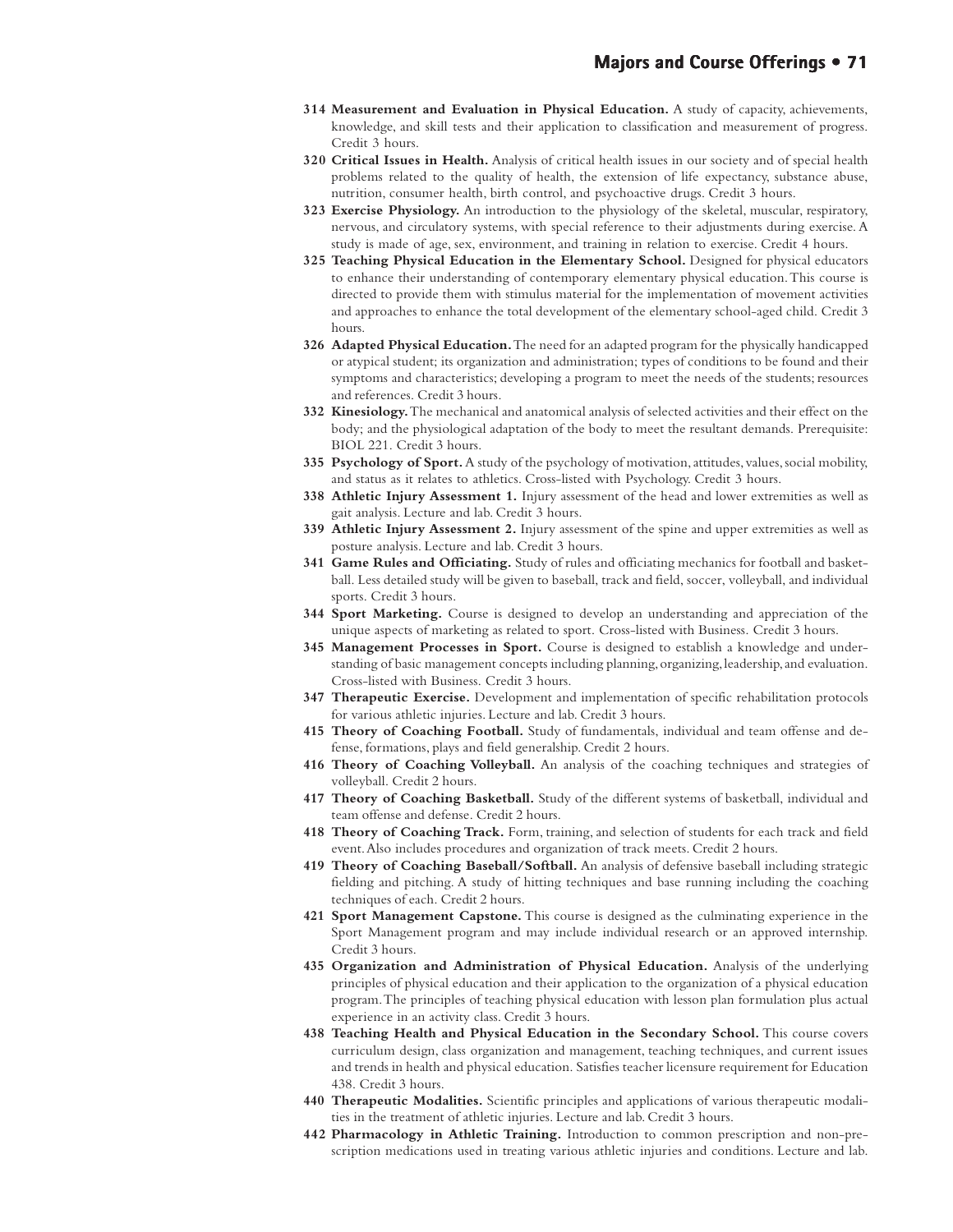Credit 2 hours.

- **443 Organization and Administration of Athletic Training.** Organization and administrative procedures of an athletic training facility and program. Lecture and lab. Credit 3 hours.
- **459 Practicum in Athletic Training.** Off-campus practicum at an affiliated clinical experience site. Course graded S/U. Credit 1 hour.
- **462 Seminar in Athletic Training.** Emphasis placed on preparation for taking the BOC examination and professional development. Capstone course for the athletic training major. Credit 2 hours.

# **Physics Physics**

Physics, the fundamental natural science, provides explanations for a large number of physical phenomena through the use of a small number of general concepts, principles, and theories. The study of physics contributes to an understanding of the physical world and develops the ability to reason analytically. The physics department at Southwestern College provides undergraduate instruction in a broad range of physics courses designed to fulfill the needs and interests of a variety of students. Students who take advantage of all of the physics course offerings are introduced to the core subfields of physics. Physics program graduates have the knowledge and skills needed to pursue careers in physics, engineering, physics education, and related fields.

Physics courses at Southwestern are set in a liberal arts context. As a result, the historical, philosophical, and cultural implications of physics are considered in the program, and physics majors are required to express the concepts of physics in writing and in oral presentations.

### **Dual Degree Program**

Southwestern College offers dual-degree programs in engineering in cooperation with both Washington University in St. Louis and the University of Texas-El Paso. Students who complete the dual-degree program receive an undergraduate degree in engineering physics from Southwestern College and an undergraduate degree or graduate degree in engineering from either of these two institutions. Participants attend Southwestern College for three years and then transfer to either institution for an additional two years (three years for a master's degree) of concentrated engineering study. At Washington University, students may pursue a degree in biomedical engineering, chemical engineering, civil engineering, computer engineering, computer science, electrical engineering, mechanical engineering, or system science and engineering. At the University of Texas-El Paso, students may pursue an undergraduate or graduate degree in electrical engineering. Dual-degree graduates, who combine technical excellence with strong communication skills and a broad background in the humanities and social sciences, have proven to be highly successful in obtaining positions in industry, government, and graduate schools.

Students interested in the dual-degree program should contact the physics department for additional information.

## **B.A., Major in Physics**

- **Major requirements:**
	- 211 General Physics 1
	- 212 General Physics 2
	- 213 General Physics 3
	- 310 Mathematical Physics
	- 320 Modern Physics

Two of the following laboratory courses:

- 380 Optics
- 440 Classical Mechanics
- 470 Electricity and Magnetism

One of the following:

- 410 Thermal and Statistical Physics
- 480 Quantum Mechanics
- **Cognate requirements:**

In Mathematics: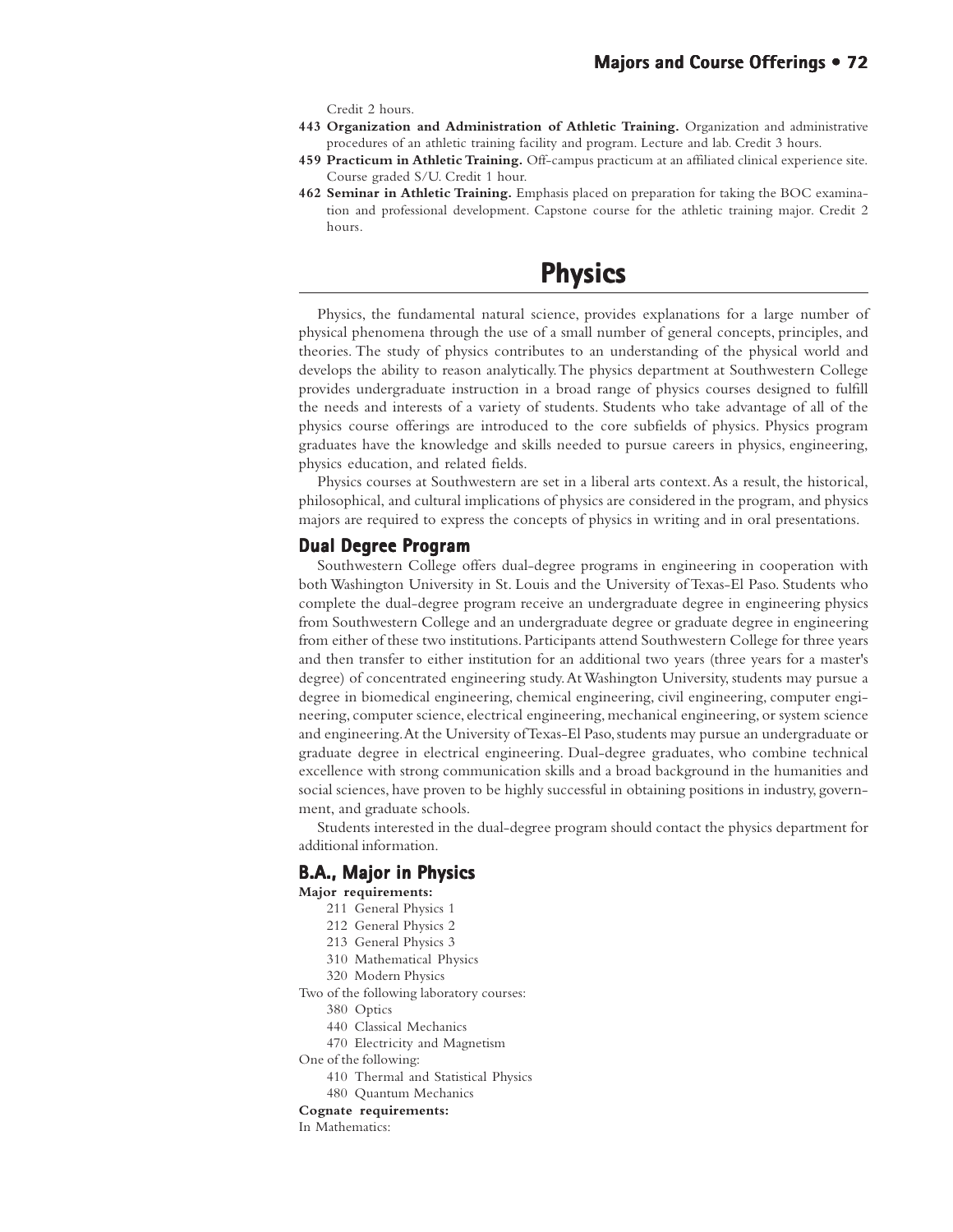- 222 Calculus 1
- 223 Calculus 2
- 224 Calculus 3
- 321 Ordinary Differential Equations

## **B.A., Major in Engineering Physics**

#### **Major requirements:**

- 211 General Physics 1
- 212 General Physics 2
- 213 General Physics 3
- 310 Mathematical Physics
- 320 Modern Physics
- One of the following laboratory courses:
	- 380 Optics
	- 470 Electricity and Magnetism

#### **Cognate requirements:**

#### In Mathematics:

- 222 Calculus 1
- 223 Calculus 2
- 224 Calculus 3
- 321 Ordinary Differential Equations
- In Chemistry:
	- 111 General Chemistry 1
	- 112 General Chemistry 2
- In Computer Science and Digital Arts:
	- 212 Programming 1
- In Engineering:

Completion of a two-year engineering program at Washington University

#### **Minor in Physics in**

#### **Requirements:**

- In Physics:
	- 211 General Physics 1
	- 212 General Physics 2
	- 213 General Physics 3
	- 320 Modern Physics
- In Mathematics:
	- 222 Calculus 1
	- 223 Calculus 2
	- 224 Calculus 3
	- 321 Ordinary Differential Equations

#### **Secondary Licensure in Physics in Physics**

#### **Requirements:**

- In addition to the requirements for the physics major, the student must satisfy all the requirements for Kansas teacher licensure as listed in the Education section of this catalog and complete the following courses:
- In Integrative Studies:
	- 280 History of Science
- In Chemistry:
	- 111 General Chemistry 1
	- 112 General Chemistry 2

## **Physics Courses Physics Courses**

#### **Department Code: PHYS**

- **201 College Physics 1.** Algebra-based treatment of the laws of motion, energy, momentum, rotational motion, gravitation, mechanical waves, wave interference, and sound. Prerequisite: MATH 112 or satisfactory completion of a trigonometry competency test. Lecture and laboratory. Credit 4 hours.
- **202 College Physics 2.** Algebra-based treatment of electricity, direct current circuits, magnetism, geometric optics, and interference. Prerequisite: 201. Lecture and laboratory. Credit 4 hours.
- **211 General Physics 1.** Calculus-based treatment of the laws of motion, energy, momentum, rotational motion, gravitation, mechanical waves, wave interference, and sound. Prerequisite: MATH 222. Lecture and laboratory. Credit 5 hours.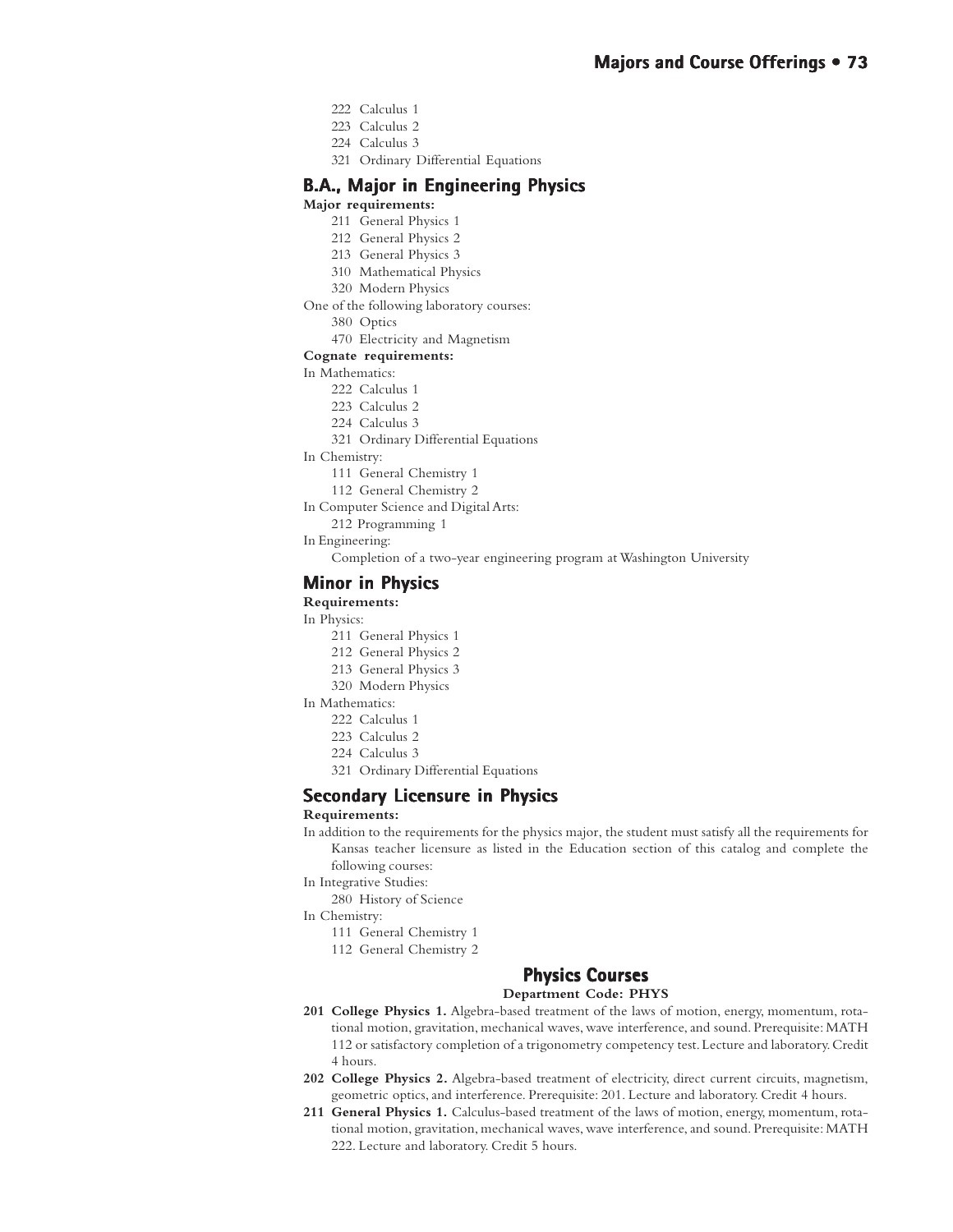- **212 General Physics 2.** Calculus-based treatment of electricity, Gauss's Law, direct current circuits, magnetism, geometric optics and interference. Prerequisite: 211. Lecture and laboratory. Credit 5 hours.
- **213 General Physics 3.** Calculus-based treatment of statics, periodic motion, fluid mechanics, temperature and heat, thermal properties of matter, inductance, and alternating current. Prerequisite: 212. Credit 3 hours.
- **310 Mathematical Physics.** Complex numbers, determinants, matrices, eigenvectors and eigenvalues, vector calculus, Lagrange multipliers, Fourier series, Fourier and Laplace transforms, and probability. Prerequisites: 212, MATH 224, MATH 321. Credit 3 hours.
- **320 Modern Physics.** Foundations of modern physics including the special theory of relativity, quantum physics, wave mechanics, and the hydrogen atom. Prerequisites: 212, MATH 224, MATH 321. Lecture and laboratory. Credit 5 hours.
- **380 Optics.** Geometric and physical optics-lenses, mirrors, lens aberrations, optical instruments, interference, and diffraction. Prerequisites: 310, 320. Lecture and laboratory. Credit 4 hours.
- **410 Thermal and Statistical Physics.** Classical thermodynamics, kinetic theory, and classical and quantum statistical mechanics. Prerequisites: 310, 320. Credit 3 hours.
- **440 Classical Mechanics.** Newton's Laws, rectilinear motion, oscillations, general motion in three dimensions, noninertial reference systems, central force motion, and the dynamics of a system of particles. Prerequisite: 310 (or concurrent enrollment). Lecture and laboratory. Credit 4 hours.
- **470 Electricity and Magnetism.** Electrostatics, electrostatic fields in matter, magnetostatics, magnetostatic fields in matter, and electrodynamics. Prerequisites: 310, 320. Lecture and laboratory. Credit 4 hours.
- **480 Quantum Mechanics.** The Schrodinger equation, wave packet motion, operator methods, bracket notation, the harmonic oscillator, angular momentum, and spin. Prerequisites: 310, 320. Credit 3 hours.

## **Political Science olitical Science**

#### **Minor in Political Science**

Requirements:

At least 18 credits in Political Science, to include: 213 The National Government

#### **Political Science Courses olitical Science Courses**

**Department Code: POLS**

- **105 Introduction to Public Policy.** The political context at the national, state, and local levels in which policy decisions are made. Focus on the relationship between executive, legislative, and judicial branches of government and the integration of these three, including the work involved in developing a legislative proposal. Credit 3 hours.
- **213 The National Government.** A consideration of the national government in terms of the central ideological basis, the federal structure, and political processes. Credit 3 hours.
- **222 International Relations.** International politics, its elements and general nature with emphasis on the struggle for power among nations. Credit 3 hours.
- **325 Research Methods.** An introduction to the theory and methodology of social science research with emphasis on experimental design, data collection, statistical analysis, and report writing. Each student will actively participate in all four phases of the research process. Lecture and laboratory. Prerequisite: PSYC 112 and MATH 215. Cross-listed with Anthropology and Psychology. Credit 4 hours.
- **331 Political Philosophy.** This course deals with the essence, origin, and value of the state. The justification of governmental authority, the social sources of power, and the competing conceptions of human nature are among the issues considered. Students will be exposed to several classical sources, including Machiavelli, Locke, Hobbes, and Rousseau. Cross-listed with Philosophy. Credit 3 hours.
- **336 Comparative Politics: Asian Systems.** Politics and government in selected Asian states, including China, Japan, Korea, and India. Examination of the major political forces, traditions, institutions, and ideological bases of important Asian societies. Prerequisite: 213. Credit 3 hours.
- **338 Contemporary International Problems.** Examination of current sources of conflict in international affairs. Intensive analysis of such areas as the Cold War, resource control and use, nuclear arms and proliferation, specific crisis areas, and others. Credit 3 hours.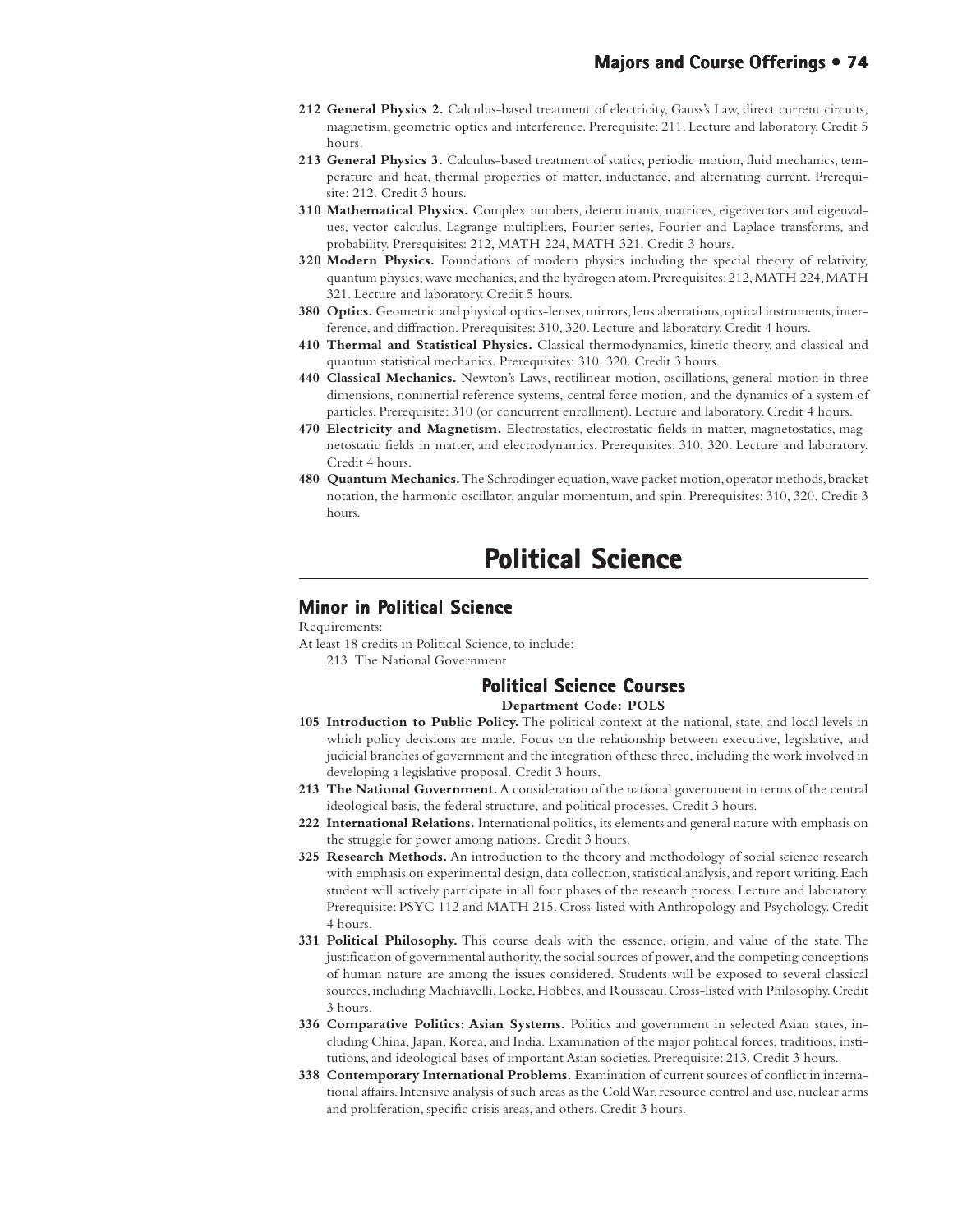## **Psychology Psychology**

The major in psychology prepares students to evaluate psychological theories and research and to examine ethical issues as well as the biological, social, and cognitive factors that affect the human condition. Majors have the opportunity to learn counseling techniques, develop problem-solving skills, achieve self-awareness, and design research through coursework and individual practica and projects. Students in psychology will learn about career opportunities in psychology and clarify vocational goals as they prepare for graduate study in psychology or other people-oriented careers.

Students who major in psychology must earn a grade of C or better in each course required for the program.

#### **B.A., Major in Psychology**

**Major requirements:**

- In Psychology:
	- 112 General Psychology
	- 218 Developmental Psychology
	- 219 Social Psychology
	- 242 Personality
	- 319 History and Systems of Psychology
	- 320 Abnormal Psychology
	- 325 Research Methods
	- 330 Biological Foundations of Psychology
	- 333 Cognition
- Two courses selected from the following:
	- 301 Human Sexuality
	- 321 Introduction to Clinical, Counseling, and Community Psychology
	- 322 Educational Psychology
	- 328 Organizational Behavior
	- 335 Psychology of Sport
	- 416 Psychological Assessment
	- 421 Emotion
	- 422 Learning
	- 430 Biological Psychology
- Six hours selected from the following:
	- 454 Research Project
	- 455 Topics course(s)
	- 459 Practicum
	- 460 Internship

#### **Cognate requirements:**

- In Mathematics:
	- 215 Introduction to Statistics

## **Minor in Psychology**

**Requirements:**

- In Psychology:
- 112 General Psychology

One 200-level course

Two 300-level courses (not including 322)

Two 400-level (not including 459 or 460)

## **Psychology Courses Psychology Courses**

**Department Code: PSYC**

- **112 General Psychology.** An introduction to the scientific study of behavior and mental processes. Special attention is placed on the scientific method in the exploration of consciousness, learning, motivation, emotion, development, personality, mental disorders, biological factors, social-psychological phenomena, and cognitive processes. Credit 4 hours.
- **218 Developmental Psychology.** The development of behavior from infancy through adulthood. Emphasis is placed on learning and environmental factors in the socialization of children and adolescents. Prerequisite: 112. Cross-listed with Education. Credit 3 hours.
- **219 Social Psychology.** Social factors in behavior of individuals and groups, including attitudes, leadership, and personality and culture. Prerequisite: 112. Credit 3 hours.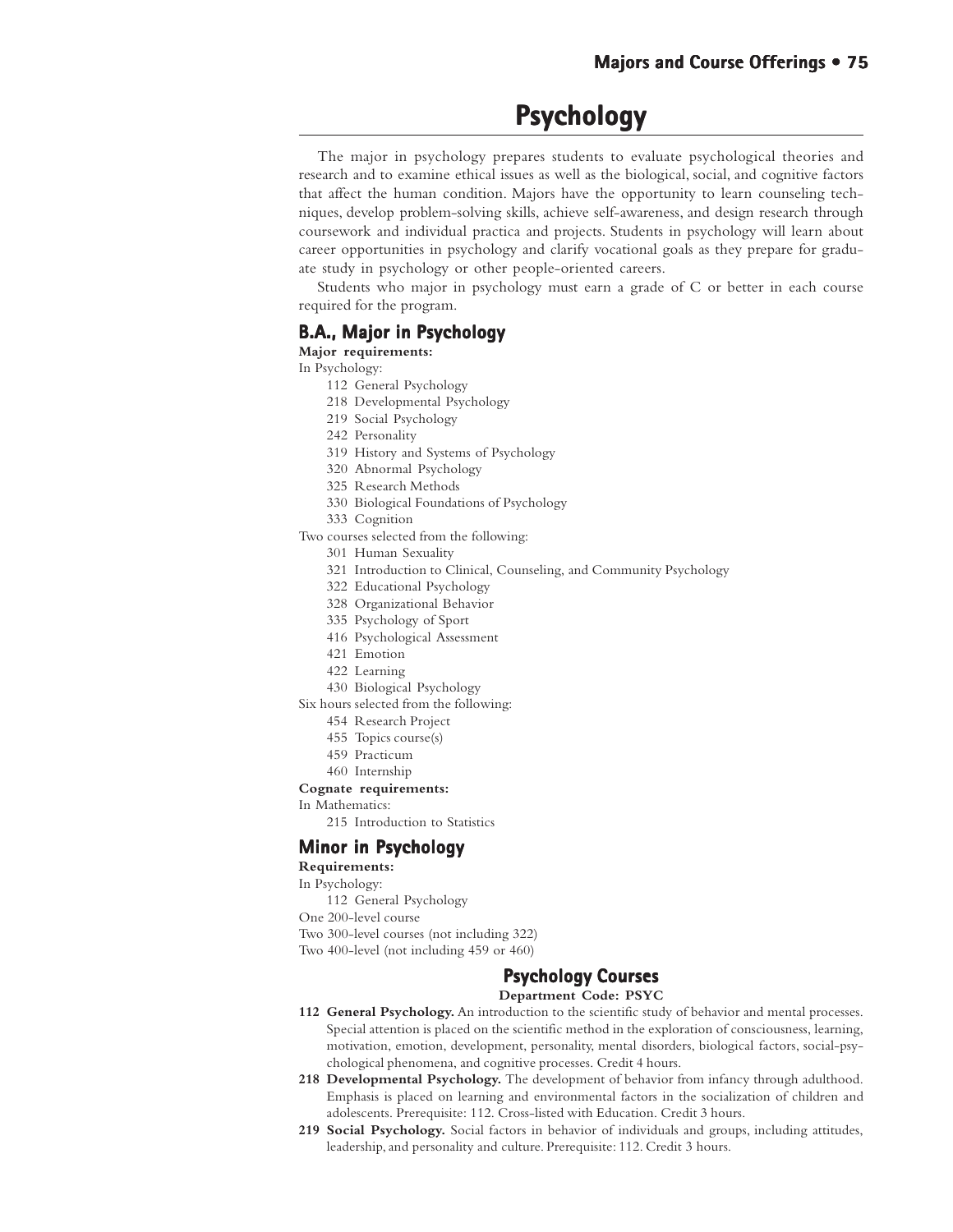- **242 Personality.** Contemporary approaches to the psychological study of personality. Prerequisite: 112. Credit 3 hours.
- **301 Human Sexuality.** Course covers the biological aspects of human sexuality, love, aberrant sexual behavior, abortion, contraception, parenthood, sexual orientation, and numerous other sexually related subjects. Credit 3 hours.
- **319 History and Systems of Psychology.** A study of historic schools of thought and contemporary trends and systems. Prerequisites: two Psychology courses and sophomore standing. Credit 3 hours.
- **320 Abnormal Psychology.** An introduction to personality disorders. Emphasis on theories of pathology and treatment. Prerequisite: 112. Credit 3 hours.
- **321 Introduction to Clinical, Counseling, and Community Psychology.** A study of major theoretical formulations and practical applications in the history of clinical, counseling, and community psychology, from classical psychoanalysis to contemporary modes of treatment. Emphasis is placed on what clinical and counseling psychologists do, including methods of appraisal, professional roles, and psychotherapeutic approaches to treatment. Prerequisites: two Psychology courses and junior standing. Credit 3 hours.
- **322 Educational Psychology.** A course designed specifically to study the behavior of individuals and groups in educational settings. Emphases are placed upon development, motivation, assessment, individual differences, teaching modalities and learning preferences. Attention is also given to character education and attitudes. Directed observation/participation in the public schools provide practical application of course theory. Twenty hours of observation/participation in a public school classroom required. Prerequisite: Admission to Teacher Education. Cross-listed with Education. Credit 3 hours.
- **325 Research Methods.** An introduction to the theory and methodology of psychological research with emphasis on experimental design, data collection, statistical analysis, and report writing. Each student will actively participate in all four phases of the research process. Lecture and laboratory. Prerequisite: 112 and MATH 215. Cross-listed with Anthropology and Political Science. Credit 4 hours.
- **328 Organizational Behavior.** Individual and work group behavior in organizations. Exercises in the dynamics of power, developing leadership, facilitating quality and change, and interpersonal communication skills will be emphasized. Course procedures include oral and written communications, group interaction in class, and a major presentation. Cross-listed with Business. Credit 3 hours.
- **330 Biological Foundations of Psychology.** A study of the anatomy, physiology, and function of the nervous and endocrine systems and their relationship to psychological issues. Prerequisite: 112. Credit 3 hours.
- **333 Cognition.** The psychological study of attention, pattern recognition, memory, language, reasoning, problem solving, and creativity. Prerequisite: 112. Credit 3 hours.
- **335 Psychology of Sport.** A study of the psychology of motivation, attitudes, values, social mobility, and status as it relates to athletics. Cross-listed with Physical Education and Sport Studies. Credit 3 hours.
- **416 Psychological Assessment.** An examination of classic and current theories and methods of psychological assessment. Topics will include personality assessment, observation and behavioral techniques, interviewing, self-report inventories and questionnaires, projective techniques, and maximum performance assessment. Prerequisite: two Psychology courses and junior standing. Credit 3 hours.
- **421 Emotion.** A survey of the major historical and contemporary theories of human emotion, including biological, developmental, cognitive, and social perspectives. Prerequisites: two Psychology courses and junior standing. Credit 3 hours.
- **422 Learning.** A survey of current learning theories and research in learning. Prerequisites: two Psychology courses and junior standing. Credit 3 hours.
- **430 Biological Psychology.** The application of anatomical and physiological principles to psychological issues such as sensation and perception, movement, learning and memory, drugs, brain damage, and psychological disorders. Prerequisites: 112 and either 330 or BIOL 221. Credit 3 hours.
- **459 Practicum in Psychology.** A practicum can be designed to explore an area of the student's interest such as (but not limited to) assisting on research projects or working with an agency in the community. Prerequisites: junior standing and permission of department head. Credit 1 to 5 hours.
- **460 Internship in Psychology.** Internships are offered in an area of the student's interest such as (but not limited to) working at a mental health center or as a youth attendant for juveniles held by the court system. Prerequisites: junior standing and permission of department chair. Credit 6 to 14 hours.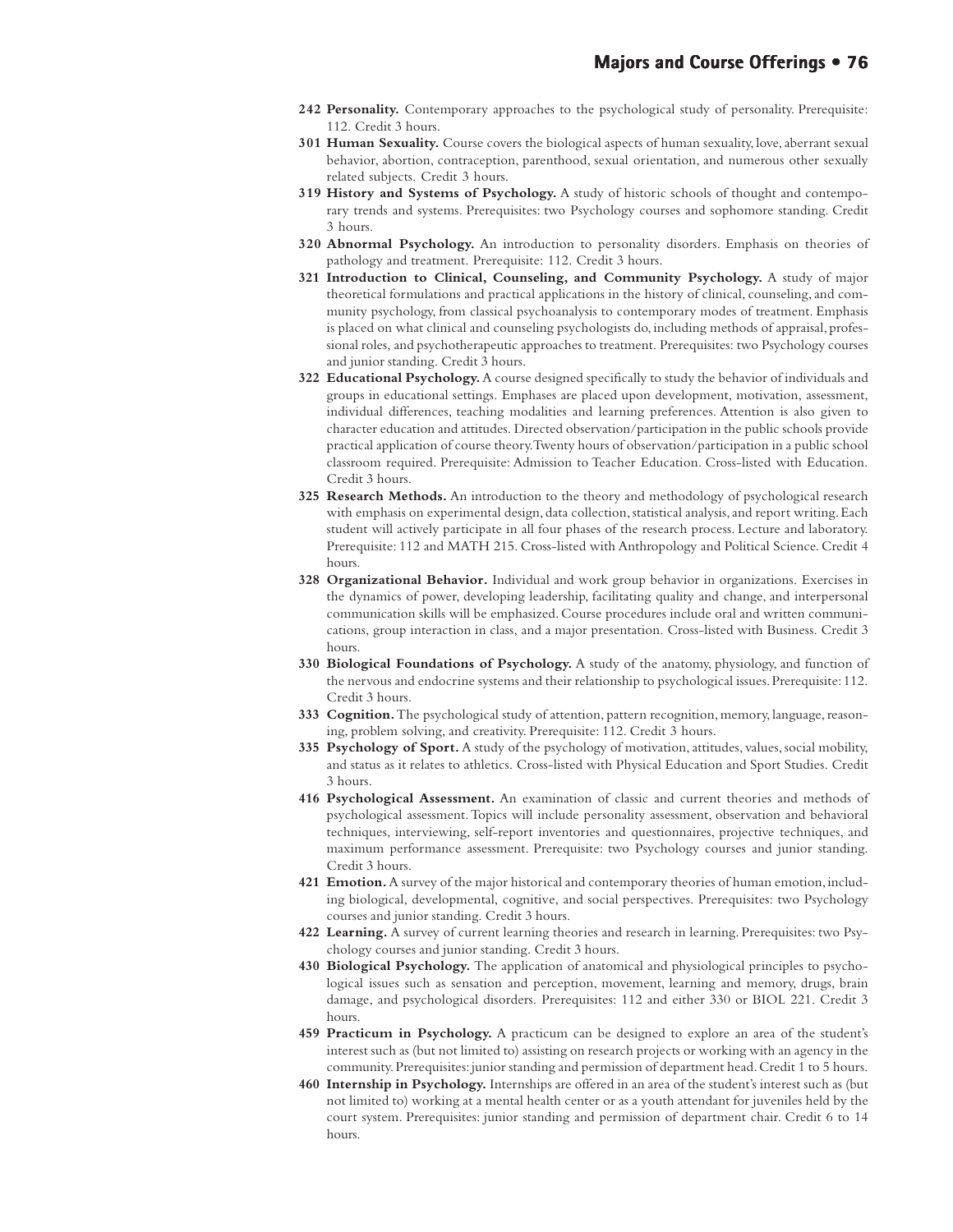## **Social Science Social Science**

#### **Social Science Courses Science Courses**

**Department Code: SOCS**

- **206 Exploring Leadership.** Study of proactive thought, personal and group visioning, ethics, and areas of personal leadership self-assessment will be covered. Facilitating group process and giving and receiving constructive criticism will be emphasized during the class time. Prerequisite: LAS 214. Credit 3 hours.
- **225 Rebuilding Community.** After developing the ability to self-assess, assess the needs of the community, and listen to the people in need, the student will learn the skills for effectively working to meet needs in the community (e.g., grant writing; organizing, recruiting, and motivating volunteers; developing a preventative plan; and serving on boards). Designed for students who are planning a career in the service sector. Credit 3 hours.
- **301 Global Culture.** A concentrated study of selected major countries and culture areas outside Western culture. Credit 3 hours.
- **302 Diversity.** Twofold emphasis: 1) increasing students' awareness of their own ethnocultural roots and the influence of these roots on their world views and interactions with others, and 2) increasing students' understanding of and sensitivity to the experience of being an ethnic minority in the U.S. today. Credit 3 hours.
- **307 Applied Leadership.** Readings, experiential learning activities and reflective writing will help students develop leadership knowledge in four areas: facilitation, conflict resolution, creativity, and written persuasion. After an introduction to all four areas, students will choose one area to study in depth. Prerequisite: 206. Credit 3 hours.
- **330 Service-Learning Travel.** Students will prepare for a cross-cultural experience by reading, participate in the experience by travel and service, and then reflect on the experience through writing. Credit 1 to 3 hours.
- **408 Advanced Leadership.** Students will envision, design, implement, and evaluate a project as the project leader, in consultation with peers and faculty. All project leaders will meet weekly for consultation. Prerequisite: 307. Credit 3 hours.

## **Sociology Sociology**

## **Sociology Course**

**Department Code: SOC**

**201 General Sociology.** An intuitive grasp of the sociological perspective and a consistent framework from which to view, understand, and interpret social life. Examination of the major sociological paradigms and concepts; their use in a systematic fashion to analyze American society. Credit 3 hours.

## **Theatre Arts Arts**

Higher education has historically had, at its heart, an appreciation of theatre. It has encouraged theatre as a part of students' lives, taught both its literature and art, and worked to develop students' understanding of the need for theatrical expression of our humanness. Southwestern College's theatre arts department is designed to meet the needs of both students in general liberal arts education and majors within the department. The department gives the opportunity to all students to develop skills, confidence and poise in various performance situations. It aims to develop the students' potential through classroom and extracurricular learning experiences, gives a basic knowledge of the theatre and the work and joy that are part of its creation, and stresses the importance of the arts in our lives as they help us to understand ourselves, others and the world we share.

For majors in theatre arts, the department provides an academic program and co- and extra-curricular activities. These prepare students for further studies in graduate or professional schools, and for careers in education or in professional theatre. The major aims to develop individuals prepared to live responsibly with concern for others, and to be creative, self-expressive leaders and citizens.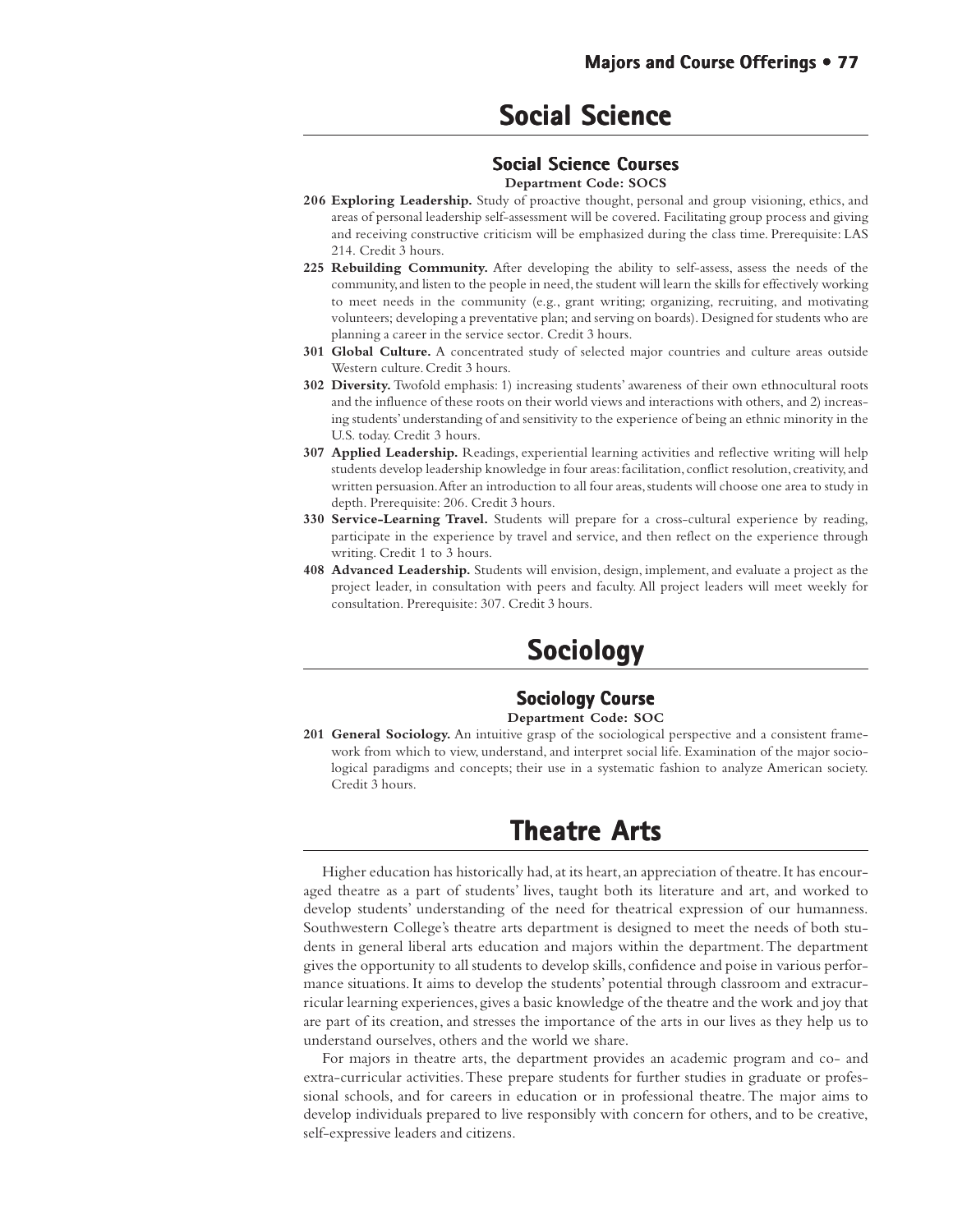#### **Majors and Course Offerings • 78**

The theatre arts major provides for emphases in general theatre arts, musical theatre, theatre arts education, theatre arts performance or in technical theatre.

The theatre arts minor is available for students who wish to major in another academic area, but who also want transcript recognition for serious academic study in theatre. The Theatre Projects course is a requirement for at least one hour each semester that students are declared a major, for a minimum of 4 hours for graduation. Theatre arts majors must counsel with a departmental advisor to declare an area of emphasis by the beginning of the junior year.

#### **B.A., Major in Theatre Arts**

**Major requirements:**

In Theatre:

- 111 Introduction to the Theatre
- 224 Stagecraft
- 226 Acting 1
- 333 Theatre History 2
- 454 Senior Project
- At least 4 credits in Theatre Projects
- In Psychology:
	- 112 General Psychology

All requirements of one emphasis area (below)

#### **Emphasis in Speech and Theatre Education**

- In Theatre:
	- 111 Introduction to Theatre
	- 224 Stagecraft
	- 226 Acting 1
	- 234 Oral Interpretation of Literature
	- 325 Design for the Stage
	- 333 Theatre History 2
	- 415 Goal and Career Development
	- 416 Goal and Career Development
	- 424 Directing 1
	- 425 Directing 2

438 Teaching and Directing Forensics, Debate, and Theatre in the Secondary School

In Communication:

- 101 Survey of Mass Communications
- 102 Elements of Oral Communication
- 123 Discussion or 208 Critical Thinking and Argumentation
- 125 Forensics
- 203 Interpersonal Communication
- 230 Voice and Diction
- 238 Group Communication

Completion of Communication and Theatre experience checklist

All requirements for Kansas teacher licensure as listed in the Education section of this catalog.

#### **Emphasis in Technical Theatre**

In Theatre:

- 227 Make-Up for the Stage
- 324 Arts Management
- 325 Design for the Stage
- 327 Costuming
- 332 Theatre History 1
- In Art:
	- 123 Basic Drawing
	- 215 Painting Studio

#### **Emphasis in Theatre Performance**

#### In Theatre:

- 131 Dance: Jazz and Tap
- 132 Dance: Musical
- 223 Creative Dramatics
- 234 Oral Interpretation of Literature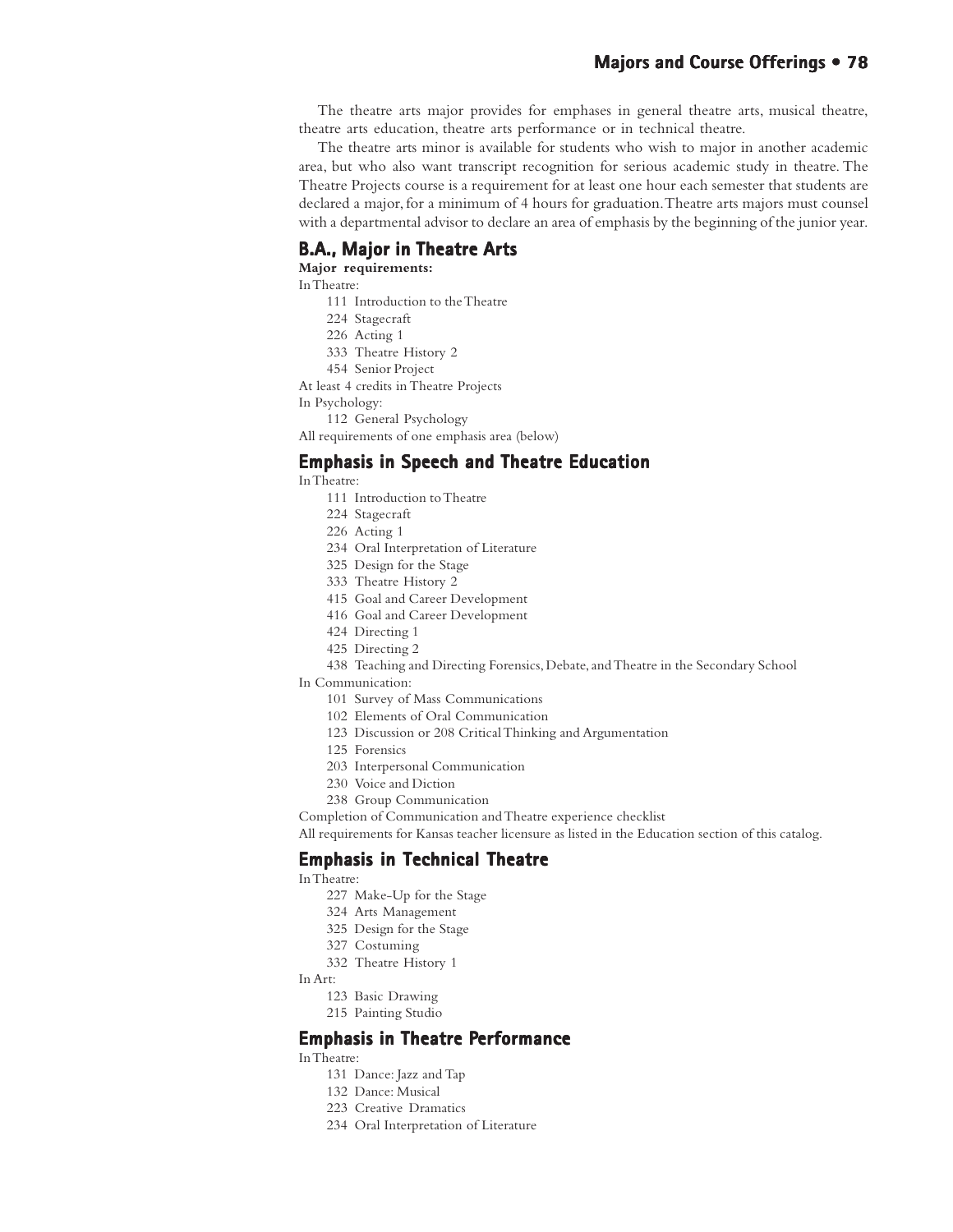- 332 Theatre History 1
- 424 Directing 1
- 425 Directing 2 or 426 Acting 2
- In Communication:
	- 230 Voice and Diction

#### **Emphasis in Musical Theatre**

- In Theatre:
	- 131 Dance: Jazz and Tap
	- 132 Dance: Musical
	- 133 Dance: Ballet
	- 234 Oral Interpretation of Literature
	- 332 Theatre History 1
	- 336 Musical Theatre Performance
	- 340 Musical Theatre History
	- 170 or 270 or 370 or 470 Summer Theatre Workshop
- In Music:
	- 111 Foundations in Music
- At least 4 semesters of private voice lessons
- Demonstration of piano proficiency
- In Communication:
	- 230 Voice and Diction

#### **Emphasis in General Theatre Studies Emphasis in Theatre**

In Theatre:

- 234 Oral Interpretation of Literature
- 332 Theatre History 1
- 424 Directing 1

Nine hours of departmental electives

- In Communication:
	- 230 Voice and Diction

#### **Minor in Theatre Arts**

#### **Requirements:**

In Theatre:

- 111 Introduction to the Theatre
- 224 Stagecraft
- 226 Acting 1
- 234 Oral Interpretation of Literature
- 332 Theatre History 1 or 333 Theatre History 2
- 454 Senior Project

Four credits in Theatre Projects

#### **Interdisciplinary Majors Interdisciplinary**

Set up between Theatre Arts and other departments, major requirements will be developed from the student's need with faculty advisement.

#### **Secondary Licensure in Drama**

**Requirements:**

Meet all requirements for major in Theatre Arts, emphasis in Theatre Arts Education; all requirements for Kansas teacher licensure as listed in the Education section of this catalog.

## **Theatre Courses Theatre**

**Department Code: THTR**

- **111 Introduction to the Theatre.** Introduction to basic knowledge of the theatre, its origins, development, and the work and joy involved in the creative experience of theatre. Intended to increase the understanding of and appreciation for theatre by non-majors and majors. Laboratory with current productions. Credit 3 hours.
- **112-113-212-213-312-313-412-413 Improvisational Acting.** Theory and practice of improvisational acting. Theatre gaming used in process and performance toward development of original characters and scenes. Group managed as an ensemble. Credit 1 hour.
- **115-116-215-216-315-316-415-416 Goal and Career Development.** Required every semester for theatre majors. Students and instructor will design a project plan to meet the development level of the individual student. Jury at the end. Prerequisite: 2.0 GPA. Credit 1 to 3 hours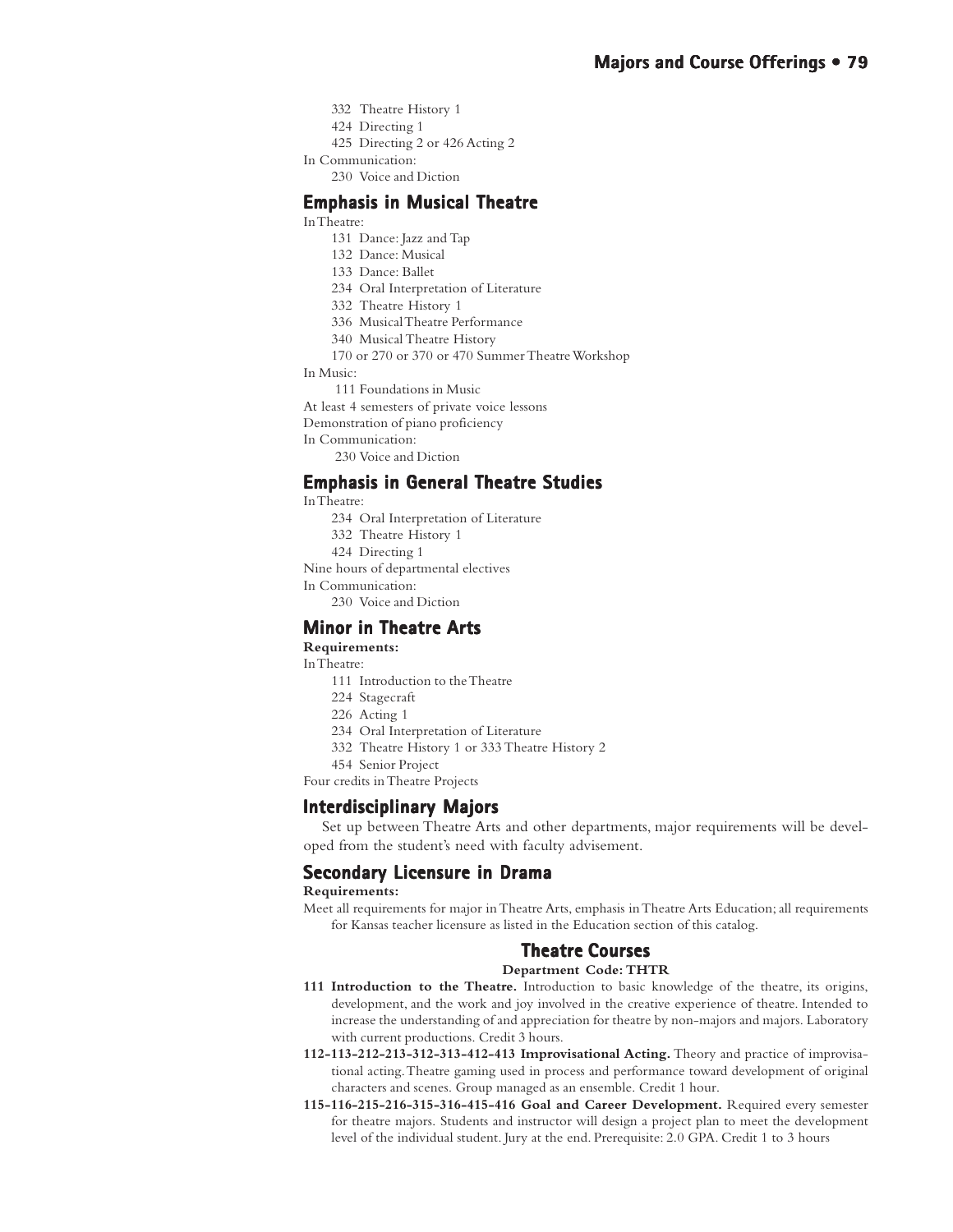- **117-118-217-218-317-318-417-418 Interpretation Projects.** For individual development of goals and skills in oral interpretation of literature. Prerequisite: 2.0 GPA. Credit 1 to 3 hours.
- **121-122-221-222-321-322-421-422 Theatre Participation.** Recital experience in theatrical production. Requires work in a major technical aspect of a current production. A maximum of 8 hours may be counted toward degree. Prerequisite: 2.0 GPA. Graded S/U. Credit 1 or 2 hours.
- **131 Dance: Jazz and Tap.** Teaches basic dance movements and terminology, providing a foundation for musical theatre jazz and tap dance. Builds repertoire, providing students with audition and performance techniques. For experienced dancers, it provides extended challenges and lays the foundation for choreography. Includes recital performance. May be repeated for credit. Credit 1 hour.
- **132 Dance: Musical.** Teaches basic dance movements and terminology, providing a foundation for musical theatre dance. Builds repertoire, providing students with audition and performance techniques. For experienced dancers, it provides extended challenges and lays the foundation for choreography. Includes recital performance. May be repeated for credit. Credit 1 hour.
- **133 Dance: Ballet.** Teaches basic dance movements and terminology, providing a foundation for all movement and dance. Builds repertoire, providing students with audition and performance techniques. For experienced dancers, it provides extended challenges and lays the foundation for choreography. Includes recital performance. May be repeated for credit. Credit 1 hour.
- **170-270-370-470 Summer Theatre Workshop.** Student participation as members of SC's Horsefeathers and Applesauce Summer Dinner Theatre Program. Credit 1 to 6 hours. May be repeated, but only 6 hours may count toward graduation.
- **223 Creative Dramatics.** Designed for theatre performance and elementary education majors. Follows the philosophy that our world/reality is always changing. Improvisation, role playing, and other "theatrical games" for mutual understanding and trust. Credit 3 hours.
- **224 Stagecraft.** Theory and practice of technical phases of play production. Study and application of principles of construction and handling of stage scenery, lighting and sound equipment. Laboratory with current productions. Credit 3 hours.
- **226 Acting 1.** Theory and practice of acting. Study of dramatic literature and acting theory. Practice of character analysis, rehearsal and performance techniques. Credit 3 hours.
- **227 Make-Up for the Stage.** Basic principles and practices of theatre makeup; various assignments to develop skill in theatrical makeup. Laboratory with current productions. Credit 3 hours.
- **234 Oral Interpretation of Literature.** Active study of literature through oral performance for the solo performer. Recreation of the experience inherent in the performed text through an understanding of its emotional and intellectual content. Credit 3 hours.
- **324 Arts Management.** An overview of the responsibilities of a director of an artistic organization. Management of personnel and facilities, programming, promotion, and budgeting will be studied in the classroom and in the field. Also includes visits to local arts organizations for firsthand experience. Credit 3 hours.
- **325 Design for the Stage.** Study of stage design as it relates to scenic elements, lighting and sound. Prerequisite: 224. Credit 3 hours.
- **327 Costuming.** An examination of the history, development, basic principles of design and construction of stage costumes. Laboratory with current productions. Credit 3 hours.
- **331 Theatre Across the Disciplines 2.** This lab-intensive course stresses theatre involvement and methods across the disciplines. Emphasis is placed on communicating with and developing empathy for others in a variety of fields including the humanities, social sciences, and natural sciences. The course seeks to connect learning and sharing among all disciplines through theatre games, creative dramatics, and dramatic literature, and its performance across campus and in the surrounding community. As theatre entertains and teaches, it helps us build connections to understand ourselves and our world. Prerequisite: LAS 231. Credit 3 hours*.*
- **332 Theatre History 1.** Examines history of theatre from its origins through Classical, Medieval, Renaissance, Restoration and Romantic theatre. Reading of plays and study of theory, historical background, the physical theatre and its performers and their relationship to the culture and development of theatre. Credit 3 hours.
- **333 Theatre History 2.** Development of theatre and dramatic literature beginning with Realism. Reading of plays and study of theory, historical development, genres, styles, physical theatre, performers, and the cultural diversity of the modern drama and the theatrical experience. Credit 3 hours.
- **336 Musical Theatre Performance.** Develops skills in musical theatre performance, by developing of techniques for integration of acting, singing and dancing. Will work with variety of styles of musical theatre performance. Credit 3 hours.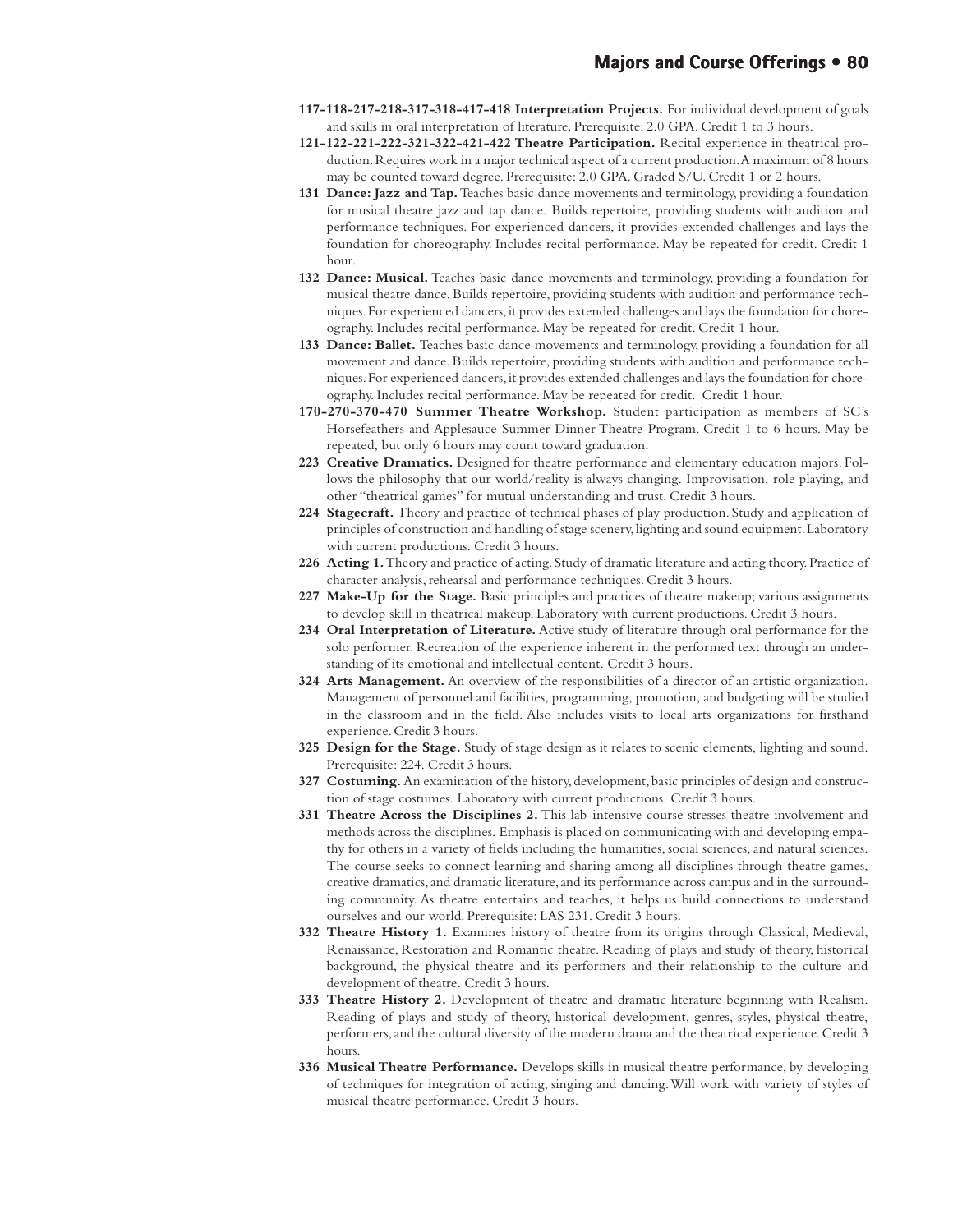- **340 Musical Theatre History.** Taught as a seminar reading course, providing history of the musical foundation from its roots to contemporary musical theatre, combined with readings of librettos of major works. Credit 3 hours.
- **424 Directing 1.** Theory and practice of directing. Play choice, analysis, and rehearsal techniques. Prerequisites: 224, 226, COMM 230, or consent of the instructor. Credit 3 hours.
- **425 Directing 2.** A continuation of Directing 1. This course requires the production of a one-act play. Prerequisite: consent of instructor. Credit 3 hours.
- **426 Acting 2.** Study of a variety of acting methods and styles. Preparation of a recital. Prerequisite: 226 or consent of the instructor. Credit 3 hours.
- **438 Teaching and Directing Forensics, Debate, and Theatre in the Secondary School.** A study of the problems and methodologies of teaching and directing forensics, debate, and theatre activities in secondary schools. Includes observation and participation in drama, debate, and forensic activities designed for the public school programs. Satisfies teacher licensure requirements for Education 438. Prerequisites: Theatre participation practical experience check sheet, participation in debate and forensic activity courses. Cross-listed with Communication. Credit 3 hours.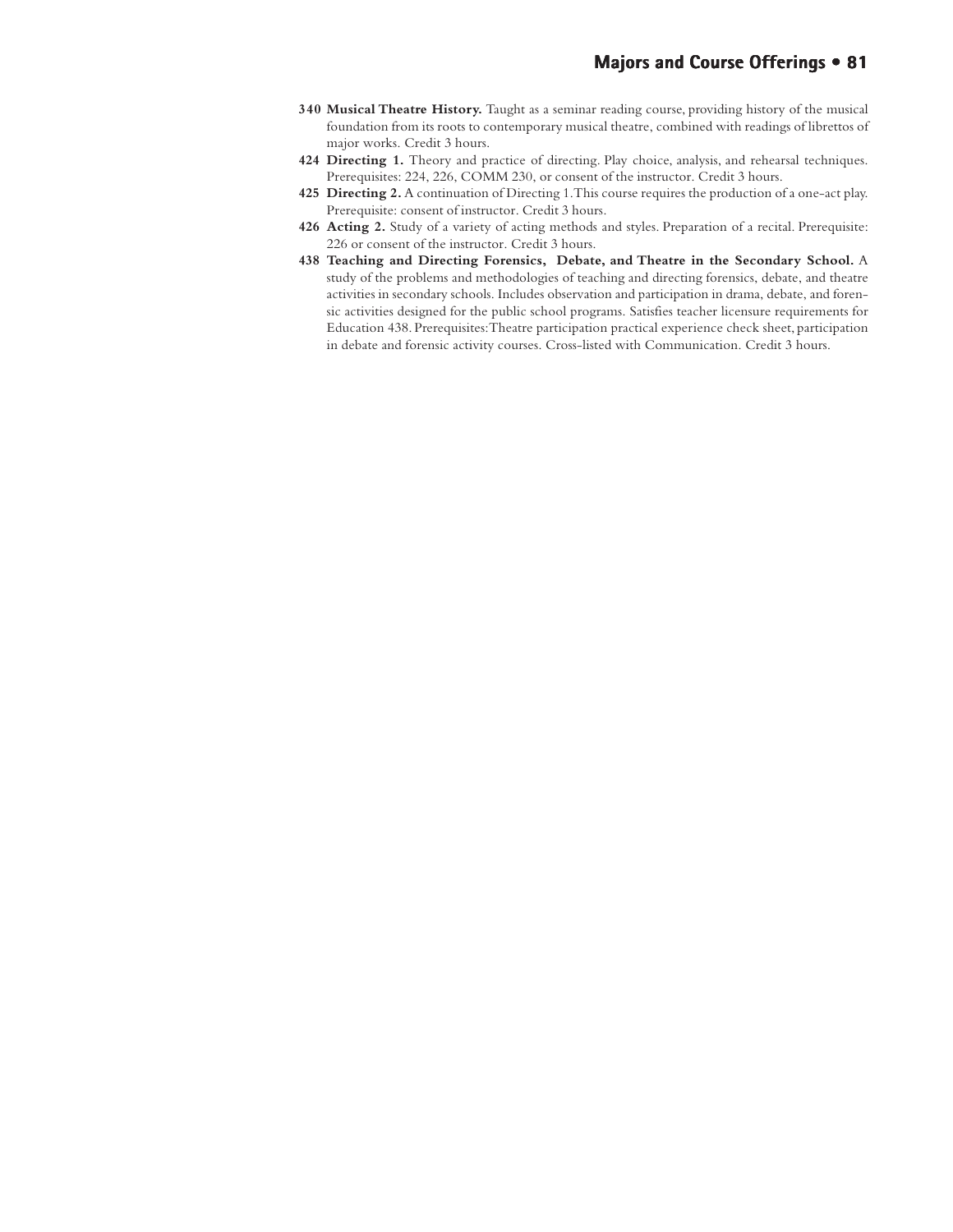# **Graduate Studies Studies Graduate**

## **Master of Business Administration (MBA)**

Southwestern College's MBA program is a 36-hour degree program offered as the Professional MBA program through Professional Studies and the Fifth-Year MBA program through the main campus.

The MBA program schedules two consecutive eight-week sessions within each traditional school term. The terms are fall (beginning in late August), spring (January-April), and summer (May-August).

#### **Professional MBA**

Courses for the Professional MBA meet one evening a week for four hours, generally from 6 to 10 p.m. The Professional MBA program is also available completely online. The degree may be completed in two years of continuous part-time study.

For complete information on this program, contact:

MBA Program Office Southwestern College 2040 S. Rock Road Wichita, Kansas 67207-5350 Phone: (316) 684-5335

#### **Fifth-Year MBA**

Courses for the Fifth-Year MBA meet on the main campus during the day (some may be offered in the evening hours). The Fifth-Year MBA student will be enrolled in two courses each eight weeks, making it possible to complete the degree in one year of full-time study.

For complete information on this program, contact: MBA Program Office Southwestern College 100 College Street Winfield, Kansas 67156 Phone: (620) 229-6000

## **Master of Education(M.Ed.)**

The Master of Education degree is designed to enhance and improve the skills and understandings of the teacher-practitioner and to provide a sound theoretical base for continued study. Majors are offered in curriculum and instruction and in special education.

For complete information on this program, contact:

Director of Graduate Studies The Dole Center for Teaching Education Southwestern College 100 College Street Winfield, Kansas 67156-2499

Phone: (620) 229-6253

## **Master of Science in Leadership (MSL) of in Leadership (MSL)**

Southwestern College's Master of Science in Leadership program is a 36-hour degree program. The emphasis in each class is based on coupling both real-world skills and understanding with theoretical frameworks and leadership models.

The Master of Science in Leadership program schedules two to three consecutive sixweek sessions within each traditional school term. The degree may be completed in 1.5 years of continuous part-time study.

M.S.L. Program Office 2040 South Rock Road Wichita, Kansas 67207 (316) 684-5335

For complete information regarding graduate programs, see the graduate catalog online.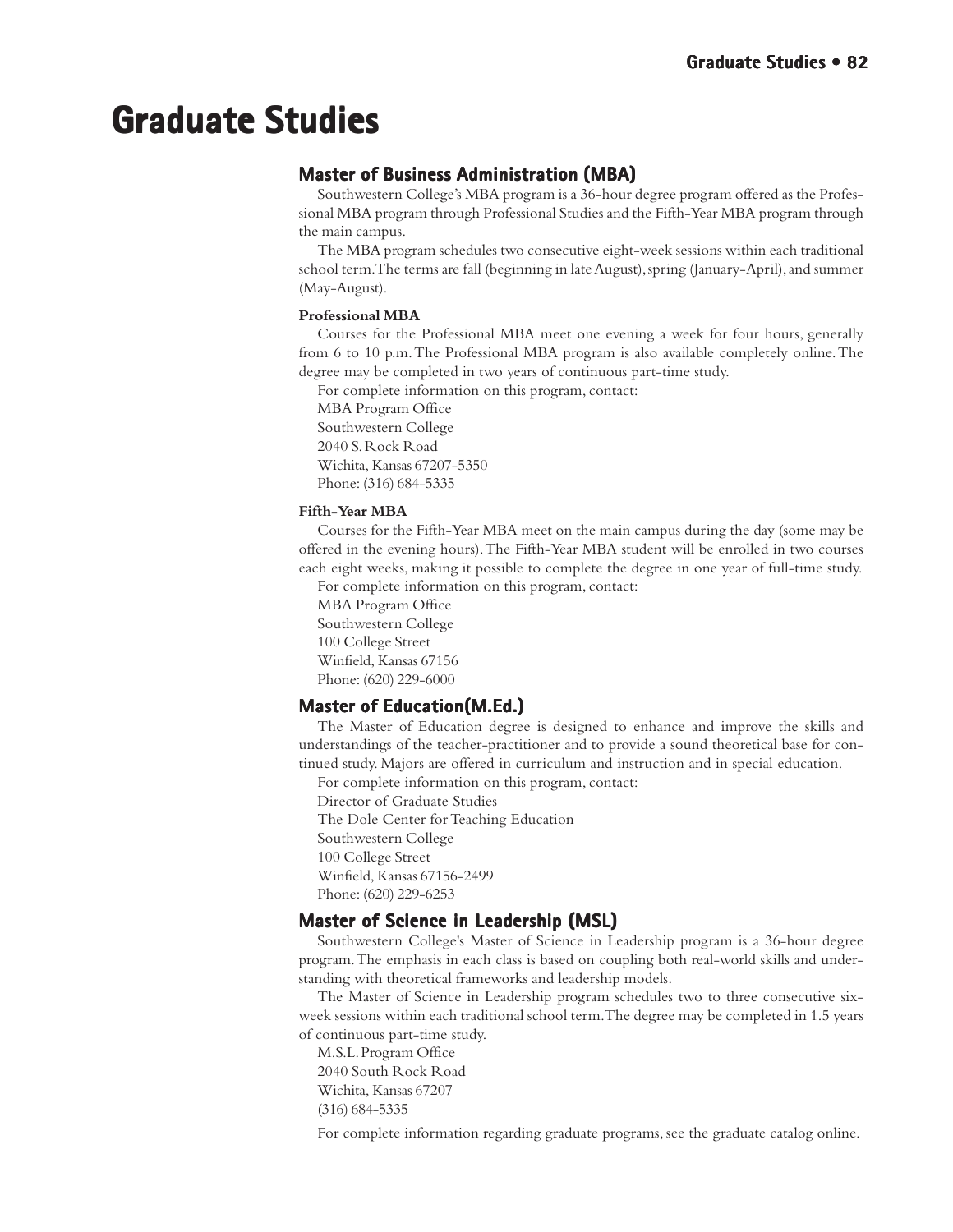# **Professional Studies**

Especially designed to serve the needs of working adults, Professional Studies offers evening, daytime, and weekend courses at centers in downtown Winfield, east Wichita (Rock and Pawnee), west Wichita (Ridge and Central), McConnell Air Force Base, and in Midwest City, Oklahoma. In addition, courses are offered in an online environment through SC Online.

For complete information regarding enrollment and policies specific to the Professional Studies programs, contact Professional Studies offices at:

2040 S. Rock Road Wichita, KS 67207-5350 (316) 684-5335 Fax: (316) 688-5218 prostudy@sckans.edu

7011 W. Central, Suite 205 Wichita, KS 67212-3386 (316) 946-1116 Fax: (316) 946-1079 wwichita@sckans.edu

123 E. Ninth Ave. Winfield, KS 67156-2815 (620) 221-7999 Fax: (620) 221-0808 winfield@sckans.edu

1140 S. Douglas Blvd. Midwest City, OK 73130 (405) 733-3301 okc@sckans.edu

Students from Southwestern's main campus in Winfield may also enroll for courses in Professional Studies. Only professional studies courses with identical names and numbers as those on the main campus will fulfill requirements for a campus-based major or for integrative studies. Students should presume that other courses will count only as elective credits.

Specific courses offered through the professional studies program have been approved as either requirements or electives for certain majors offered on the main campus. Students declaring one of these designated majors may enroll in one of the specified courses under the full-time main campus tuition rate with no additional tuition cost unless the enrollment creates an overload. All other main campus students choosing to enroll in a professional studies course will be charged an additional tuition fee. See the Charges and Fees section of this catalog for details.

#### **For B.A., Major in Accounting, Major in Business Administration, Major in Entrepreneurship/Small Business Management, Major in Finance, Major in Management:**

- **HRD 345 Managing Human Resources.** A study of the development of the personnel management role, the organization of work, staffing the organization, developing human resources, creating favorable work environment, management-labor relations, compensation, and benefit administration. Credit 3 hours.
- **OMGT 415 Supply Chain Management.** Intricacies of supply chain management and disruptive factors that influence the supply chain are studied. Includes an analysis of current practices that reflect maximum supply chain reliability and sustain delivery integrity. Credit 3 hours.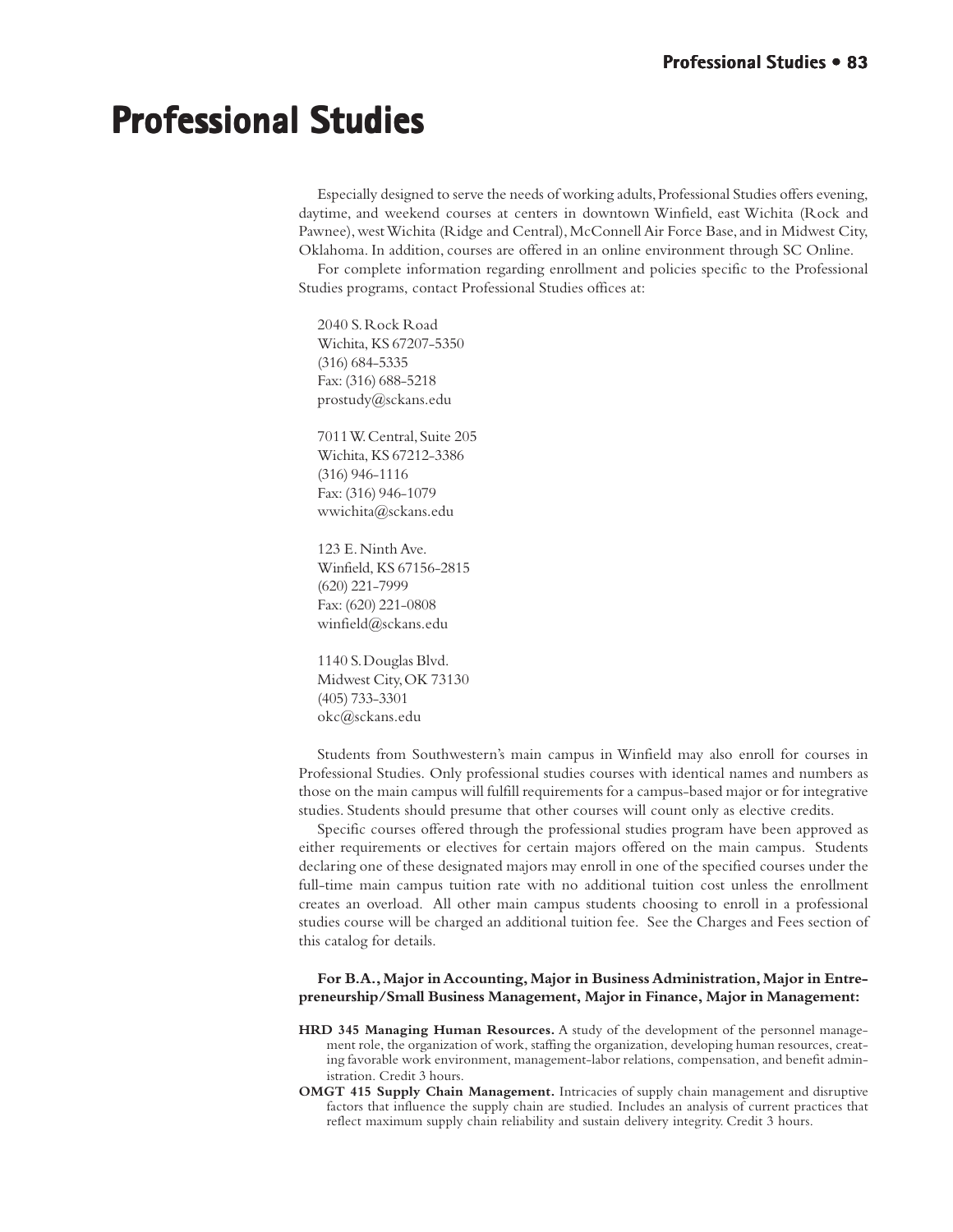**OMGT 425 Managing Technological Change and Innovation.** Focuses on the two perspectives required to successfully manage and implement change and innovation within a work culture. Applicable individual, group and organizational theory will be paired with the study of innovation theory and practice. Credit 3 hours.

#### **For B.S., Major in Computer Science and Digital Arts:**

- **COT 410 Local Networking (LAN) Fundamentals.** This course covers the networking of computers within a small geographic area using current and emerging Ethernet protocols and includes the functions of inter-networking devices such as routers, switches, hubs, and NICs. Network operating systems, delivery media (both physical and wireless), peer networking, server functions,workstation and server hardware, network addressing, and TCP/IP protocols will also be covered. Credit 3 hours.
- **COT 411 Web site Management.** The design and development of Web sites to support business operations. Includes the study of site design, maintenance, and the integration of databases and other programming functionality to increase the capability of a Web site to support changing business needs. Credit 3 hours.
- **COT 415 Computer Systems Integration**. Comprehensive, hands-on course providing basic computer systems service topics as well as more advanced issues pertaining to hardware and operating system configuration, installation, and troubleshooting. Additionally, the course expands the students' practical experience and knowledge in networking maintenance issues, safety, and customer service techniques and management. Credit 3 hours.
- **CPT 322 SQL Fundamentals.** Using SQL Server, students retrieve information from various relational databases. Beginning with simple queries that retrieve selected data from a single table, it progresses to advanced queries that summarize the data, combine it with data from other tables, and display the data in specialized ways. Credit 3 hours.
- **CPT 323 VBA, The Internet, and Microsoft Office Applications.** Course focuses on using Visual Basic for Applications programming to support applications in Microsoft Access and Excel. Students use the Object Model for both Access and Excel and produce programs that include declaration and assignment of object, string, date, and numeric variables, selection statements, repetition statements, custom dialog boxes, and ADO data exchange. Prerequisite: COT 220. Credit 3 hours.
- **CPT 327 E-Commerce.** Course covers e-business by defining it, creating a plan, building and designing a Web site, addressing security issues, and launching an e-business. Cross-listed with Business Quality Management. Credit 3 hours.
- **CPT 421 Java Programming 1.** Presents Java object oriented programming logic and fundamental techniques from the basic concepts of primitive data types, operations, control statements to user defined methods, objects, classes, class inheritance and GUIs to construct robust business solutions. Credit 3 hours.
- **CPT 422 Hypertext Markup Language Programming Techniques.** A course designed to have students leverage the power of JavaScript coupled with HTML to build company business sites that deliver state-of-art interactivity and use tools such as image maps, forms, and style sheets to integrate JavaScript with the HTML language to design exquisite sites. Credit 3 hours
- **CPT 423 Project: Designing and Programming an Application.** The student learns through the design of a complete application how to establish a robust, scalable, and secure business solution using the development and programming tools learned throughout previous computer programming courses. Prerequisite: 4 CPT courses. Credit 3 hours.
- **CPT 431 Java Programming II.** The course progresses from programming business applications using arrays and strings through advanced inheritance and composition to handling exceptions and events. Advanced GUIs and graphics are presented with recursion being introduced. Prerequisite 421. Credit 3 hours.
- **CPT 432 Visual Basic.Net Programming Essentials I**: Includes the essentials of Visual Basic.Net applications programming within Microsoft's Visual Studio.Net Integrated Development Environment. Students learn how to develop object-oriented programs, test and debug applications, produce active Windows controls, develop multi-form applications, enhance the graphic user interface and manipulate dates and strings within the .Net platform. Credit 3 hours.
- **CPT 433 Visual Basic.Net Programming Essentials II**: Using Microsoft's Visual basic.Net Integrated Development Environment, students learn advanced concepts on how to work with arrays and collections, structures and files, and XML to build robust business solutions. Advanced skills in object oriented programming are presented for developing database applications using ADO.Net to produce bound controls and parameterized queries to develop Web forms and services. Prerequisite: CPT432 or equivalent. Credit 3 hours.
- **CPT 441 Active Server Pages Programming.** Course presents techniques for creating ASP pages and using ASP components to collect and deliver information to databases. Course enables students to design, maintain interactive and dynamic Web applications with the server-based scripting language, Active Server Pages. Credit 3 hours.
- **CPT 444 XML (Extensible Markup Language).** Students will develop applications with XML that share and access data through the Web and apply the structure and code of XML for business applications that manipulate, share, extract, and store data. Prerequisite: 422. Credit 3 hours.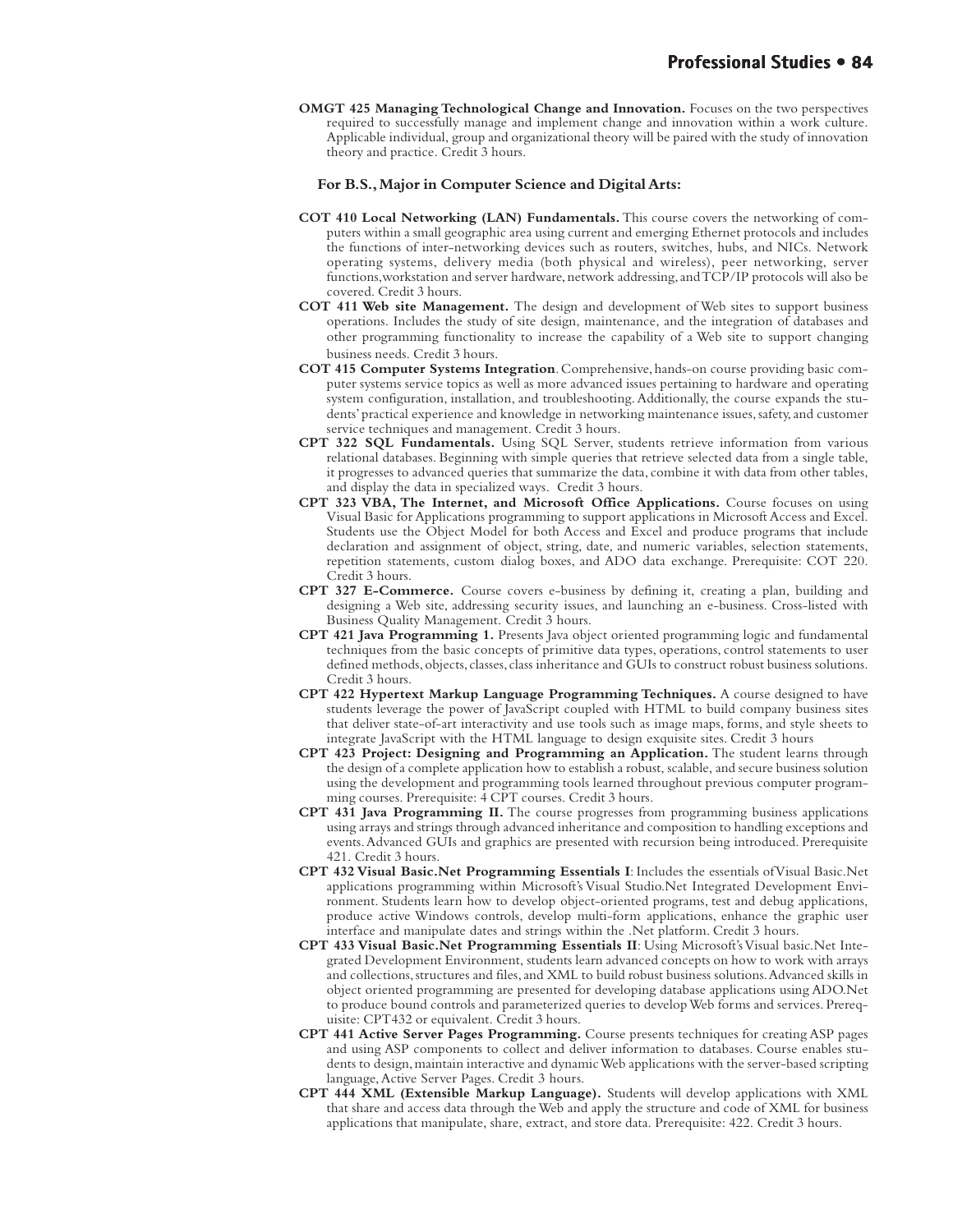# **Academic Policies**

## **Academic Integrity Academic**

Southwestern College assumes the academic integrity of its students. In cases where academic integrity is in question, the following definitions and policies will apply.

Academic dishonesty is any act of cheating, fabrication, plagiarism, abuse of resources, forgery of academic documents, dissimulation, or sabotage, and any act of aiding and abetting academic dishonesty. The following definitions make clear the policy of the college.

1. Cheating is using or attempting to use unauthorized materials, information or study aids in any academic exercise.

Examples: copying homework, copying someone else's test, using an unauthorized "cheat sheet," etc.

2. Fabrication is the falsification or invention of any information or citation in any academic exercise.

Examples: making up a source, giving an incorrect citation, misquoting a source, etc.

3. Plagiarism is the representation of the words and ideas of another as one's own in any academic exercise.

Plagiarism includes failing to give a citation for using work from another person or source. Modifications and rephrasings do not reduce the requirement for giving a citation. This also applies to information obtained electronically, such as from the Internet.

4. Dissimulation is the disguising or altering of one's own actions as to deceive another about the real nature of one's actions concerning an academic exercise.

Examples: fabricating excuses for such things as missing classes, postponing tests, handing in late papers; turning in a paper for one class that was originally written for another class, etc.

5. Abuse of resources is the damaging of any resource material or inappropriately limiting access to resource material which is necessary for academic work.

Examples: hiding library materials, removing noncirculating material from the library, hiding or stealing another person's textbook, notes or software, failure to return library materials when requested by the library, etc.

6. Forgery of academic documents is the unauthorized changing or construction of any academic document.

Examples: changing transcripts, changing grade books, changing grades on papers which have been returned, forging signatures, etc.

Examples also include completion of an application for any Southwestern academic program which omits or falsifies any requested information. Such violations can result in the revocation of the application, even if approval was previously granted on the basis of fabricated information.

7. Sabotage is the damaging or impeding of the academic work of another student.

Examples: ruining another student's lab work, destroying another student's term paper, etc.

8. Aiding and abetting academic dishonesty is knowingly facilitating any act defined in 1-7.

#### **Policies for Dealing With Academic Dishonesty**

The instructor shall determine if the infraction is intentional or unintentional. Any violation of the policy not under the supervision of a faculty member will be handled by recommendation of the academic dean to the academic affairs committee. On the first offense, violations of the academic integrity policy will result with:

1. A reprimand (written or verbal) for unintentional violations

2. A zero for the assignment (paper, exam or project) for intentional or flagrant violations Unintentional infractions may be reported to the academic dean at the discretion of the faculty member. All infractions deemed by the faculty member to be intentional or flagrant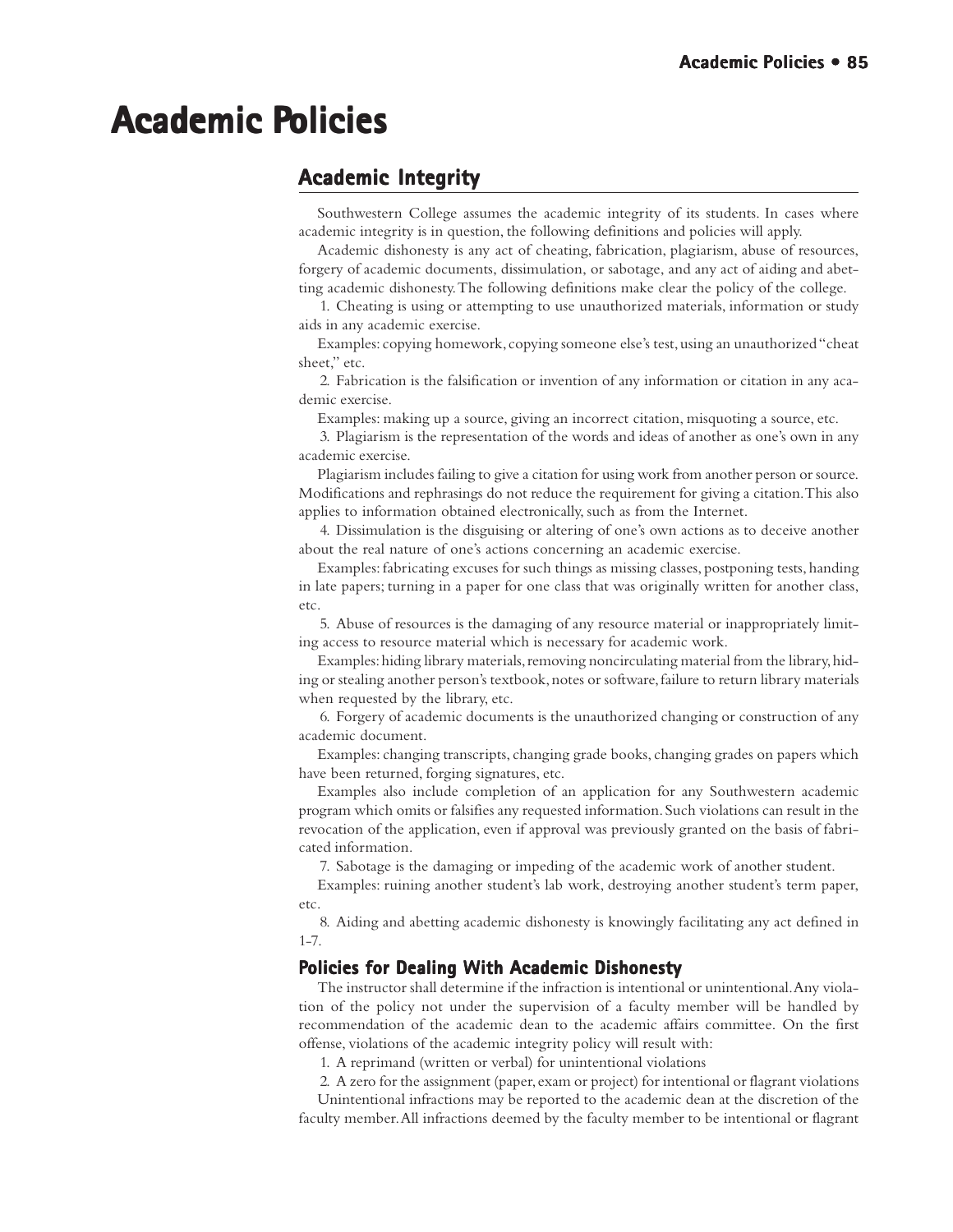must be reported in writing to the academic dean; the student will also be notified verbally or in writing. The academic dean shall keep a record of reported infractions and sanctions.

A second or any subsequent intentional or flagrant violation of any part of the academic integrity policy during a student's academic career at Southwestern is grounds for suspension and requires a conference with the academic dean to determine the outcome. Any student so suspended has a right to an appeal. If a student wishes to appeal, the request should be made in writing and must be received in the academic dean's office within thirty days of the suspension announcement. The appeal will be heard by the academic affairs committee and the committee's decision shall be final.

*Adapted and used by permission from Tabor College.*

#### **Assessment Assessment**

Southwestern College is committed to quality in higher education. It strives to meet the educational needs of society and of individual students. The student assessment program at Southwestern exists to evaluate the effectiveness of the college experience in assisting students' movement toward the outcomes identified as flowing from the mission of the college. To that end aggregate data are collected from students at the beginning of the fall semester and at the end of the spring semester. The process and product of student assessment focuses on the centrality of the teaching mission of higher education, and on the institution's ability to self-correct in ways meaningful to the educational experience of students.

Students enrolled at Southwestern are expected to participate in the student assessment program. The information resulting from the assessment process will not be used in any way other than for institutional improvement and individual student advising. Students may be privy to their individual scores and may use them in ways they deem helpful.

## **General Academic Policies olicies**

**Full-time Course Load.** A normal full-time load is 12-16 credit hours. Students taking 19 or more hours must have the approval of the academic dean. Full-time students who successfully complete each term's work and meet all major requirements may expect to graduate after four years of study.

**Part-time Course Load.** Students carrying fewer than 12 hours are classified as part-time students.

**Student Classification.** Students are classified on the basis of the number of accumulated hours and earned grade points according to the following schedule:

Freshman, 1 to 24 semester hours

Sophomore, 25 to 49 semester hours and at least 29 grade points

Junior, 50 to 84 semester hours and at least 86 grade points

Senior, 85 semester hours and above and at least 165 grade points

**Course Numbering System.** Courses are numbered by level:

Freshman—100

Sophomore—200

Junior—300 Senior—400

A student may take no more than one level above his or her classification.

**Grading System.** The college grading system defines the following marks as graded hours and assigns the grade points shown per credit hour:

 $A =$  Superior work (A+ or A, 4 points; A–, 3.67)

 $B =$  Above average work  $(B+, 3.33; B, 3; B-, 2.67)$ 

 $C =$  Average work  $(C+, 2.33; C, 2; C-, 1.67)$ 

 $D =$  Minimally acceptable work for receiving credit  $(D+, 1.33; D, 1; D-, 0.67)$ 

 $F =$  Failure (0 points)

These additional marks are also used but do not designate graded hours and do not impact calculation of a GPA: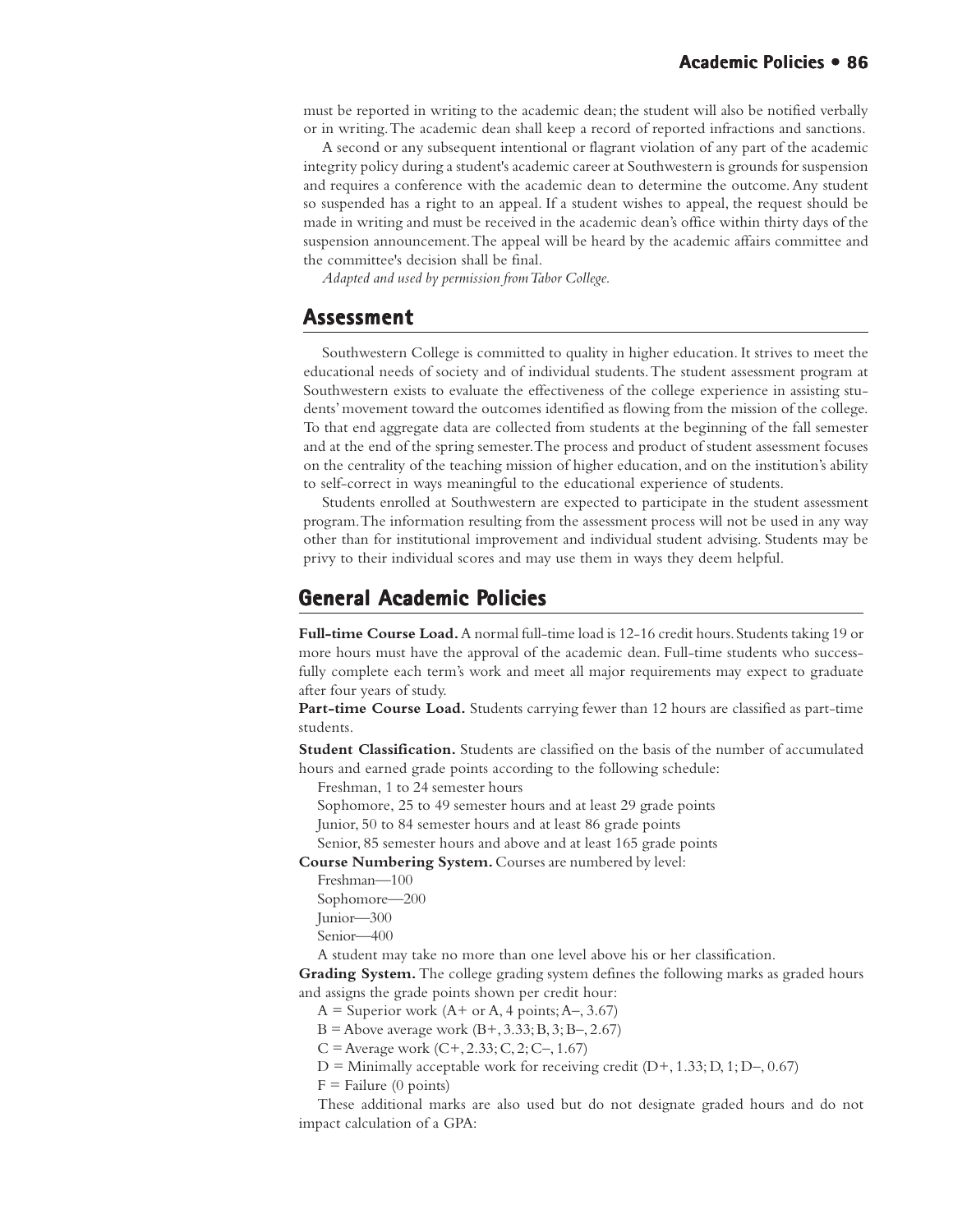WD = Withdrawal from a course

 $I = Incomplete$  work

S = Satisfactory work

 $U =$ Unsatisfactory work

**Satisfactory/Unsatisfactory Grading.** In any term, a student may choose one elective (not a departmental requirement or a required cognate course) to be graded as S or U. This choice is to be made at the time of registration and may not be changed after the published last day for enrollment.

**Change of Registration.** A change of registration is not official until a student obtains a form from the college service counter, has it signed by the advisor, and returns it to the counter for processing.

**Courses to Carry Credit Indicated.** All courses must carry the credit indicated in the catalog except by action of the academic affairs committee.

**Incompletes.** A student may request a temporary grade of incomplete when the work of the student has been generally satisfactory, but for reasons beyond the student's control it has not been possible to complete certain assignments made by the instructor. If the instructor agrees to the student's request, the student and teacher must jointly complete and file with the registrar a form describing the work remaining in the course and a plan for its completion.

If an incomplete is given, the deadline for finishing the course work is 30 days after the beginning of the fall or spring term following the term in which the incomplete is given, or an earlier deadline as agreed to by the student and teacher. A grade of F will automatically be entered as a final grade if the remaining work is not completed by the deadline.

Extension of the deadline may be allowed by special permission of the academic dean in cases of illness or other conditions beyond the student's control. Requests for extensions of deadlines must be initiated by the student and endorsed by the instructor involved in order to be considered. During the period in which a student holds an incomplete, the grade point average will be calculated without counting the incomplete.

An instructor may not give an incomplete unless the student has requested it. If at the time grades are submitted to the registrar's office the form requesting an incomplete is not attached and jointly signed, a grade of F will be recorded.

**Official Withdrawal From Courses.** Any student may withdraw from a course in the fall or spring term at any time until the close of the ninth week and receive a grade of WD. This grade does not influence the grade point average. Withdrawals after the close of the ninth week will result in a grade of F.

**Repeating Course Work.** If a student repeats a course, both the original and repeat grade will be recorded on the official transcript, but only the repeat grade will be used in calculating earned hours and grade point averages, regardless of whether that grade is higher or lower than the original grade. Courses shown in the catalog as repeatable for credit do not fall under this rule.

**Appeal of Grade.** Any grade change or appeal for a grade change must be requested within 30 days after the beginning of the fall or spring term following the term in which the grade is given. If a student believes the grade recorded by an instructor is inconsistent with the documentary evidence, an informal discussion with the faculty member is required as the first step of an appeal. If satisfactory resolution is not achieved at this level, the student may then seek resolution with the program director/department chair in which the course is taught. The final step would be to submit a written request for an appeal of a grade to the academic dean (or assistant dean). After receiving the written request, the dean will meet with the student to verify an attempt at resolution of the issue through the negotiation process and/or in mediation with the student and faculty. If it is determined that resolution has not occurred, the dean will request written documentation with rationale from both the student and the instructor regarding the grade assigned. The dean will also schedule a hearing with the appeals committee. The appeals committee will be made up of the academic dean (or assistant dean), dean of students (or assistant dean of students), and the chair of the academic affairs committee. The committee has the right to interview the student, the faculty member(s), and other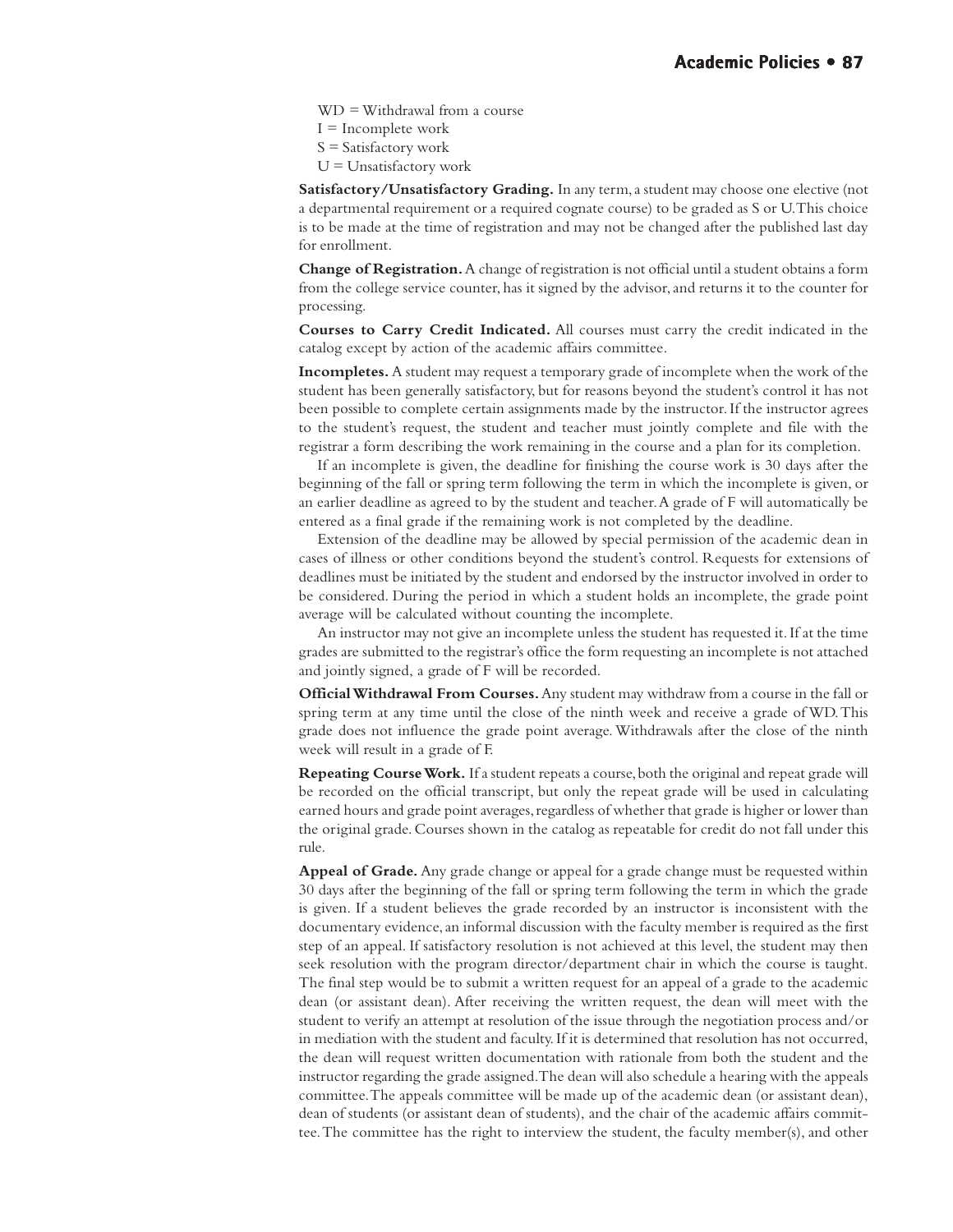pertinent individuals in an effort to reach a just resolution of this issue. This committee will render the final decision on the appeal. Notification of the grade appeal findings will be forthcoming from the dean's office.

This process is followed in appealing sanctions placed on a student as a result of the academic integrity policy as well.

**Attendance Policy.** Students are expected to attend all classes as scheduled. Students who are absent are accountable for missed material and are responsible for arranging make-up work. Absences exceeding three times the number of class meetings per week are considered unacceptable. Tardies may be counted as absences. The college supports attendance policies that are more restrictive, if such policies have been stated in the course syllabus.

Failure to Meet Course Requirements. If a student exceeds the permitted number of class absences or otherwise fails to do the work of a course, an instructor can inform that student in writing that it will be impossible for the student to pass the course and an F will be the result when grades are turned in. The instructor may wish to suggest to the student that further attendance or completion of class work will not change this outcome.

If this notice comes prior to the official last day to withdraw from a course, the student may withdraw and receive a grade of WD. After that date the grade will be F.

A copy of the notification letter will be sent to the academic dean. Any exemption from this policy must be discussed with the instructor personally, and the final judgment is the instructor's.

**Withdrawal From College.** Any student wishing to withdraw from the college during a term must give official notice at the college services counter. Failure to give notice may damage the student's permanent record. When a student officially withdraws, charges are cancelled according to the information shown in this catalog under "Charges and Fees."

**Academic Probation.** When the overall grade point average falls below 2.00, a student is placed on academic probation and will receive notification from the academic dean. Any student placed on academic probation will be evaluated by the director of student support services, who will work with the student to devise a contractual plan of improvement. This plan may include enrollment in the Essential Skills course(s), periodic monitoring by the director and/or meetings with the advisor. Any student placed on academic probation is subject to the conditions prescribed by the academic affairs committee.

**Academic Suspension.** Students who fail to maintain the standards listed in the suspension index chart below are failing to make minimum progress toward the degree and therefore may be suspended from the college. Additionally, students who complete a term with an F average may be suspended. Generally, suspended students may petition the academic affairs committee for readmission after one semester.

Any student who is academically suspended has a right to an appeal. A request for appeal should be made by the student in writing and must be presented to the academic dean within two weeks of the date of suspension. Supporting material should be submitted by the student prior to the appeals meeting. The appeal will be heard by the academic affairs committee, and the committee's decision shall be final.

|                    | Suspension if    |  |
|--------------------|------------------|--|
| <b>Total Hours</b> | Cumulative       |  |
| <b>Attempted</b>   | <b>GPA Below</b> |  |
| $1 - 12$           | 1.40             |  |
| $13 - 24$          | 1.50             |  |
| $25 - 29$          | 1.60             |  |
| $30 - 34$          | 1.70             |  |
| $35 - 39$          | 1.80             |  |
| $40 - 44$          | 1.90             |  |
| 45-above           | 2(0)             |  |

**Academic Bankruptcy.** Individuals who have accumulated a grade point average of less than 2.00 at Southwestern College may petition the Academic Dean and the Academic Affairs Committee to have their prior Southwestern College Academic record "forgiven." To qualify,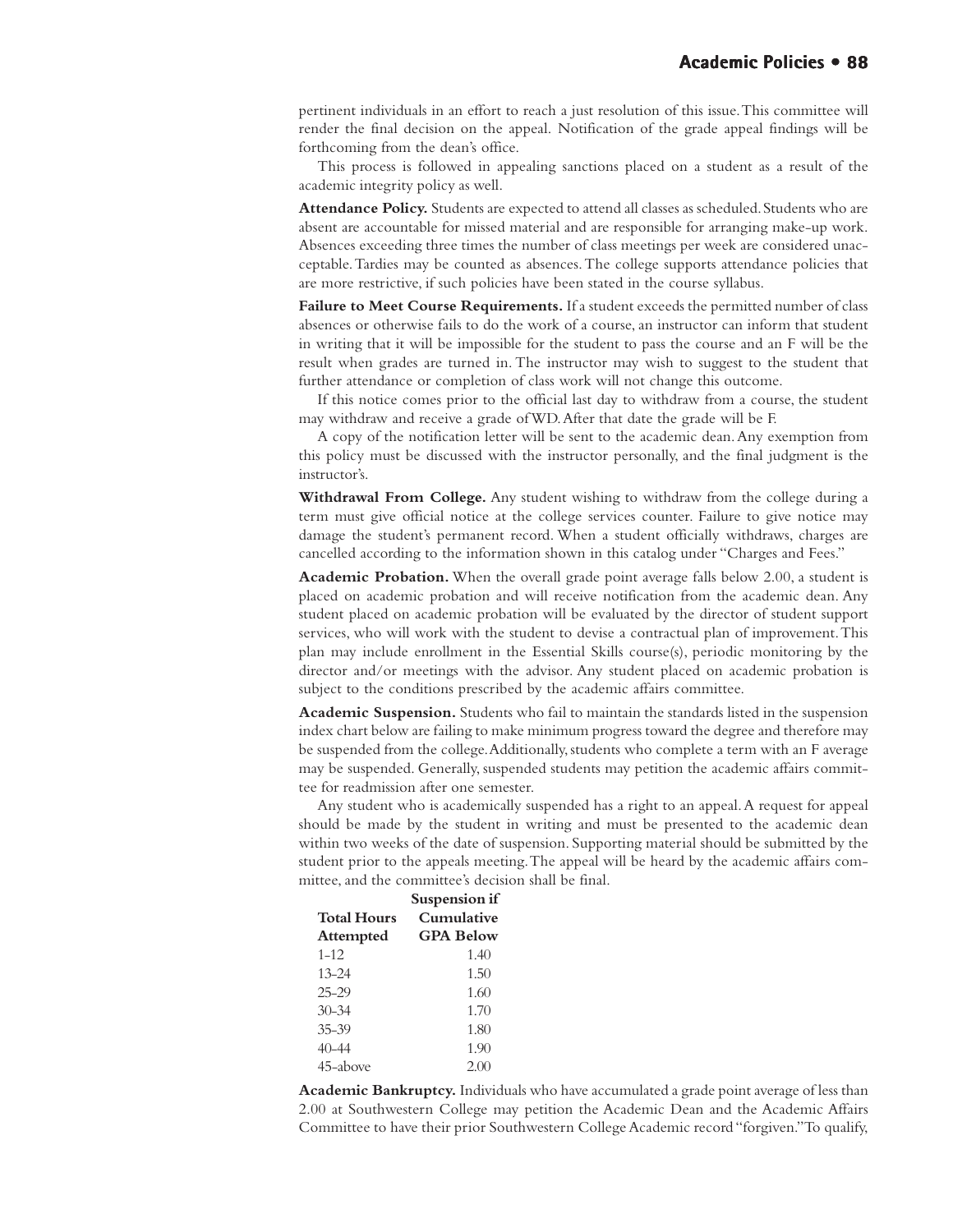the petitioner cannot have been enrolled as a full time degree candidate at Southwestern College for a period of two years. A request is to be judged by the Academic Affairs Committee in terms of the student's readiness for academic success. A student may receive academic forgiveness only once. When granted, the student's prior record of academic work completed at Southwestern College will be sealed. The new academic record will indicate "Academic Forgiveness Granted" and the effective date. The student may then resume study under no academic restrictions.

This policy applies only to the usage of student academic records within Southwestern College. This would include the use of student GPA in determination of graduation requirements, suspensions and probations, and internal financial aid stipulations. Although a student's prior academic record will be marked as "Academic Forgiveness Granted," outside agencies and other academic institutions may choose to ignore this distinctions and require copies of all Southwestern College academic work for their purposes. A student transferring from Southwestern to another institution must follow the receiving institution policy.

*Taken from: Washburn, KU, WSU, Kansas Wesleyan University catalogs.*

**Validation of Credits by Examination.** Course credit may be earned by special internal examination and added to the student's record. The examination may be administered to any regularly-enrolled student by a faculty member designated by the academic dean. A transcript validation fee applies to all courses locally validated.

A student may present scores earned on examinations administered by outside agencies approved by the academic affairs committee. Credit from this source may include the College Level Examination Program, Advanced Placement program, Dantes, and evaluations provided by the American Council on Education of military service and other educational programs. Up to 30 hours of credit may be validated by external examination. Credit by examination awarded by other accredited colleges is accepted as transfer credit.

Credits earned by validation are graded satisfactory (S). They count toward graduation and, when initially entered by Southwestern or another baccalaureate degree-granting institution, toward the minimum 60 hours required from baccalaureate-degree-granting institutions. They do not assist in fulfilling the requirement for a minimum of 30 hours in Southwestern courses.

**Credit for Prior Learning.** It is recognized that many persons have accumulated noncollege experiences that can be translated into college credit. Degree candidates may apply for evaluation of experiential credit during their graduation year at Southwestern.

A student who wishes to apply for such credit is invited to prepare a summary of those experiences in writing, strictly following guidelines outlined in a document available from the academic dean's office.

Students enrolled in the Professional Studies program should confer with center staff regarding application procedures.

The dean, in consultation with the student's advisor, uses various methods of evaluation to assess the student's competence level and grants elective credit hours accordingly.

Examples of work and other experiences that may be considered for credit are in-service education, continuing education in any form, occupational experience, professional attainment, and travel that can be shown to have resulted in personal growth and learning.

Credits awarded by Southwestern College for prior learning are graded satisfactory (S). They count toward graduation but do not assist in fulfilling the requirement for a minimum of 30 hours in Southwestern courses.

A fee will be assessed for evaluation of prior learning. It must be paid at the time an application is submitted for evaluation.

**Audit of Classes.** Auditing consists of attending a class regularly without participation in class work or receiving credit. Permission to audit a class is granted by the instructor. Some laboratory classes may not be audited; others may depend upon payment of laboratory and special fees. Students auditing a course must register for the course and pay an audit fee.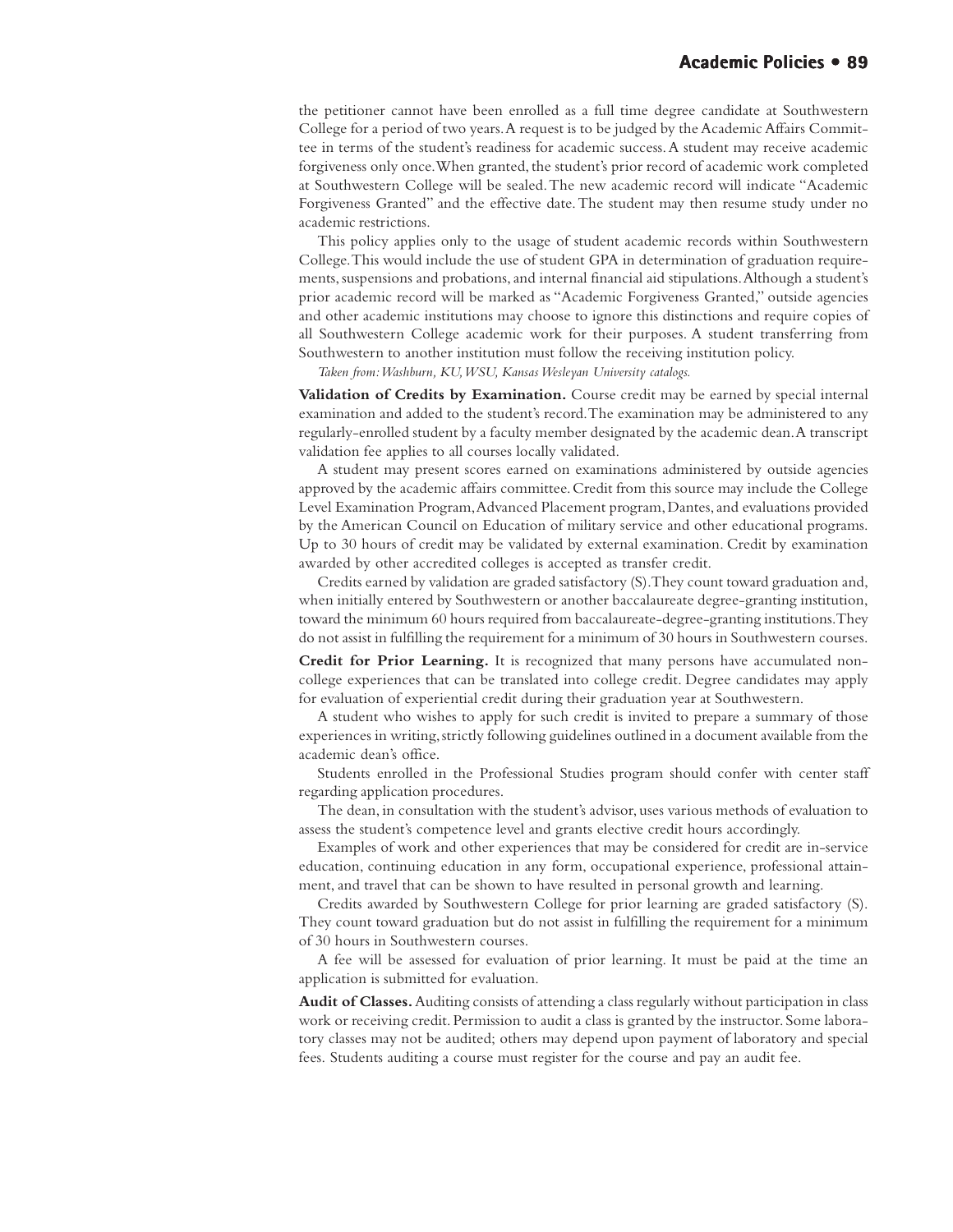## **Academic Honors**

**Graduation With Honors.** General honors are awarded to those members of the graduating class who throughout their college career have attained a high average of scholastic achievement in their work. Seniors with a grade point average of 3.85 or higher will graduate *summa cum laude* ("with highest honors"); a 3.70 will be required for *magna cum laude* ("with high honors"), and 3.50 for *cum laude* ("with honors"). For students who have transferred hours to Southwestern, both the resident GPA and the cumulative GPA must meet the standard.

**Departmental Honors.** Departmental honors are awarded to graduates with a grade point average of 3.50 or higher in their major coursework and who have successfully completed study of a specific subject in accordance with the following guidelines. The student must submit a copy of the proposal to both the Academic Affairs Committee and the registrar's office no later than the last day of classes in the closing term of his/her junior year. The project proposal will include the general area of study, the research question/statement and rationale, a list of the student's committee members, and a preliminary project time schedule. The committee should include a Southwestern College supervising faculty member, a Southwestern College faculty member serving as the student's advocate, a person not affiliated with Southwestern College who can offer expertise in the area of study, and additional members as expertise suggests (e.g., a statistician). The submitted proposal must also include a letter of support from the supervising faculty member. The project will be completed and presented to the project committee prior to the deadline for senior grades. The committee will decide if the project merits "pass with honors," "pass without honors," or "no pass." The supervising faculty member will then notify in writing the academic dean, the chair of the academic affairs committee, and the registrar of the committee's decision. Students desiring publication of their award in the Honors Convocation program must have completed all requirements for departmental honors including the presentation to the project committee prior to April 1 of the spring semester of the student's senior year. These requirements are intended to be minimum standard for departmental honors for the entire campus. However, each department may choose to add further requirements in accord with the needs of that academic discipline.

**Dean's Honor Roll.** The Dean's Honor Roll recognizes scholastic achievement of full-time undergraduate students during a single term. Based on the grades for the current term, students who earn 12 or more hours with a grade point average of 3.70 or higher are placed on the Dean's Honor Roll.

**Valedictorian/Salutatorian.** The graduating senior with the highest grade point average at the time all senior grades are turned in is recognized as valedictorian. The second highest ranking student is named salutatorian. If two or more persons are ranked equally for valedictorian all are named such and no salutatorian is recognized. If two or more persons are ranked equally for salutatorian all are recognized. Selection is made from graduating seniors who have earned at least 60 graded hours at Southwestern and have not previously been named to the honor.

**Order of the Mound.** The Order of the Mound recognizes academic achievements of baccalaureate-level graduates. Students are named to the Order of the Mound according to the following procedure:

1. Members shall be named once a year, in May, following submission of final grades for graduating seniors but prior to awarding of degrees at the May Commencement.

2. After recording final grades, the registrar shall prepare a list of baccalaureate-level students graduating in the upcoming Commencement (this list shall include all students who have completed graduation requirements since the previous year's Commencement). These students shall be arrayed by cumulative grade point average, with the highest GPA at the top of the list.

3. The number of students (n) eligible for Order of the Mound membership shall be determined as 10% of the names on the completed array. If n is a fractional figure, it shall be rounded off.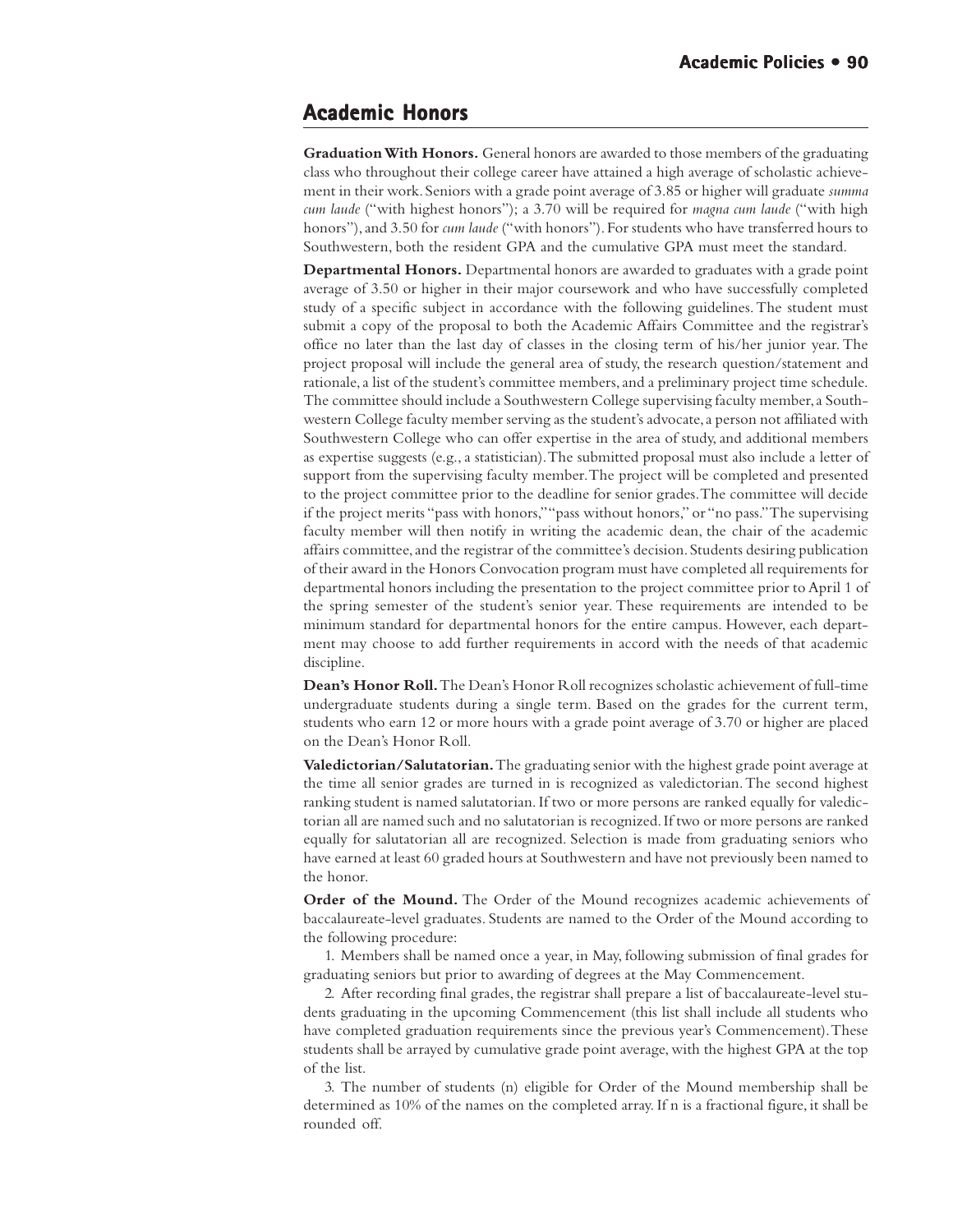4. The registrar shall strike from the list those students who have completed fewer than 60 graded hours (A/B/C/D/F) at Southwestern College.

5. The registrar shall also strike from the list those students who previously have been named to the Order of the Mound.

6. The registrar shall then count the first n students in the array for Order of the Mound membership. If the nth student holds the same grade point average as one or more students farther down the array, those additional students shall also be included for membership unless such action increases membership to greater than 12% of the graduates. In such case, the first grade point average higher than that of the tied group of students shall be used as the final one for inclusion in membership.

**Scholar of the College.** The senior student with the highest grade point average is recognized at the matriculation convocation each fall. The selection is made from full-time students who are enrolled in campus-based programs and have earned 85 or more hours (at least 30 of which are graded hours earned at Southwestern), have not earned a degree, and have not previously been named to the honor. In the event that several students rank equally, all share the honor.

**Junior Marshals.** Junior marshals lead the processions of graduates at honors convocation and at commencement. They are selected by the following procedure:

1. All those full-time students who are enrolled in campus-based programs and have earned between 79 and 110 hours (inclusive), of which at least thirty are graded hours earned at Southwestern, at the time of the spring honors convocation shall be considered for the honor.

2. The two persons meeting the above criteria and having the highest cumulative grade point averages shall be named junior marshals.

3. In the event that there are more than two persons with identical highest grade point averages, all those persons shall be named junior marshals.

4. In the event that one person has the highest grade point average and there are two or more persons with the second highest grade point average, all those persons shall be named junior marshals.

**Masterbuilders.** Six graduating seniors who best typify the spirit of Southwestern are selected annually by the following process. The registrar prepares a list of graduating seniors who are enrolled in campus-based programs, excluding persons who have previously been elected Masterbuilder. Each Student Government Association member nominates six seniors from the list. Any senior receiving a nomination is included on a list submitted to the faculty. Each faculty member votes for six seniors from this list. Any senior receiving one or more votes from the faculty is included on a list submitted to the student body. In an election conducted by the Student Government Association, each student may then vote for six seniors. The six graduating seniors receiving the highest number of votes are named Masterbuilders. The formal announcement of these seniors is made at the spring honors convocation.

## **Special Academic Studies Special Academic**

**Independent Study.** The academic curriculum at Southwestern College has been designed to give ample opportunity for independent study. Intended for students who have established a foundation of understanding and competence in a given discipline, independent study permits pursuit of that discipline to an extent or in a specialized area not offered in any established course. Independent studies are to be initiated by the student in conference with a member of the faculty. Approval forms for the study are available at the college services counter. The form requires a complete description of the work to be done and the basis for grading, the signatures of the student, supervising teacher, and the academic dean. It is to be returned to the college services counter at the time of enrollment for the course. Two special types of independent study are the honors program and the senior project.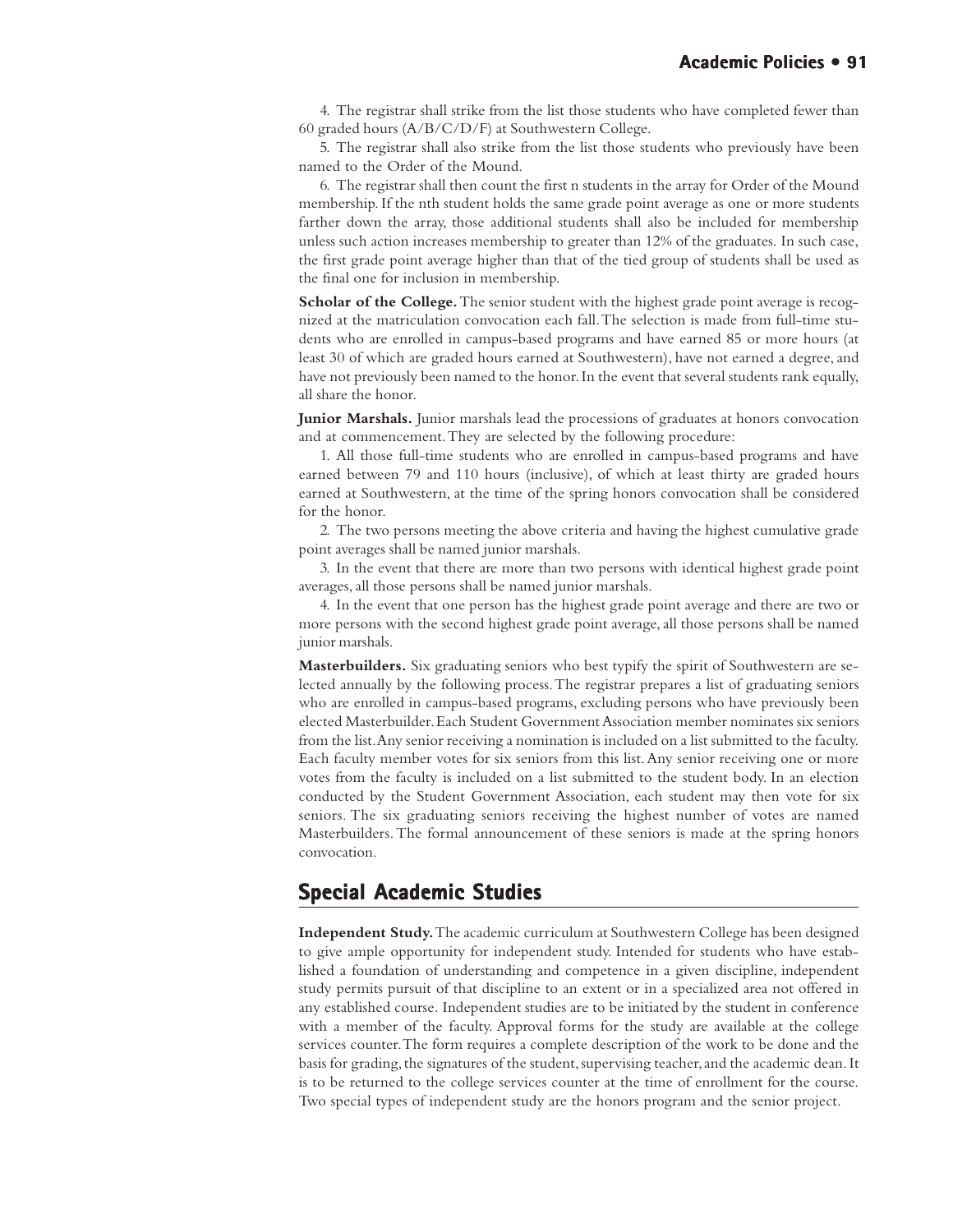**Practicum.** A practicum involves work experience of a practical nature related to a particular discipline, and may take place either off or on campus. A student may enroll in a practicum course for one to five credit hours. These courses are available to sophomores, juniors, and seniors. Approval forms for practicums are available at the college services counter. The form requires a complete description of the work to be done and the basis for grading, the signatures of the student, off-campus supervisor, supervising teacher, and the academic dean. It is to be returned to the college services counter at the time of enrollment for the course.

**Internship.** The internship program provides work experience in industry, social, or civic agencies on a full-time basis either voluntary or paid. A student may enroll in an internship for six to fourteen credit hours. The program is available to junior and senior students. Participation in the internship program requires previous academic preparation in the general areas of the internship as well as academic supervision during the course of the work.

**Senior Assistant.** Each year various departments of the college select outstanding seniors who will be designated senior assistants. The purpose of the program is to give the students an introduction to college teaching by participating in the activities normally encountered by the college teacher, including lecturing or directing class activities. The nature of the program varies and selections must be approved by the academic affairs committee. Selection is by invitation rather than by application.

**International and Other Off-Campus Study Programs.** Southwestern College provides counsel and assistance in planning off-campus and international study programs. During the past few years, students have studied in Ireland and Ecuador, Chicago, Washington, D.C., and other locations in the United States. For information on these programs, inquire at the academic dean's office.

**Special Lectures.** Roy L. Smith-Willson Lectures were established by Mr. and Mrs. J. M. Willson of Floydada, Texas, to call attention to the important moral and religious aspects of education. Outstanding leaders of the nation are invited to give these lectures. Parkhurst Lectures on the Bible were established by Dr. and Mrs. George Parkhurst to bring to the campus scholars who are known for their unusual ability to interpret the meaning and purpose of the Bible for a student generation. The Paul V. Beck Lectureship on Science and Religion was established by Paul V. Beck of Tulsa, Oklahoma. Well-known scientists and Bible scholars present the Beck Lectures.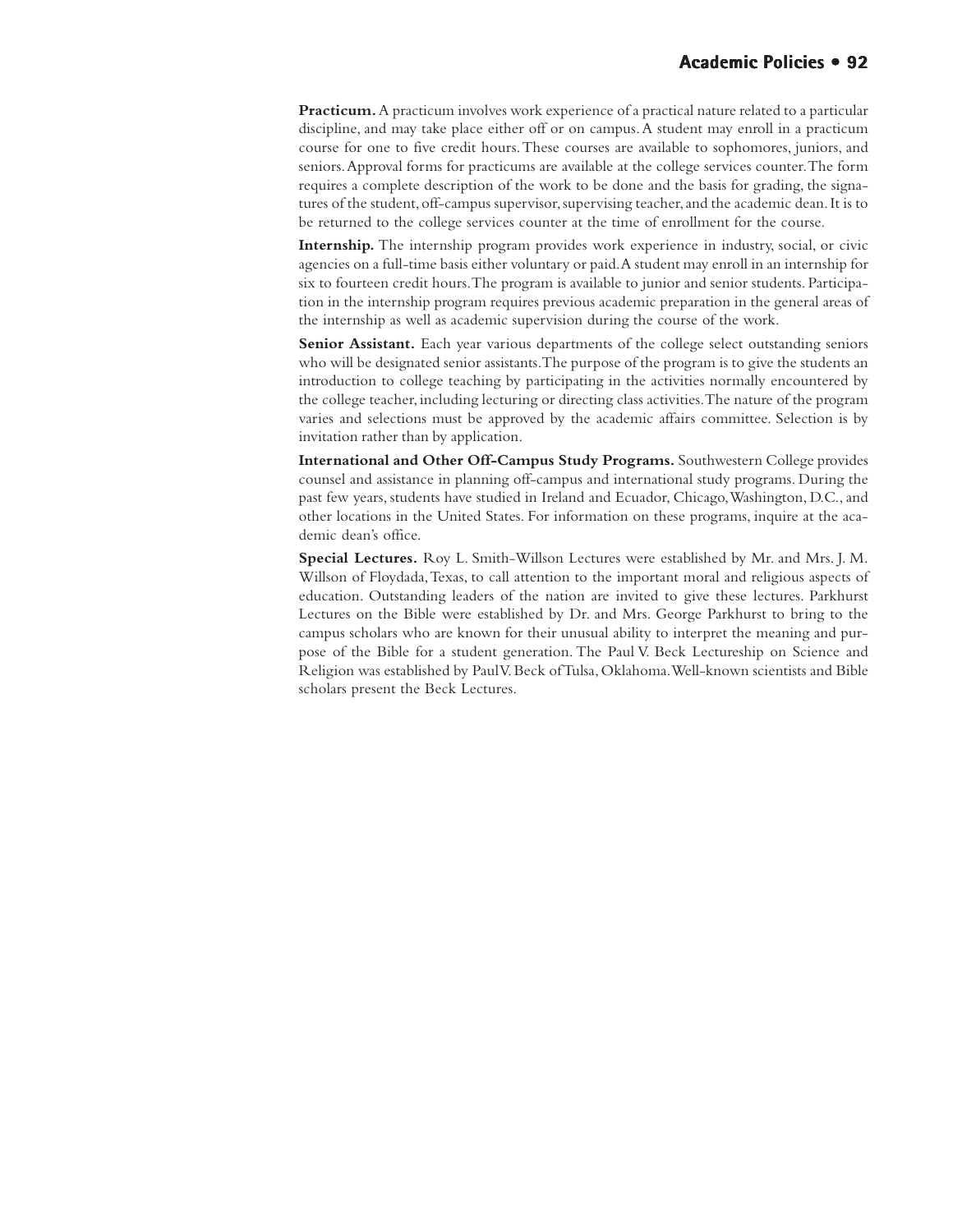## **Admission to Southwestern Admission to Southwestern**

Southwestern College invites applications from students whose personal and academic records show high standards of achievement, thus giving promise of academic success in the years ahead.

The rationale used in each admission decision for all categories of students is the concern for each student to have a successful academic experience at Southwestern College. The Office of Admission reserves the right to accept or deny each applicant. An applicant who wishes to contest a denial may request a review of the application by the director of admission. The appeal will be heard by the enrollment management team whose decision shall be final.

Southwestern College does not discriminate on the basis of race, gender, color, religion, age, national origin, ethnic origin, physical disability, or sexual orientation in the recruitment and admission of students, the recruitment and employment of faculty and staff, and the operation of any of its programs and activities.

Following are the admission standards for each student category.

## **Admission Standards Admission Standards**

## **First-Time Freshmen**

**Graduates of Accredited High Schools.** Admission decisions for graduates of accredited high schools are based on a combination of curriculum, grade point average, ACT/SAT scores, and written essay.

Southwestern requires a minimum high school curriculum reflecting the following coursework:

1. 4 years of English

2. 3 years of mathematics (including algebra I, algebra II, and geometry)

3. 2 years of science (including 1 year of general science and 1 year of laboratory science)

4. 2-1/2 years of social science (including 1 year of American history, 1 year of world history, geography, or equivalent, and 1/2 year of sociology, psychology, citizenship, or equivalent)

5. 2 years of foreign language, oral communications, or computer science, or any combination of the three.

**Essay.** An essay on a topic of your choice or an example of your writing skills from a class you have taken is also required.

Essays are evaluated for content, style, and grammar and should be long enough to sufficiently develop the idea(s) presented. Double-spaced, typewritten essays are preferred.

**Graduates of Non-Accredited High Schools and Home School Students.** Students graduating from non-accredited high schools, home school students, and GED completers may apply using one of the three options listed below:

1. Admission decision will be based on a combination of curriculum equivalent to that required of accredited high school graduates, grade point average, ACT/SAT scores, and written essay.

2. Admission decision will be based on a combination of a portfolio of accomplishments during the student's high school years, ACT/SAT scores, and written essay.

3. Admission decision will be based on scores on the General Education Development (GED) test that are above the 50th percentile and written essay.

#### **Advanced Placement Scholar Placement Scholar**

Southwestern College will accept as special students those who are currently completing their high school courses of study and who wish to take up to six hours of college credit per semester. Permission must be granted by the appropriate high school administrators.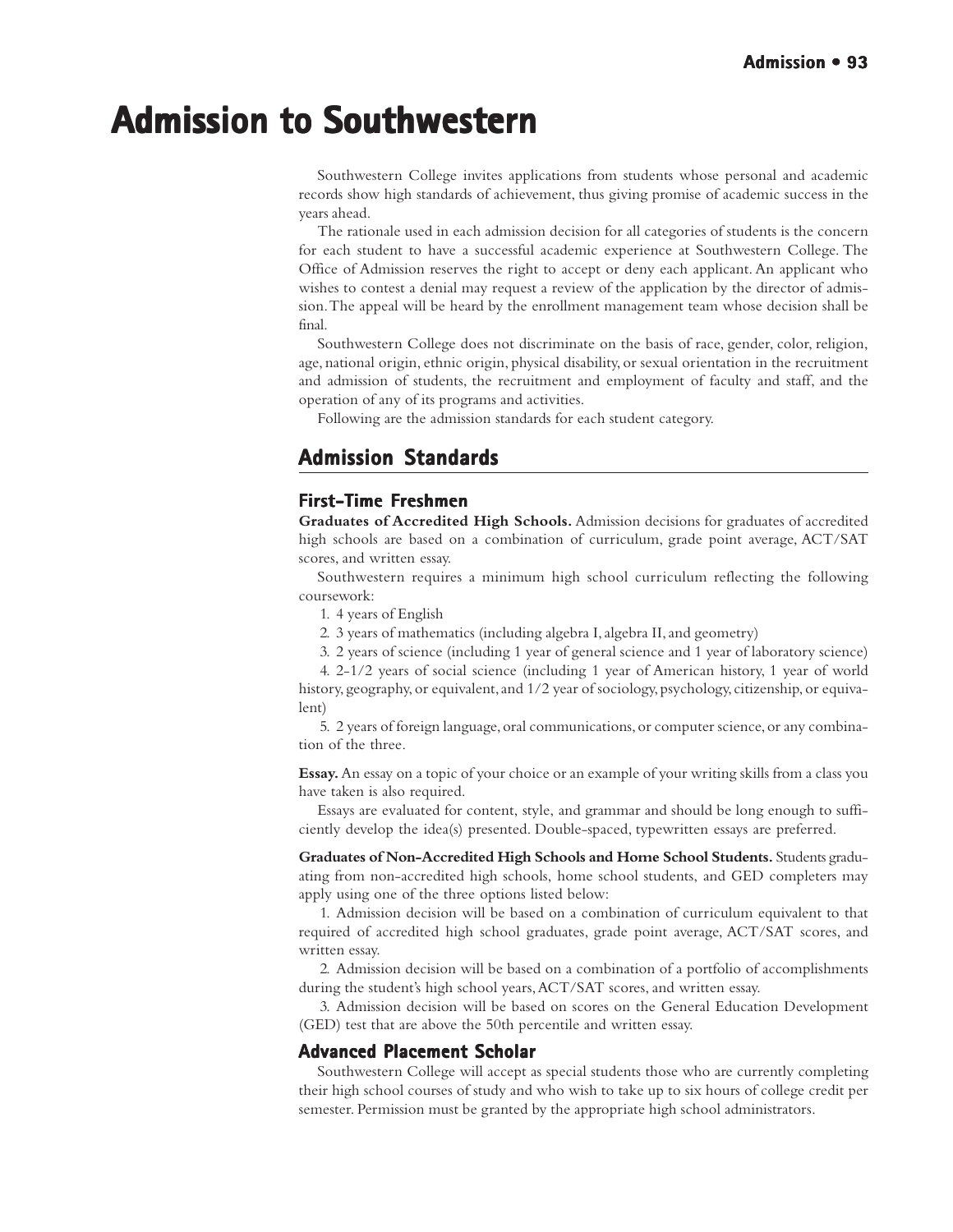#### **Transfer Students**

Students who have completed high school and who have accumulated more than six college credits since then are classified as transfer students. Admission decisions for these students are based on a combination of college grade point average, curriculum, and written essay.

A cumulative grade point average of 2.0 or higher is required for transfer students. This grade point average will be calculated on core courses or courses that are equivalent to Southwestern College courses (exclusive of activity credits). Southwestern College gives full value to transcripts of records from institutions recognized by the Council for Higher Education Accreditation (CHEA). The college does not accept transfer credit for varsity athletics.

If the student is transferring with fewer than 24 hours of credit, a transcript from an accredited high school showing graduation or a GED with a score above the 50th percentile will also be required for admission.

In addition, transfer students are required to write an essay. For details about the essay content, please refer to the directions under the requirements for high school graduates.

In order to graduate from Southwestern College, transfer students must complete a minimum of 60 hours at an accredited four-year academic institution. Thirty of the 60 hours must be completed at Southwestern.

Transfer hours with grades below C will not count toward major requirements or to waive integrative studies requirements.

#### **International Students**

Admission decisions for international students are based on a combination of English proficiency, successful completion of courses leading to graduation, letters of recommendation, and proof of financial support.

Students who have attended schools where English has not been the primary language of instruction must show evidence of English proficiency through a score of 550 or higher on written test or 213 or higher on computer based test on the Test of English as a Foreign Language (TOEFL), special courses in other institutions such as completion of the highest level of an Intensive English Language Center program, or other relevant experiences.

Entering freshmen must have graduated from a secondary institution in their home country and must provide original certified copies of their academic transcripts which have been translated into English. Transfer students must provide original certified copies of all college transcripts which have been translated into English. An international student who enrolls as a degree-seeking student at Southwestern and who has taken courses at colleges outside the United States must pay to have these credits evaluated through a transcript evaluation service approved by Southwestern College.

In addition, international students must submit a certified bank statement indicating that the student or the student's sponsor has sufficient funds to meet the first year's expenses, a personal statement about the student's background, interests and personal accomplishments, and three letters of recommendation. If the student is being sponsored, a certified letter from the sponsor should be submitted indicating that the sponsor will be supporting the student during the student's stay in the United States. If the student is sponsored by the student's home government, the student should send a certified letter from the government indicating support and billing information.

## **Application Procedure Application**

#### **First-Time Freshmen and Transfer Students Freshmen and Transfer Students**

To be admitted to Southwestern College, the student should take these steps:

1. If possible, visit the campus to become acquainted with the college community and to discuss the admission process with an admission counselor.

2. Complete an admission application form and return it to the college with a \$20 processing fee and a written essay.

3. Have the official transcripts of all high school and/or college credit sent to the Southwestern College Office of Admission. High school transcripts should include class rank (if applicable), grade point average, and grading scale whenever possible.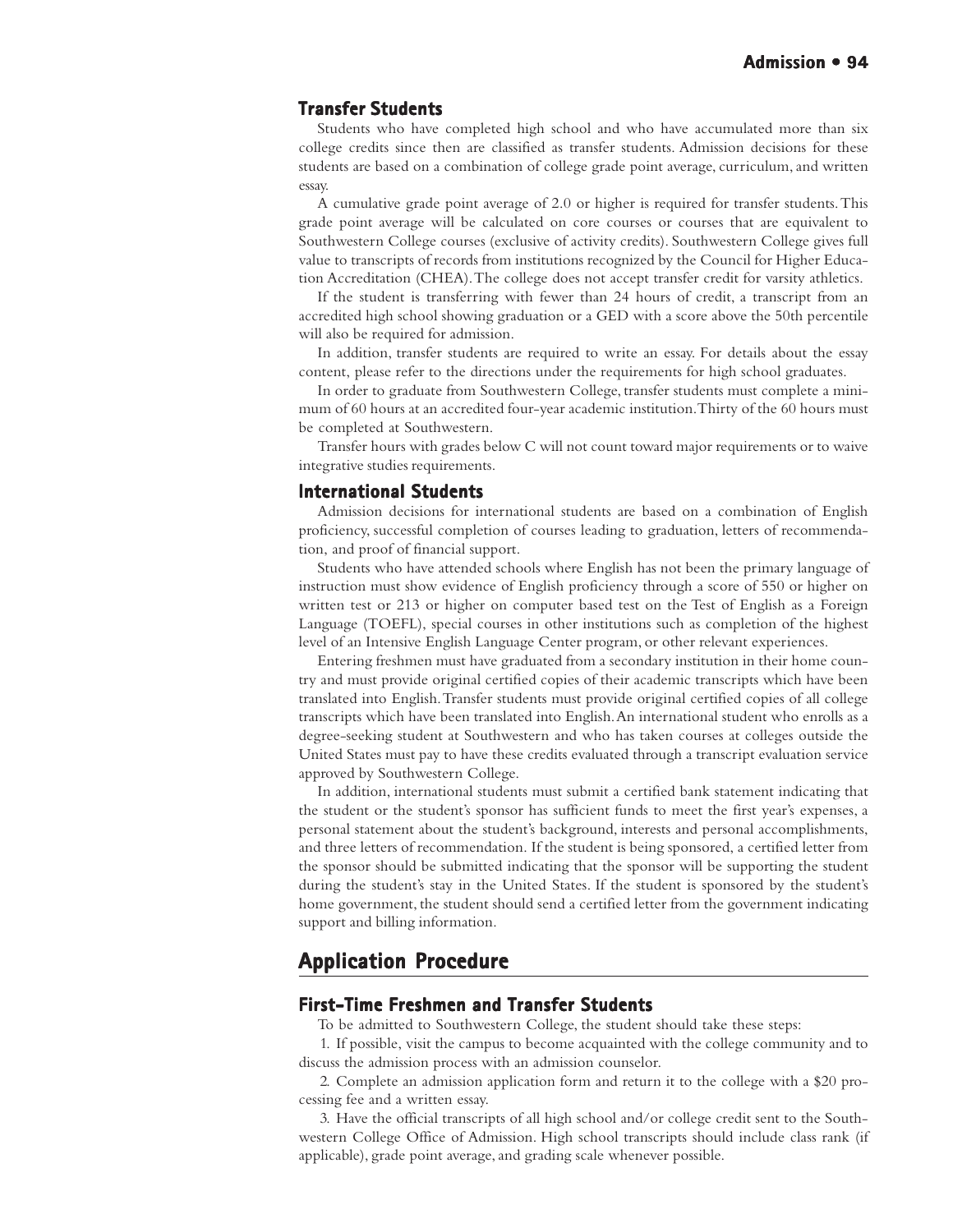4. Take either the American College Test (ACT) or the Scholastic Aptitude Test (SAT) and have the scores forwarded to the admission office. Students should take the ACT or SAT prior to the spring semester of their senior year to take full advantage of Southwestern scholarship opportunities. The ACT code number for Southwestern College is 1464 and the SAT code number is 6670.

5. Upon acceptance for admission, the student is requested to submit a tuition deposit of \$100 which will allow the student to pre-enroll for classes. The deposit will also allow students living on campus to receive their room assignment. This deposit is refundable through May 1 for the fall term and through December 1 for spring term. The deposit will be credited to tuition charges when the student enrolls.

**Deadlines**. New students wishing to enroll full-time at Southwestern College in the fall semester should have a complete application file in the Office of Admission by August 1. New students wishing to enroll full-time at Southwestern College in the spring semester must have a complete application file in the Office of Admission one week prior to the start of spring classes.

- A complete application file includes:
- 1. application form
- 2. application fee
- 3. other requirements as listed under each student category.

Students accepted for fall term are reminded that all paperwork for financial aid, housing, and health forms should be turned in by August 1. To receive priority housing assignments, the housing form and admission deposit must be received by May 1.

#### **International Students**

To be admitted to Southwestern College, international students should take these steps:

1. Write, e-mail, call, or visit the campus to become acquainted with the college community and to discuss the admission process with an admission counselor.

2. Complete an admission application form and return it to the college with a written essay.

3. Have the official transcripts of all high school and/or college credit translated into English and sent to the Southwestern College Office of Admission. High school transcripts should include class rank, grade point average, and grading scale whenever possible.

4. Take the Test of English as a Foreign Language (TOEFL) and have the scores forwarded to the Office of Admission. The TOEFL code number for Southwestern College is 6670. If applying for English proficiency through other means, forward documentation such as transcripts accompanied by an explanation to the Office of Admission for review.

5. Forward three letters of recommendation, translated into English, from teachers or professors who are familiar with the student's academic ability.

6. Complete the certification of finances form documenting amounts of financial support from sources other than Southwestern College. If sponsored by the student's home government, send a certified letter indicating amount of support and billing information.

7. Remit a \$1,000 deposit.

8. Upon acceptance for admission and the receipt of the \$1,000 deposit, the student will be forwarded a Form I-20. This should be presented to the student's local United States consular officer to obtain a student F-1 visa. If for some reason the student is unable to obtain a visa, \$900 of the deposit will be refunded.

**Deadlines**. International students wishing to enroll full-time at Southwestern College in the fall semester must have a complete application file in the Office of Admission by July 1. To enroll full-time at Southwestern College in the spring semester, the student must have a complete application file in the Office of Admission by December 1.

A complete application file includes:

- 1. application form
- 2. other requirements as listed under the international student category.

Students accepted for fall term must turn in all housing and health forms by August 1. To receive priority housing assignments, the housing form must be received by May 1.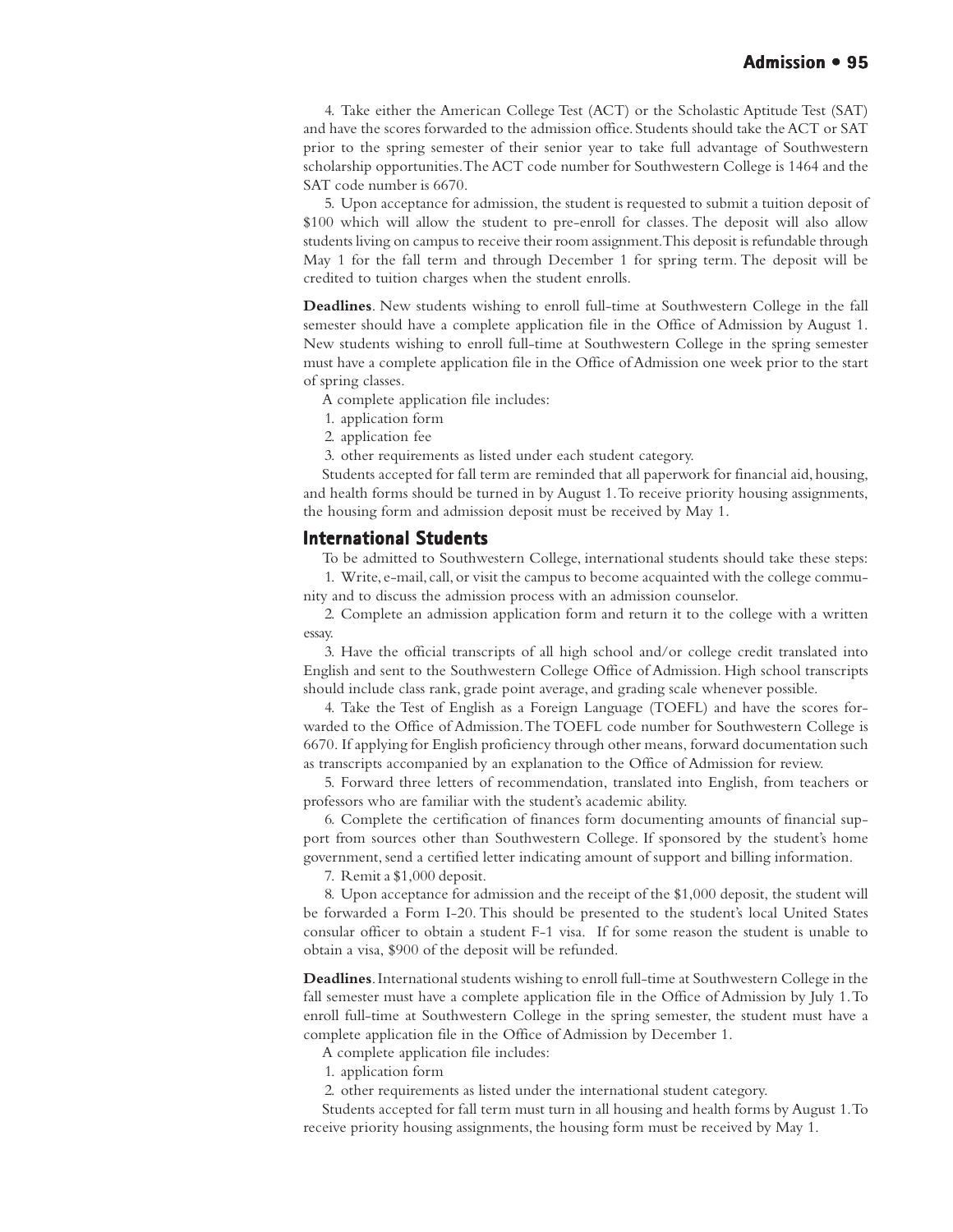## **For More Information**

For necessary admission forms or more information, students should write, call, fax, or email:

Office of Admission Southwestern College 100 College St. Winfield, KS 67156-2499 (620) 229-6236 (800) 846-1543 Fax: (620) 229-6344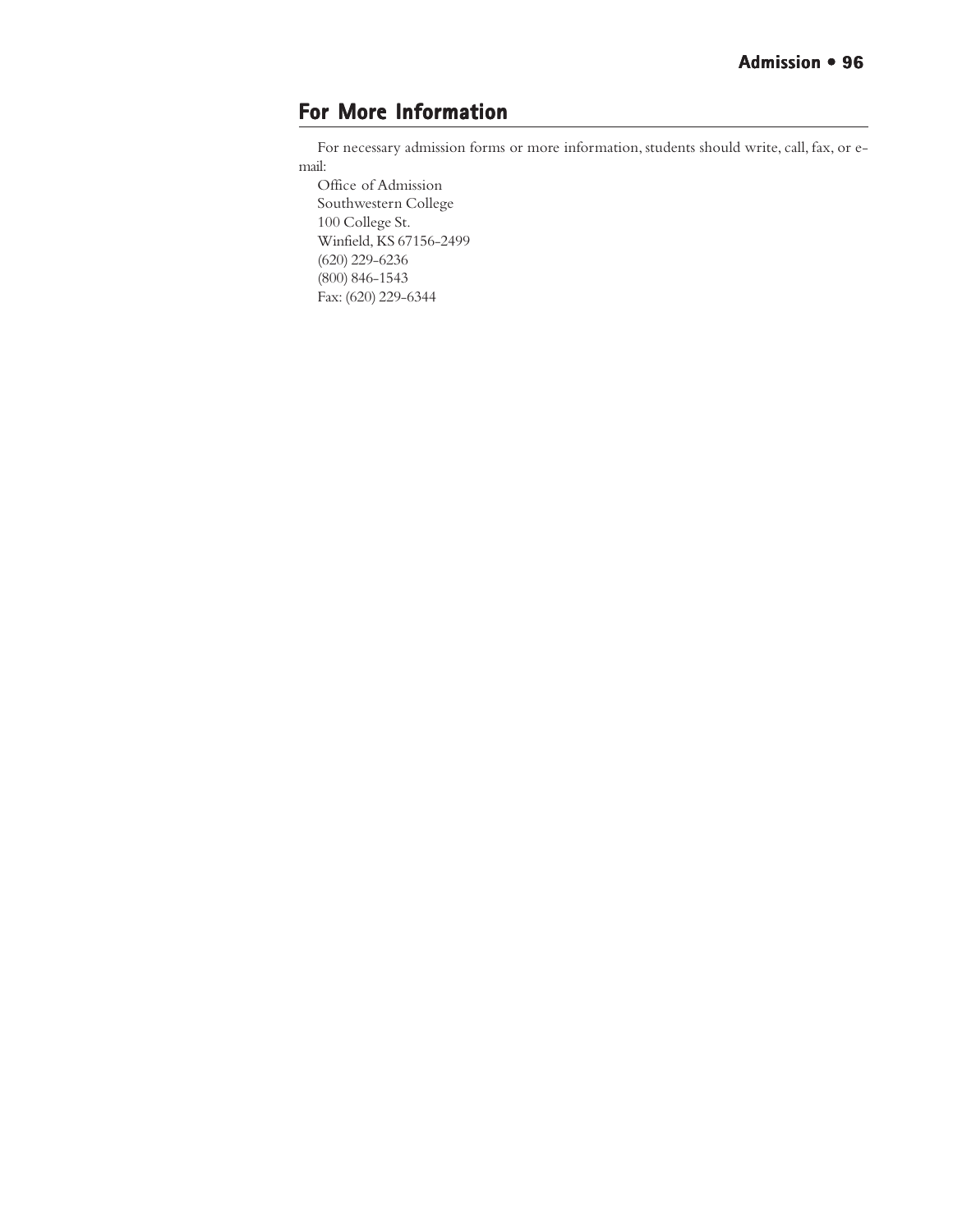# **Student Life Student Life**

The student life office at Southwestern supports the total mission of the school. Each part of the student life department works together in an attempt to care and support each student in a holistic way.

## **Campus Life**

The Office of Campus Life is an integral component of student life that includes Student Government Association, Student Foundation, and Freshman Class Council. Campus life is dedicated to the intellectual, physical, spiritual, and social growth of students. To complement the academic experience, a wide variety of campus activities are available. Educational, diversity, recreational, and social activities are sponsored by student organizations and the college. Artist and lecture series bring to the campus a wide variety of cultural and informative programs. Many of the performers and speakers are of international prominence and serve to enrich the Southwestern and Winfield communities.

The office provides a number of opportunities for students to become involved in the college from the day of admittance to the day of Commencement. With more than 20 active student organizations, numerous traditional events, special involvement programs, and entertainment activities, there are plenty of opportunities to get involved in campus life. For more information, contact the Office of Campus Life at ext. 6168.

#### **College Regulations**

All students are expected to follow the rules and regulations of Southwestern College including those published in the catalog and posted on the Web at sckans.edu/policy. Enrollment in the college will be interpreted by the college as the student's acceptance of the college rules and regulations. Therefore, all students have a responsibility to be familiar with the documents mentioned above and any others which may be promulgated. Actions or behavior inconsistent with the Christian and academic traditions of the institution or unacceptable to the established community standards may result in suspension or expulsion. Enrollment at Southwestern College is interpreted by the institution to have both academic and social/behavioral implications. Students will be responsible, respect community rules (both campus and municipal), and recognize the rights of others.

#### **Residential Campus Residential**

All full-time students are required to live on campus except those who are married, veterans, 20 years old or older and have reached junior status, or live with their parents or legal guardians.

One large dining room, a snack bar, book store, and mail center, located in the Student Center, serve all Southwestern students.

Students who live on campus are required to purchase a meal plan except for those residing in Honor or Warren apartments. Students living in Warren and Honor may purchase \$400 in flex meal dollars instead of a meal plan.

Rooms for new students are assigned by the director of housing during the summer. The college reserves the right to make changes in room assignments and living accommodations.

One- and two-bedroom apartments are available as well as residence halls with suites consisting of two rooms and a common bathroom. One residence hall offers a private bath for each room. All residences are air conditioned and have connections for telephone, satellite television, and the Internet.

#### **Career Planning**

The Office of Career Planning offers services to all main-campus students. Assistance with resume writing, interviewing, and career strategizing is available on an individual basis and in workshops. The career planning resource library contains books that provide resume tips, interest assessments, as well as information on many specific career titles. Information about job openings, graduate schools, internships, and study abroad programs are also housed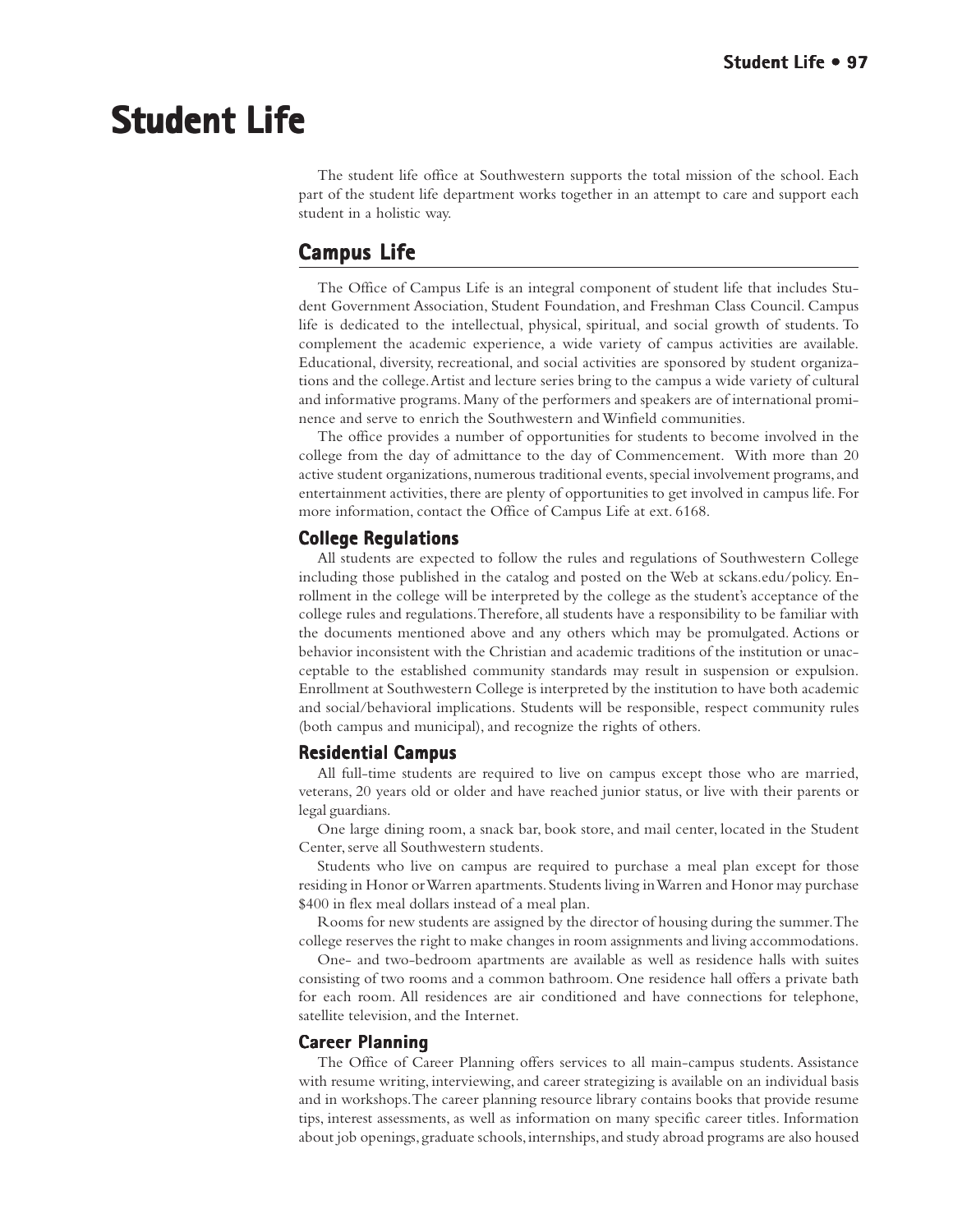in the career planning library. For education majors, students may establish a credential file through The Dole Center for Teaching Education. The credential file is a permanent record which includes a summary of professional experience, academic qualifications, and recommendations. Students wishing to establish a credential file pay an initial fee and there is a fee schedule for sending credentials in future years.

#### **Health Promotion**

Health screenings are scheduled periodically, and health consultations are available from the college nurse during office hours. College students face a variety of personal, academic, and social problems. To help with this aspect of student development, Southwestern offers counseling referrals through student life personnel.

#### **Campus Ministry**

Southwestern College is related by covenant to the United Methodist Church. At the same time, the presence of students and faculty affiliated with other denominations lends diversity and richness to campus life.

There are numerous opportunities for students, faculty, and staff to share in worship, community service, and Christian fellowship. Campus religious activities include weekly chapel, mission trips, worship team, Bible studies, and lectures.

In accordance with its Wesleyan heritage, Southwestern promotes intellectual growth alongside personal spiritual development. The Christian faith community seeks to provide an active and visible presence on campus.

#### **Learning Center Center**

The Learning Center facilitates the academic success of Southwestern students by offering supplemental instructive support, such as providing peer tutoring, computer assisted learning, workshops/seminars, and supplemental learning, as well as serving as a reporting center for academic difficulty.

## **Activity Program**

Student organizations are formed to meet the social, academic, and service needs of the students. They give the incentive and opportunity for student leadership and interaction. There are over twenty social and service organizations on campus. Many of these are related to specific academic areas such as science, education, radio, and social science. The purpose of student organizations is to increase campus enjoyment for the student and for enriching the total educational experience.

#### **Student Government Association**

The objective of student government is to involve the student directly in the formulation of campus concerns and policy. The Student Government Association is the main student governing body and concerns itself with all phases of campus life. Representatives from the student body, appointed by the SGA, hold positions on a wide variety of committees throughout the institution. SGA maintains its own budget and allocates fees to worthwhile campus projects.

#### **Student Foundation**

The Student Foundation is responsible to the student body to direct and plan programs that provide a wide range of connection opportunities for students. Specifically, programs of the Student Foundation encourage enthusiasm and support for Southwestern College and are directed toward three major areas: traditions, activities, and student recruitment.

#### **Academic and Honorary Societies**

Southwestern has active chapters in three national honor societies. Membership in these organizations is in recognition of good scholarship and effective participation in the respective fields. Beta Beta Beta is for biology majors. Pi Kappa Delta is a national debate fraternity. Pi Gamma Mu is an international honor fraternity for students of social science.

Each year, those seniors who have been academically outstanding in college are honored by being named members of the Order of the Mound. Ten percent of the graduating class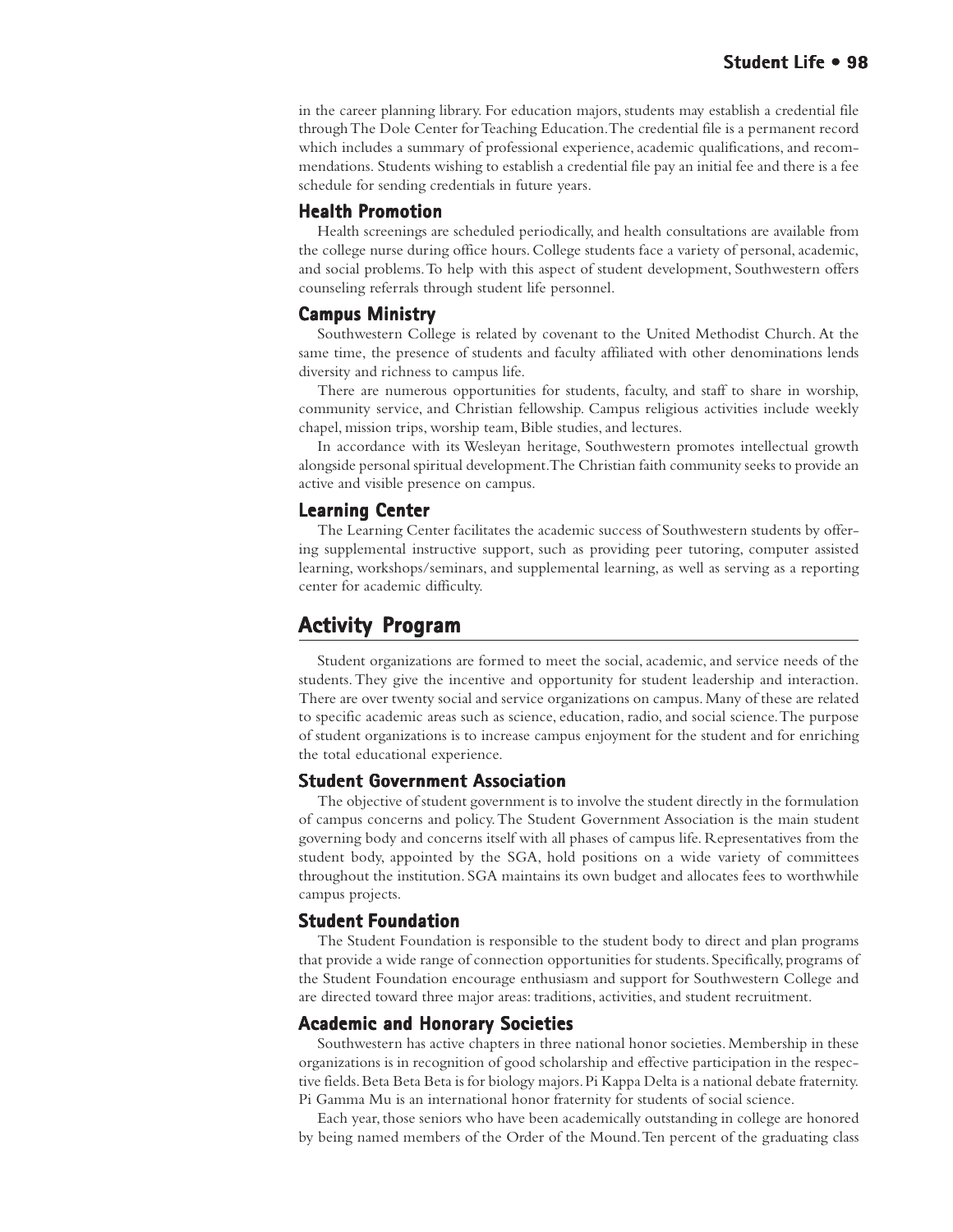may be named.

Transfer students must complete at least 60 semester hours on campus in order to receive consideration.

The Masterbuilder Award is the highest honor students can confer upon a senior. Selection is completed through a general student election prior to Commencement.

Southwestern College also elects members to Who's Who Among Students in American Universities and Colleges. Selection of no more than ten percent of the senior class is based upon total leadership, including scholarship, campus activities, contribution to college life, and future promise.

#### **Athletics**

The athletic program at Southwestern is a part of the educational program. As such, its purposes are: (1) to improve the participants as persons by inculcating the ideals of good sportsmanship, good health, disciplined living, and team play, (2) to enrich the total experience of the entire student body, (3) to provide recreation, and (4) to provide laboratory experience for those planning professional work in physical education and recreation. The total athletic program should raise the morale, spirit, and tone of the campus life. To those ends the college maintains programs in club sports, intramural, and intercollegiate athletics. Southwestern College, whose athletic teams bear the name "Builders," competes in the Kansas Collegiate Athletic Conference in basketball, football, golf, soccer, tennis, cross country, track, volleyball, and softball.

#### **Debate and Forensics and Forensics**

Debate has a long tradition at Southwestern. The college was a charter member of Pi Kappa Delta—the national debate fraternity—and the first intercollegiate tournament was hosted on this campus in the late 1920s. Debate and forensics are concerned with providing an experience in competitive advocacy and in the development of persuasive skills for students.

#### **Music**

The Southwestern music department sponsors several organizations that are open to participation from the general campus community. These include the Winfield Regional Symphony, SC Concert Band, SC Jazz Band, SC Pep Band, A Cappella Choir, College/Community Chorus, and several small vocal and instrumental ensembles. Any student may study voice or any instrument. Lessons are given privately or as a class at all levels of proficiency.

#### **Publications**

Southwestern College supports two student-managed publications: The Collegian, the campus newspaper (published twice each month), and The Moundbuilder, the college yearbook. Interested students are encouraged to become involved on the staffs of these two publications.

#### **Radio/TV Station**

The college owns and operates a 10-watt FM radio station, KSWC, in conjunction with the communication program. KSWC is designed to provide informative and entertaining listening for Southwestern students and the Winfield community. The college also produces student-run television programs for cable broadcast.

#### **Service Learning**

Service learning provides a collaborative cycle of study, action, and reflection for learning immersed in the mission of Southwestern College.

Three unique and complementary programs make up service learning at Southwestern:

**Discipleship Team.** Discipleship Southwestern gives students the opportunity to study the Bible in a supportive group of fellow travelers and in a systematic way. Discipleship teams gain real confidence in knowing the Scriptures and applying them to daily life.

But the Christian faith is more than a series of devotional practices—worship on Sundays, Sunday school, youth group, etc. Christians realize that faith means service—giving time and physical effort to meet the needs of others. Discipleship Southwestern challenges students to make service a normal part of their lifestyle.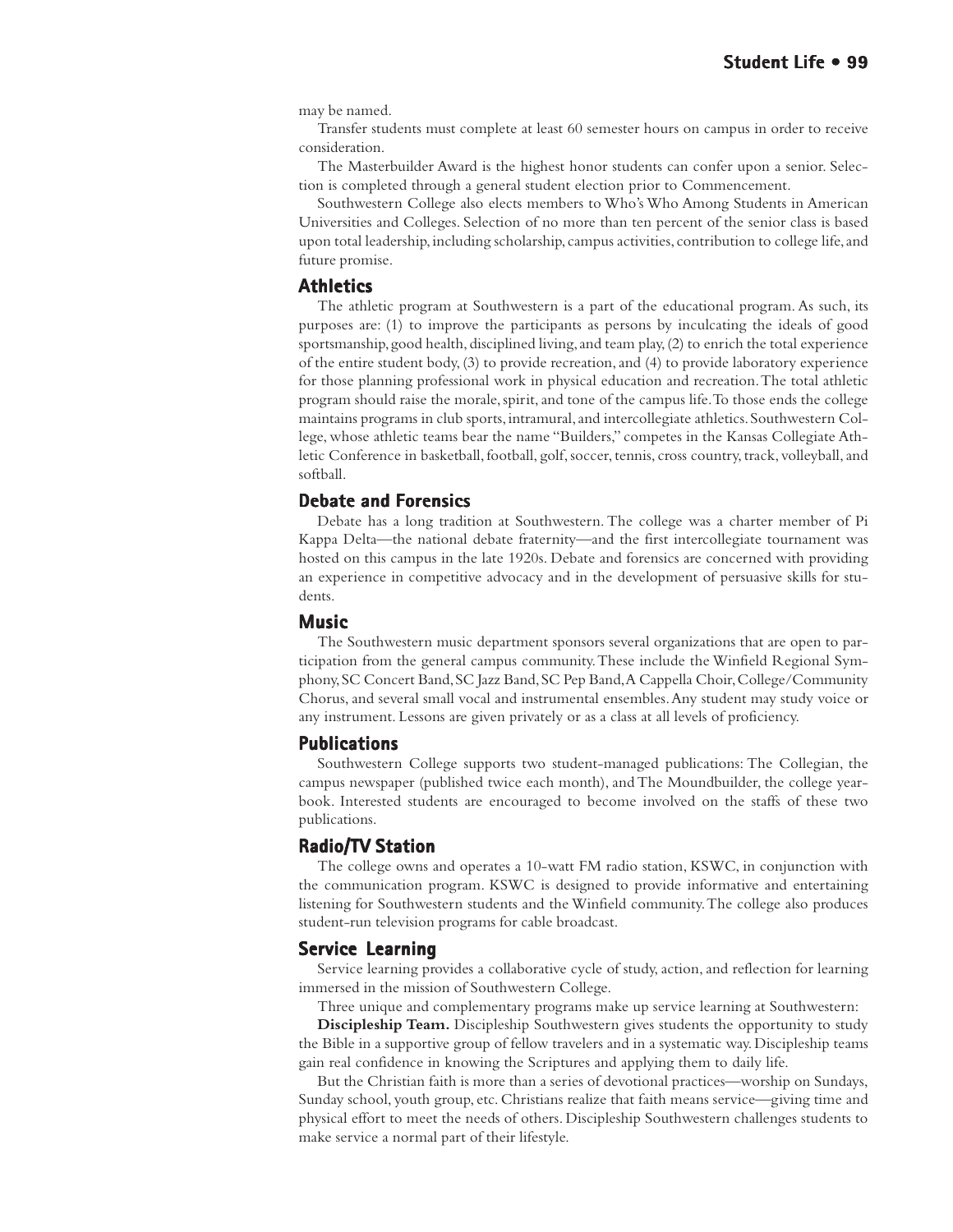**Leadership Team.** The Leadership Southwestern program is looking for students with academic strength, leadership experience, and a desire to answer the call to lead. Students selected for the leadership team will have the opportunity to learn and practice, and practice and learn.

Leadership classes involve the use of high-level communication skills and hard work which help students do quality work on their leadership projects. Leadership projects require students to perform at a level that exceeds their current ways of getting things done, making leadership classes essential. Team experiences and trips give members a creative arena for learning, making friends, broadening their world view, and being in service to others.

**Entrepreneurship Team.** Southwestern College's Entrepreneurship Team recruits students from all majors who have interest in helping the greater community learn the concepts and benefits of entrepreneurship and the free market system. Entrepreneurship team members develop educational outreach projects for delivery to the greater community covering important topics such as business and professional ethics, personal fiscal fitness, free market economics, and entrepreneurship skills. These projects are delivered to the community in ways to generate the greatest and most far-reaching impact throughout the community. Team members may conduct workshops at schools and businesses, develop marketing plans for businesses, assist entrepreneurs in starting their own businesses, work with not-for-profits on expanding their clientele and service offerings, and many other service-oriented projects.

The Entrepreneurship team is affiliated with SIFE (Students In Free Enterprise), an international not-for-profit organization promoting free enterprise principles on the campuses of more than 1,500 colleges and universities worldwide. This association allows Southwestern College's team members to travel and compete with other similar teams for prizes, trophies, and scholarship awards. Each competition also includes a career fair attended by organizations recruiting entrepreneurship graduates.

Students selected for the Entrepreneurship Team must have excellent organizational and communication skills, possess solid leadership abilities, and be interested in pursuing entrepreneurial ventures and in being of service to their communities beyond their college experience.

#### **Theatre**

Three auditoriums—a proscenium stage, an arena theatre, and a recital hall—allow for a variety of productions at Southwestern. Since its organization in 1919, Campus Players has demanded proficiency in acting and production from its members. Numerous productions ranging from the classic to the modern provide ample opportunity for participation. An academic approach to dramatic theory and literature complements the practical approach to production techniques. Students may also participate in oral interpretation with opportunities to participate in interpreters theatre and competitions.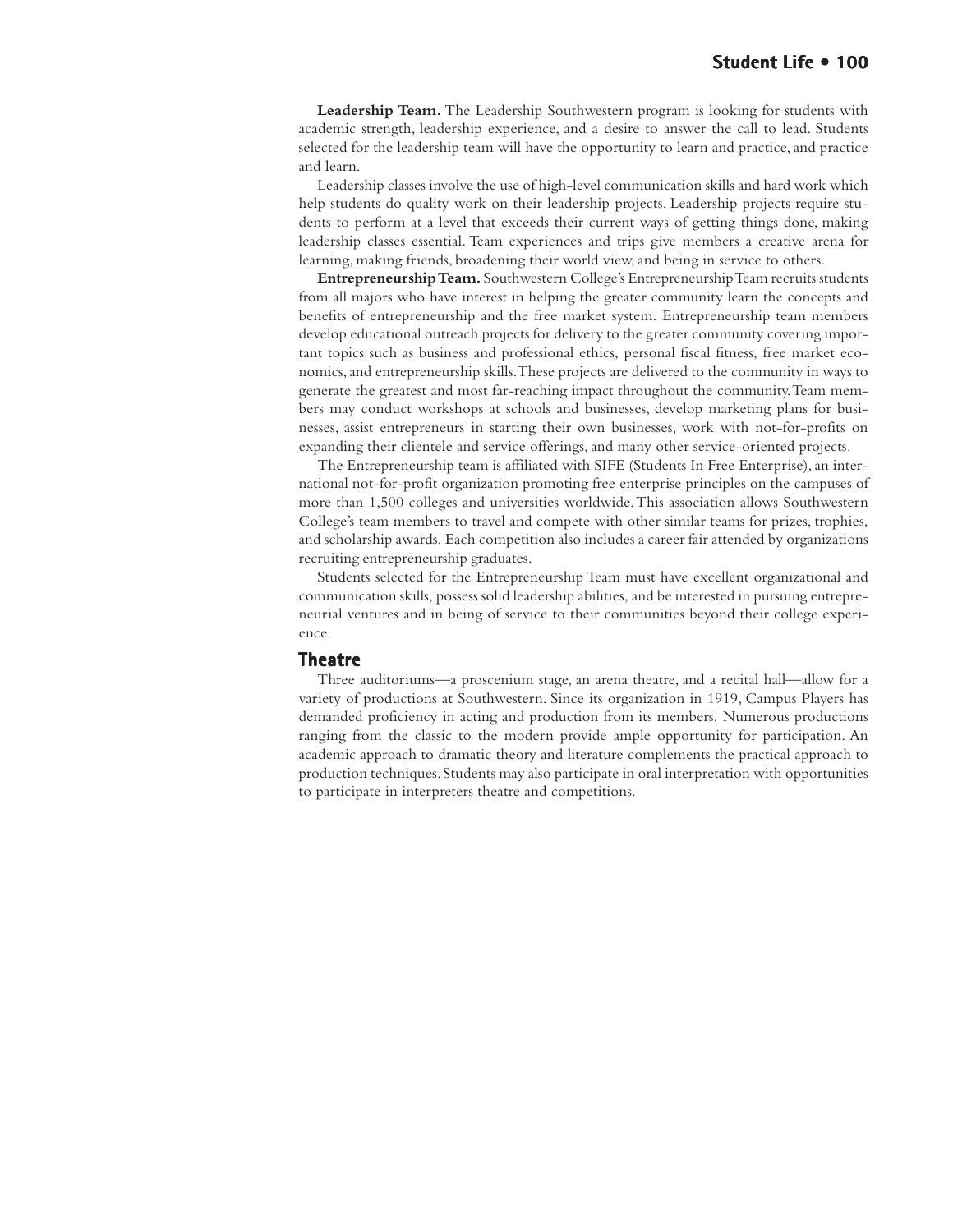# **Charges and Fees Charges and Fees**

## **Charges**

Each student is charged tuition which covers approximately 45% of the cost of educational services provided by the college. The balance of the cost is met by income from endowment and by gifts from alumni, trustees, churches, and friends of the college who are willing to help support the kind of education Southwestern provides. A substantial financial aid program also assists and encourages students.

Full-time undergraduate students on campus are assessed these charges for 2005-06:

|                                    | Term     | Year     |
|------------------------------------|----------|----------|
| Tuition                            | \$8,059  | \$16,118 |
| <b>Activity Fund</b>               | 50       | 100      |
| Board (all meals)                  | 1.462    | 2.924    |
| Room (base rate, double room)      | 1,167    | 2.334    |
| <b>TOTAL</b>                       | \$10,688 | \$21,376 |
|                                    |          |          |
| Average cost of books and supplies | \$300    | \$600    |

Tuition costs are firm. Fees, board, and room may vary because of economic conditions. Room rates are higher for suites, private rooms, and apartments.

All charges assessed by the college (tuition, fees, board, room) are due and payable at the beginning of the fall and spring terms.

Tuition includes twelve to sixteen hours in undergraduate, campus-based courses. When a full-time student is enrolled in more than sixteen hours, an overload charge is made for the additional hours.

Beyond the sixteen hours covered by full-time tuition, two additional hours may be scheduled without additional charge when selected from the following: music ensembles, journalism, broadcast, or digital media experience courses, SIFE, and debate or theatre participation courses, all when taken for one hour credit and for S/U grade.

A portion of tuition is directed to support student government, the student center, and the health service, all of which are available to full-time students without further charge. Additional fees are charged for student activities, special programs, overload hours, music lessons, and labs.

Students taking fewer than twelve hours in the fall or spring terms are classified as parttime students and pay tuition at the rate shown below.

Students enrolled in main campus programs who choose to enroll in courses offered through the Professional Studies program will be charged additional tuition at the Professional Studies per credit hour rate. An exception is made for a full-time student who has declared one of the designated majors for which specific Professional Studies courses have been approved as electives. The student will be charged the flat-rate tuition up to sixteen hours. If the student is enrolled in more than sixteen hours, the overload charge is applicable for the additional hours.

#### **Special Tuition Charges**

The following special charges apply to undergraduate programs on campus. For graduate programs or programs offered by Professional Studies, see separate announcements. Each charge is shown per credit hour.

Overload (above 16 hours) \$272 Summer school 272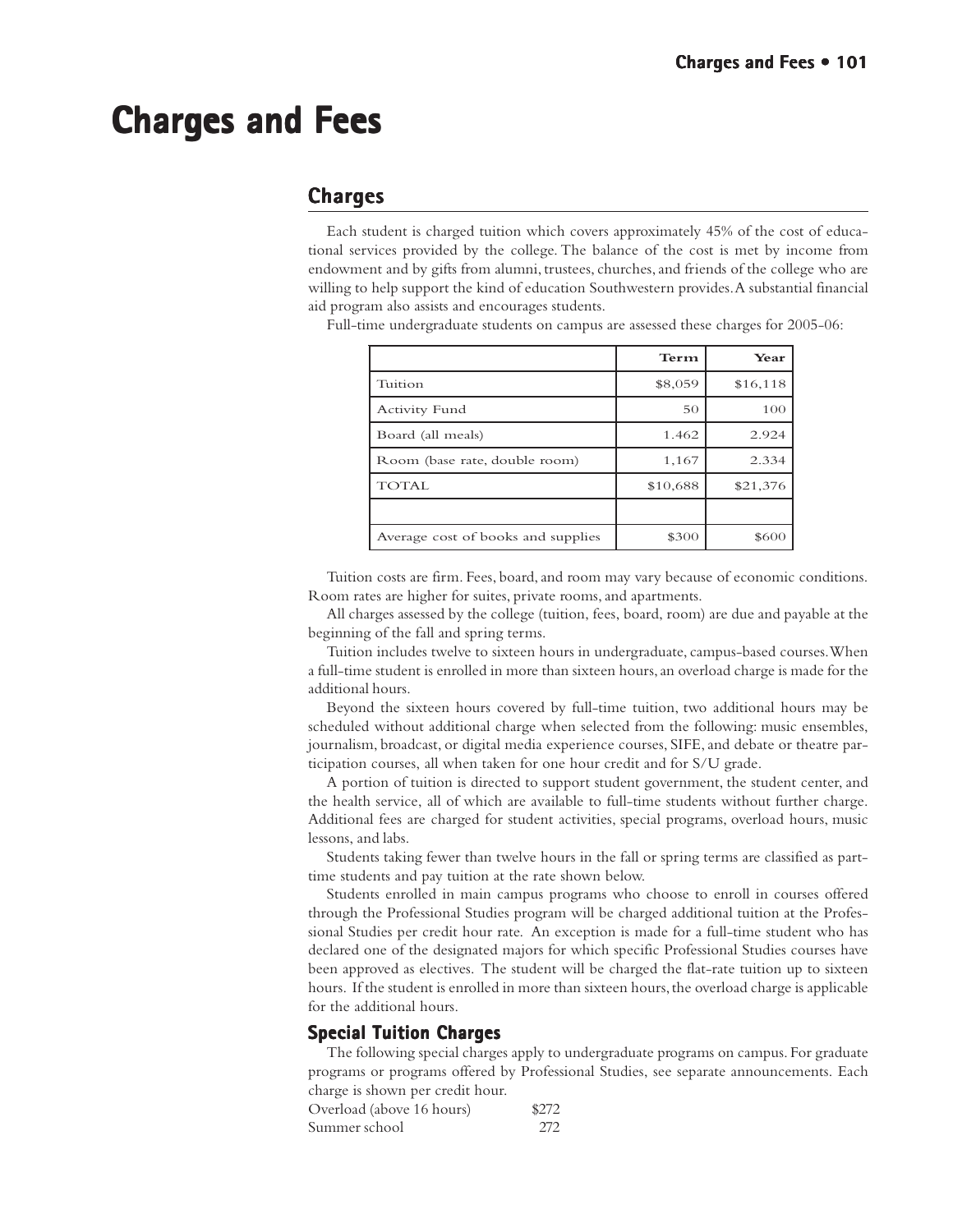| Continuing education<br>Part-time (under 12 hours)<br>CCCC special<br>Audit (no college credit)<br>Advanced placement scholar (HS)<br>Validation of credit | 272<br>671<br>95<br>95<br>55<br>100 |  |
|------------------------------------------------------------------------------------------------------------------------------------------------------------|-------------------------------------|--|
| <b>Special Fees</b>                                                                                                                                        |                                     |  |
| Laptop computer fee per term                                                                                                                               | \$493                               |  |
| (when elected by part-time student)                                                                                                                        |                                     |  |
| Practice teaching fee                                                                                                                                      | 150                                 |  |
| Science lab fee                                                                                                                                            | 50                                  |  |
| Nursing program fee                                                                                                                                        | 250                                 |  |
| Private music/dance fee                                                                                                                                    | 150                                 |  |
| per credit hour                                                                                                                                            |                                     |  |
| Prior learning evaluation                                                                                                                                  | 750                                 |  |
| Enrollment maintenance                                                                                                                                     | 150                                 |  |
| (study abroad, per term)                                                                                                                                   |                                     |  |
| Transcript fee, per copy                                                                                                                                   |                                     |  |

## **Special Tuition Programs Special Tuition Programs**

faxed, per copy 10 Replace ID card 10

Some students may qualify for special programs offered at reduced tuition rates. These rates are subject to specific restrictions. Enrollment must be in regularly scheduled undergraduate classes (not independent studies, practicums, or similarly-styled courses) offered on the main campus. Special-rate students are welcome provided space is available and course prerequisites are met, and provided a sufficient number of regular students are enrolled. Appropriate fees may be charged where applicable. Special rates do not apply to summer term courses. Individuals qualifying for special rates include the following.

**Senior Citizens.** Residents of Cowley County who are 65 years or older may take courses free of tuition charges provided space is available and course prerequisites are met.

**Advanced Placement Scholars.** High school seniors may enroll in up to six hours each semester if permission is granted by the high school principal or counselor.

**Cowley County Community College Students.** Full-time students at Cowley County Community College may concurrently enroll in one Southwestern course if permission is granted by the CCCC academic dean.

**Continuing Education Students.** A continuing education rate is available for any student who is 25 years of age or older, has not been a full-time student anywhere during the previous two years, is enrolling for six or fewer credits (including audit hours), and has not earned more than ten credit hours under this plan.

## **Payment Plans ayment Plans**

Normal financial arrangements call for students to pay in full on or before registration. This payment is based on the amount due after deduction is made for scholarships, loans, and grants. (No deduction is made for campus employment or Federal Work Study at this time.)

If necessary, students may pay in installments with a minimum of one-fifth of the total charges (excluding book charges) due for the semester at registration. The balance of the account is due in equal installments by the fifteenth of each of the subsequent four months (September, October, November, and December for the fall term, and February, March, April, and May for the spring term).

If a student's account balance remains above \$5,000 on October 1 in the fall semester, or March 1 in the spring semester, the student will not be allowed to make bookstore charges,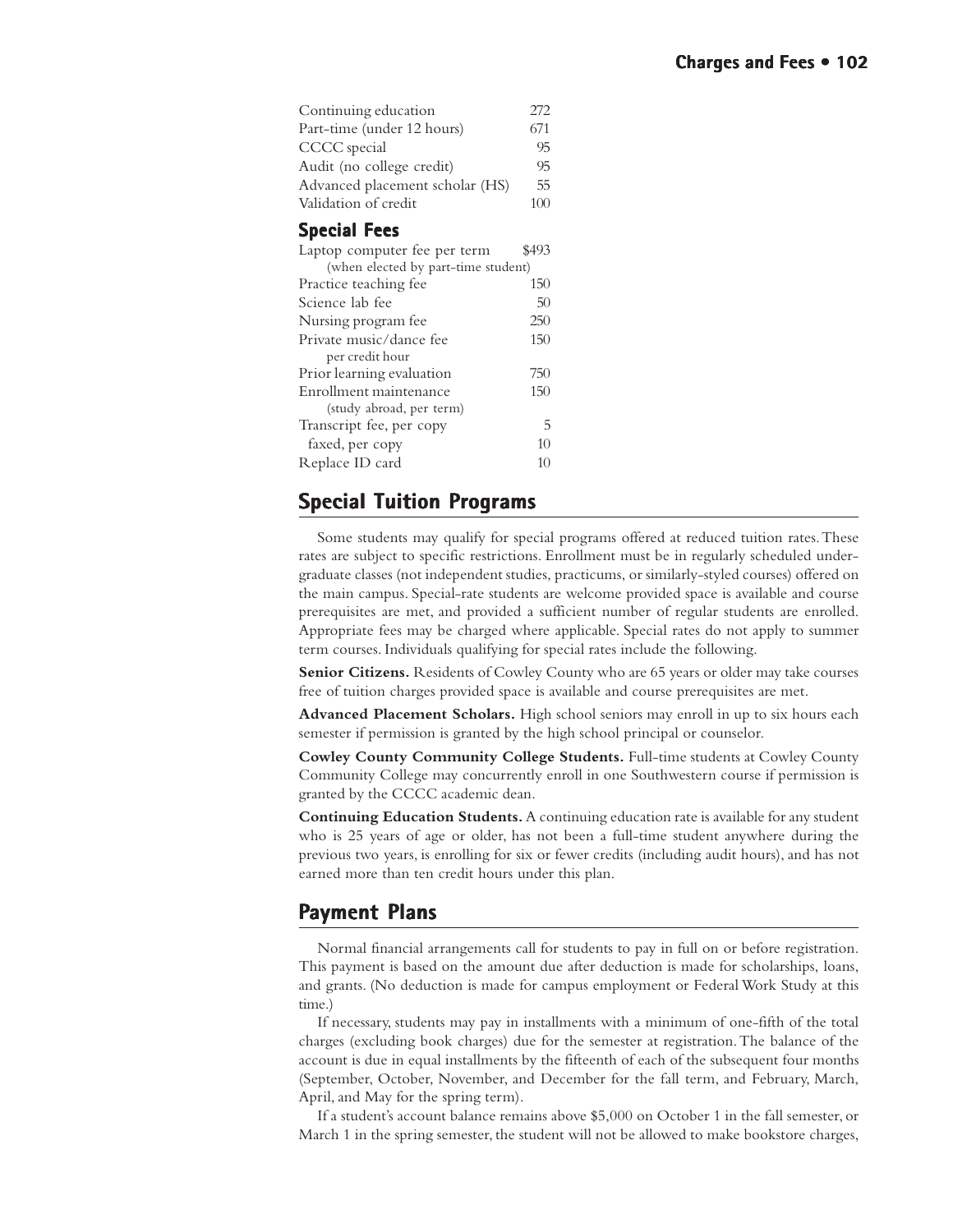cash checks, or to select courses, or reserve on-campus housing for the approaching term until the account is current. At the end of a semester, students who have not made on-time, monthly payments will be required to surrender their residence hall key, laptop, and student ID card following their final exams. Failure to turn in the laptop by the required date will result in the laptop being reported stolen. Exceptions must be requested in advance from the business office. Students cannot register for a subsequent semester while a previous balance remains on the account.

A monthly finance charge of 1.5% (annual rate, 18%) with a minimum of \$1 is assessed on the unpaid balance of an account. The finance charge will be waived if on-time payment is received based on an agreed-to payment plan.

Transcript service is available when a student's account is paid to date.

## **Cancellation of Charges Cancellation Charges**

Students who officially withdraw from college may be eligible for some cancellation of charges. To withdraw, give notice in person at the college services counter.

In fall or spring terms, tuition, fees, room, and board are cancelled according to the following schedule:

| Period                  | <b>Amount Cancelled</b> |
|-------------------------|-------------------------|
| First 8 class days      | 90%                     |
| To end of 2nd week      | 80%                     |
| To end of 4th week      | 70%                     |
| To end of 6th week      | 60%                     |
| To end of 8th week      | 50%                     |
| To last day to withdraw | 40%                     |
| Later                   | No cancellation         |

During a summer term, each day of class counts as equivalent to a week in regular term. For classes that last one week or less, regardless of term, no cancellation is possible once the class begins.

Students who move out of residence halls during the semester but do not withdraw from classes are eligible for a pro-rata cancellation of board charges if they elect to discontinue a meal plan. No cancellation is made for residence hall charges.

The schedule above describes cancellation policy for programs on the main campus. For Professional Studies programs, see separate announcements.

#### **Cancellation of Financial Aid**

Withdrawing students who have received financial aid are required to return a portion of their aid to those sources that assisted in enrollment.

For federal aid, a calculation is made of "earned" and "unearned" aid based on the days of attendance. Unearned aid is returned first to loans (in this order: unsubsidized, subsidized, Perkins, PLUS), then to a Pell grant, SEOG, and other Title IV programs.

For Southwestern aid, the amount returned is the same percentage as the amount of charges cancelled.

For state and other aid, all funds are usable until the student's account balance reaches zero. Any excess is returned.

#### **Refunds**

After calculation of charges cancelled and financial aid cancelled, any excess remaining on the account is refundable to the student.

## **Change From Full-Time to Part-Time Status art-Time Status**

Students who enroll for full-time study but then officially drop one or more courses during the enrollment period are eligible for a cancellation if the number of hours dropped changes the student's enrollment status to part-time. If the student elects to continue using the school-issued laptop, the \$493 laptop fee will be charged. No adjustment is made for students who withdraw from some but not all courses after the enrollment period has ended; these students continue to be classified as full-time students.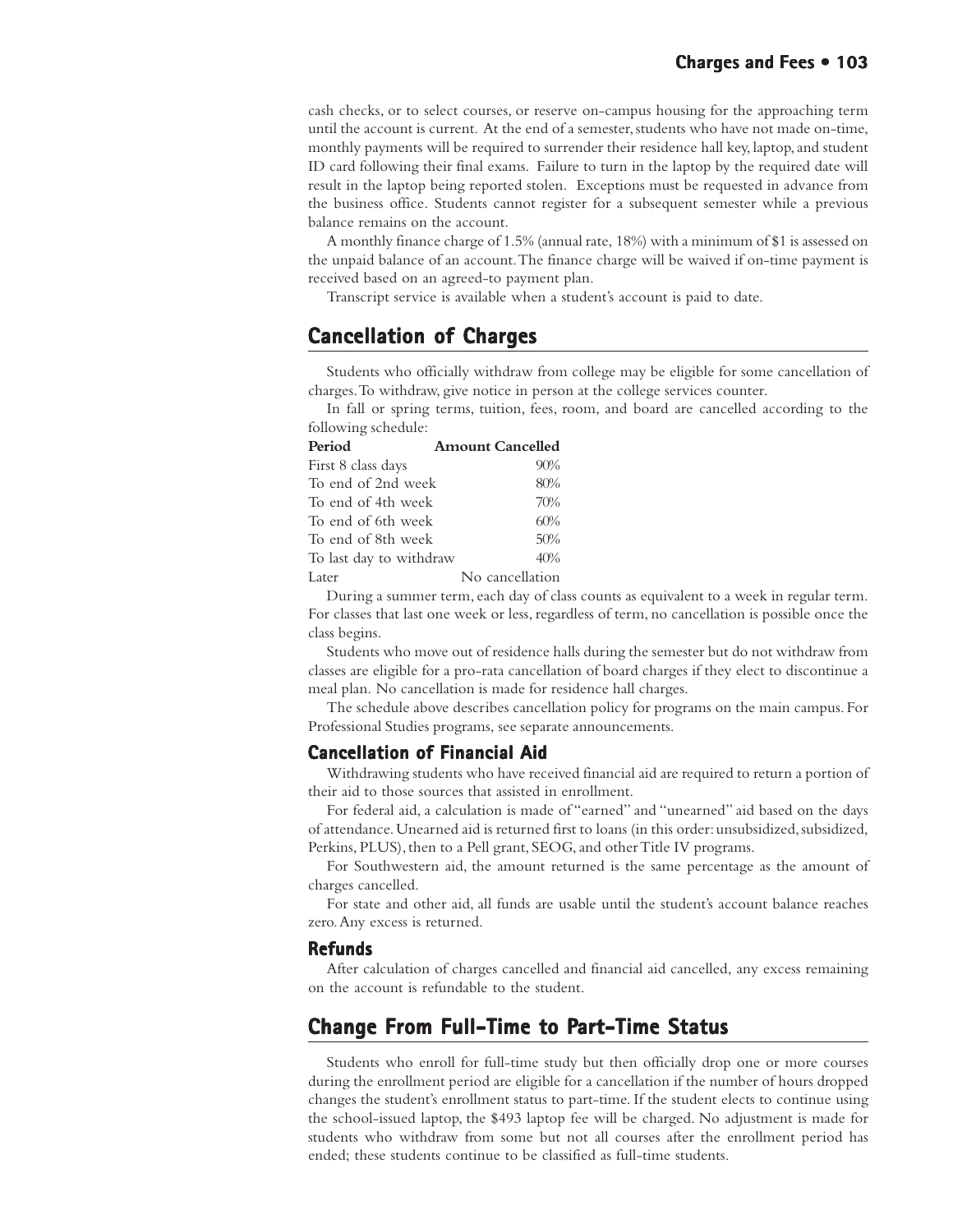## **Room Deposits Deposits**

All resident students are required to make and maintain a \$150 room deposit. Against this deposit damages will be charged as described by the housing policies of the college. The room deposit remains permanently on account until the student withdraws from college, graduates, or is given permission to move off campus, at which time a refund may be requested. When no refund is requested within one year, the account is cleared.

If a student requests a room for a forthcoming term and then cancels that reservation, a penalty of \$50, \$100, or \$150 may be assessed against the room deposit. The \$50 penalty is charged for cancellations occurring later than June 15 for fall term and January 1 for spring term. The \$100 penalty is charged for cancellations occurring later than July 31 for fall term. After residence halls open for fall or spring term, a \$150 penalty is charged students who cancel their reservations before moving in. Students who move in and then decide to leave are charged the full room rate, but the room deposit is refundable.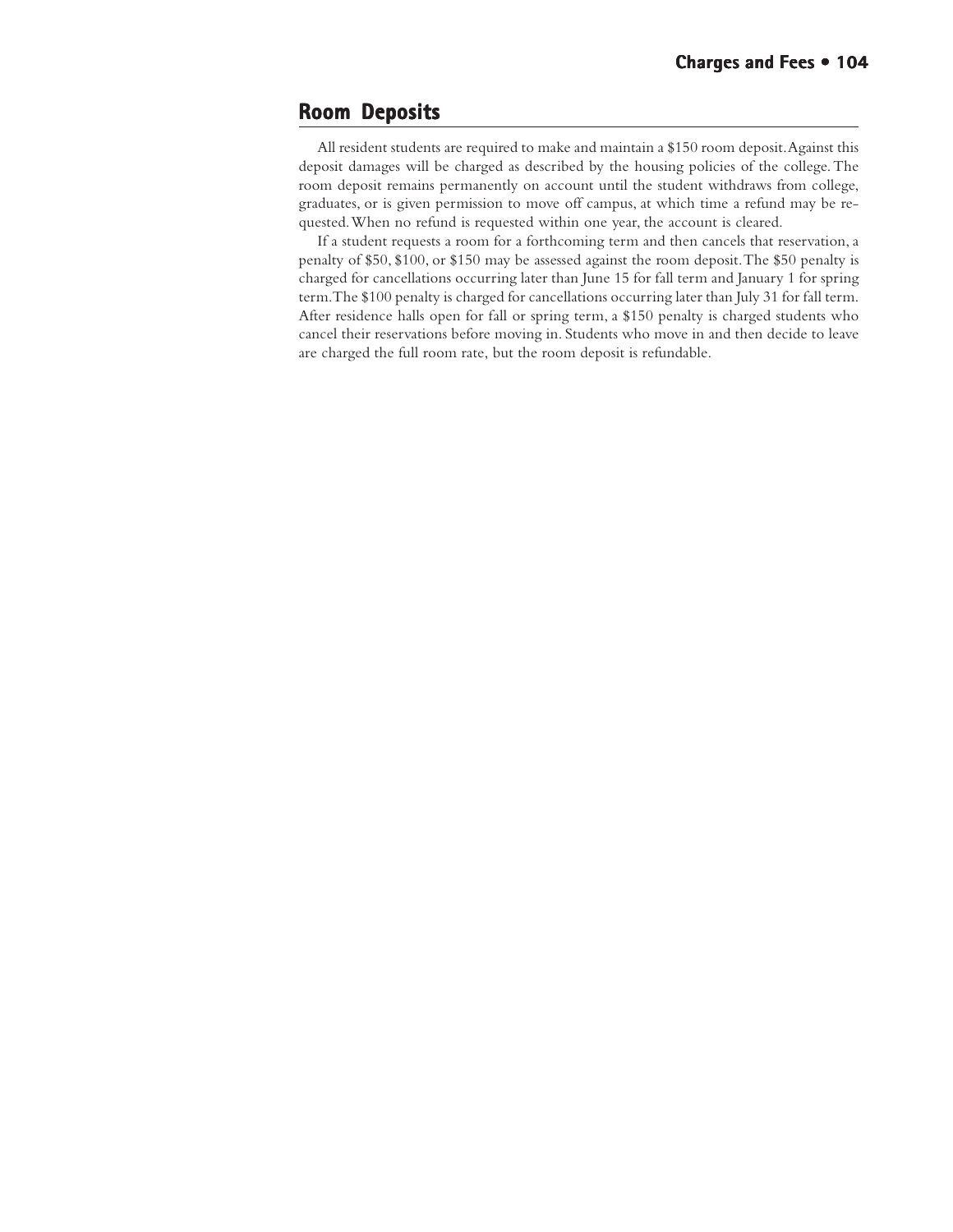# **Financial Aid Financial Aid**

The financial aid program assists students who want to attend Southwestern College but would find it difficult to do so without financial aid. Southwestern also recognizes students with superior ability and academic achievement by awarding scholarships regardless of financial need. A full description of all Southwestern College financial aid programs and regulations can be found on the financial aid Web site www.sckans.edu/financialaid.

A comprehensive assistance program of scholarships, grants, campus employment, and loans is available through funds from Southwestern College, the State of Kansas, and the federal government. If a student demonstrates financial need, an award will be offered which combines these types of aid. Financial need is defined as the difference between the total cost to attend Southwestern College and the amount the student and family can pay, based upon family income and assets.

## **How to Apply for Financial Aid**

Before financial aid can be awarded, students must have been granted admission to Southwestern. These steps should be followed to apply for financial aid:

1. The student should complete the confidential Free Application for Federal Student Aid (FAFSA), indicating Southwestern College on the form. Application forms may be obtained from school counselors or the Office of Financial Aid. Priority application receipt date for financial aid for all returning students is April 1.

2. To guarantee Southwestern financial aid, all returning students' financial aid files must be completed by April 1. A complete file consists of results from the FAFSA and student data form. If a student's application is selected for verification, income tax forms, W-2s, and a verification worksheet will be required. If the family knows there will be no eligibility for federal or state grants and will not need student loans, the student may sign the federal aid waiver on the data form in lieu of completing the FAFSA.

## **Financial Aid Regulations Aid Regulations**

The following regulations govern all scholarships and grants:

1. Scholarships and college grants are awarded on the basis of accomplishment and participation.

2. Scholarships and grants are awarded for one year and are renewable only upon application by the student.

3. Southwestern College must adjust the financial aid awards of students who withdraw prior to the end of the semester or who drop to less than full-time status during an enrollment period. Awards are adjusted according to the college's policies on cancellations and refunds.

4. For students receiving state or federal aid, Southwestern College is required by law not to offer institutional aid that would exceed the financial need of the student.

5. One-half of any financial aid awarded is credited to the student's account each regular semester.

6. Students who lose institutional scholarships or grants as a result of their cumulative grade point average may request reconsideration of that award at the end of the semester in which the cumulative grade point average has improved to a satisfactory level.

7. Southwestern scholarships and grants are available only to full-time students whose GPA is 2.0 or better.

8. Institutional aid for undergraduate students may not exceed ten semesters.

9. Students in the professional studies and graduate programs are not eligible for institutional aid.

**Satisfactory Academic Progress**. Southwestern College is required by federal regulations to establish satisfactory academic progress for financial aid recipients. These standards ensure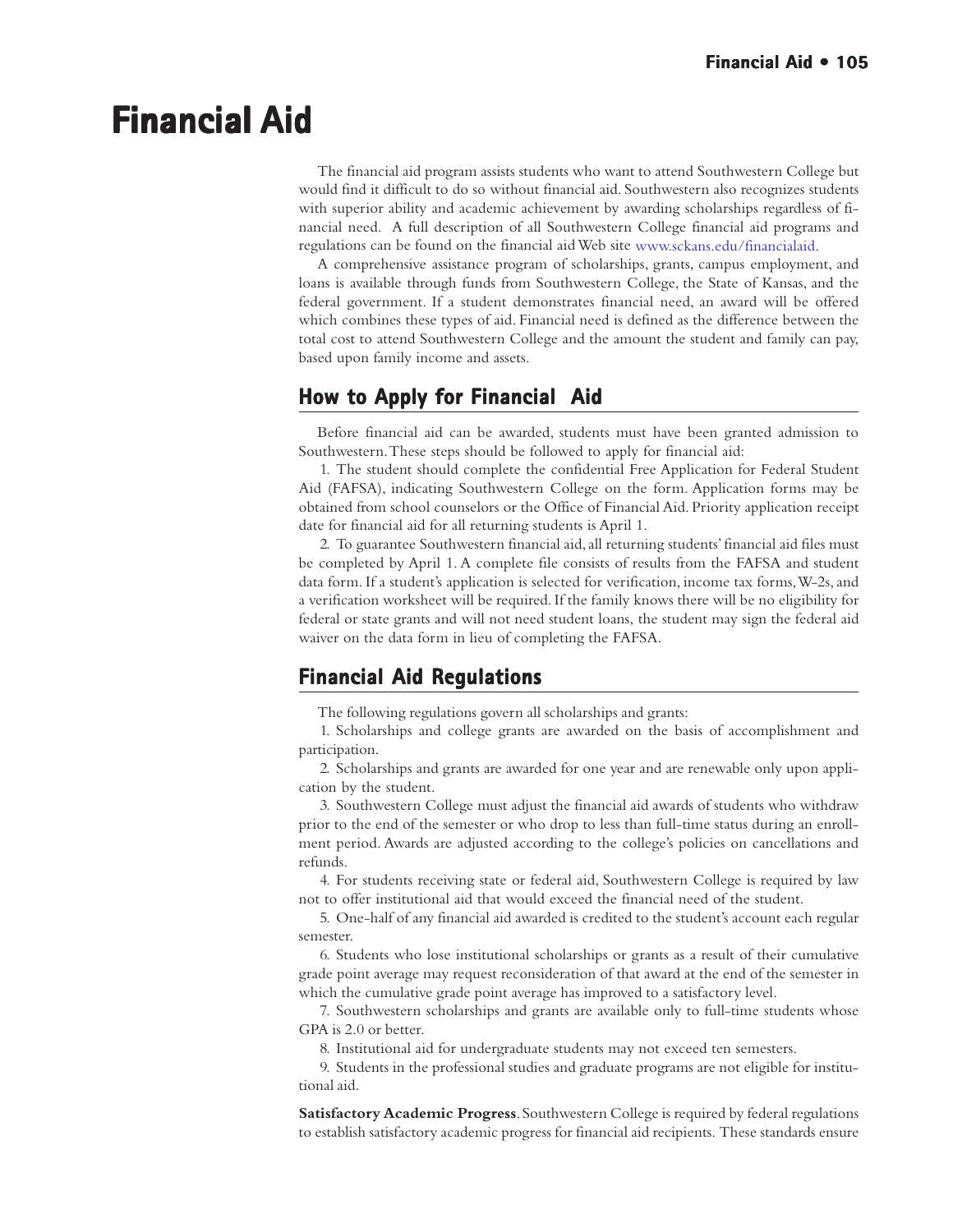that only those students demonstrating satisfactory progress toward the completion of their educational programs will continue to receive financial aid. Southwestern College's policy measures a student's performance in the following three areas: 1) Successful completion of courses (credit hours) 2) cumulative grade point average (GPA), and 3) maximum time to degree.

**Completion of Courses.** At the end of each fall and spring semester, student progress will be measured by comparing the number of attempted credit hours with the number of earned credit hours (i.e. receipt of a grade of A, B, C, or D). In any given year, students must have earned at least 70 percent of the credits they attempted to remain in good standing. The following letter grades do not count toward attempted hours, but do count toward the completion of earned hours: AU-Audit, F – Failure, I – Incomplete, WD – Withdrawal.

**Grade Point Average.** Students whose work is below the levels shown in the academic suspension chart are failing to make minimum progress toward their degree (see Academic Policies).

**Maximum Time Allowed to Complete a Degree.** Students are eligible to receive federal and state financial aid up to 186 attempted credit hours. Once a student has exceeded 186 attempted hours, all financial aid will be suspended for subsequent terms.

**Financial Aid Probation/Suspension.** At the end of the fall and spring semesters, all aid recipients will be evaluated for satisfactory academic progress. Financial aid recipients who do not meet one of the three requirements for progress will be placed on financial aid probation for one semester. A student on financial aid probation is still eligible to receive financial aid for the next semester of attendance. However, if the student does not meet the conditions imposed upon them during the probationary period, the student will be placed on financial aid suspension. Suspension prevents the student from receiving any federal, state or institutional financial assistance for future semesters until such time as the student again meets all three satisfactory academic progress standards.

**Conditions for Reinstatement.** Students may appeal their financial aid suspension by submitting an appeal form to the financial aid office for consideration by the enrollment management team. Appeal forms may be picked up from the financial aid office in person or via e-mail.

Some circumstances, such as medical problems, illness, death in the family, relocation, or employment changes can be considered for an appeal. The committee will review the appeal and contact the student by a specified date. The committee's decision is considered final and may not be appealed further.

This policy does not preclude a student from enrolling in subsequent semesters. Students may have their financial aid reinstated and may be removed from suspension or probationary status once all satisfactory academic progress standards and/or probationary conditions are met.

## **Southwestern Grants and Scholarships**

Southwestern College offers a variety of grants and scholarships to students who qualify. Students may receive a combination of academic, activity, and any of the other grants for which they are eligible. Students choosing to live off campus will have their Southwestern aid reduced.

#### **Academic Scholarships**

Southwestern College awards are based on a combination of a student's academic record, ACT or SAT scores, demonstrated leadership, and the student's financial need. The amount of these awards vary. A 2.00 cumulative GPA is required for renewal.

#### **Special Academic Scholarships**

Southwestern College's most prestigious scholarships are those awarded on the basis of special nomination or competition. These scholarships are renewable for a total of ten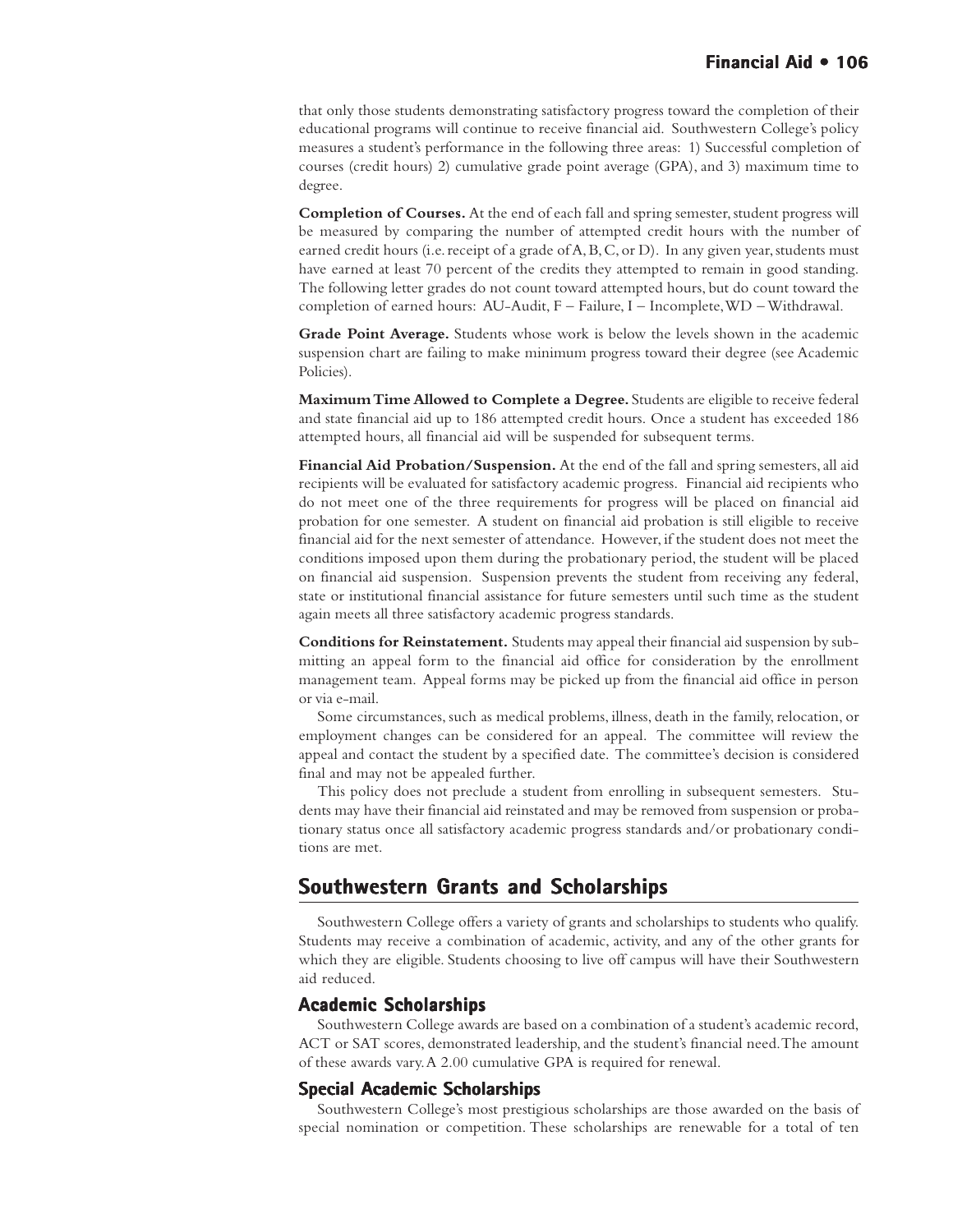semesters, as long as the student is continuously enrolled each fall and spring term, and maintains a cumulative GPA of at least 3.2.

**Presidential Scholarships:** These scholarships are awarded to incoming freshmen who demonstrate strong academic and leadership skills. Recipients are selected following nomination by the admission office. The award is for \$6,000 to ten incoming freshmen. Recipients must live on campus to receive the full scholarship award.

**Dixon Scholarship:** The Dixon Scholarship is designed to promote on-campus diversity and to assist in providing a college education for students from varied experiences, backgrounds, and cultures. The yearly \$6,000 scholarship is renewable provided the student maintains at least a 2.75 GPA. Recipients must live on campus to receive the full scholarship.

**Phi Theta Kappa Scholarships:** These scholarships of \$5,000 are awarded to transfer students who are members of Phi Theta Kappa. Recipients must live on campus to receive the full scholarship.

#### **Premier Scholarships**

The three following scholarships are awarded to incoming freshmen following competitions held each spring. The amount of the award is \$10,000 and is offered in lieu of any other Southwestern grant or scholarship. Recipients must live on campus to receive a premier scholarship and must be endorsed by the selection committee for renewal.

**Mastin Scholarship:** The Mastin Scholarship is awarded to a student who demonstrates academic achievement in the sciences, has an ACT composite score of at least 27, and will pursue a degree in the natural sciences.

**Beech Scholarship:** The Beech Scholarship is awarded to a student who has achieved personal and academic excellence in high school, has attained a minimum 3.75 GPA in high school, and will pursue a degree in any professional or liberal arts field.

**McNeish Scholarship:** The McNeish Scholarship is awarded to a student who has achieved excellence in the performing arts, has attained a minimum 3.0 GPA in high school, and will pursue a degree in any of the performing arts.

#### **Grants**

**Management Grants:** Students selected as SHARP Ambassadors or elected or appointed to positions of responsibility in campus organizations such as Student Foundation, SGA, or the newspaper or yearbook staffs, receive grants in recognition of these responsibilities.

**Roy L. Smith Church Matching Scholarships:** This is a matching scholarship program between Southwestern College and any local church. Southwestern College will contribute on a matching basis up to \$1,000 per year (\$500 each semester) to the education of any Southwestern student sponsored by a local church. The assignment of this scholarship is made without regard to the religious denomination of the participating church and is renewable. To receive the matching funds, the funds from the local church must be received in the Office of Financial Aid by September 1.

**Insoon DeArmond Scholarships:** Students who have worked at the college during high school (typically in food service or maintenance) for at least two years are eligible for this award if recommended by their supervisor. The scholarship is for \$2,000 per year. If these students are eligible for an academic scholarship or any activity grants, this scholarship is reduced commensurately. Students are invited to continue their employment under the college's student employment programs. This is renewable each year.

**Trustee Grants:** When an employee has worked full time at Southwestern for at least two years, trustee grants to cover a substantial part of tuition are available for that employee's spouse and unmarried dependent children if they enroll as undergraduate students at the college.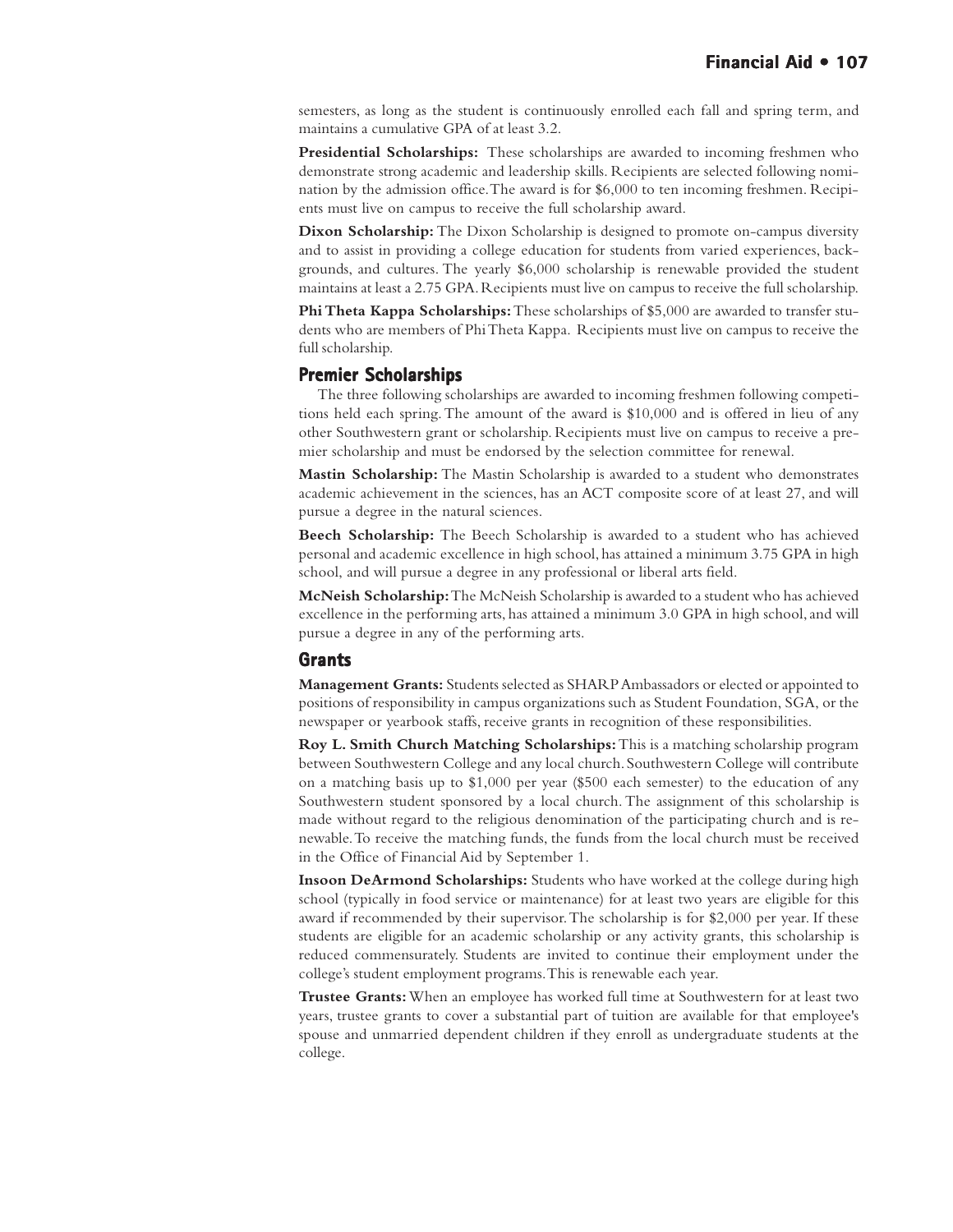## **Federal Aid**

## **Federal Grants Grants**

**Federal Pell Grants:** This federal program provides nonrepayable grants of up to \$4,050 to students who are eligible as determined by the Free Application for Federal Student Aid. The result of the application is used by the financial aid office to determine the amount of the Federal Pell Grant to be awarded. Students wishing to apply for any other federal aid programs are required to apply for a Pell Grant first.

**Federal Supplemental Educational Opportunity Grants (FSEOG):** This federal grant program provides funds for students with the highest financial need. Priority is given to students who are eligible for a Federal Pell Grant. The minimum grant award is \$100; the maximum possible is \$4,000.

#### **Federal Loans**

The federal program offers a variety of student loans. The student is under full obligation to repay the loans.

**Federal Subsidized Stafford/Direct Loans:** Subsidized loans are for students demonstrating financial need. The federal government pays the interest for the student while the student is enrolled and during the six month grace period after graduation. Maximums vary, according to the student's grade level.

**Federal Unsubsidized Stafford/Direct Loans:** Unsubsidized loans are available to students who do not demonstrate financial need. It is the same as the Subsidized Stafford Loan except the student is responsible for the interest while enrolled and during the six month grace period.

**Federal Perkins Loans:** The Perkins Loan is intended for the students with the highest need. It is subsidized by the federal government while the student is enrolled and during the nine month grace period after graduation.

**Federal Parent Loan for Undergraduate Students (PLUS):** The PLUS loan is for the parents of a dependent student who may need additional resources. Repayment begins immediately after the disbursement of the loan.

## **State of Kansas of Kansas**

The State of Kansas offers several scholarships to Kansas residents. They include the Kansas Comprehensive Grant, the Kansas State Scholarship, the Kansas Minority Scholarship, the Kansas Teachers Scholarship, and the Kansas Nursing Scholarship. Each scholarship has its own criteria and application procedures. Ask the financial aid office for current information.

## **Additional Aid**

**United Methodist Church Scholarships:** Several scholarships are available through the United Methodist Church for students who are members. Information and applications are available in the Financial Aid Office.

**United Methodist Student Loans:** These loans are available to students who are members, and have been for at least one year, of a United Methodist Church. Information and applications are available in the financial aid office.

**Civic and Business Scholarships:** In many local communities there are scholarships provided each year by various civic and business organizations to children, citizens, and employees.

**Veterans Administration:** VA benefits are available to students who are in the reserves, who are veterans, or who are dependents of veterans. Information is available in the financial aid office or from your local Veterans Administration office.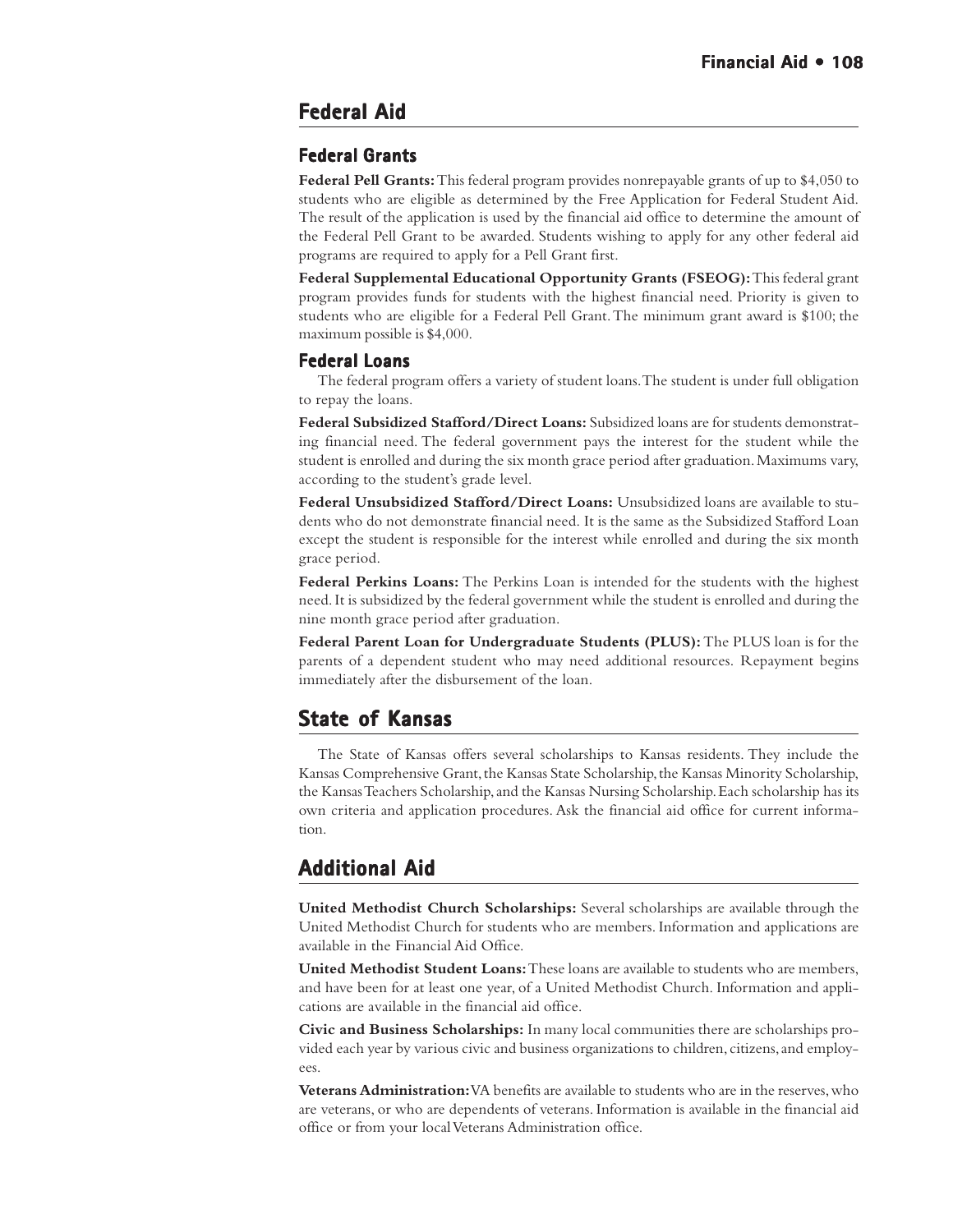<span id="page-108-0"></span>**Internet Resources:** Southwestern receives notifications of several different scholarships from time to time. This information is kept updated on the school's Web site. Southwestern provides an internet link to fastweb.com which provides a scholarship search along with general financial aid information. Other helpful, informational Web sites include www.ed.gov/studentaid; www.nasfaa.org; www.finaid.org.

**State Assistance:** Students from states other than Kansas should contact the financial aid office for their state. It can be the case that state assistance is available and can be transferred. Contact the financial aid office for information.

**BIA:** The Bureau of Indian Affairs provides grants for students who are at least one-fourth American Indian, Eskimo, or Aleut as defined by the bureau. The amount of the grant is based on financial need and availability of funds from the area agency. Students must submit a BIA application for financial aid and supportive documents. Close contact should be kept with the BIA agency to insure that the student has completed everything required. A student who is a member of a tribe should also contact the tribal office for any scholarships available.

# **Student Employment**

Student employment is available through the Federal College Work Study program to students who demonstrate financial need and wish to work part time. Other student employment is available on a limited basis to students who do not qualify for Federal College Work Study.

# **Aid for Study Abroad**

Southwestern students may be able to continue receiving some forms of financial aid while studying abroad. State and federal scholarships, grants, and loans are normally available for legitimate study away from campus. Southwestern scholarships can also be continued with limitations.

The limitations on Southwestern scholarships are these: The student's program must be approved by the dean's office; scholarships may be continued for not more than two semesters of off-campus study; and premier scholarships (Mastin, Beech, McNeish, Dixon, and presidential) are reduced to \$5,000. Additionally, if a student is receiving scholarships from the school being visited or from programs established to encourage study abroad, Southwestern reserves the right to adjust its aid based on the amount being received from those sources.

# **Aid for International Students Aid for International**

Southwestern offers two scholarship programs for international students.

**Bishop**'**s Scholarships:** Bishop's Scholarships are in the amount of \$7,000-\$9,000 annually depending on a student's financial need. These are renewable for up to four years as long as the student maintains a GPA of 2.0 or better. Each year the director of admission awards up to five Bishop's Scholarships. Persons seeking this scholarship must submit a letter of recommendation from the Methodist bishop of their country or from Southwestern College's bishop in residence. Final selection and approval for this scholarship is made by the director of admission. Recommended students must show a TOEFL score of 550 or better. Recipients must live on campus and will not be eligible for further Southwestern financial aid.

**International Student Scholarships:** International Student Scholarships are for \$4,000 annually and are renewable for up to four years, as long as the student maintains a GPA of 2.0 or better. Students wishing to receive this scholarship must show a TOEFL score of 550 or better before admission. These scholarships are offered in lieu of an academic scholarship. International students who participate in Southwestern's activity areas may also receive grants from those programs, or receive other grants for which they are eligible. The international grant does not require students to live on campus.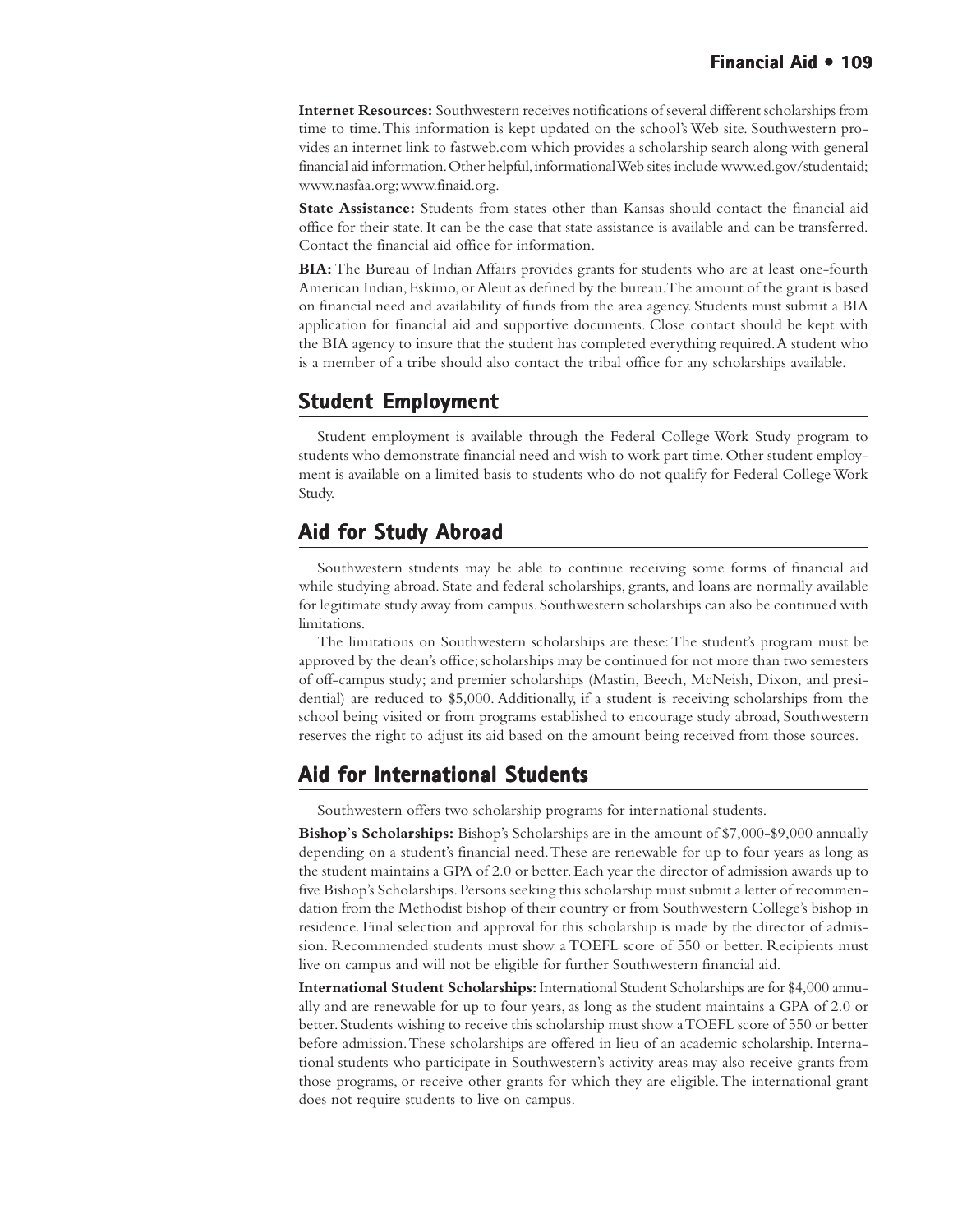# **For More Information**

For application forms or more information concerning any of the financial aid programs described in this section, please write or call:

Office of Financial Aid Southwestern College 100 College Winfield, Kansas 67156-2499 Phone: (620) 229-6215 e-mail: finaid@sckans.edu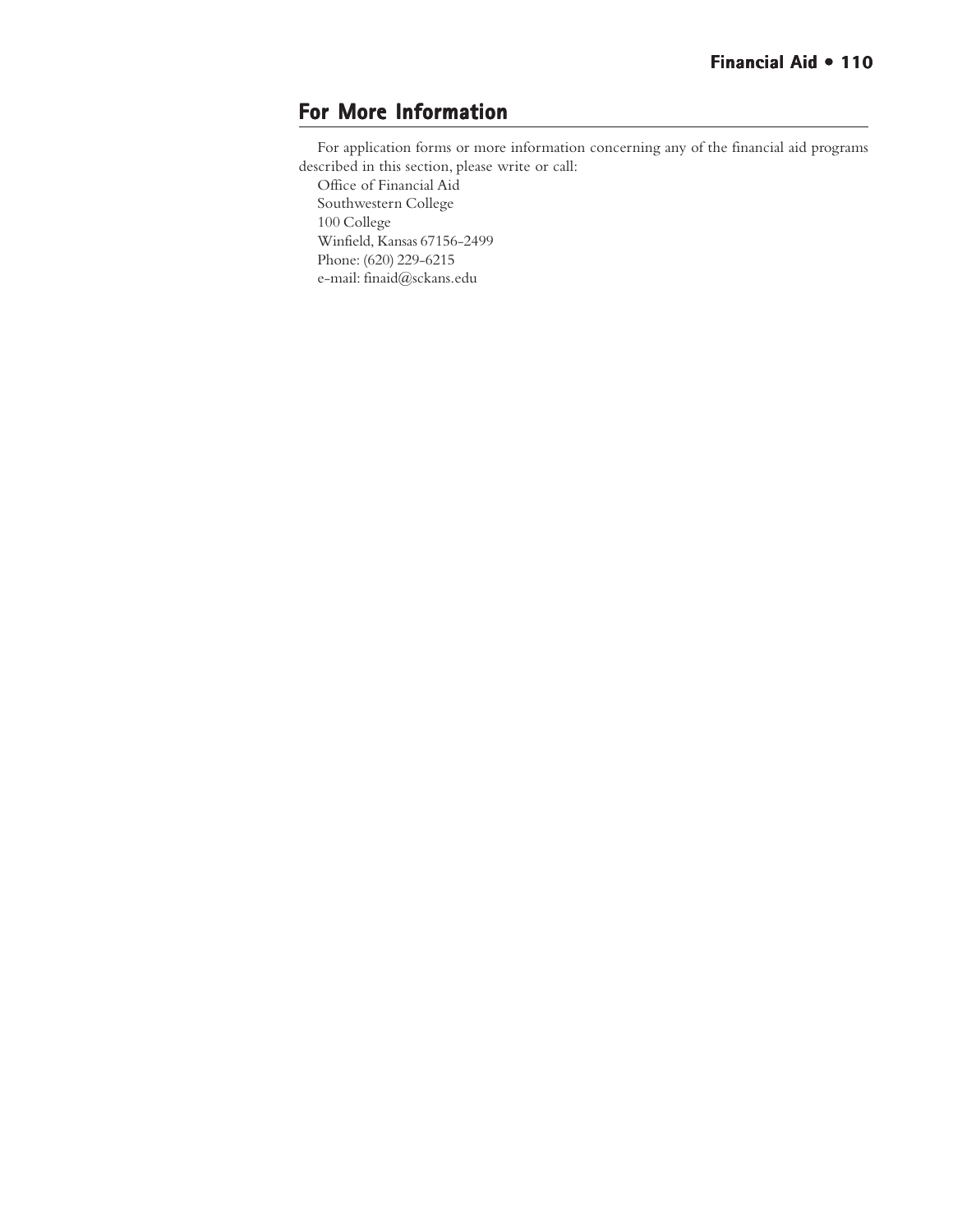# <span id="page-110-0"></span>**Campus Facilities Campus Facilities**

# **Christy Administration Building**

Christy Administration Building houses administrative offices; English, foreign language, speech, computer science and digital arts, and communication departments; classrooms; 700 seat Richardson Auditorium; Helen Graham Little Theatre; campus radio and television studios, and the computer information center.

# **Memorial Library**

The Memorial Library is composed of both a physical facility and a virtual library. The virtual library contains over 12,000 electronic books and more than 19,000 full text journal subscriptions. The virtual library is linked to the library Web page and is accessible to all members of the SC community. Off campus access to the virtual library requires log-in with a Southwestern College ID number, but on-campus access is automatic.

The physical library is located on the main campus in Winfield and contains 60,000 academic volumes, leisure reading magazines, and a media collection of 5,000 DVDs, CDs, and VHS tapes.

A lively inter-institutional library exchange with over 3,200 universities, colleges, and research libraries throughout the US provides access to millions of additional books, media, and journals. All items, both electronic and physical, are listed in the "World Cat" database, our local online card catalog (OPAC), and the Kansas Libraries card catalog.

Conference room facilities for meetings are available. Also located in the facility are the Center for Academic Technology, the Education Library, Parents as First Teachers, and the meeting rooms for Students in Free Enterprise (SIFE).

## **Wroten Hall Hall**

Wroten includes a large classroom/multipurpose room and the religion/philosophy department.

## **Beech Science Center**

Beech Science Center and Mabee Laboratory Complex includes an undergraduate research lab, two introductory biology labs, a cellular biology lab, general and organic chemistry labs, introductory and advanced physics labs, a lecture hall, conference room, library, science education room, and offices for faculty and the science center receptionist. The building, completed in 1998, is west of and linked to Mossman Hall.

### **Mossman Hall Hall**

Remodeled in 2002, Mossman houses the social science, business, nursing, and leadership programs. Educational spaces include labs, classrooms, and study areas. Faculty offices for the departments are also included.

## **Darbeth Fine Arts Center Center**

Music, theatre, and art are housed in this complex that includes Messenger Recital Hall, studios, President's Gallery, rehearsal halls, classrooms, offices, and practice rooms. Chapel is held in Messenger Recital Hall.

# **Dole Center for Teacher Education**

The home of Southwestern's teacher education program, this facility is located across College Street from the main campus. It includes offices, a classroom, and a resource room in the main facility, and a preschool laboratory in an adjoining mobile building.

### **Stewart Field House**

The home of countless basketball and volleyball games since 1924, Stewart is the college's second oldest building, and the oldest fieldhouse west of the Mississippi still used for its original purpose. The facility houses an indoor arena, athletic offices, locker rooms, weight and training rooms, and concession stand. A renovation completed in 1998 provided a new entry to the south, the replacement of all windows (including a memorial stained glass window), a new arena floor and bleachers, and renovated locker rooms.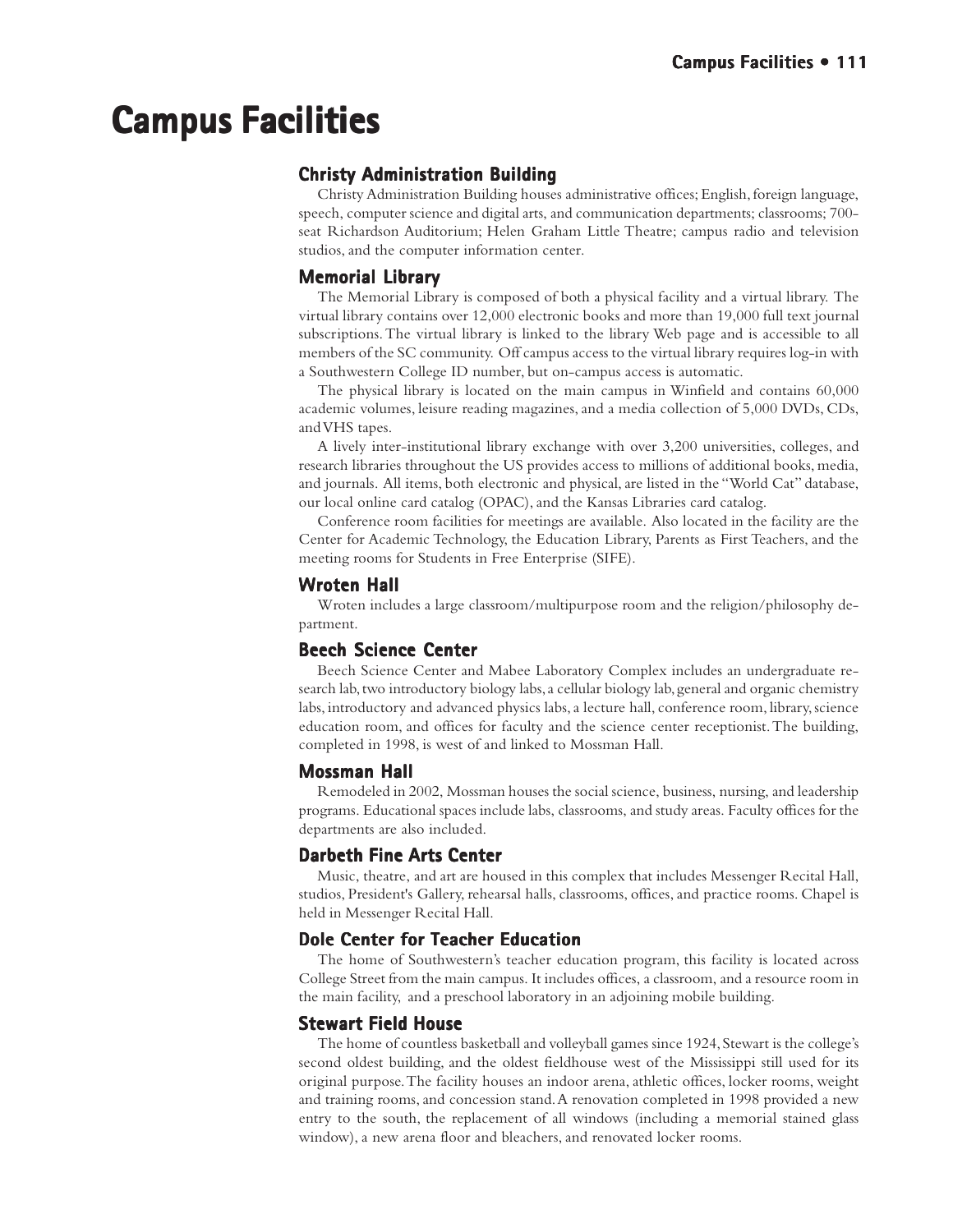# **Frank A. White Physical Education Building**

Constructed in 1968, this building houses a swimming pool, a small gymnasium, offices, and classrooms.

### **Sonner Stadium**

These facilities for football and track include seating for 3,000 spectators. Monypeny Track, Kahler Field, and Caywood Special Events Area are a part of this complex. A soccer field is located east of the stadium, as is the football practice field. The Hower/Cooper Tennis Courts are nearby.

### **Roy L. Smith Student Center Roy L. Student Center**

The student center has a cafeteria and snack bar, the bookstore, campus mail center, offices for student organizations, and meeting rooms.

### **Welcome Center Welcome Center**

Located at the foot of the 77 steps, the welcome center houses the Office of Admission and is used for receptions and other festive events.

### **Residence Halls Halls**

Living options include four residence halls and four apartment buildings on campus. Sutton, Wallingford, Broadhurst, and Cole halls are traditional residence halls. Shriwise, Honor, Reid, and Warren Avenue apartments house from one to four students in each unit. All campus housing is air conditioned and provides phone, cable, and computer network hookups for each student.

### **Ruth Warren Abbott Laboratories**

Built in 1971 to serve as a classroom for courses in floriculture, the original greenhouse was increased in 1996.

### **Dixon Operations Center**

This 1977 building houses offices, workshops, and storage for the plant operations staff as well as a dispatching center for the custodial crew and campus security.

### **Professional Studies Centers**

Southwestern's degree completion programs are housed off campus in downtown Winfield, three locations in Wichita, and in Midwest City, Oklahoma.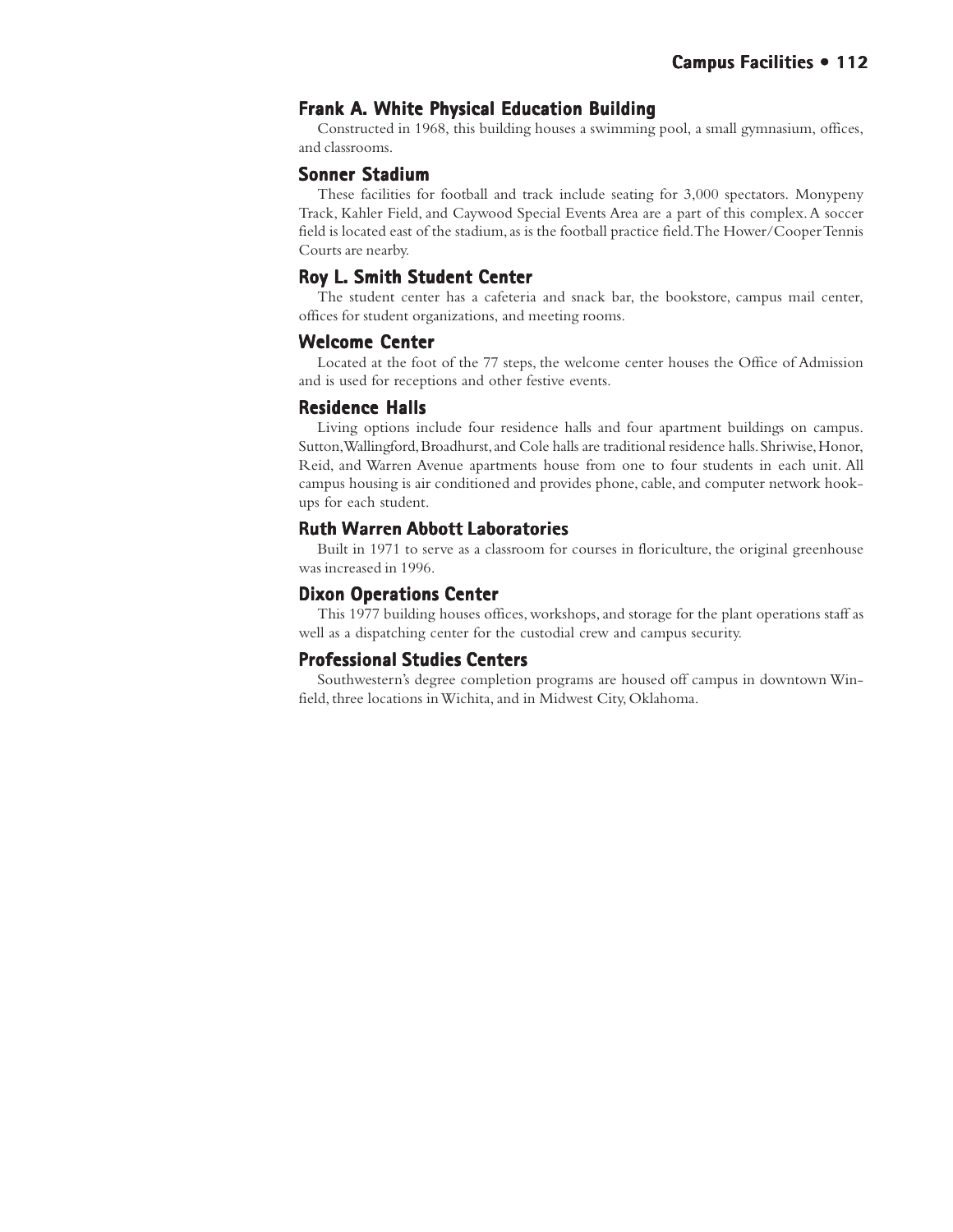# <span id="page-112-0"></span>**Rosters Rosters**

# **Board of Trustees of Trustees**

Chair, Michael D. Lewis, Bentonville, Ark. Vice Chair, Brilla Highfill Scott, Lawrence Secretary, Steve A. McSpadden, Winfield

Craig L. Anderson, Wichita Warren D. Andreas, Winfield Cheryl J. Bell, Wichita Phyllis J. Bigler, Liberal Grace M. Brooks, Wichita William D. Brooks, Wichita George M. Cole, Amarillo, Texas Larry D. Eason, Fort Worth, Texas Alan J. Ebright, Wichita A.J. (Jack) Focht, Wichita Michael J. Foster, Clay Center R. Patrick Gaughan, Wichita Margaret L. Gilger, Winfield Sue A. Hale, Oklahoma City, Okla. Paul Hellman, Aurora, Colo. Ronald W. Holt, Wichita Robert P. Jewell, Olathe Scott Jones, Wichita Nancy Okerberg Kerr, Pratt Rodney C. Kreie, Ulysses C. Michael Lennen, Wichita Michael T. Metcalf, Shawnee Mission Danny Moss, Broken Arrow, Okla. Lynn R. Nichols, Wichita Madeline J. Norland, Winfield David C. Parsons, Winfield Candace J. Pettey, Winfield Anne M. Rosebrock, Wichita Kelly J. Rundell, Wichita William T. Seyb, Johnson David E. Smith, Salina John T. Smith, Liberal

# **Emeritus Trustees Emeritus**

J. J. Banks, Winfield Kelly B. Bender, Wichita Ward M. Cole, Wellington Keith M. Dial, Wichita Yvette Ehrlich, Bakersfield, Calif. Merrill Kern Gordon, Winfield Kenneth H. Hiebsch, Wichita Richard Leftwich, Bloomington, Ind. Allan J. Lundeen, Houston, Texas H. Leon Mattocks, Wichita George R. McNeish, Winfield Albert F. Mutti, Topeka James R. Reed, Hutchinson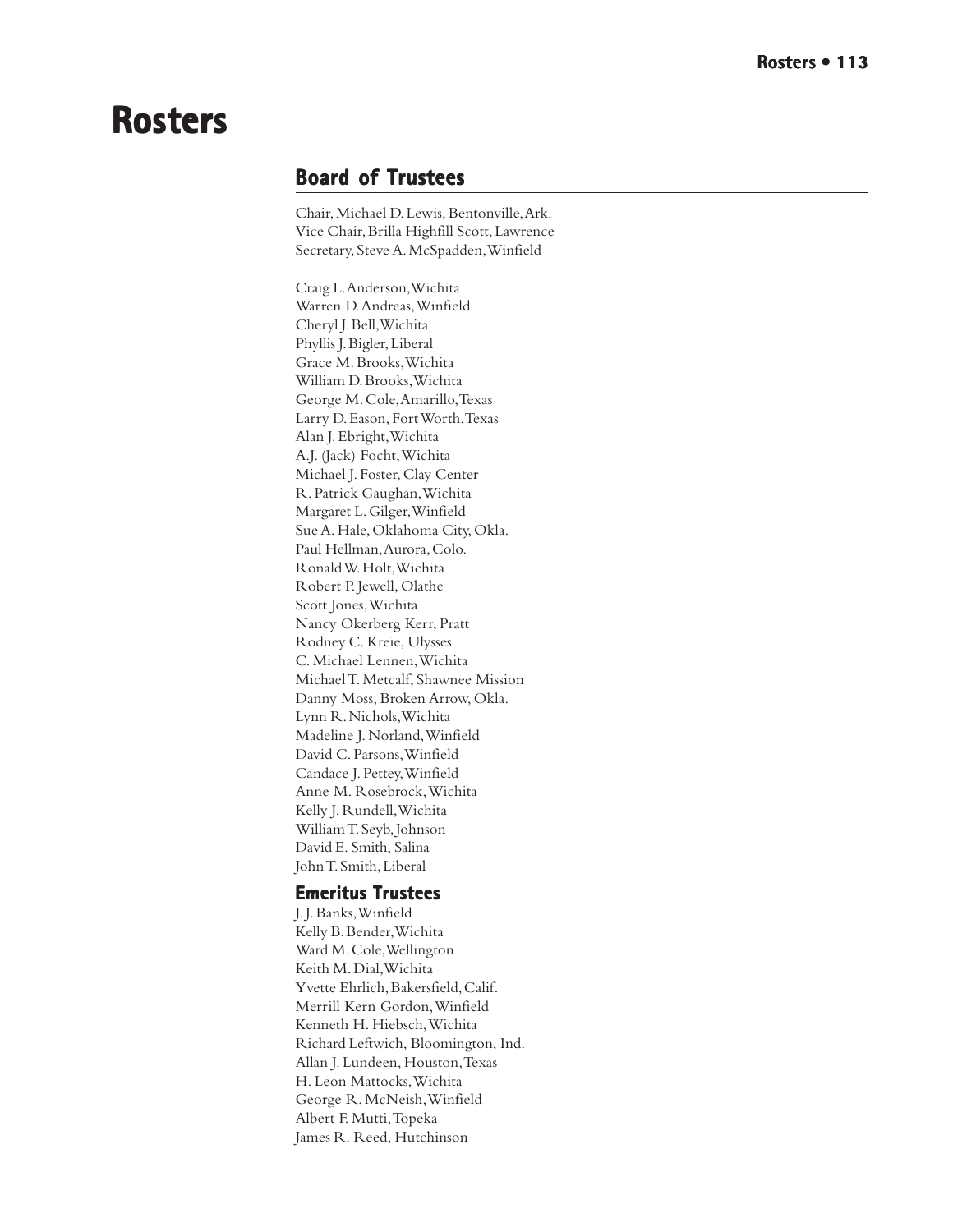## <span id="page-113-0"></span>**Honorary Trustees Honorary Trustees**

Bruce P. Blake, Oklahoma City, Okla. Harold Deets, Wichita

# **Administrative Officers Administrative Officers**

### **President's Office**

W. Richard Merriman Jr., Ph.D., President Beth M. Sheppard, Ph.D., Library Director Sharon K. Wright, Administrative Assistant to the President and Vice President for Academic **Affairs** 

#### **Academic Affairs**

James Andrew Sheppard, Ph.D., Vice President for Academic Affairs. Dean of Faculty Stacy Townsley, M.A., Registrar Sharon K. Wright, Administrative Assistant to the President and Vice President for Academic Affairs

### **Business Affairs**

Sheila R. Krug, M.P.A., Vice President for Finance David H. Dolsen, B.A., Director of Plant Operations and Purchasing Joseph W. Donlay, B.B.A., Financial Aid Counselor Robin R. Graves, B.S., Associate Finance Officer Brenda D. Hicks, M.A., Director of Financial Aid Lisa S. Holland, Financial Aid Counselor E. Sue Simmons, Director of Human Resources

#### **Enrollment Management**

Stephen K. Wilke, Ph.D., Vice President for Enrollment Management, Planning, and New Programs Linda M. Benson, B.S., Admission Counselor Jodi R. Combs, B.A., Campus Visit and Recruitment Coordinator Stephanie A. Decker, M.Ed., Admission Counselor Leslie A. Grant, B.S., Transfer Coordinator and International Admission Counselor Kristina K. Harding, B.S., Admission Administrative Assistant Todd H. Moore, M.S., Director of Admission Margaret A. Robinson, MBA, Director of Institutional Research E. Sue Simmons, Director of Conferences and Summer Programs Sheleah D. Taylor, B.B.A., Admission Counselor Rodney M. Worsham, M.S.M., Associate Director of Admission

#### **Information Services**

Phillip R. Jarvis, B.A., Director of Information Services Darin R. Hart, Laptop Program Manager R. Scott Ireland, B.S., Network Administrator Steven W. Ruggles, M.S., PC Procurement and Support Specialist Bobby M. Smith, B.S., Systems Analyst/Programmer

#### **Institutional Advancement**

Paul M. Bean, MBA, Vice President for Institutional Advancement Heather Clay, B.S., Director of Major Gifts Nancy J. Hinson, B.L.S., Alumni Events Manager Jessica K. Hornbostel, B.S., Annual Fund Manager Ronnie D. Jenkins, B.A., Director of Major Gifts Jill M. Johnson, MBA, Director of Development Susan G. Lowe, B.Phil., Director of Alumni Programs Adam A. Messinger, B.S., Director of Advancement Research and Records T. Jane Reeves, B.G.S., Donor Information Clerk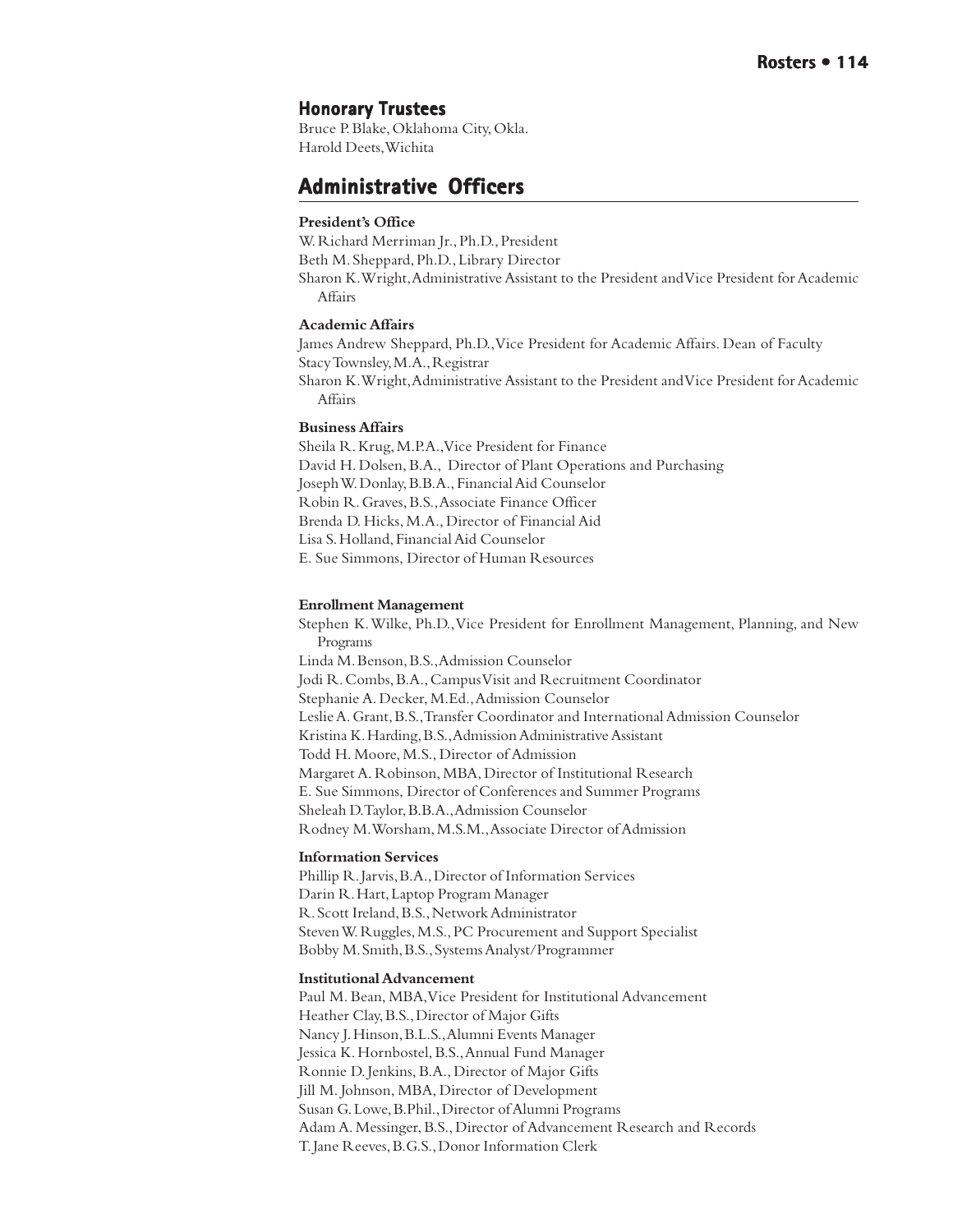#### <span id="page-114-0"></span>**Student Life**

Dawn Pleas-Bailey, M.Ed., Vice President for Student Life. Dean of Students Dan Falk, M.A., Director of Career Planning and Academic Support Services David M. Helsel, M.Ed., Director of Safety and Security Michael J. Kirkland, B.S., Director of Athletics Tamera L. Pullins, M.Ed., Associate Dean of Students Stephen W. Rankin, Ph.D., Campus Minister Dawn D. Spielman, B.A., Assistant Director of Resident Life. Director of Student Support Services. Xavier Whitaker, M.A., Director of Campus Life **Communications**

Sara S. Weinert, B.A., Vice President for Communications Charles P. Osen, B.A., News Bureau/Communications Assistant Debra L. Schmidt, MBA, Web Producer Sunni Sheets, B.F.A., Graphic Designer

#### **Professional Studies**

Karen L. Pedersen, Ph.D., Vice President for Professional Studies and SC Online Mary Bulla, M.S.Ed., Director of Academic Programs Linda Bussman, MBA, Director, Enrollment Management Hazel L. Darrow, M.A., Program Representative Stephen P. Drane, B.S., Coordinator of Special Programs and Training Candyce F. Duggan, M.A., Director of SC Online Marie B. Greene, M.S.Ed., Academic Adviser Heather Kesterson, B.S., Coordinator, Learner Services Catherine Mohr, B.G.S., Program Representative Adam Morris, M.S., Director, Learner Services Nancy Morse,B.S., Office Manager Michael A. Packard, MBA, Program Representative Christopher T. Smith, B.S., Coordinator, Military Initiative Shelly Snook, B.S., Program Representative Amy Hong Yan, M.S., Information and Instructional Technology

# **Faculty and Staff Faculty and Staff**

**Ashlee E. Alley, 2005.** Director, Youth Ministries. Coordinator, Discipleship Southwestern. B.A., Southwestern College.

**Richard E. Barnes, 1967.** Associate Professor of Management and Economics. B.A., University of Texas at Arlington; M.A., Texas Christian University.

**Terry A. Barnett, 1988.** Professor of Chemistry. Oncley Professor of Chemistry. Chair, Chemistry Department. B.S., M.S., Ph.D., New Mexico State University.

**Paul M. Bean, 1999.** Vice President for Institutional Advancement. B.A., Southwestern College; MBA, Baker University.

**Linda M. Benson, 2002.** Admission Counselor. B.S., Fort Hays State University.

**Jackie L. Berryman, 1993.** Associate Professor of Nursing. B.S.N., Southwestern College; M.S.N., Wichita State University.

**Richard Allen Bicker, 1990.** Associate Professor of Education. Elementary Education Coordinator. Director of Student Teaching. B.S.Ed., M.A., Concordia Teachers College.

**Michelle E. Boucher, 1993.** Associate Professor of English. Director of Integrative Studies. B.A., Southwestern College; M.A., Southwestern Oklahoma State University.

**Troy Boucher, 1968.** Professor of English. Chair, English Department. Coordinator, Writing Across the Disciplines. Coordinator, Senior Capstone Course. B.A., Southwestern Oklahoma State University; M.A., Northwestern Oklahoma State University; M.F.A., Wichita State University.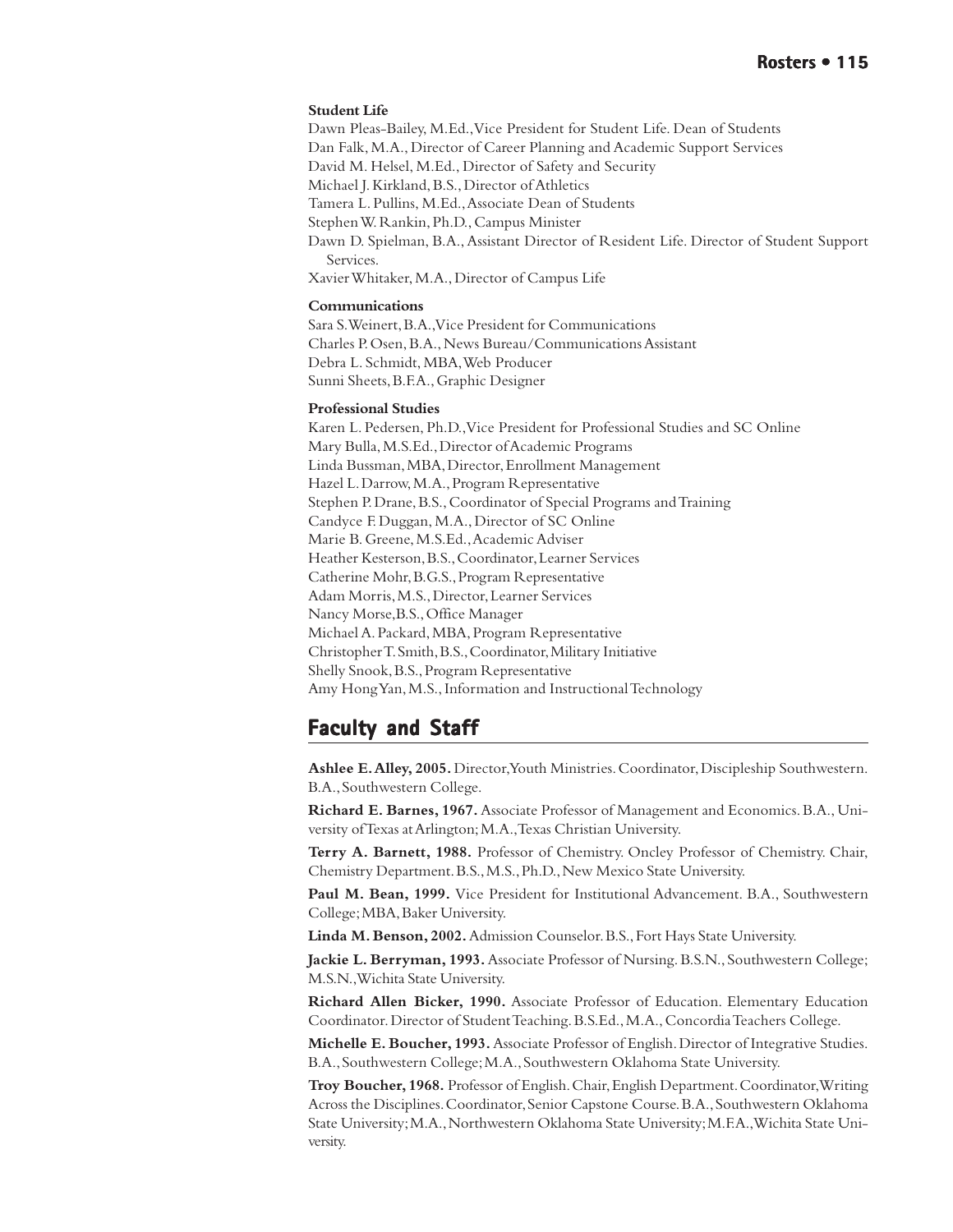**Lisa L. Braun, 2001.** Assistant Professor of Athletic Training. B.S., Southwestern College; M.S., Wichita State University.

**Mary Bulla, 2004.** Director of Academic Programs, Professional Studies. B.A., Wichita State University; M.S.Ed., Newman University.

**Linda Bussman, 2005**. Director of Enrollment Management, Professional Studies. B.S., Fort Hays State University; MBA, University of Phoenix.

**Martha R. Butler, 1986.** Professor of Nursing. Chair of Nursing Division. Director of Nursing Program. Director of Nursing Program, Professional Studies. B.S.N., M.N., Wichita State University; Ph.D., Texas Woman's University.

**Christopher M. Caldwell, 2004.** Assistant Professor of Philosophy. B.A., Oklahoma State University; M.A., Ph.D., University of Kansas.

**Karen Cannady, 2000.** Administrative Assistant, Graduate Studies Programs.

**Heather Clay, 2003.** Director of Major Gifts. B.S., Washburn University.

**Jodi R. Combs, 2000.** Campus Visit, Recruitment Coordinator. B.A., Kansas State University.

**Richard J. Cowlishaw, 2002.** Assistant Professor of Biology. B.S., Oregon State University; Ph.D., University of Oregon.

**Daniel F. Daniel, 1970.** Professor of English. B.A., Berea College; M.A., University of Chicago; Ph.D., University of Wisconsin; post-doctoral studies, University of Kansas.

**Hazel L. Darrow, 2003.** Program Representative, Professional Studies. B.A., Southwestern College; M.A., Southwestern Baptist Theological Seminary.

**William D. DeArmond Jr., 1978.** Professor of Mass Communications and Film. Director, Broadcasting and Film Program. B.A., M.A., Western Kentucky University; Ph.D., Southern Illinois University.

**Stephanie A. Decker, 2003.** Admission Counselor. B.S., Portland State University; M.Ed., Southwestern College.

**J. David Denly Jr., 1996.** Head Women's Basketball Coach. Director of Intramurals. Instructor in Physical Education and Sport Studies. B.A., Wartburg College; M.Ed., Wichita State University.

**David H. Dolsen, 1997.** Director of Plant Operations and Purchasing. B.A., Southwestern College.

**Joseph W. Donlay, 2004.** Financial Aid Counselor, Professional Studies. B.B.A., Fort Hays State University.

**Christopher D. Douglas, 2002.** Head Football Coach. Instructor in Physical Education and Sport Studies. B.A., B.S., Southwestern College; M.Ed., Wichita State University.

**Stephen P. Drane, 2002**. Coordinator of Special Programs and Training, Professional Studies. B.S., Southwestern College.

**Candyce F. Duggan, 1996.** Director of SC Online, Professional Studies. B.A., M.A., Pittsburg State University.

**John Dupuy, 2005.** Assistant Professor of Accounting and Finance. Chair, Business Division. B.B.A., Lamar University; C.P.A.

**Dan Falk, 2005.** Director of Career Planning and Academic Support Services. B.S., M.A., Friends University.

**Tracy H. Frederick, 1998.** Associate Professor of Speech. Director of Forensics. B.A., East Central University; M.A., Wichita State University.

**Robert F. Gallup, 1993.** Professor of Physics and Mathematics. Albright Professor of Physics. Chair, Physics Department. B.S., California State University, Fresno; Ph.D., University of California, Davis.

**George Gangwere, 1980.** Associate Professor of Physics. B.S., Southwest Missouri State University; M.S., Kansas State University; Ph.D., Oklahoma State University.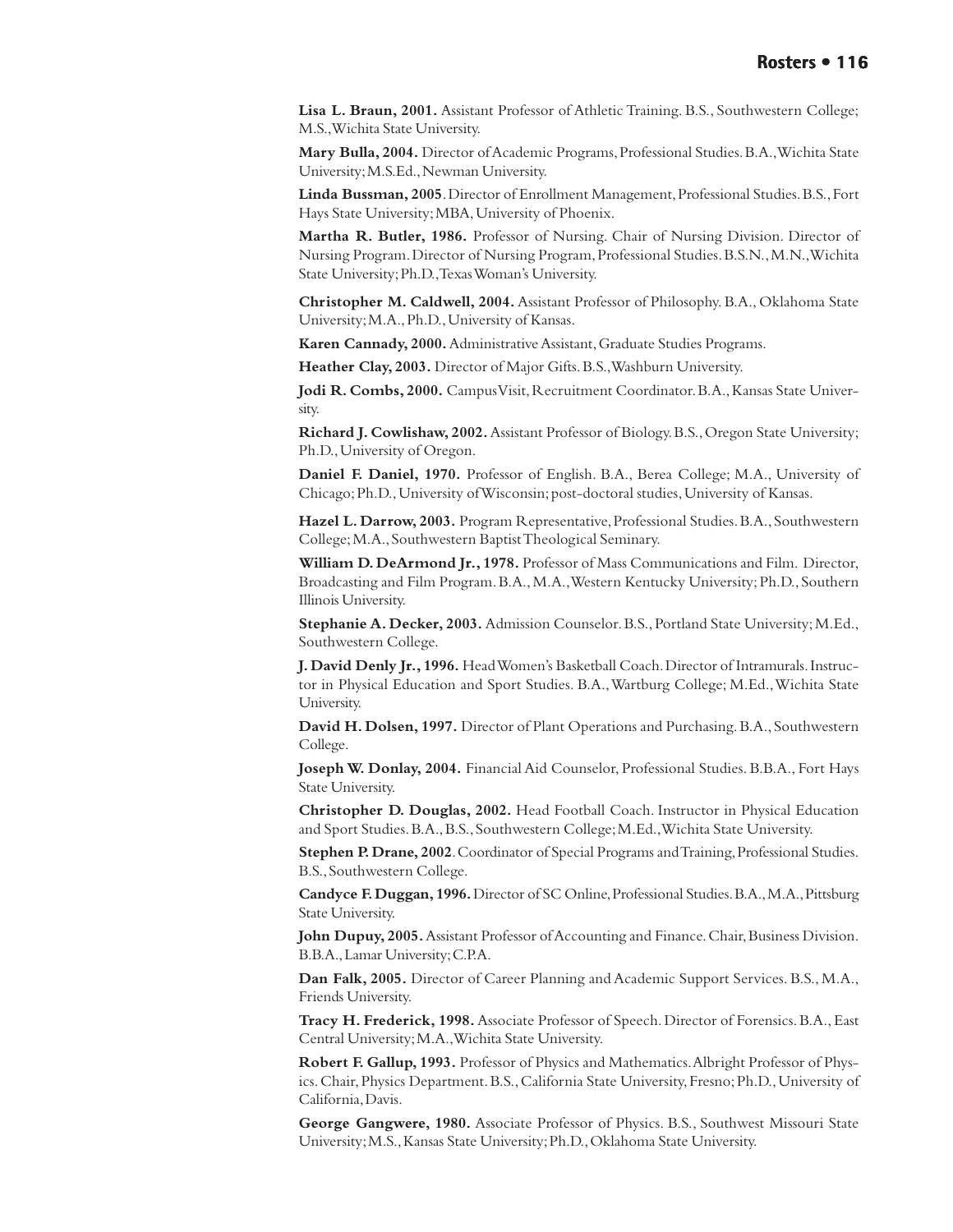**David B. Gardner, 2003.** Assistant Professor of Music. Director of Choirs. B.A., Seattle Pacific University; M.A., Western Conservative Baptist Seminary; D.M.A., University of Arizona.

**Claudia G. Geer, 1995.** Associate Professor of Psychology. Chair, Psychology Department. B.A., M.A., California State University, Long Beach; Ph.D., University of California, Davis.

**Leslie A. Grant, 1999.** Transfer Coordinator and International Admission Officer. B.S., Oklahoma State University.

**Robin R. Graves, 1988.** Associate Finance Officer. B.S., Mississippi College.

**Marie B. Greene, 2001.** Academic Adviser, Professional Studies. B.S., M.S.Ed, Central Missouri State University.

**Gregg Hackerott, 2001.** Head Softball Coach. Assistant Men's Basketball Coach. Fall Sports Administrator. Instructor in Physical Education and Sport Studies. B.S., M.S., Fort Hays State University.

**Douglas C. Hall, 1996.** Assistant Professor of Physical Education/Sport Management. Head Men's Basketball Coach. B.A., Wartburg College; M.S., West Virginia University.

**Kristina K. Harding, 1987.** Admission Administrative Assistant. B.S., Southwestern College.

**Darin R. Hart, 2005.** Laptop Program Manager

**James K. Helmer, 1978.** Associate Professor of Physical Education. Chair, Physical Education Department. Head Cross Country Coach. Head Men's Track Coach. B.A., Southwestern College; M.Ed., Wichita State University.

**David M. Helsel, 2001.** Director of Safety and Security. B.S., Kansas State University; M.Ed., Wichita State University.

**Brenda D. Hicks, 1991.** Director of Financial Aid. B.A., Kansas State University; M.A., Wichita State University.

**Nancy J. Hinson, 1989.** Alumni Events Manager. B.L.S., Southwestern College.

**Lisa S. Holland, 2003.** Financial Aid Counselor.

**Jessica K. Hornbostel, 2004.** Annual Fund Manager. B.S., Kansas State University.

**Curtis F. Horton, 2004.** Assistant Football Coach. Instructor in Physical Education and Sport Studies. B.S., M.Ed., Southwestern College.

**Kenneth Charles Hunter, 1974.** Professor of Biology. Chair, Biology Department. B.A., Southwestern College; M.S., Ph.D., University of Oregon; post-doctoral studies, Oregon Institute of Marine Biology.

**R. Scott Ireland, 1997.** Network Administrator. B.S., Wichita State University.

**John Thomas Jacobs, 2002.** Professor of Computer Science and Communication. Chair, Computer Science and Communication Division B.A., M.F.A., University of Iowa.

**Phillip R. Jarvis, 1995.** Director of Information Services. B.A., Southwestern College.

**Ronnie D. Jenkins, 1993.** Director of Major Gifts. B.A., Baylor University.

**Jill M. Johnson, 2001.** Director of Development. B.S., Kansas State University; MBA, Southwestern College.

**Dean W. Johnston, 2003.** Assistant Professor of Education. Coordinator, Master of Education Program in Special Education. B.A., University of Minnesota; Ph.D., The University of Texas at Austin.

**Heather Kesterson, 2005.** Coordinator, Learner Services, Professional Studies. B.S., Southern Illinois University; B.S., Park University.

**Gary H. King, 1977.** Professor of Computer Science. B.A., Southwestern College; MBA, City University; Ph.D, Union Graduate School; C.D.P.

**Michael J. Kirkland, 1982.** Director of Athletics. Head Women's Track Coach. B.S., Southwestern College.

**Jamie Kohl, 2005.** Head Athletic Trainer. B.S., Fort Hays State University; M.Ed., North Carolina State University.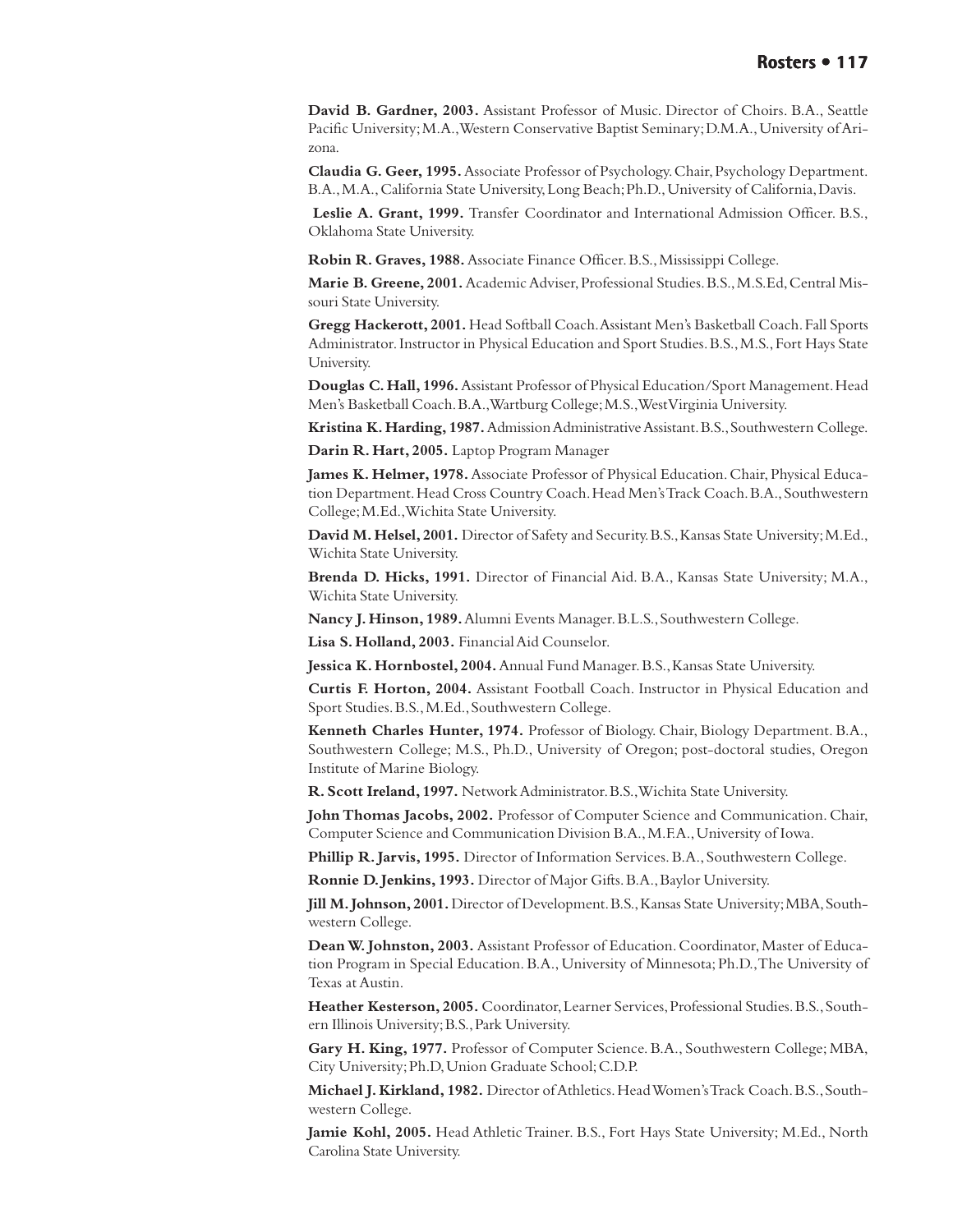**Amarpreet S. Kohli, 2005.** Assistant Professor of Marketing and Operations Management. B.S., R.V. College of Engineering; MBA(PGDM), All India Management Association; Ph.D., University of Louisville.

**Julie A. Konrade, 1998.** Assistant Professor of Physical Education. Head Volleyball Coach. B.A., Humboldt State University; M.A., Minnesota State University–Mankato.

**Sheila R. Krug, 2001.** Vice President for Finance. B.B.A., M.P.A., Wichita State University.

**Susan G. Lowe, 2000.** Director of Alumni Programs. B.Phil., Southwestern College.

**W. Richard Merriman Jr., 1998.** President. B.S., M.S., Emporia State University; Ph.D., Indiana University.

**Adam A. Messinger, 2000.** Director of Advancement Research and Records. B.S., Southwestern College.

**Catherine Mohr, 2005.** Program Representative, Professional Studies. B.G.S., Wichita State University.

**Ahmad Mojiri, 2005.** Assistant Professor of Mathematics. B.S.., M.S., Isfahan University of Technology; Ph.D., University of Ottawa.

**Allyson Moon, 1988.** Associate Professor of Theatre and Speech. B.A., Southwestern College; M.A., Emporia State University.

**Roger S. Moon, 1988.** Associate Professor of Theatre and Speech. Director of Theatre Program. B.A., Southwestern College; M.A., Emporia State University.

**Todd H. Moore, 2002.** Director of Admission. B.S., Phillips University; M.S., Central Missouri State University.

**Adam Morris, 2005.** Director of Learner Services, Professional Studies. B.S., Newman University; B.S., Friends University; M.S., Friends University.

**Nancy L. Morse, 1997.** Office Manager, Professional Studies. B.S., Southwestern College.

**Chelie Nelson, 2005.** Assistant Professor of Eary Childhood Education. B.A., M.A., Wichita State University; Ph.D., University of Kansas.

**Amy O'Conner, 2005.** Assistant Professor of Business. B.S., Emporia State University; B.S., Newman University; M.S., Friends University.

**Charles P. Osen, 2003.** News Bureau/Communications Assistant. B.A., Southwestern College.

**Michael A. Packard, 2003.** Program Representative, Professional Studies. B.A., Carthage College; MBA, Southwestern College.

**Biswajit Panja, 2005.** Assistant Professor of Computer Science. B.S., University of Bombay; M.S., Grand Valley State University.

**Beth Parker, 2005.** Preschool Director. B.A., Southwestern College

**John M. Parrigon, 2004.** Assistant Athletic Trainer. Instructor in Athletic Training. B.S., Missouri Southern State College; M.S., University of Arkansas.

**Karen L. Pedersen, 2000.** Vice President for Professional Studies and SC Online. B.S., M.S., University of Nebraska-Lincoln; Ph.D., Oklahoma State University.

**Dawn Pleas-Bailey, 1994.** Vice President for Student Life. Dean of Students. B.A., North Central College; M.S.Ed., Newman University.

**Tamera L. Pullins, 1998.** Associate Dean of Students. B.S., Kansas State University; M.Ed., Texas Christian University.

**Terry E. Quiett, 1994.** Coordinator of Academic Technology. Web Producer. B.Mus., Southwestern College.

**Stephen W. Rankin, 1995.** Associate Professor of Religious Studies. Kirk Professor of Philosophy and Religion. Chair, Philosophy and Religious Studies Department. Campus Minister. Director of Curriculum for eArmyU Religious Studies Program. B.S., Kansas State University; M.Div., St. Paul School of Theology; M.Th., Trinity Evangelical Divinity School; Ph.D., Northwestern University.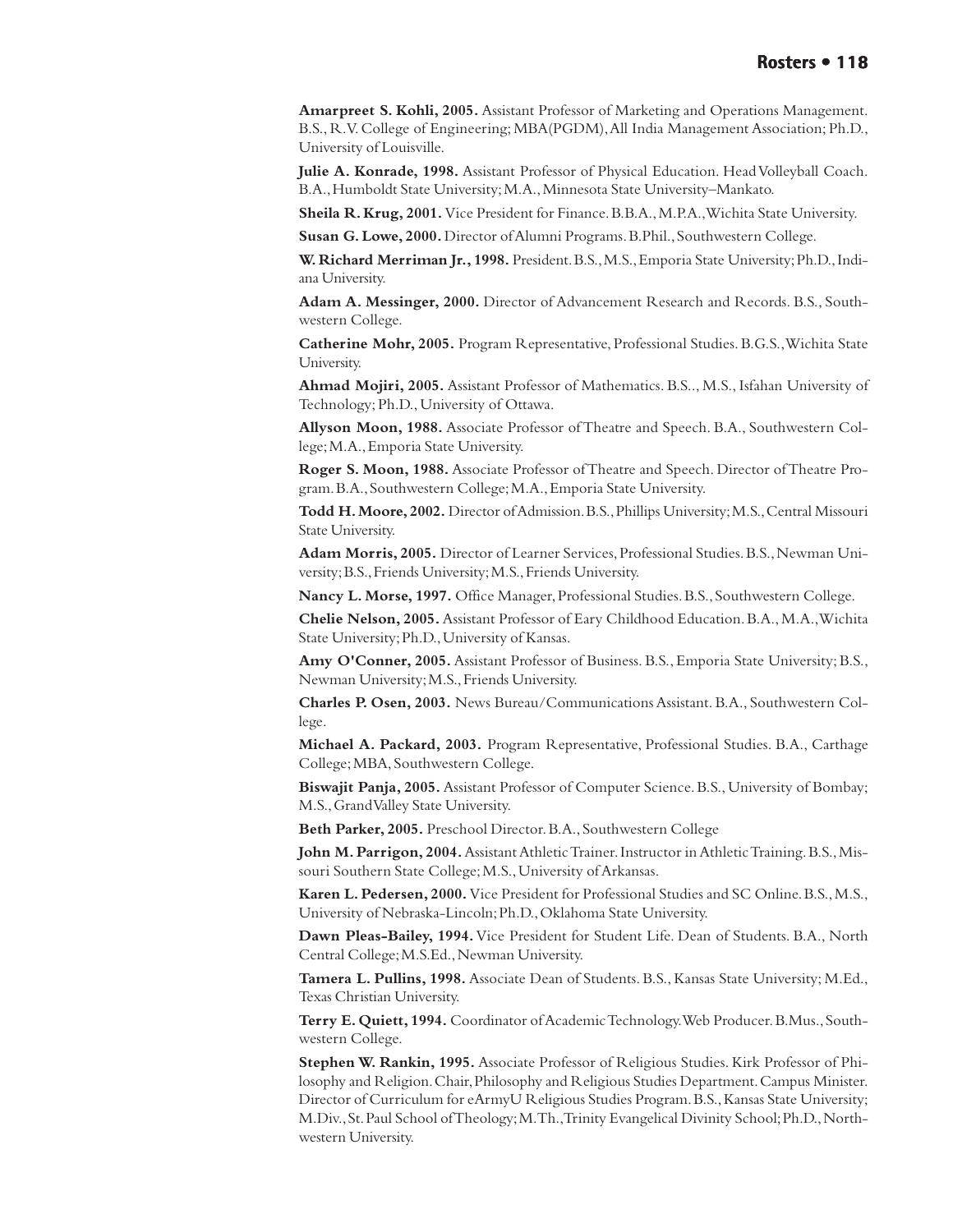**Marguerite M. Regan, 2001.** Assistant Professor of English. B.S., M.Ed., University of Illinois at Urbana-Champaign; M.A., Ph.D., University of Arkansas.

**T. Jane Reeves, 1990.** Donor Information Clerk. B.G.S., Southwestern College.

**Margaret A. Robinson, 1987.** Director of Institutional Research. B.B.A., MBA, Southwestern College.

**Patrick N. Ross, 1997.** Associate Professor of Biology. Chair, Natural Science Division. B.S., University of Wisconsin; M.A., Ph.D., University of California, Santa Barbara.

**Cheryl L. Rude, 1991.** Assistant Professor of Leadership Studies. Director, Leadership Southwestern Program. Chair, Social Science Division. B.S., University of Kansas; M.Ed., Wichita State University.

**Martin D. Rude, 1991.** Director of Outreach Ministry. B.S., Wichita State University.

**Steven W. Ruggles, 1994.** PC Procurement and Support Specialist. B.S., M.S., Kansas State University.

**Roberto dos Santos, 2000.** Head Men's and Women's Soccer Coach. B.S., Bethany College. **Jane M. Schlickau, 1987.** Associate Professor of Nursing. B.S.N., University of Kansas; M.N., Wichita State University.

**Debra L. Schmidt, 2000.** Web Producer. B.S., MBA, Southwestern College.

**Philip R. Schmidt, 1967.** Professor of History. Chair, History and Political Science Department. Coordinator of Advising. B.A., Ottawa University; M.A., Ph.D., University of Kansas.

**Christopher A. Schmitz, 2003.** Assistant Professor of Music. Director of Bands. B. Mus., Arizona State University. M. Mus., University of Northern Iowa.

**Brad Sexson, 2004.** Head Men's and Women's Golf Coach. Champions of Character Representative to the NAIA

**Sunni Sheets, 2001.** Graphic Designer. B.F.A., University of Kansas.

**Beth M. Sheppard, 1999.** Library Director. B.A., Albright College; M.Div., Princeton Theological Seminary; M.A.R., Iliff School of Theology; M.L.S., Emporia State University; Ph.D., University of Sheffield.

**James Andrew Sheppard, 1997.** Vice President for Academic Affairs. Dean of Faculty. B.A., Bethany College; M.A., Iliff School of Theology; Ph.D., University of Sheffield.

**Christopher A. Shields, 2002.** Assistant Football Coach. B.S., Southwestern College.

**Timothy R. Shook, 1988.** Professor of Music. Interim Chair, Performing Arts Division. B.Mus., Kansas State University; M.Mus., Wichita State University; Ph.D., University of Oklahoma.

**Phyllis Shultz, 1999.** Assistant Professor of Nursing. B.S.N., Southwestern College; M.S.N., Wichita State University.

**E. Sue Simmons, 2000.** Director of Conferences and Summer Programs. Director of Human Resources.

**Christopher T. Smith, 2005.** Coordinator, Military Initiatives, Professional Studies. B.S., Kansas Newman University.

**Robert M. Smith, 1995.** Systems Analyst/Programmer. B.S., Southwestern College.

**Shelly Snook, 2005.** Recruiter, Program Representative, Professional Studies. B.S., University of Phoenix.

**Dawn D. Spielman, 2001.** Assistant Director of Resident Life. Director of Student Support Services. B.A., Bethany College.

**William L. Stephens, 1969.** Special Assistant to the Director of Athletics. B.A., Southwestern College; M.S., Pittsburg State University.

**Sheleah D. Taylor, 2002.** Admission Counselor. B.B.A., Southwestern College.

**Michael R. Tessmer, 1998.** Assistant Professor of Chemistry. B.S., Mankato State University; Ph.D., University of Minnesota.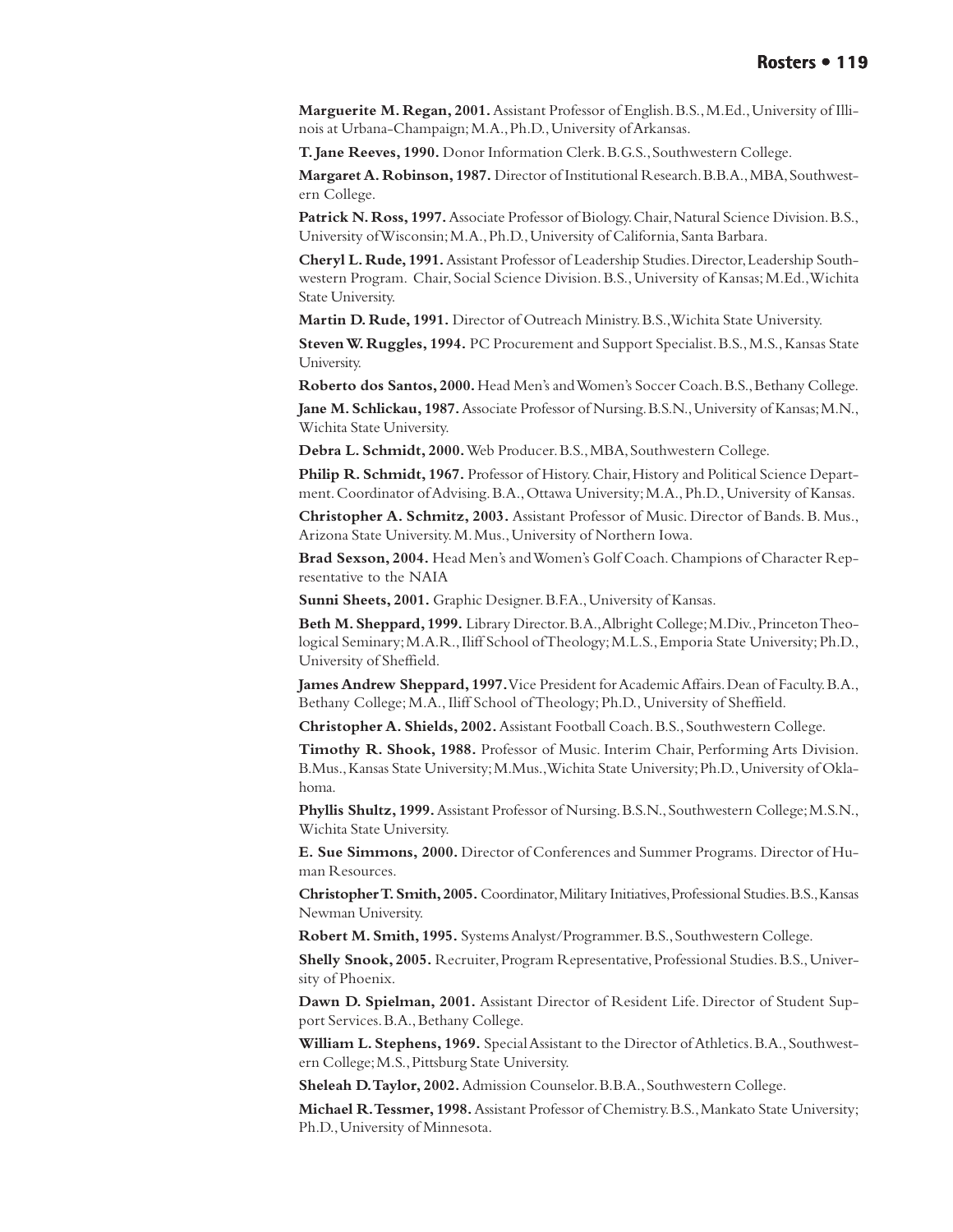**Max C. Thompson, 1967.** Supervisor, Ruth Warren Abbott Laboratories. B.A., Southwestern College. M.A., University of Kansas.

**Sarah R. Thuma, 2003.** Coordinator, Career Services. B.A., Southwestern College.

**Stacy Townsley, 2004.** Registrar. B.A., University of Tulsa; M.A., University of Texas at Austin.

**Sara S. Weinert, 1996.** Vice President for Communications. B.A., Kansas State University.

**Xavier Whitaker, 2004.** Director of Campus Life. B.S., Southwestern College; M.A., Friends University.

**Victoria A. White, 1999.** Associate Professor of Education. Chair of Education Division. Director of Teacher Education Program. Director of Master of Education Program. B.A., M.A., Ph.D., Wichita State University.

**Stephen K. Wilke, 1990.** Vice President for Enrollment Management, Planning, and New Programs. Associate Professor of Psychology. B.A., Southwestern College; M.A., Ph.D., California School of Professional Psychology.

**Melinda Wilson, 2004.** Assistant Professor of Nursing. B.S., Southwestern College; M.S.N., Wichita State University.

**Robert Wimmer, 1959.** Liaison to the Science Advisory Council. B.A., College of Emporia; M.S., Emporia State University; Ph.D., Oklahoma State University.

**Stephen M. Woodburn, 2003.** Assistant Professor of History. B.A., Wheaton College; M.A., Ph.D., Miami University (Ohio).

**Rodney M. Worsham, 1994.** Associate Director of Admission. B.S., Cameron University; M.S.M., Friends University.

**Sharon K. Wright, 1993.** Administrative Assistant to the President and the Vice President for Academic Affairs and Dean of Faculty.

**Amy Hong Yan, 2005.** Coordinator, Information & Instructional Technology, Professional Studies. B.A., Yunnan Normal University, China; M.S., Wichita State University.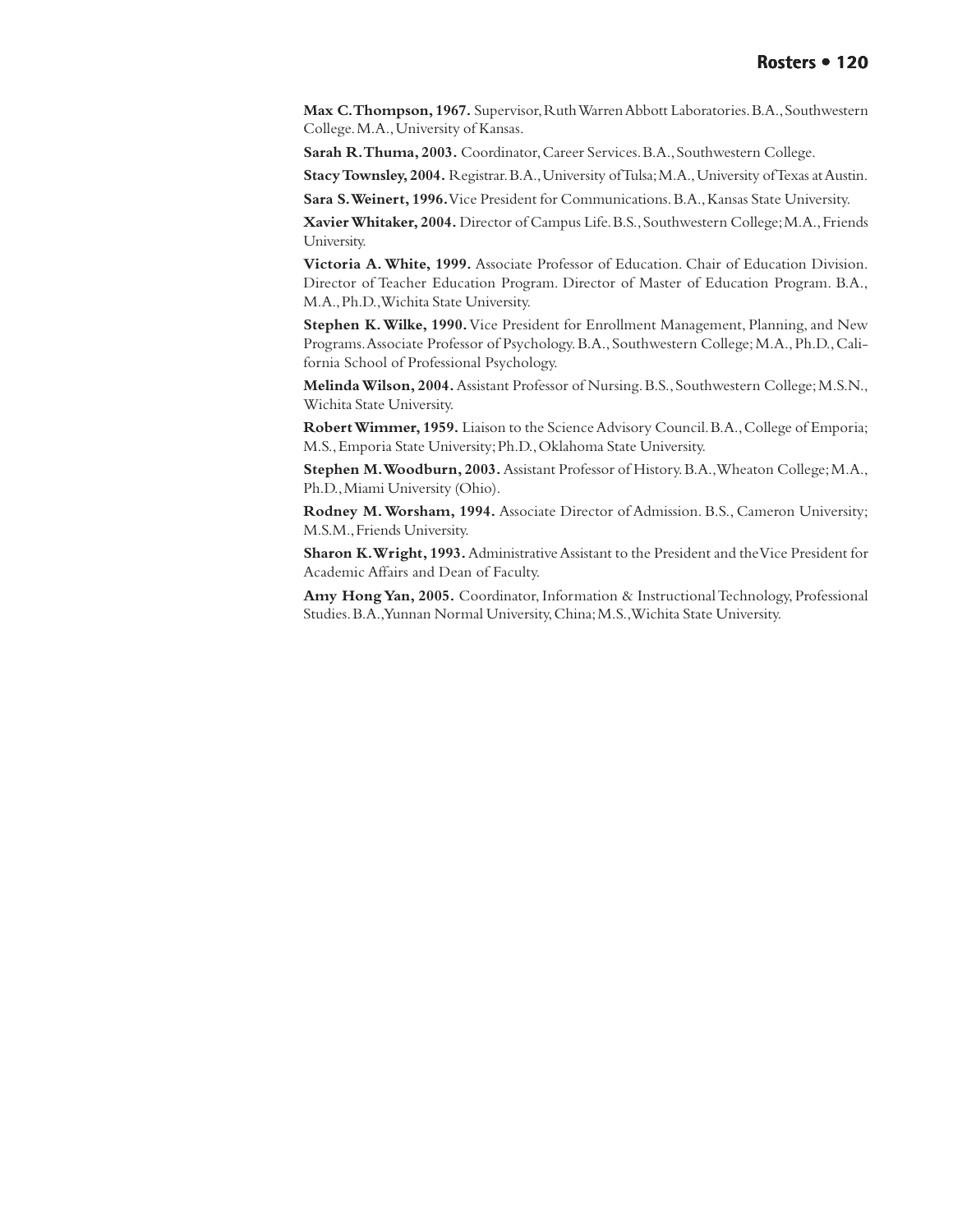# <span id="page-120-0"></span>**Appendix A: Title II Compliance Appendix A: Title II Compliance**

 Southwestern College is in compliance with federal regulations on disbursement of Title II information. The Title II report may be accessed at cat.sckans.edu/education or requested from:

Vickie Henderson Center for Teaching Excellence Southwestern College 100 College Winfield, KS 67156 1-800-846-1543 Ext. 6253 620-229-6253 vhenders@sckans.edu

# **Performance of Completers, Teacher Preparation Program**

| <b>Section 1. Pass Rates</b>                                                                     |                                  |                                            |                                             |                                    |                                |
|--------------------------------------------------------------------------------------------------|----------------------------------|--------------------------------------------|---------------------------------------------|------------------------------------|--------------------------------|
| Single-Assessment Institution-Level Pass-Rate Data<br><b>Regular Teacher Preparation Program</b> |                                  |                                            |                                             |                                    |                                |
| Institution Name: Southwestern College                                                           |                                  |                                            |                                             |                                    |                                |
| Academic year:2003-2004                                                                          |                                  |                                            |                                             |                                    |                                |
| Number of program completers: 28                                                                 |                                  |                                            |                                             |                                    |                                |
| <b>Type of Assessment</b>                                                                        | Assessment Code<br><b>Number</b> | <b>Number</b><br>taking<br>assess-<br>ment | <b>Number</b><br>passing<br>assess-<br>ment | Institu-<br>tional<br>pass<br>rate | State-<br>wide<br>pass<br>rate |
| Professional Knowledge                                                                           | PK or PLT                        |                                            |                                             |                                    |                                |
| Assessment 1                                                                                     | 0520 PK                          |                                            |                                             |                                    |                                |
| Assessment 2                                                                                     | 0522 PLT K-6                     | 19                                         | 17                                          | 89                                 | 97                             |
| Assessment 3                                                                                     | 0523 PLT 5-9                     |                                            |                                             |                                    |                                |
| Assessment 4                                                                                     | 0524 PLT 7-12                    |                                            |                                             |                                    |                                |

| Aggregate and Summary Institution-Level Pass-Rate Data:<br>Regular Teacher Preparation Program |                                     |                                      |                                    |                                |
|------------------------------------------------------------------------------------------------|-------------------------------------|--------------------------------------|------------------------------------|--------------------------------|
| <b>Type of Assessment</b>                                                                      | Number<br>taking<br>assess-<br>ment | Number<br>passing<br>assess-<br>ment | lnstitu-<br>tional<br>pass<br>rate | State-<br>wide<br>pass<br>rate |
| Aggregate: Professional Knowledge                                                              | 19                                  | 17                                   | 89                                 | 97                             |
| Summary of Individual Assessments                                                              | 24                                  | 24                                   | 100                                | 100                            |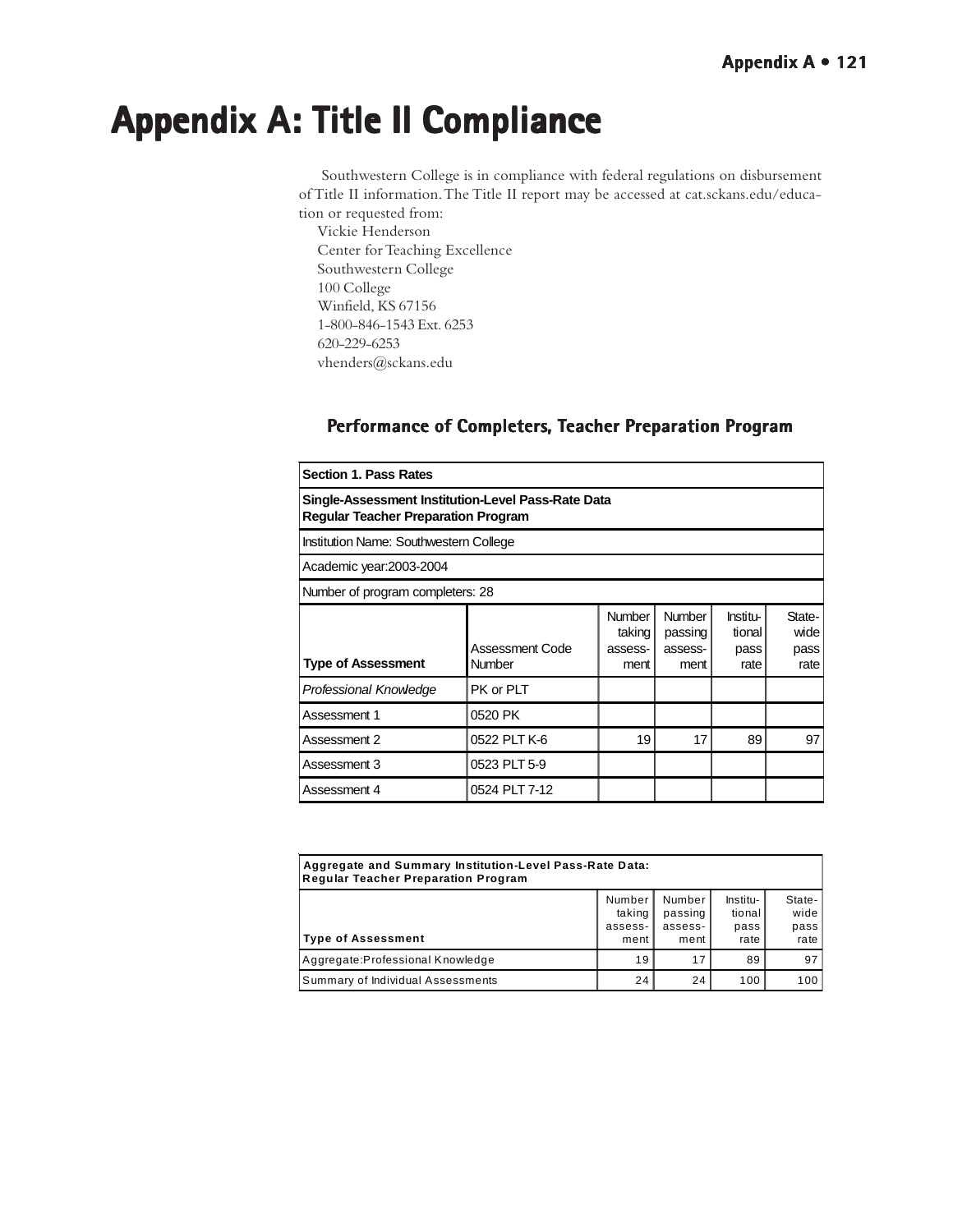|           | Section II. Program Information                                                                                                                                                                                                                                                                                                                                                                                                                                                                                                                                  |
|-----------|------------------------------------------------------------------------------------------------------------------------------------------------------------------------------------------------------------------------------------------------------------------------------------------------------------------------------------------------------------------------------------------------------------------------------------------------------------------------------------------------------------------------------------------------------------------|
| 59        | Total number of students enrolled during 2003-2004.                                                                                                                                                                                                                                                                                                                                                                                                                                                                                                              |
| 28        | Total number of program completers 2003-2004.                                                                                                                                                                                                                                                                                                                                                                                                                                                                                                                    |
|           | How many students (in the regular program and any alternative route programs)<br>28 were in programs of supervised student teaching during academic year 2003-<br>2004?                                                                                                                                                                                                                                                                                                                                                                                          |
|           | Appointed full-time faculty in professional education: an individual who works full<br>4 time in a school, college, or department of education and spends at least part of the<br>time in supervision of teacher preparation students.                                                                                                                                                                                                                                                                                                                           |
| 2         | Appointed part-time faculty in professional edcuation and full-time in the institution:<br>any full time faculty member in the institution who also may be supervising or<br>teaching in the teacher preparation program.                                                                                                                                                                                                                                                                                                                                        |
|           | Appointed part-time faculty in professional education, not otherwise employed by<br>the institution: may be part time university faculty or pre-K-12 teachers who<br>supervise prospective teachers. The numbers do not include K-12 teachers who<br>0 simply receive a stipend for supervising students teachers. Rather, this third<br>category is intended to reflect the growing trend among institutions of higher<br>education to appoint K-12 teachers as clinical faculty, with the rights and<br>responsibilities of the institution's regular faculty. |
| 6         | Total number of supervising faculty for the teacher preparation program during<br>2003-2004.                                                                                                                                                                                                                                                                                                                                                                                                                                                                     |
| 6/1       | The student/faculty ratio (divide the total # of students by total supervising faculty).                                                                                                                                                                                                                                                                                                                                                                                                                                                                         |
| 40        | The average number of hours per week required of student participation in<br>supervised student teaching.                                                                                                                                                                                                                                                                                                                                                                                                                                                        |
| 14        | The total number of weeks of required supervised student teaching:                                                                                                                                                                                                                                                                                                                                                                                                                                                                                               |
| 560       | The total number of supervised student teaching hours required 2003-2004:                                                                                                                                                                                                                                                                                                                                                                                                                                                                                        |
| Yes       | Is your teacher preparation program currently approved or accredited by the state?                                                                                                                                                                                                                                                                                                                                                                                                                                                                               |
| Yes       | Is your teacher preparation program currently accredited by the National Council for<br>the Accreditation of Teacher Education (NCATE)?                                                                                                                                                                                                                                                                                                                                                                                                                          |
| Yes       | Is your institution currently accredited by the North Central Association of Colleges<br>and Schools?                                                                                                                                                                                                                                                                                                                                                                                                                                                            |
|           | Please list any additional accrediting sources:                                                                                                                                                                                                                                                                                                                                                                                                                                                                                                                  |
| <b>No</b> | Is your teacher preparation program currently under designation as "low-performing"<br>by the state (as per section 208 (a) of the HEA of 1998)?                                                                                                                                                                                                                                                                                                                                                                                                                 |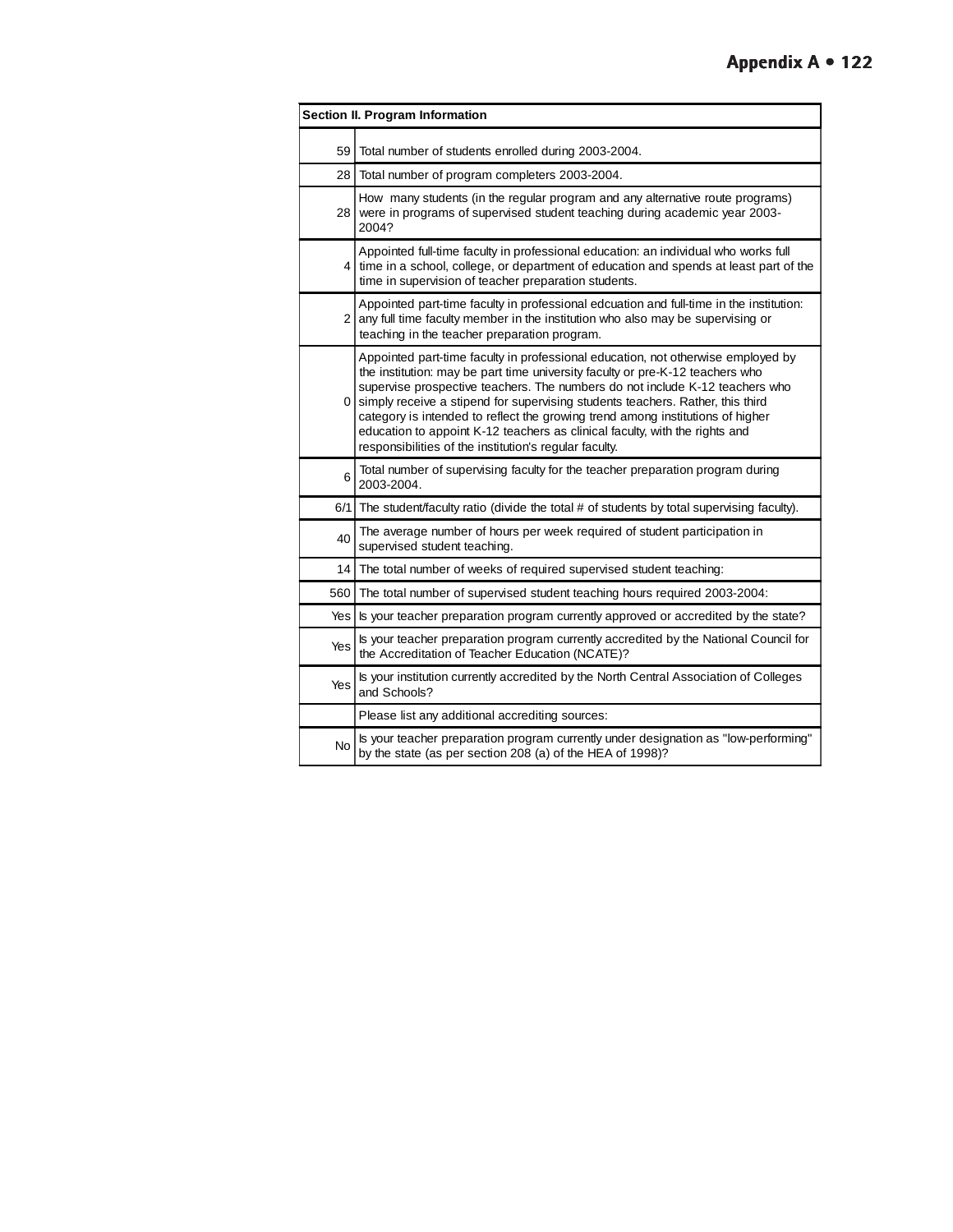| <b>Section 1a. Pass Rates</b>                                                                                                          |                           |                                     |                                      |                                    |                                |
|----------------------------------------------------------------------------------------------------------------------------------------|---------------------------|-------------------------------------|--------------------------------------|------------------------------------|--------------------------------|
| Single-Assessment Institution-Level Pass-Rate Data<br><b>Regular Teacher Preparation Program</b><br>2000-2001 Third Year Cohort Update |                           |                                     |                                      |                                    |                                |
| Institution Name: Southwestern College                                                                                                 |                           |                                     |                                      |                                    |                                |
| Academic year: 2000-2001                                                                                                               |                           |                                     |                                      |                                    |                                |
| Number of program completers: 24                                                                                                       |                           |                                     |                                      |                                    |                                |
| <b>Type of Assessment</b>                                                                                                              | Assessment Code<br>Number | Number<br>taking<br>assess-<br>ment | Number<br>passing<br>assess-<br>ment | Institu-<br>tional<br>pass<br>rate | State-<br>wide<br>pass<br>rate |
| <b>Basic Skills</b>                                                                                                                    | <b>PPST</b>               |                                     |                                      |                                    |                                |
| Assessment 1                                                                                                                           | 0710 Reading              | 21                                  | 21                                   | 100                                | 100                            |
| Assessment 2                                                                                                                           | 0720 Writing              | 22                                  | 22                                   | 100                                | 100                            |
| Assessment 3                                                                                                                           | 0730 Math                 | 23                                  | 23                                   | 100                                | 99                             |
| <b>Professional Knowledge</b>                                                                                                          | PK or PLT                 |                                     |                                      |                                    |                                |
| Assessment 1                                                                                                                           | 0520 PK                   | 17                                  | 17                                   | 100                                | 100                            |
| Assessment 2                                                                                                                           | 0522 PLT K-6              | 3                                   |                                      |                                    | 99                             |
| Assessment 3                                                                                                                           | 0523 PLT 5-9              | 1                                   |                                      |                                    | 91                             |
| Assessment 4                                                                                                                           | 0524 PLT 7-12             | 3                                   |                                      |                                    | 99                             |

| <b>Aggregate and Summary Institution-Level Pass-Rate Data:</b><br><b>Regular Teacher Preparation Program</b><br>2000-2001 Third Year Cohort Update |  |         |               |          |        |
|----------------------------------------------------------------------------------------------------------------------------------------------------|--|---------|---------------|----------|--------|
|                                                                                                                                                    |  | Number  | <b>Number</b> | lnstitu- | State- |
|                                                                                                                                                    |  | taking  | passing       | tional   | wide   |
|                                                                                                                                                    |  | assess- | assess-       | pass     | pass   |
| <b>Type of Assessment</b>                                                                                                                          |  | ment    | ment          | rate     | rate   |
| Aggregate: Basic Skills                                                                                                                            |  | 66      | 66            | 100      | 99     |
| Aggregate: Professional Knowledge                                                                                                                  |  | 17      | 17            | 100      | 100    |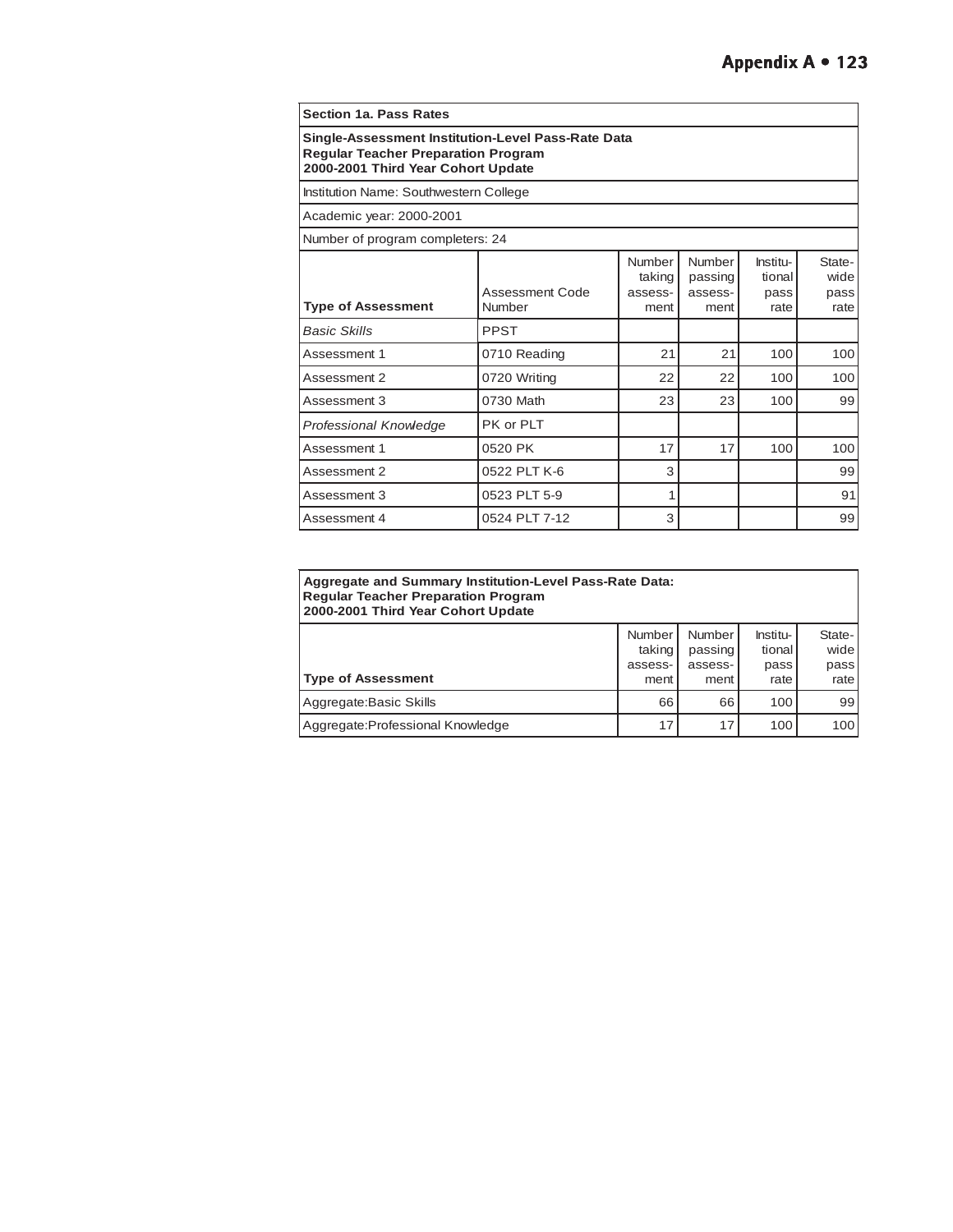### <span id="page-123-0"></span>**Photos**

Southwestern College and its representatives on occasion take photographs for the college's use in print and electronic publications. This serves as public notice of the college's intent to do so and as a release to the college of permission to use such images as it deems fit. If you should object to the use of your photograph, you have the right to withhold its release by filling out a form at the College Services desk.

### **Notice of Nondiscrimination**

Southwestern College is committed to a policy of nondiscrimination on the basis of race, gender, color, age, sexual orientation, religion, national origin, ethnic origin, or physical disability, veteran (including Vietnam era) status, or other non-merit reasons, in hiring, admissions, and educational programs or activities, all as required by applicable laws and regulations. The college also practices affirmative action in hiring. Responsibility for coordination of compliance efforts and receipt of inquiries, including those concerning the Civil Rights Act of 1960, the Age Discrimination in Employment Act of 1975, Title IX of the Education Amendments of 1972, and Section 504 of the Rehabilitation Act of 1973, the Vietnam Era Veterans' Readjustment Assistance Act of 1974, the Americans with Disabilities Act of 1990, and other related federal, state, and local legislation, executive orders, regulations, and guidelines has been delegated to the director of human resources, Sue Simmons, Southwestern College, 100 College, Winfield, KS 67156, telephone (620) 229-6141.

Persons with questions or concerns regarding this policy may contact Sue Simmons, director of human resources, or Martha Butler, professor of nursing.

### **Disclaimer and Compliance Statements**

While Southwestern College reserves the right to make changes in its calendar, policies, regulations, fees, prices, and curriculum, the information in this catalog accurately reflects policy and states progress requirements for graduation effective August 2001.

The college complies with the provisions of the Family Education Rights and Privacy Act of 1974. This act, as it applies to institutions of higher learning, ensures that students have access to certain records that pertain to them and that unauthorized persons do not have access to such records. A full statement of Southwestern policy regarding the implementation of the act is available upon request to the registrar. Southwestern College's policy of nondiscrimination is in conformity with applicable federal laws and regulations.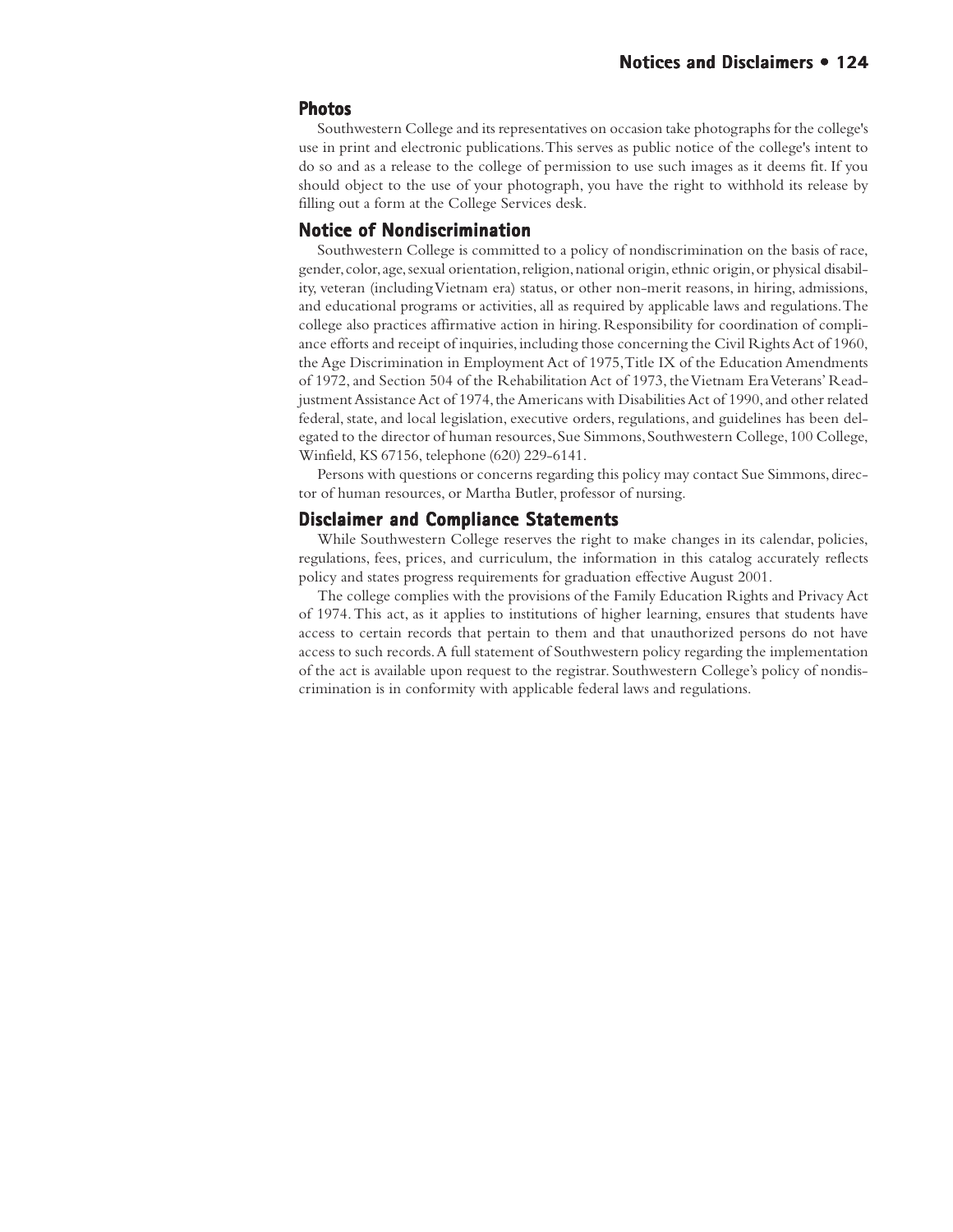# **Index**

### **A**

[Academic advising 7](#page-6-0) [Academic bankruptcy 88](#page-87-0) [Academic dishonesty 85](#page-84-0) [Academic honors 90](#page-89-0) [Academic information 7](#page-6-0) [Academic integrity 85](#page-84-0) [Academic policies 85](#page-84-0) [Academic probation 88](#page-87-0) [Academic societies 98](#page-97-0) [Academic suspension 88](#page-87-0) [Accounting 16](#page-15-0) [Accreditation 6](#page-5-0) [Activity program 98](#page-97-0) [Administrative officers 114](#page-113-0) [Admission 93](#page-92-0)[, 97](#page-96-0) [Advanced placement scholars 93](#page-92-0)[, 102](#page-101-0) [Advising 7](#page-6-0) [Anthropology 11](#page-10-0) [Appendix A: Title II Compliance 121](#page-120-0) [Application procedure 94](#page-93-0) [Art 12](#page-11-0) [Assessment 86](#page-85-0) [Athletic Training 68](#page-67-0)[, 69](#page-69-0) [Athletics 99](#page-98-0) [Attendance policies 88](#page-87-0) [Auditing of classes 89](#page-88-0)

#### **B**

[Bankruptcy, academic 88](#page-87-0) [Beck Lectures 92](#page-91-0) [Beech scholarship 107](#page-106-0) [Biochemistry 24](#page-23-0) [Biology 12](#page-11-0) [Board of Trustees 113](#page-112-0) [Broadcasting 28](#page-27-0) [Business Administration 15](#page-14-0) [Business and Computer Information Systems 17](#page-16-0) [Business Communications 16](#page-15-0) [Business Education 17](#page-16-0)

### **C**

[Campus facilities 111](#page-110-0) [Campus life 97](#page-96-0) [Campus ministry 98](#page-97-0) [Cancellation of charges 103](#page-102-0) [Career planning 97](#page-96-0) [Catalog, selection of 7](#page-6-0) [Certification requirements for teachers 38](#page-37-0) [Change of major 7](#page-6-0) [Change of registration 87](#page-86-0)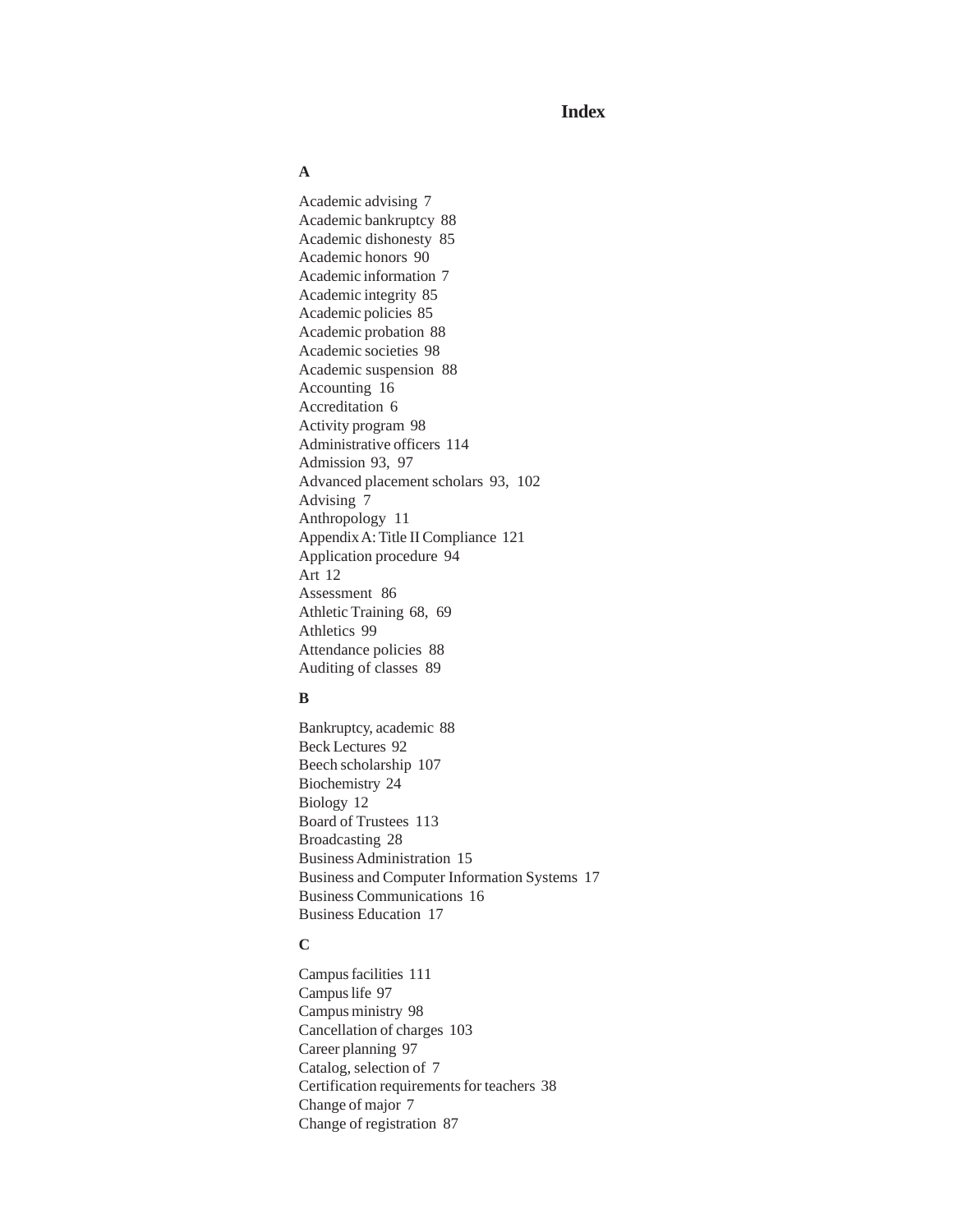[Charges and fees 101](#page-100-0) [Chemistry 23](#page-22-0) [Christian Education 64](#page-64-0)[, 66](#page-65-0) [CLEP tests 89](#page-88-0) [Communication 25](#page-24-0) [Communication Studies 27](#page-26-0)[, 28](#page-27-0) [Computer Science 33](#page-32-0)[, 34](#page-33-0) [Computer Science and Digital Arts 32](#page-31-0) [Continuing education students 102](#page-101-0) Course offerings [Accounting 18](#page-17-0) [Anthropology 11](#page-10-0) [Art 12](#page-11-0) [Biology 14](#page-13-0) [Business 19](#page-18-0) [Chemistry 25](#page-24-0) [Communication 29](#page-28-0) [Computer Science and Digital Art 35](#page-34-0) [Economics 23](#page-22-0) [Education 40](#page-39-0) [English 45](#page-44-0) [Essential Skills 46](#page-45-0) [Geography 47](#page-46-0) [History 48](#page-47-0) [Integrative Studies 50](#page-49-0) [Library Science 55](#page-54-0) [Mathematics 57](#page-56-0) [Music 59](#page-59-0) [Nursing 62](#page-61-0) [Philosophy 65](#page-64-0) [Physical Education 69](#page-68-0) [Physics 73](#page-72-0) [Political Science 74](#page-73-0) [Psychology 75](#page-74-0) [Religion 66](#page-65-0) [Social Science 77](#page-76-0) [Sociology 77](#page-76-0) [Spanish 53](#page-52-0) [Theatre 79](#page-78-0) [Cowley County Community College students 102](#page-101-0) [Credit by examination 89](#page-88-0)

### **D**

[Dean's Honor Roll 90](#page-89-0) [Debate 99](#page-98-0) [Declaration of major 7](#page-6-0) [Declaration of minor 7](#page-6-0) [Degree requirements 8](#page-7-0) [Degrees offered 7](#page-6-0) [Departmental honors 90](#page-89-0) [Deposits, room 104](#page-103-0) [Digital Arts 34](#page-33-0) [Discipleship Team 99](#page-98-0) [Dixon scholarship 107](#page-106-0)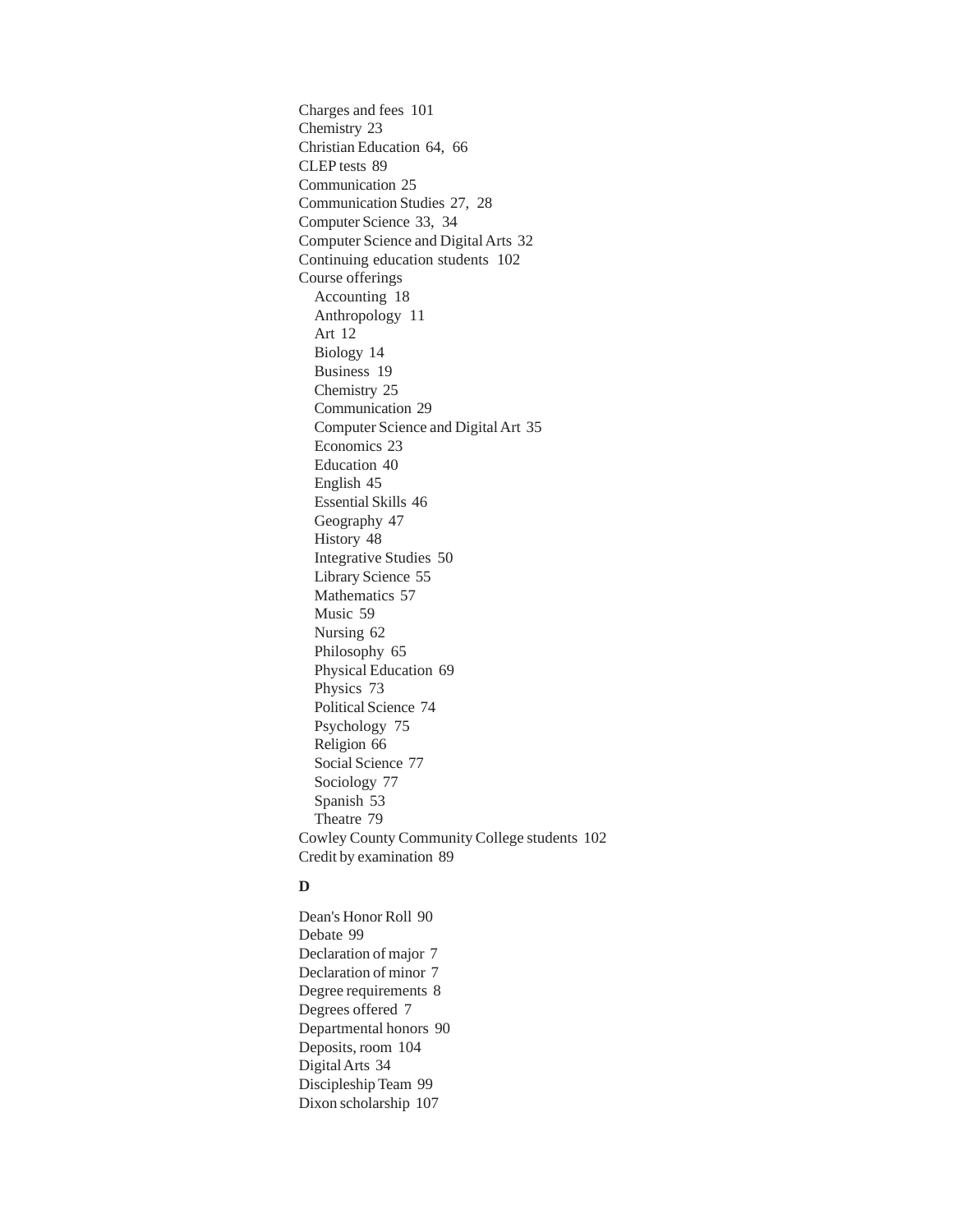# **E**

[Early Childhood Education 39](#page-38-0) [Education 37](#page-36-0) [Elementary Education 39](#page-38-0) [Employment, student 109](#page-108-0) [Engineering 43](#page-43-0) [Engineering Physics 72](#page-72-0)[, 74](#page-73-0) [English 44](#page-43-0) [Entrepreneurship Team 100](#page-99-0) [Entrepreneurship/Small Business Management 17](#page-16-0) [Environmental Studies 51](#page-50-0) [Essential Skills 46](#page-45-0)

### **F**

[Facilities, campus 111](#page-110-0) [Faculty and staff 115](#page-114-0) [Federal financial aid 108](#page-107-0) [Film and Television Theory and Criticism 28](#page-27-0) [Finance 17](#page-16-0) [Financial aid 105](#page-104-0) [Forensics 99](#page-98-0)

### **G**

[General Communication 27](#page-26-0) [General Studies degree \(B.G.S.\) 47](#page-46-0) [General Theatre Studies 79](#page-78-0) [Grade changes 87](#page-86-0) [Grades, appealing 87](#page-86-0) [Grading, satisfactory/unsatisfactory 87](#page-86-0) [Grading system 86](#page-85-0) [Graduate studies 82](#page-81-0) [Graduation, requirements for 8](#page-7-0) [Graduation with honors 90](#page-89-0) [Grants 107](#page-106-0)

# **H**

[Health and Physical Education 67](#page-66-0) [Health promotion 98](#page-97-0) [High school seniors 102](#page-101-0) [History 47](#page-46-0) [History of the college 5](#page-4-0) [Honorary societies 98](#page-97-0) [Honors 90](#page-89-0) [Honors courses 10](#page-9-0) [Housing 97](#page-96-0)

# **I**

[Incompletes 87](#page-86-0) [Independent study 91](#page-90-0) [Integrative Studies 49](#page-48-0) [Integrative studies courses 49](#page-48-0)[, 51](#page-50-0) [Integrative studies, honors courses 10](#page-9-0) [Integrative studies program 9](#page-8-0) [International students, admission policy 94](#page-93-0)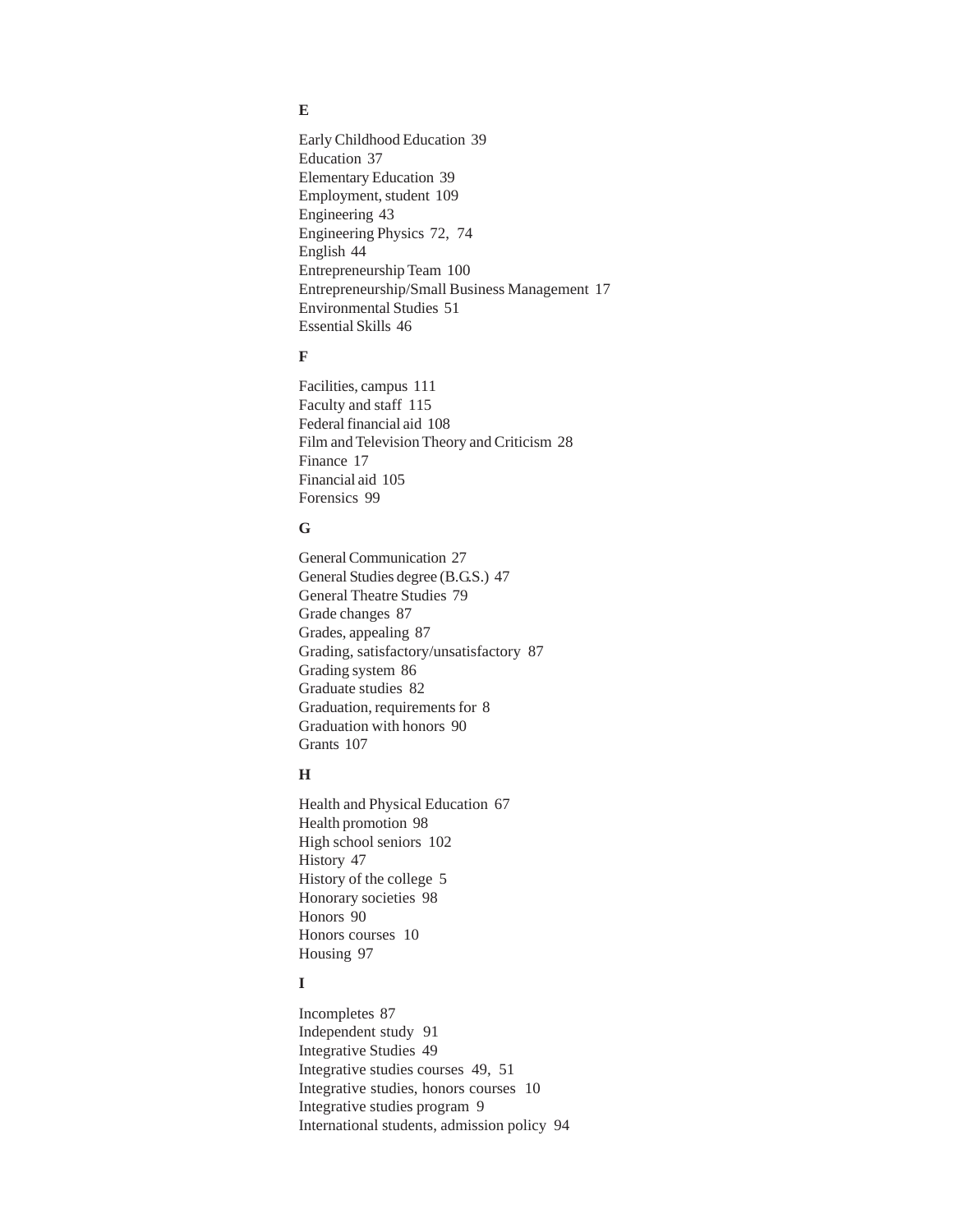[International students, application procedure 95](#page-94-0) [International students, financial aid 109](#page-108-0) [International study 92](#page-91-0)[, 109](#page-108-0) [Internship 92](#page-91-0)

### **J**

[Journalism 26](#page-25-0)[, 29](#page-28-0) [Junior marshals 91](#page-90-0)

# **K**

[Kansas teacher certification requirements 38](#page-37-0) [Kansas Teacher Competency Test 40](#page-39-0)

## **L**

[Languages 53](#page-52-0) [Leadership 51](#page-50-0) [Leadership Team 100](#page-99-0) [Learning Center 46](#page-45-0) [Liberal Arts and Sciences 51](#page-50-0) [Library and Information Sciences 56](#page-55-0) Life experience credit. *See* Prior learning credit [Literature 44](#page-43-0) [Loans 108](#page-107-0)

### **M**

[Major, change of 7](#page-6-0) [Major, declaration of 7](#page-6-0) [Majors and course offerings 11](#page-10-0) [Management 17](#page-16-0) [Marine Biology 57](#page-56-0) [Marketing 17](#page-16-0) [Master of Business Administration \(MBA\) 82](#page-81-0) [Master of Education \(M.Ed.\) 82](#page-81-0) [Master of Science in Leadership 82](#page-81-0) [Masterbuilders 91](#page-90-0) [Mastin scholarship 107](#page-106-0) [Mathematics 57](#page-56-0) [McNeish scholarship 107](#page-106-0) [Ministry, campus 98](#page-97-0) [Minor, declaration of 7](#page-6-0) [Mission of the college 5](#page-4-0) [Music 60](#page-59-0) [Music Education 58](#page-57-0) [Music in Worship 66](#page-65-0) [Music organizations 99](#page-98-0) [Musical Theatre 79](#page-78-0)

### **N**

[New Media 26](#page-25-0)[, 29](#page-28-0) [Not-For-Profit Management 18](#page-17-0) [Notices and disclaimers 124](#page-123-0) [Nursing 63](#page-62-0)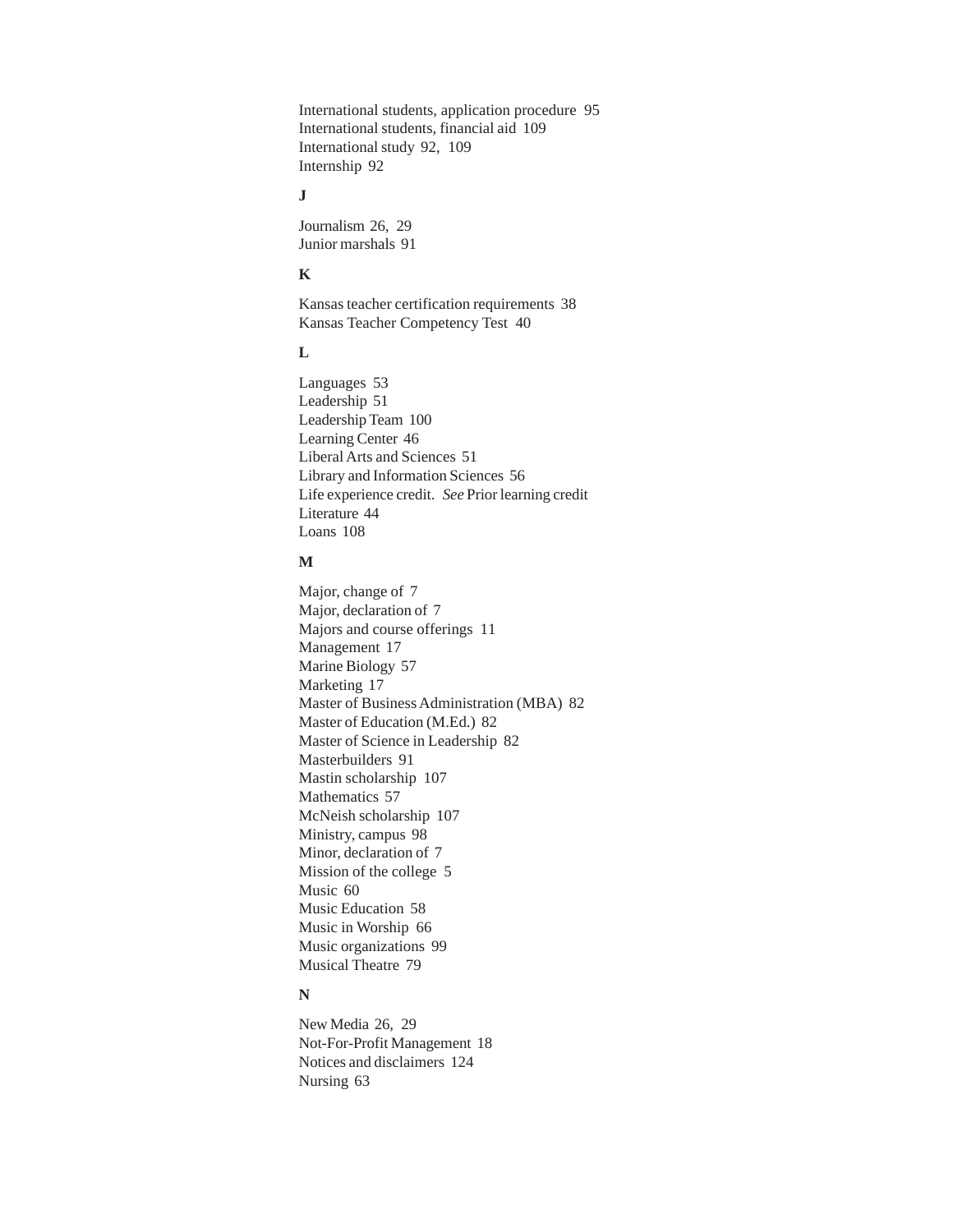## **O**

[Order of the Mound 90](#page-89-0)

### **P**

[Parkhurst Lectures 92](#page-91-0) [Payment plans 102](#page-101-0) [Phi Theta Kappa scholarship 107](#page-106-0) [Philosophy 64](#page-63-0) [Philosophy and Religious Studies 64](#page-63-0)[, 66](#page-65-0) [Physical Education and Sport Studies 68](#page-67-0) [Physics 74](#page-73-0) [Placement services 97](#page-96-0) [Plagiarism 85](#page-84-0) [Political Science 76](#page-75-0) [Practicum 92](#page-91-0) [Presidential scholarship 107](#page-106-0) [Prior learning credit 89](#page-88-0) [Probation, academic 88](#page-87-0) [Probation, financial aid 106](#page-105-0) [Professional Studies 83](#page-82-0) [Psychology 76](#page-75-0) [Publications, student 99](#page-98-0)

## **R**

[Radio station 99](#page-98-0) [Radio/Television Production and Performance 26](#page-25-0) [Refunds 103](#page-102-0) [Registration, change of 87](#page-86-0) [Regulations, academic 85](#page-84-0) [Regulations, college 97](#page-96-0) [Regulations, financial aid 105](#page-104-0) [Religious activities 98](#page-97-0) [Religious studies 64](#page-63-0) [Requirements for graduation 8](#page-7-0) [Requirements for teacher certification 38](#page-37-0) [Residential campus 97](#page-96-0) [Room charges 101](#page-100-0) [Room deposits 104](#page-103-0) [Rosters 113](#page-112-0)

# **S**

[Satisfactory/unsatisfactory grading 87](#page-86-0) [Scholar of the college 91](#page-90-0) [Scholarships 106](#page-105-0) [Secondary education certification 40](#page-39-0) [Selection of catalog 7](#page-6-0) [Senior assistantship 92](#page-91-0) [Senior citizens 102](#page-101-0) [Service learning 99](#page-98-0) [Smith-Willson Lectures 92](#page-91-0) [Social life 97](#page-96-0) [Social Science 79](#page-78-0) [Sociology 79](#page-78-0) [Spanish 55](#page-54-0)